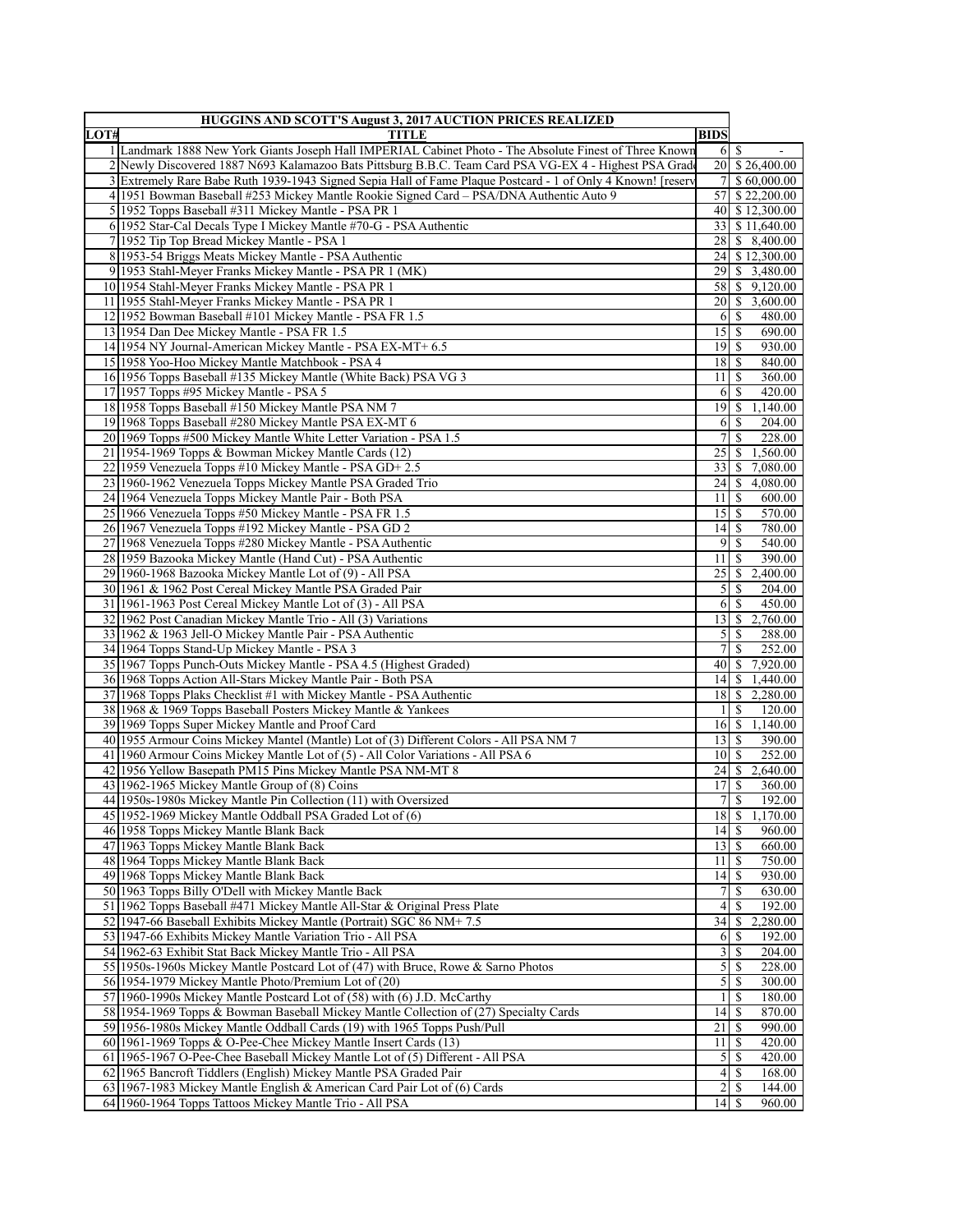| 65 1961-1968 Mickey Mantle Box "Cut Outs" (5)                                                                  | 10<br>\$<br>420.00                         |
|----------------------------------------------------------------------------------------------------------------|--------------------------------------------|
| 66 1953 Topps Baseball #82 Mickey Mantle Signed Card - PSA/DNA Authentic Auto 9                                | <sup>\$</sup><br>7,200.00<br>41            |
| 67 1953 Bowman Color Baseball #59 Mickey Mantle Signed Card - PSA/DNA Authentic Auto 9                         | $43$   \$<br>5,280.00                      |
| 68 1954 Red Heart Mickey Mantle Signed Card - PSA/DNA Authentic Auto 9                                         | 28<br>2,760.00<br>-S                       |
| 69 1953-55 Dormand Postcard Mickey Mantle Bat on Shoulder Signed - PSA Authentic                               | 15<br>-S<br>390.00                         |
| 70 1963 Topps Baseball #200 Mickey Mantle Signed - PSA/DNA Authentic Auto 10                                   | 34   S<br>1,560.00                         |
| 71 1978 TCMA "The 1960s" #262 Mickey Mantle Signed - PSA Authentic                                             | 276.00<br>4<br><sup>\$</sup>               |
| 72 THIS LOT HAS BEEN WITHDRAWN                                                                                 | 0 <br>-S                                   |
| 73 1983 Hall of Fame Metallic Plaque Card Mickey Mantle Signed - PSA Authentic                                 | 9<br><sup>\$</sup><br>276.00               |
| 74 1991 Score Mickey Mantle Near Complete (5/7) Autograph Set - All PSA Authentic                              | $13$   $\sqrt{5}$<br>1,800.00              |
| 75 1991 Score Baseball Mickey Mantle Certified Autograph Set of (7) Cards                                      | 17<br>2,400.00<br>-S                       |
| 76 1992 Score "The Franchise" Mickey Mantle On-Card Autograph LE# 0777/2000 - PSA Authentic                    | -S<br>510.00<br>6                          |
| 77 1992 Score Baseball #4 Franchise Triple-Signed Certified Autograph with Mantle/Musial/Yastrzemski #/500 - ( | 16<br>960.00<br>- \$                       |
| 78 1994 Upper Deck SP All Time Heroes Mickey Mantle On-Card Autograph - PSA Authentic & UDA Cert               | 12<br>-S<br>420.00                         |
| 79 1994 Upper Deck Mickey Mantle and Ken Griffey Jr. Dual On-Card Autograph - PSA Authentic                    | $15$   \$<br>1,560.00                      |
| 80 Mickey Mantle Single-Signed "Hand Painted" Baseball - Full JSA                                              | 15<br>420.00<br>l S                        |
| 81 Mickey Mantle Autographed Pair with Signed Ball & HOF Plaque Postcard - Both Full JSA                       | 11<br>600.00<br>-S                         |
| 82 Mickey Mantle Signed Perez-Steele & Great Moments Pair                                                      | 12<br>l S<br>390.00                        |
| 83 Mickey Mantle Single-Signed "Rawlings Staff Advisory" Photo Lot of (4) - All Full JSA                       | 21<br>1,560.00<br>-S                       |
| 84 1950s-1990s Mickey Mantle Endorsement Lot of (12)                                                           | 8<br>-S<br>204.00                          |
| 85 Mickey Mantle Program, Publication & Schedule Lot of (16)                                                   | 2<br>-S<br>132.00                          |
| 86 Summer 1959 Oklahoma Today Magazine with Mini-Cards including Mantle on Back Cover                          | $6$ $\sqrt{ }$<br>420.00                   |
| 87 Mickey Mantle Miscellaneous Memorabilia Treasure Chest of (50+) Items                                       | <sup>\$</sup><br>120.00                    |
| 88 Mickey Mantle Game-Used Jersey & Bat Cards (15)                                                             | S<br>7<br>930.00                           |
| 89 1970-2012 Mickey Mantle Post Playing Career Hoard of (1,100+) Cards                                         | 3,600.00<br>34<br>-S                       |
| 90 1887 N28 Allen & Ginter Mike Kelly SGC 50 VG-EX 4                                                           | 12 <br>l S<br>990.00                       |
| 91 1888 N28 & N29 Allen & Ginter Baseball Singles Trio with SGC Graded Buck Ewing                              | 12 <br>l S<br>720.00                       |
| 92 1909 T204 Ramly Barney Pelty PSA EX 5                                                                       | 1,110.00<br>$16 \mid S$                    |
| 93 1910-11 T3 Turkey Red (Ad Back) Cabinets PSA Graded Pair                                                    | $13$   \$<br>540.00                        |
| 94 1910 T205 Gold Borders Christy Mathewson PSA VG-EX 4                                                        | 15<br>930.00<br>- \$                       |
| 95 1909-1911 T205 Gold Border & T206 White Border Washington Senators PSA 4-6 Graded Singles (5)               | 5<br>  S<br>480.00                         |
| 96 1909-11 T206 White Borders Sherry Magee (Magie) Error - PSA Good 2                                          | $\frac{1}{2}$ \$14,700.00<br>45            |
| 97 1909-11 T206 White Borders Ty Cobb (Bat Off Shoulder) PSA EX 5                                              | 5,880.00<br>$26 \mid S$                    |
| 98 1909-11 T206 White Borders Ty Cobb (Bat On Shoulder) PSA VG 3                                               | 1,680.00<br> 13 <br>-S                     |
| 99 1909-11 T206 White Borders Ty Cobb (Green Portrait) SGC 35 Good + 2.5                                       | 17<br>\$<br>3,720.00                       |
| 100 1909-11 T206 White Borders Hal Chase (Blue Portrait) SGC 84 NM 7                                           | 9 S<br>570.00                              |
| 101 1909-11 T206 White Borders Cy Young (Glove Shows) PSA EX 5                                                 | $10\vert S$<br>1,680.00                    |
| 102 1909-11 T206 White Borders Ty Cobb (Red Portrait) SGC 40 VG 3                                              | 30<br>-S<br>3,120.00                       |
| 103 1909-11 T206 White Borders Christy Mathewson (Dark Cap) PSA VG-EX 4                                        | 8<br>-S<br>600.00                          |
| 104 1909-11 T206 White Borders Chief Bender (Portrait) SGC 70 EX+ 5.5                                          | 5<br>\$<br>360.00                          |
| 105 1909-11 T206 White Borders Zack Wheat (Tolstoi) PSA VG-EX 4                                                | 6<br>-S<br>450.00                          |
| 106 1909-11 T206 White Borders Frank Chance (Batting) SGC 60 EX 5                                              | 6<br>-S<br>288.00                          |
| 107 1909-11 T206 White Borders James Westlake Southern Leaguer - PSA EX+ 5.5                                   | 6<br>-S<br>330.00                          |
| 108 1909-11 T206 White Borders Ty Cobb Red Background - SGC 20 FR 1.5                                          | 10 <sup>1</sup><br>  \$<br>990.00          |
| 109 1909-11 T206 White Borders Christy Mathewson (Dark Cap) SGC 50 VG-EX 4                                     | 111S<br>690.00                             |
| 110 1909-11 T206 White Borders Cy Young (Bare Hand Shows) PSA Good 2                                           | 450.00                                     |
| 111 1909-11 T206 White Borders Tinker, Evers & Chance PSA Graded Trio                                          | $\left 4\right $<br>$\mathbb{S}$<br>690.00 |
| 112 1909-11 T206 White Borders Hall of Fame PSA Graded Trio with Bender, Lajoie & Mathewson                    | 780.00                                     |
| 113 1909-11 T206 White Border Hall of Fame PSA 4.5 to 5 Graded Trio                                            | $\overline{9}$<br>-\$<br>660.00            |
| 114 1909-11 T206 White Border Hall of Fame PSA 3.5 to 4 Graded Trio                                            | 8 <sup>1</sup><br>-\$<br>660.00            |
| 115 1909-11 T206 White Border Color Difference Pairs - All PSA Graded                                          | 4<br>\$<br>$\overline{216.00}$             |
| 116 1909-11 T206 White Border SGC 80-82 Group of (5) Cards                                                     | 8<br>$\overline{\mathcal{S}}$<br>780.00    |
| 117 1909-11 T206 White Border PSA Authentic (Altered) Graded Cards (5) with Johnson                            | 17<br>-\$<br>690.00                        |
| 118 1909-11 T206 White Borders SGC 70 EX+ 5.5 Graded Cards (7) with Chase & Southern Leaguer                   | 10<br>960.00<br>- \$                       |
| 119 1909-11 T206 White Borders SGC 45 VG+ 3.5 Graded Cards (7) with (3) Hall of Famers & Southern Leaguer      | $\mathbb{S}$<br>14<br>750.00               |
| 120 1909-11 T206 White Border PSA Graded Cards (7) with Mathewson                                              | 12<br>\$<br>630.00                         |
| 121 1909-11 T206 White Borders SGC 50 VG-EX Graded Cards (14) with Bender                                      | 930.00<br>7<br><sup>\$</sup>               |
| 122 1909-11 T206 White Borders PSA 4-5 Graded Cards (15) with Chance & Clarke                                  | 8<br>1,320.00<br>-S                        |
| 123 1909-11 T206 White Borders SGC 55 VG-EX+ Graded Cards (17) with (4) Hall of Famers                         | 10<br>1,920.00<br>S                        |
| 124 1909-11 T206 White Borders (20) SGC 60 EX 5 Graded Cards                                                   | 8<br>-\$<br>1,680.00                       |
| 125 1909-11 T206 White Border Collection of (25) SGC Authentic to 3.5 Graded Cards with (3) Southern Leaguers  | $\,8$<br>S<br>750.00                       |
| 126 1909-11 T206 White Border SGC 40 VG 3 Graded Cards (30) with (6) Hall of Famers & (2) Southern Leaguers    | 7<br>\$<br>1,800.00                        |
| 127 1910 E91-C American Caramel Honus (Hans) Wagner PSA VG-EX 4                                                | 18<br>2,760.00<br>\$                       |
| 128 1911 M116 Sporting Life (Blue Background) Hans (Honus) Wagner - PSA Good 2                                 | 20<br>2,760.00<br>-S                       |
| 129 1911 M116 Sporting Life (Blue Background) Ty Cobb - PSA Good 2                                             | 1,320.00                                   |
| 130 1911 M116 Sporting Life (Blue Background) Nap Lajoie - PSA VG-EX+ 4.5                                      | $15$ $\sqrt{5}$<br>690.00                  |
|                                                                                                                |                                            |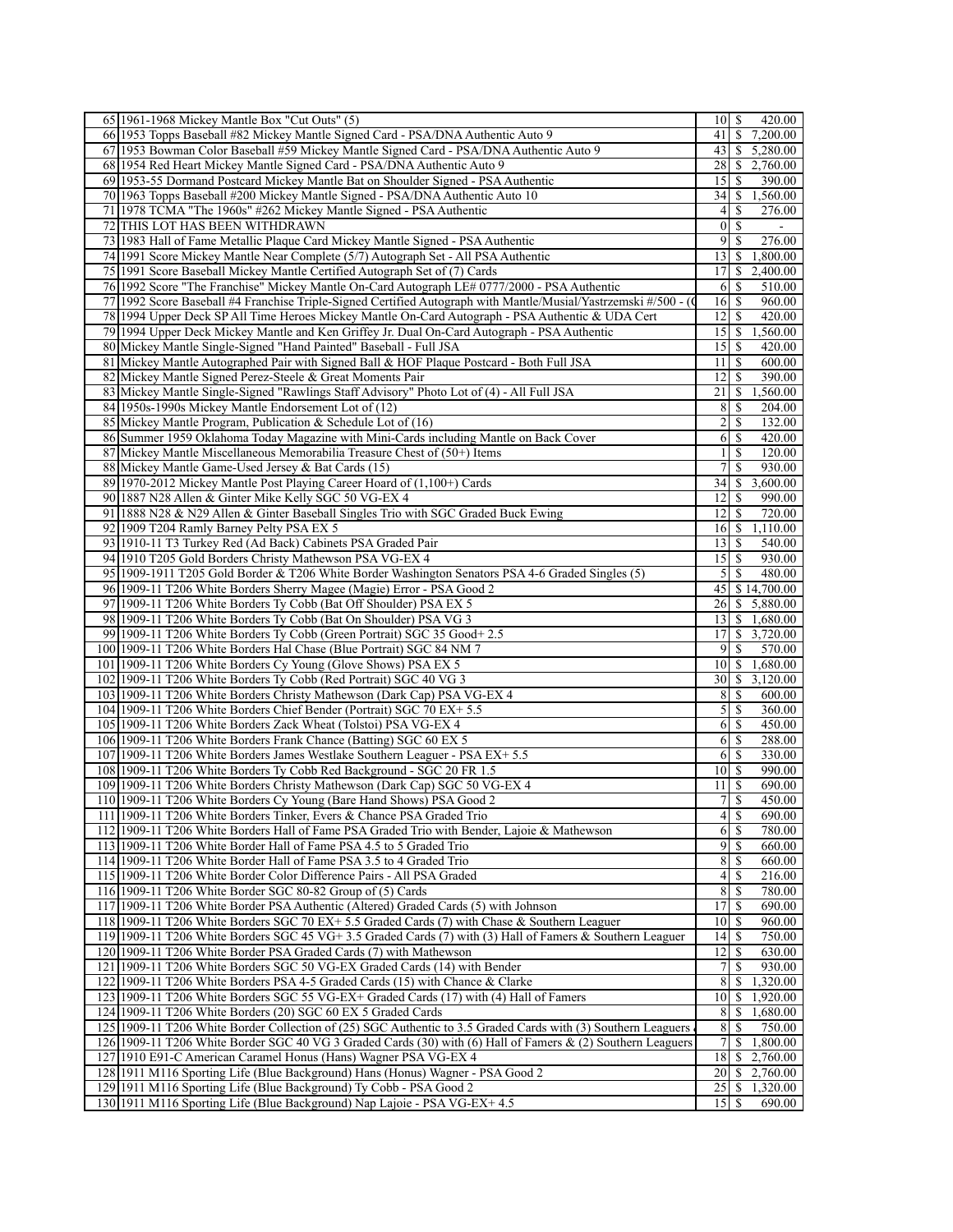| 131 1911 M116 Sporting Life (Blue Background) Hall of Fame Trio - All PSA VG-EX 4                                                                             | 10<br>- \$<br>690.00                           |
|---------------------------------------------------------------------------------------------------------------------------------------------------------------|------------------------------------------------|
| 132 1911 M116 Sporting Life PSA EX 5 Graded Lot (6)                                                                                                           | $\mathcal{F}$<br>-\$<br>330.00                 |
| 133 1911 M116 Sporting Life (Blue Background) Group of (13) with (4) PSA Graded Hall of Famers                                                                | -S<br>750.00<br>11                             |
| 134 1915 Cracker Jack #68 Honus Wagner PSA Poor 1                                                                                                             | 23<br><sup>S</sup><br>2,280.00                 |
| 135 1915 Cracker Jack #36 Ed Walsh PSA VG 3                                                                                                                   | 11<br>$\mathbb{S}$<br>360.00                   |
| 136 1915 Cracker Jack Ball Players SGC 55-60 Graded Trio                                                                                                      | 11<br><sup>\$</sup><br>570.00                  |
| 137 1927 E126 American Caramel Series of 60 Pair with PSA VG-EX 4                                                                                             | 2<br><sup>\$</sup><br>132.00                   |
| 138 1928 Sweetman Company #41 Bucky Harris PSA VG 3 - None Better!                                                                                            | 10<br>-S<br>264.00                             |
| 139 1920s PSA Graded Baseball Card Lot of (27) with Kashin Starter Set                                                                                        | 13<br><sup>\$</sup><br>660.00                  |
| 140 1933 Goudey #53 Babe Ruth - PSA FR 1.5                                                                                                                    | \$<br>2,400.00<br>24                           |
| 141 1933 Goudey #181 Babe Ruth - SGC 20 FR 1.5                                                                                                                | 19<br>$\mathbb{S}$<br>1,320.00                 |
| 142 1934 Goudey #37 Lou Gehrig - SGC 20 FR 1.5                                                                                                                | 16<br>-S<br>690.00                             |
| 143 1935-37 George Burke Panel Jimmie Foxx (No Facsimile Autograph) Postage Stamp Photos SGC Authentic                                                        | <sup>\$</sup><br>$\mathbf{0}$                  |
| 144 1941 Play Ball #71 Joe DiMaggio - SGC 30 GD 2                                                                                                             | $\overline{20}$<br>750.00<br>-S                |
| 145 1941 Play Ball #35 Pinky Higgins/#14 Ted Williams Wrong Back - PSA Authentic                                                                              | 5 <sup>1</sup><br>-S<br>240.00                 |
| 146 1948 Bowman Baseball #6 Yogi Berra Rookie PSA NM 7                                                                                                        | \$1,080.00<br>17 <sup>1</sup>                  |
| 147 1948-49 Leaf Baseball #79 Jackie Robinson - PSA VG+ 3.5                                                                                                   | \$<br>2,400.00<br>24                           |
| 148 1948-49 Leaf Baseball #3 Babe Ruth PSA Good 2                                                                                                             | 690.00<br>$16$   \$                            |
| 149 1948-49 Leaf Baseball #1 Joe DiMaggio PSA Good 2                                                                                                          | 12<br>-S<br>570.00                             |
| 150 1948-49 Leaf Baseball #79 Jackie Robinson Rookie PSA VG 3                                                                                                 | $9 \mid $1,680.00$                             |
| 151 1951 Bowman Baseball #253 Mickey Mantle Rookie PSA EX 5                                                                                                   | \$11,400.00<br>27                              |
| 152 1952 Bowman Baseball #101 Mickey Mantle PSA EX-MT 6                                                                                                       | 15 \$ 3,480.00                                 |
| 153 1953 Topps Baseball #82 Mickey Mantle PSA EX-MT 6                                                                                                         | 24<br>\$5,640.00                               |
| 154 1953 Topps Baseball #82 Mickey Mantle PSA EX 5                                                                                                            | $\$\,3,120.00$<br>16                           |
| 155 1952 Topps Baseball High Number Group of (7) PSA Graded Cards                                                                                             | \$1,140.00<br>9                                |
| 156 1953 Topps Baseball #244 Willie Mays PSA VG-EX+4.5                                                                                                        | $\overline{9}$<br>\$1,020.00                   |
| 157 1954 Topps Baseball #128 Henry Aaron Rookie - SGC 50 VG-EX 4                                                                                              | 21<br>\$1,320.00                               |
| 158 1954 Bowman Baseball #66 Ted Williams - PSA VG 3                                                                                                          | 9<br>-S<br>780.00                              |
| 159 1954 Topps Baseball #128 Henry Aaron Rookie PSA Good 2                                                                                                    | 780.00<br>12<br>-S                             |
| 160 1954 Wilson Franks Pair with Slaughter and Richards - Both PSA Graded                                                                                     | 13<br>-S<br>510.00                             |
| 161 1954 Wilson Franks Pair with PSA Poor 1 Graded Ted Williams                                                                                               | 14<br><sup>\$</sup><br>1,110.00                |
| 162 1953-1965 Topps & Bowman Baseball Mickey Mantle PSA Graded Trio                                                                                           | \$<br>$\vert$<br>660.00                        |
| 163 1955 Topps Baseball #123 Sandy Koufax Rookie PSA EX-MT 6                                                                                                  | 12<br><sup>\$</sup><br>930.00                  |
| 164 1955 Topps Baseball #123 Sandy Koufax Rookie PSA VG-EX 4                                                                                                  | 9<br>390.00<br>\$                              |
| 165 1955 Topps Baseball #123 Sandy Koufax Rookie - PSA VG 3                                                                                                   | 5<br>-S<br>360.00                              |
| 166 1955 Topps #210 Duke Snider Blank Back - PSA Authentic                                                                                                    | $\mathcal{S}$<br>-S<br>276.00                  |
| 167 1955 Topps Baseball Blank Back Trio - All SGC Authentic                                                                                                   | 1<br>\$<br>120.00                              |
| 168 1955 Topps Baseball PSA 4-6 Graded Hall of Famers (4) with Killebrew RC                                                                                   | 6<br><sup>\$</sup><br>630.00                   |
| 169 1957 Swift Meats Baseball PSA 8-10 Graded Panels (9)                                                                                                      | 3<br><sup>\$</sup><br>660.00                   |
| 170 1958 Topps Baseball #150 Mickey Mantle - PSA NM+7.5                                                                                                       | 2,640.00<br>17<br>\$                           |
| 171 1958 Topps Baseball #47 Roger Maris Rookie - PSA NM-MT 8                                                                                                  | 1,320.00<br>101S                               |
| 172 1958 Topps Baseball #187 Sandy Koufax - PSA NM-MT 8                                                                                                       | 11<br>540.00<br>-S                             |
| 173 1958 Topps Baseball #1 Ted Williams - PSA NM 7                                                                                                            | 9<br><sup>\$</sup><br>420.00                   |
| 174 1958 Topps Baseball #150 Mickey Mantle PSA EX-MT 6                                                                                                        | 7<br><sup>\$</sup><br>540.00                   |
| 175 1959 Topps Baseball #514 Bob Gibson Rookie PSA NM-MT 8                                                                                                    | $13$ $\sqrt{5}$<br>1,920.00                    |
| 176 1959 Topps Baseball PSA 7-8 Graded Group of (32) Cards                                                                                                    | 330.00                                         |
| 177 1961 Topps Baseball #150 Willie Mays PSA Mint 9                                                                                                           | $\mathbb{S}$<br>14<br>1,680.00                 |
| 178 1961 Topps Baseball #475 Mickey Mantle MVP PSA Mint 9                                                                                                     | 1,560.00                                       |
| 179 1961 Topps Baseball #484 Hank Aaron MVP PSA Mint 9                                                                                                        | <sup>\$</sup><br>360.00<br>11                  |
| 180 1961 Topps Baseball #300 Mickey Mantle PSA NM 7                                                                                                           | 11<br><sup>\$</sup><br>720.00                  |
| 181 1961 Topps Baseball #350 Ernie Banks PSA Mint 9                                                                                                           | $\overline{\mathcal{S}}$<br>11<br>540.00<br>11 |
| 182 1961 Topps Baseball #360 Frank Robinson PSA Mint 9                                                                                                        | 390.00<br>$\mathbb{S}$<br>$\overline{12}$      |
| 183 1961 Topps Baseball #136 Walt Alston PSA Mint 9<br>184 1961 Topps Baseball #460 Gil Hodges PSA Mint 9                                                     | 510.00<br>-S<br>9<br>-S<br>216.00              |
| 185 1961 Topps Baseball #120 Ed Mathews - PSA Mint 9 - NONE BETTER!                                                                                           | 18<br>-S<br>600.00                             |
| 186 1961 Topps Baseball #123 Billy Gardner - PSA Mint 9 - LOW POP & NONE BETTER!                                                                              | 11<br>-S<br>330.00                             |
| 187 1961 Topps Baseball PSA NM-MT 8 Graded Star Trio                                                                                                          | $\tau$<br>$\mathbb{S}$<br>330.00               |
| 188 1957-1964 Topps Baseball Hall of Fame & Star PSA EX-MT 6 Graded Ouartet with Rookies                                                                      | $\overline{9}$<br>-S<br>720.00                 |
|                                                                                                                                                               | 11<br>$\mathbb{S}$<br>780.00                   |
| 189 1957-1968 Topps Baseball Hall of Fame Rookie Graded Lot of (3) with Carlton, Ryan & B. Robinson<br>190 1963 Topps Baseball #537 Pete Rose Rookie PSA NM 7 | 2,280.00<br>13<br>\$                           |
| 191 1963 Topps Baseball #400 Frank Robinson PSA Mint 9 - None Better                                                                                          | $\overline{9}$<br>$\mathbb{S}$<br>1,050.00     |
| 192 1963 Topps Baseball #390 Hank Aaron PSA NM-MT 8                                                                                                           | 11<br>-S<br>570.00                             |
| 193 1963 Topps Baseball #537 Pete Rose Rookie PSA NM 7 (oc)                                                                                                   | 13<br>-S<br>780.00                             |
| 194 1968 Topps Baseball #177 Nolan Ryan Rookie - PSA NM 7                                                                                                     | 14S<br>1,020.00                                |
| 195 1968 Topps #177 Nolan Ryan Rookie - BVG NM 7                                                                                                              | 11<br>$\mathbb{S}$<br>840.00                   |
|                                                                                                                                                               |                                                |
| 196 1968 Topps Baseball #177 Nolan Ryan Rookie PSA EX-MT 6                                                                                                    | $10\overline{\smash{)}\,}$ S<br>570.00         |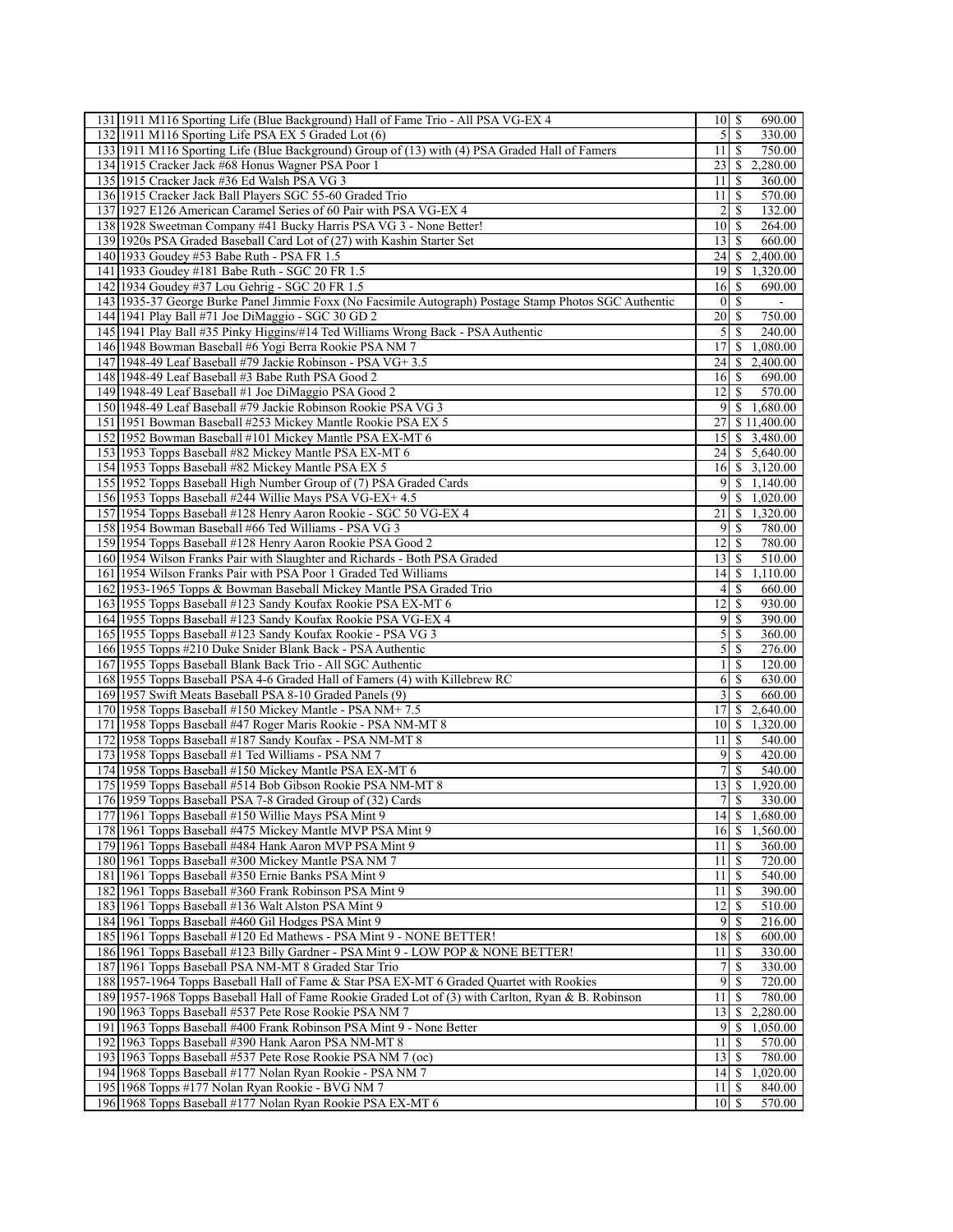| 197 1968 Topps #177 Nolan Ryan Rookie - BVG EX-MT 6<br>540.00<br>11<br>S<br>\$<br>$\overline{9}$<br>420.00<br>198 1968 Topps Baseball #177 Nolan Ryan Rookie PSA EX 5<br>199 1969 Topps #597 Rollie Fingers RC - PSA Mint 9<br>$\mathfrak{S}$<br><sup>\$</sup><br>360.00<br>14<br>200 1970 Topps #350 Roberto Clemente - PSA Mint 9<br>\$<br>1,320.00<br>201 1976 Cleveland Indians Postcards Dennis Eckersley RC - PSA 6 (Only Graded Example)<br>S<br>120.00<br>1<br>19<br>\$<br>870.00<br>202 1980 Topps #482 Rickey Henderson RC Pair-Both PSA Mint 9<br><sup>\$</sup><br>203 1982 Topps Baseball #21 Cal Ripken Jr. Rookie - PSA Gem MT 10<br>$\overline{9}$<br>540.00<br>204 1982 Topps Traded #98T Cal Ripken Jr. Rookie Card PSA Mint 9 Quartet<br>16<br>-S<br>810.00<br>205 1989 Upper Deck Baseball #1 Ken Griffey Jr. RC - BGS Gem Mint 9.5<br>11<br>\$<br>480.00<br>S<br>4,020.00<br>206 1990 Topps Baseball #414 Frank Thomas Rookie No Name on Front - PSA EX 5<br>6<br>17<br>207 1930 PR4 Cracker Jack Pins Baseball Complete Set (25)<br>\$<br>780.00<br>15<br><sup>\$</sup><br>208 1932 PR2 Orbit Gum Pins Complete "Numbered" Set plus Variations (58)<br>930.00<br>33<br>\$<br>2,160.00<br>209 1932 PR3 Orbit Gum Pins "Unnumbered" Complete Set (60)<br>210 1938 "Our National Game" Complete Pin Set (30) with Original Mount Cards<br>14<br>\$<br>780.00<br>211   1931 Metropolitan Studios St. Louis Cardinals High Grade Near Set (24/30)<br><sup>\$</sup><br>6<br>390.00<br>\$<br>212 1931 Cubs and Senators Team Photo Packs Complete and Near Sets (2)<br>6<br>360.00<br>213 1948 Bowman Baseball PSA Graded Near Set (47/48) - #32 on Registry<br>9<br><sup>\$</sup><br>1,200.00<br>S<br>1,560.00<br>214 1951 Bowman Baseball Near Set (321/324)<br>6<br>215 1950-1952 Callahan Baseball Hall of Fame Boxed Near Set of (60/62) Cards<br>22<br><sup>\$</sup><br>960.00<br>22<br>$\overline{\$}$ 2,160.00<br>216 1952 Topps Baseball Low Number Near Set of (264/310) Cards with (4) PSA Graded<br>217 1952 Bowman Baseball Complete Set (252/252) with (3) PSA Graded Stars Including Mantle & Mays<br>16<br>\$2,520.00<br>9<br><sup>\$</sup><br>218 1953 Bowman Color Near Set (120/160) with (14) PSA Graded<br>990.00<br>\$3,120.00<br>219 1952 Bowman Baseball Complete Set (252) Including 36 PSA-Graded Cards with Mantle and Mays (Both VG-I<br>10 <sup>1</sup><br>21<br>220 1954 Red Heart Dog Food Complete PSA NM-MT 8 Graded Set of (33) Cards - #15 on Registry!<br>\$8,400.00<br>25<br>\$3,720.00<br>221 1953 Topps Baseball Complete Set (274/274) with (39) Graded<br>21<br>$\overline{3,480.00}$<br>222 1953 Topps Baseball Complete Set (274/274) with (6) SGC Graded Keys<br>22<br>223 1953 Topps Baseball Complete Set (274/274) with (5) PSA Graded<br>\$3,000.00<br>224 1953 Topps Baseball Near Set of (270/274) Cards<br>10 <sup>1</sup><br>\$1,560.00<br>225 1954 Topps Baseball Complete Set (250/250) with (10) Graded Including Aaron, Banks & Kaline Rookies<br>24<br>\$2,760.00<br>20 <sup>1</sup><br>\$<br>990.00<br>226 1954 Bowman Baseball Complete Set of (224/224) Cards<br>227 1955 Topps Baseball Complete Set (206/206) with (12) Graded Including Clemente, Killebrew & Koufax Rooki<br>28<br>$\overline{\$}$ 3,000.00<br>32<br>\$3,720.00<br>228 1955 Topps Baseball Complete Set (206/206) with (7) PSA Graded Stars<br>\$1,680.00<br>229 1955 Topps Baseball Near Set (203/206) with (6) Graded Hall of Famers<br>20<br>230 1955 Bowman Baseball Complete Set of (320) with (10) Autographed<br>11<br>\$<br>780.00<br>$22\,$<br>231 1956 Topps Baseball Complete Set (340/340) with (17) Graded Including Mantle Plus Both Checklists<br>\$2,400.00<br>232 1956 Topps Baseball Complete Set (340/340) with (7) Graded Keys Including Aaron, Mantle, Mays & Williams<br>16<br>\$1,320.00<br>23<br>233 1957 Topps Baseball Complete Set of (407) Cards with (7) BVG Graded Keys<br>\$2,400.00<br>21<br>\$2,160.00<br>234 1957 Topps Baseball Complete Set (407/407) with (5) PSA Graded Keys Including Mantle & Mays<br>21<br>\$1,560.00<br>235 1956 Topps Baseball Near Set of (338/340) Cards Plus Both Checklists with (17) Graded<br>18 \$ 1,560.00<br>236 1958 Topps Baseball Complete Set (494/494) with (6) BVG 5-7 Graded Keys Including Mantle<br>$13 \mid $1,050.00$<br>237 1958 Topps Baseball Near Set (493/494) with (7) Graded Including Aaron, Maris, Mays & Williams<br>238 1959 Topps Baseball Complete Set (572/572) with (3) Graded Including Gibson RC & Mantle<br>22<br>\$2,280.00<br>$32$   \$ 4,200.00<br>239 1959 Topps Baseball Near Set of (545/572) Cards with (2) PSA Graded Keys - Mostly Sharp!<br>240 1959 Topps Baseball Near Set (495/572) with Aaron AS<br>$10\vert S$<br>450.00<br>53 \$24,000.00<br>241 1959 Topps Baseball Complete Set (572/572) with (567) PSA Graded - #27 on Registry<br>242 1960 Armour Baseball (Yellow) Coins Complete PSA Graded Master Set (23/23) with All Variations Including F<br>960.00<br>15<br>$\sqrt{S}$<br>243 1960 Topps Baseball Complete Set (572/572)<br>1,440.00<br>$16 \overline{\smash)5 \overline{1,440.00}}$<br>244 1960 Topps Baseball Near Set (570/572) with (6) Graded Keys Including Mantle & Yastrzemski Rookie<br>245 1960 Topps Baseball Near Set (521/572) Plus (452) Duplicates<br>$\overline{\mathcal{S}}$<br>12<br>720.00<br>246 1961 Post Cereal Baseball Near Set (199/200) Plus (164) Extras Including Box/Company & Tint Variations<br>16<br>\$1,050.00<br>$\mathbb{S}$<br>247 1962 Post Cereal Baseball Near Set (198/200) Plus #173 Clemente Blue Line Variation SGC 20 Fair 1.5<br>10 <sup>1</sup><br>570.00<br>28<br>248 1961 Topps Baseball Complete Set (587/587) Plus (6) Checklist Variations - Sharp!<br>\$3,600.00<br>249 1961 Topps Baseball Near Set of (555/587) Cards with (4) Graded Stars<br>15<br>\$1,020.00<br>34<br>\$3,840.00<br>250 1961 Topps Baseball Low Number Near Set of (509/522) Cards—Sharp!<br>251 1962 Topps Baseball Complete Set (598/598) with (10) Graded Plus (10) Variations<br>25<br>\$3,120.00<br>252 1962 Topps Baseball Near Set (578/598) with (6) Graded Keys<br>$15$ \$ 2,760.00<br>253 1962 Topps Baseball Near Set (574/598) Plus (733) Duplicates with Most Major Stars<br>$15$ \ \$ 1,800.00<br>$14$ \$ 1,680.00<br>254 1963 Topps Baseball Complete Set (576/576) with (7) PSA Graded Keys<br>\$1,560.00<br>255 1963 Topps Baseball Complete Set of (576/576) Cards<br>13 <sup>1</sup><br>256 1963 Topps Baseball Near Set of (568/576) Cards with (8) Graded Stars<br>$16 \mid $1,170.00$<br>\$2,400.00<br>257 1963 Topps Baseball Near Set (539/576) Plus (1,095) Duplicates<br>17 <sup>1</sup><br>258   1964 Topps Baseball Complete Set (587/587) with (5) Graded Keys Including Mantle & Rose<br>15 <sup>1</sup><br>\$1,320.00<br>259 1964 Topps Baseball Near Set (583/587) with (4) Graded Including Mantle<br>15<br>\$1,050.00<br>20 \$ 1,920.00<br>260 1965 Topps Baseball Complete Set (598/598) with (6) Graded Keys<br>261 1965 Topps Baseball Complete Set (598/598) with BVG 5 Mantle<br>$15 \mid$ \$ 1,200.00<br>262 1964 & 1965 Topps Baseball Near Set Pair with Most Stars Plus 1964 Topps Giants Partial Set (51/60)<br>18 \$ 1,800.00 |  |  |
|---------------------------------------------------------------------------------------------------------------------------------------------------------------------------------------------------------------------------------------------------------------------------------------------------------------------------------------------------------------------------------------------------------------------------------------------------------------------------------------------------------------------------------------------------------------------------------------------------------------------------------------------------------------------------------------------------------------------------------------------------------------------------------------------------------------------------------------------------------------------------------------------------------------------------------------------------------------------------------------------------------------------------------------------------------------------------------------------------------------------------------------------------------------------------------------------------------------------------------------------------------------------------------------------------------------------------------------------------------------------------------------------------------------------------------------------------------------------------------------------------------------------------------------------------------------------------------------------------------------------------------------------------------------------------------------------------------------------------------------------------------------------------------------------------------------------------------------------------------------------------------------------------------------------------------------------------------------------------------------------------------------------------------------------------------------------------------------------------------------------------------------------------------------------------------------------------------------------------------------------------------------------------------------------------------------------------------------------------------------------------------------------------------------------------------------------------------------------------------------------------------------------------------------------------------------------------------------------------------------------------------------------------------------------------------------------------------------------------------------------------------------------------------------------------------------------------------------------------------------------------------------------------------------------------------------------------------------------------------------------------------------------------------------------------------------------------------------------------------------------------------------------------------------------------------------------------------------------------------------------------------------------------------------------------------------------------------------------------------------------------------------------------------------------------------------------------------------------------------------------------------------------------------------------------------------------------------------------------------------------------------------------------------------------------------------------------------------------------------------------------------------------------------------------------------------------------------------------------------------------------------------------------------------------------------------------------------------------------------------------------------------------------------------------------------------------------------------------------------------------------------------------------------------------------------------------------------------------------------------------------------------------------------------------------------------------------------------------------------------------------------------------------------------------------------------------------------------------------------------------------------------------------------------------------------------------------------------------------------------------------------------------------------------------------------------------------------------------------------------------------------------------------------------------------------------------------------------------------------------------------------------------------------------------------------------------------------------------------------------------------------------------------------------------------------------------------------------------------------------------------------------------------------------------------------------------------------------------------------------------------------------------------------------------------------------------------------------------------------------------------------------------------------------------------------------------------------------------------------------------------------------------------------------------------------------------------------------------------------------------------------------------------------------------------------------------------------------------------------------------------------------------------------------------------------------------------------------------------------------------------------------------------------------------------------------------------------------------------------------------------------------------------------------------------------------------------------------------------------------------------------------------------------------------------------------------------------------------------------------------------------------------------------------------------------------------------------------------------------------------------------------------------------------------------------------------------------------------------------------------------------------------------------------------------------------------------------------------------------------------------------------------------------------------------------------------------------------------------------------------------------------------------------------------------------------------------------------------------------------------------------------------------------------------------------------------------------------------------------------------------------------------------------------------------------------------------------------------------------------------------------------------------------------------------------------------------------------------------------------------------------------------------------|--|--|
|                                                                                                                                                                                                                                                                                                                                                                                                                                                                                                                                                                                                                                                                                                                                                                                                                                                                                                                                                                                                                                                                                                                                                                                                                                                                                                                                                                                                                                                                                                                                                                                                                                                                                                                                                                                                                                                                                                                                                                                                                                                                                                                                                                                                                                                                                                                                                                                                                                                                                                                                                                                                                                                                                                                                                                                                                                                                                                                                                                                                                                                                                                                                                                                                                                                                                                                                                                                                                                                                                                                                                                                                                                                                                                                                                                                                                                                                                                                                                                                                                                                                                                                                                                                                                                                                                                                                                                                                                                                                                                                                                                                                                                                                                                                                                                                                                                                                                                                                                                                                                                                                                                                                                                                                                                                                                                                                                                                                                                                                                                                                                                                                                                                                                                                                                                                                                                                                                                                                                                                                                                                                                                                                                                                                                                                                                                                                                                                                                                                                                                                                                                                                                                                                                                                                                                                                                                                                                                                                                                                                                                                                                                                                                                                                                                                                                 |  |  |
|                                                                                                                                                                                                                                                                                                                                                                                                                                                                                                                                                                                                                                                                                                                                                                                                                                                                                                                                                                                                                                                                                                                                                                                                                                                                                                                                                                                                                                                                                                                                                                                                                                                                                                                                                                                                                                                                                                                                                                                                                                                                                                                                                                                                                                                                                                                                                                                                                                                                                                                                                                                                                                                                                                                                                                                                                                                                                                                                                                                                                                                                                                                                                                                                                                                                                                                                                                                                                                                                                                                                                                                                                                                                                                                                                                                                                                                                                                                                                                                                                                                                                                                                                                                                                                                                                                                                                                                                                                                                                                                                                                                                                                                                                                                                                                                                                                                                                                                                                                                                                                                                                                                                                                                                                                                                                                                                                                                                                                                                                                                                                                                                                                                                                                                                                                                                                                                                                                                                                                                                                                                                                                                                                                                                                                                                                                                                                                                                                                                                                                                                                                                                                                                                                                                                                                                                                                                                                                                                                                                                                                                                                                                                                                                                                                                                                 |  |  |
|                                                                                                                                                                                                                                                                                                                                                                                                                                                                                                                                                                                                                                                                                                                                                                                                                                                                                                                                                                                                                                                                                                                                                                                                                                                                                                                                                                                                                                                                                                                                                                                                                                                                                                                                                                                                                                                                                                                                                                                                                                                                                                                                                                                                                                                                                                                                                                                                                                                                                                                                                                                                                                                                                                                                                                                                                                                                                                                                                                                                                                                                                                                                                                                                                                                                                                                                                                                                                                                                                                                                                                                                                                                                                                                                                                                                                                                                                                                                                                                                                                                                                                                                                                                                                                                                                                                                                                                                                                                                                                                                                                                                                                                                                                                                                                                                                                                                                                                                                                                                                                                                                                                                                                                                                                                                                                                                                                                                                                                                                                                                                                                                                                                                                                                                                                                                                                                                                                                                                                                                                                                                                                                                                                                                                                                                                                                                                                                                                                                                                                                                                                                                                                                                                                                                                                                                                                                                                                                                                                                                                                                                                                                                                                                                                                                                                 |  |  |
|                                                                                                                                                                                                                                                                                                                                                                                                                                                                                                                                                                                                                                                                                                                                                                                                                                                                                                                                                                                                                                                                                                                                                                                                                                                                                                                                                                                                                                                                                                                                                                                                                                                                                                                                                                                                                                                                                                                                                                                                                                                                                                                                                                                                                                                                                                                                                                                                                                                                                                                                                                                                                                                                                                                                                                                                                                                                                                                                                                                                                                                                                                                                                                                                                                                                                                                                                                                                                                                                                                                                                                                                                                                                                                                                                                                                                                                                                                                                                                                                                                                                                                                                                                                                                                                                                                                                                                                                                                                                                                                                                                                                                                                                                                                                                                                                                                                                                                                                                                                                                                                                                                                                                                                                                                                                                                                                                                                                                                                                                                                                                                                                                                                                                                                                                                                                                                                                                                                                                                                                                                                                                                                                                                                                                                                                                                                                                                                                                                                                                                                                                                                                                                                                                                                                                                                                                                                                                                                                                                                                                                                                                                                                                                                                                                                                                 |  |  |
|                                                                                                                                                                                                                                                                                                                                                                                                                                                                                                                                                                                                                                                                                                                                                                                                                                                                                                                                                                                                                                                                                                                                                                                                                                                                                                                                                                                                                                                                                                                                                                                                                                                                                                                                                                                                                                                                                                                                                                                                                                                                                                                                                                                                                                                                                                                                                                                                                                                                                                                                                                                                                                                                                                                                                                                                                                                                                                                                                                                                                                                                                                                                                                                                                                                                                                                                                                                                                                                                                                                                                                                                                                                                                                                                                                                                                                                                                                                                                                                                                                                                                                                                                                                                                                                                                                                                                                                                                                                                                                                                                                                                                                                                                                                                                                                                                                                                                                                                                                                                                                                                                                                                                                                                                                                                                                                                                                                                                                                                                                                                                                                                                                                                                                                                                                                                                                                                                                                                                                                                                                                                                                                                                                                                                                                                                                                                                                                                                                                                                                                                                                                                                                                                                                                                                                                                                                                                                                                                                                                                                                                                                                                                                                                                                                                                                 |  |  |
|                                                                                                                                                                                                                                                                                                                                                                                                                                                                                                                                                                                                                                                                                                                                                                                                                                                                                                                                                                                                                                                                                                                                                                                                                                                                                                                                                                                                                                                                                                                                                                                                                                                                                                                                                                                                                                                                                                                                                                                                                                                                                                                                                                                                                                                                                                                                                                                                                                                                                                                                                                                                                                                                                                                                                                                                                                                                                                                                                                                                                                                                                                                                                                                                                                                                                                                                                                                                                                                                                                                                                                                                                                                                                                                                                                                                                                                                                                                                                                                                                                                                                                                                                                                                                                                                                                                                                                                                                                                                                                                                                                                                                                                                                                                                                                                                                                                                                                                                                                                                                                                                                                                                                                                                                                                                                                                                                                                                                                                                                                                                                                                                                                                                                                                                                                                                                                                                                                                                                                                                                                                                                                                                                                                                                                                                                                                                                                                                                                                                                                                                                                                                                                                                                                                                                                                                                                                                                                                                                                                                                                                                                                                                                                                                                                                                                 |  |  |
|                                                                                                                                                                                                                                                                                                                                                                                                                                                                                                                                                                                                                                                                                                                                                                                                                                                                                                                                                                                                                                                                                                                                                                                                                                                                                                                                                                                                                                                                                                                                                                                                                                                                                                                                                                                                                                                                                                                                                                                                                                                                                                                                                                                                                                                                                                                                                                                                                                                                                                                                                                                                                                                                                                                                                                                                                                                                                                                                                                                                                                                                                                                                                                                                                                                                                                                                                                                                                                                                                                                                                                                                                                                                                                                                                                                                                                                                                                                                                                                                                                                                                                                                                                                                                                                                                                                                                                                                                                                                                                                                                                                                                                                                                                                                                                                                                                                                                                                                                                                                                                                                                                                                                                                                                                                                                                                                                                                                                                                                                                                                                                                                                                                                                                                                                                                                                                                                                                                                                                                                                                                                                                                                                                                                                                                                                                                                                                                                                                                                                                                                                                                                                                                                                                                                                                                                                                                                                                                                                                                                                                                                                                                                                                                                                                                                                 |  |  |
|                                                                                                                                                                                                                                                                                                                                                                                                                                                                                                                                                                                                                                                                                                                                                                                                                                                                                                                                                                                                                                                                                                                                                                                                                                                                                                                                                                                                                                                                                                                                                                                                                                                                                                                                                                                                                                                                                                                                                                                                                                                                                                                                                                                                                                                                                                                                                                                                                                                                                                                                                                                                                                                                                                                                                                                                                                                                                                                                                                                                                                                                                                                                                                                                                                                                                                                                                                                                                                                                                                                                                                                                                                                                                                                                                                                                                                                                                                                                                                                                                                                                                                                                                                                                                                                                                                                                                                                                                                                                                                                                                                                                                                                                                                                                                                                                                                                                                                                                                                                                                                                                                                                                                                                                                                                                                                                                                                                                                                                                                                                                                                                                                                                                                                                                                                                                                                                                                                                                                                                                                                                                                                                                                                                                                                                                                                                                                                                                                                                                                                                                                                                                                                                                                                                                                                                                                                                                                                                                                                                                                                                                                                                                                                                                                                                                                 |  |  |
|                                                                                                                                                                                                                                                                                                                                                                                                                                                                                                                                                                                                                                                                                                                                                                                                                                                                                                                                                                                                                                                                                                                                                                                                                                                                                                                                                                                                                                                                                                                                                                                                                                                                                                                                                                                                                                                                                                                                                                                                                                                                                                                                                                                                                                                                                                                                                                                                                                                                                                                                                                                                                                                                                                                                                                                                                                                                                                                                                                                                                                                                                                                                                                                                                                                                                                                                                                                                                                                                                                                                                                                                                                                                                                                                                                                                                                                                                                                                                                                                                                                                                                                                                                                                                                                                                                                                                                                                                                                                                                                                                                                                                                                                                                                                                                                                                                                                                                                                                                                                                                                                                                                                                                                                                                                                                                                                                                                                                                                                                                                                                                                                                                                                                                                                                                                                                                                                                                                                                                                                                                                                                                                                                                                                                                                                                                                                                                                                                                                                                                                                                                                                                                                                                                                                                                                                                                                                                                                                                                                                                                                                                                                                                                                                                                                                                 |  |  |
|                                                                                                                                                                                                                                                                                                                                                                                                                                                                                                                                                                                                                                                                                                                                                                                                                                                                                                                                                                                                                                                                                                                                                                                                                                                                                                                                                                                                                                                                                                                                                                                                                                                                                                                                                                                                                                                                                                                                                                                                                                                                                                                                                                                                                                                                                                                                                                                                                                                                                                                                                                                                                                                                                                                                                                                                                                                                                                                                                                                                                                                                                                                                                                                                                                                                                                                                                                                                                                                                                                                                                                                                                                                                                                                                                                                                                                                                                                                                                                                                                                                                                                                                                                                                                                                                                                                                                                                                                                                                                                                                                                                                                                                                                                                                                                                                                                                                                                                                                                                                                                                                                                                                                                                                                                                                                                                                                                                                                                                                                                                                                                                                                                                                                                                                                                                                                                                                                                                                                                                                                                                                                                                                                                                                                                                                                                                                                                                                                                                                                                                                                                                                                                                                                                                                                                                                                                                                                                                                                                                                                                                                                                                                                                                                                                                                                 |  |  |
|                                                                                                                                                                                                                                                                                                                                                                                                                                                                                                                                                                                                                                                                                                                                                                                                                                                                                                                                                                                                                                                                                                                                                                                                                                                                                                                                                                                                                                                                                                                                                                                                                                                                                                                                                                                                                                                                                                                                                                                                                                                                                                                                                                                                                                                                                                                                                                                                                                                                                                                                                                                                                                                                                                                                                                                                                                                                                                                                                                                                                                                                                                                                                                                                                                                                                                                                                                                                                                                                                                                                                                                                                                                                                                                                                                                                                                                                                                                                                                                                                                                                                                                                                                                                                                                                                                                                                                                                                                                                                                                                                                                                                                                                                                                                                                                                                                                                                                                                                                                                                                                                                                                                                                                                                                                                                                                                                                                                                                                                                                                                                                                                                                                                                                                                                                                                                                                                                                                                                                                                                                                                                                                                                                                                                                                                                                                                                                                                                                                                                                                                                                                                                                                                                                                                                                                                                                                                                                                                                                                                                                                                                                                                                                                                                                                                                 |  |  |
|                                                                                                                                                                                                                                                                                                                                                                                                                                                                                                                                                                                                                                                                                                                                                                                                                                                                                                                                                                                                                                                                                                                                                                                                                                                                                                                                                                                                                                                                                                                                                                                                                                                                                                                                                                                                                                                                                                                                                                                                                                                                                                                                                                                                                                                                                                                                                                                                                                                                                                                                                                                                                                                                                                                                                                                                                                                                                                                                                                                                                                                                                                                                                                                                                                                                                                                                                                                                                                                                                                                                                                                                                                                                                                                                                                                                                                                                                                                                                                                                                                                                                                                                                                                                                                                                                                                                                                                                                                                                                                                                                                                                                                                                                                                                                                                                                                                                                                                                                                                                                                                                                                                                                                                                                                                                                                                                                                                                                                                                                                                                                                                                                                                                                                                                                                                                                                                                                                                                                                                                                                                                                                                                                                                                                                                                                                                                                                                                                                                                                                                                                                                                                                                                                                                                                                                                                                                                                                                                                                                                                                                                                                                                                                                                                                                                                 |  |  |
|                                                                                                                                                                                                                                                                                                                                                                                                                                                                                                                                                                                                                                                                                                                                                                                                                                                                                                                                                                                                                                                                                                                                                                                                                                                                                                                                                                                                                                                                                                                                                                                                                                                                                                                                                                                                                                                                                                                                                                                                                                                                                                                                                                                                                                                                                                                                                                                                                                                                                                                                                                                                                                                                                                                                                                                                                                                                                                                                                                                                                                                                                                                                                                                                                                                                                                                                                                                                                                                                                                                                                                                                                                                                                                                                                                                                                                                                                                                                                                                                                                                                                                                                                                                                                                                                                                                                                                                                                                                                                                                                                                                                                                                                                                                                                                                                                                                                                                                                                                                                                                                                                                                                                                                                                                                                                                                                                                                                                                                                                                                                                                                                                                                                                                                                                                                                                                                                                                                                                                                                                                                                                                                                                                                                                                                                                                                                                                                                                                                                                                                                                                                                                                                                                                                                                                                                                                                                                                                                                                                                                                                                                                                                                                                                                                                                                 |  |  |
|                                                                                                                                                                                                                                                                                                                                                                                                                                                                                                                                                                                                                                                                                                                                                                                                                                                                                                                                                                                                                                                                                                                                                                                                                                                                                                                                                                                                                                                                                                                                                                                                                                                                                                                                                                                                                                                                                                                                                                                                                                                                                                                                                                                                                                                                                                                                                                                                                                                                                                                                                                                                                                                                                                                                                                                                                                                                                                                                                                                                                                                                                                                                                                                                                                                                                                                                                                                                                                                                                                                                                                                                                                                                                                                                                                                                                                                                                                                                                                                                                                                                                                                                                                                                                                                                                                                                                                                                                                                                                                                                                                                                                                                                                                                                                                                                                                                                                                                                                                                                                                                                                                                                                                                                                                                                                                                                                                                                                                                                                                                                                                                                                                                                                                                                                                                                                                                                                                                                                                                                                                                                                                                                                                                                                                                                                                                                                                                                                                                                                                                                                                                                                                                                                                                                                                                                                                                                                                                                                                                                                                                                                                                                                                                                                                                                                 |  |  |
|                                                                                                                                                                                                                                                                                                                                                                                                                                                                                                                                                                                                                                                                                                                                                                                                                                                                                                                                                                                                                                                                                                                                                                                                                                                                                                                                                                                                                                                                                                                                                                                                                                                                                                                                                                                                                                                                                                                                                                                                                                                                                                                                                                                                                                                                                                                                                                                                                                                                                                                                                                                                                                                                                                                                                                                                                                                                                                                                                                                                                                                                                                                                                                                                                                                                                                                                                                                                                                                                                                                                                                                                                                                                                                                                                                                                                                                                                                                                                                                                                                                                                                                                                                                                                                                                                                                                                                                                                                                                                                                                                                                                                                                                                                                                                                                                                                                                                                                                                                                                                                                                                                                                                                                                                                                                                                                                                                                                                                                                                                                                                                                                                                                                                                                                                                                                                                                                                                                                                                                                                                                                                                                                                                                                                                                                                                                                                                                                                                                                                                                                                                                                                                                                                                                                                                                                                                                                                                                                                                                                                                                                                                                                                                                                                                                                                 |  |  |
|                                                                                                                                                                                                                                                                                                                                                                                                                                                                                                                                                                                                                                                                                                                                                                                                                                                                                                                                                                                                                                                                                                                                                                                                                                                                                                                                                                                                                                                                                                                                                                                                                                                                                                                                                                                                                                                                                                                                                                                                                                                                                                                                                                                                                                                                                                                                                                                                                                                                                                                                                                                                                                                                                                                                                                                                                                                                                                                                                                                                                                                                                                                                                                                                                                                                                                                                                                                                                                                                                                                                                                                                                                                                                                                                                                                                                                                                                                                                                                                                                                                                                                                                                                                                                                                                                                                                                                                                                                                                                                                                                                                                                                                                                                                                                                                                                                                                                                                                                                                                                                                                                                                                                                                                                                                                                                                                                                                                                                                                                                                                                                                                                                                                                                                                                                                                                                                                                                                                                                                                                                                                                                                                                                                                                                                                                                                                                                                                                                                                                                                                                                                                                                                                                                                                                                                                                                                                                                                                                                                                                                                                                                                                                                                                                                                                                 |  |  |
|                                                                                                                                                                                                                                                                                                                                                                                                                                                                                                                                                                                                                                                                                                                                                                                                                                                                                                                                                                                                                                                                                                                                                                                                                                                                                                                                                                                                                                                                                                                                                                                                                                                                                                                                                                                                                                                                                                                                                                                                                                                                                                                                                                                                                                                                                                                                                                                                                                                                                                                                                                                                                                                                                                                                                                                                                                                                                                                                                                                                                                                                                                                                                                                                                                                                                                                                                                                                                                                                                                                                                                                                                                                                                                                                                                                                                                                                                                                                                                                                                                                                                                                                                                                                                                                                                                                                                                                                                                                                                                                                                                                                                                                                                                                                                                                                                                                                                                                                                                                                                                                                                                                                                                                                                                                                                                                                                                                                                                                                                                                                                                                                                                                                                                                                                                                                                                                                                                                                                                                                                                                                                                                                                                                                                                                                                                                                                                                                                                                                                                                                                                                                                                                                                                                                                                                                                                                                                                                                                                                                                                                                                                                                                                                                                                                                                 |  |  |
|                                                                                                                                                                                                                                                                                                                                                                                                                                                                                                                                                                                                                                                                                                                                                                                                                                                                                                                                                                                                                                                                                                                                                                                                                                                                                                                                                                                                                                                                                                                                                                                                                                                                                                                                                                                                                                                                                                                                                                                                                                                                                                                                                                                                                                                                                                                                                                                                                                                                                                                                                                                                                                                                                                                                                                                                                                                                                                                                                                                                                                                                                                                                                                                                                                                                                                                                                                                                                                                                                                                                                                                                                                                                                                                                                                                                                                                                                                                                                                                                                                                                                                                                                                                                                                                                                                                                                                                                                                                                                                                                                                                                                                                                                                                                                                                                                                                                                                                                                                                                                                                                                                                                                                                                                                                                                                                                                                                                                                                                                                                                                                                                                                                                                                                                                                                                                                                                                                                                                                                                                                                                                                                                                                                                                                                                                                                                                                                                                                                                                                                                                                                                                                                                                                                                                                                                                                                                                                                                                                                                                                                                                                                                                                                                                                                                                 |  |  |
|                                                                                                                                                                                                                                                                                                                                                                                                                                                                                                                                                                                                                                                                                                                                                                                                                                                                                                                                                                                                                                                                                                                                                                                                                                                                                                                                                                                                                                                                                                                                                                                                                                                                                                                                                                                                                                                                                                                                                                                                                                                                                                                                                                                                                                                                                                                                                                                                                                                                                                                                                                                                                                                                                                                                                                                                                                                                                                                                                                                                                                                                                                                                                                                                                                                                                                                                                                                                                                                                                                                                                                                                                                                                                                                                                                                                                                                                                                                                                                                                                                                                                                                                                                                                                                                                                                                                                                                                                                                                                                                                                                                                                                                                                                                                                                                                                                                                                                                                                                                                                                                                                                                                                                                                                                                                                                                                                                                                                                                                                                                                                                                                                                                                                                                                                                                                                                                                                                                                                                                                                                                                                                                                                                                                                                                                                                                                                                                                                                                                                                                                                                                                                                                                                                                                                                                                                                                                                                                                                                                                                                                                                                                                                                                                                                                                                 |  |  |
|                                                                                                                                                                                                                                                                                                                                                                                                                                                                                                                                                                                                                                                                                                                                                                                                                                                                                                                                                                                                                                                                                                                                                                                                                                                                                                                                                                                                                                                                                                                                                                                                                                                                                                                                                                                                                                                                                                                                                                                                                                                                                                                                                                                                                                                                                                                                                                                                                                                                                                                                                                                                                                                                                                                                                                                                                                                                                                                                                                                                                                                                                                                                                                                                                                                                                                                                                                                                                                                                                                                                                                                                                                                                                                                                                                                                                                                                                                                                                                                                                                                                                                                                                                                                                                                                                                                                                                                                                                                                                                                                                                                                                                                                                                                                                                                                                                                                                                                                                                                                                                                                                                                                                                                                                                                                                                                                                                                                                                                                                                                                                                                                                                                                                                                                                                                                                                                                                                                                                                                                                                                                                                                                                                                                                                                                                                                                                                                                                                                                                                                                                                                                                                                                                                                                                                                                                                                                                                                                                                                                                                                                                                                                                                                                                                                                                 |  |  |
|                                                                                                                                                                                                                                                                                                                                                                                                                                                                                                                                                                                                                                                                                                                                                                                                                                                                                                                                                                                                                                                                                                                                                                                                                                                                                                                                                                                                                                                                                                                                                                                                                                                                                                                                                                                                                                                                                                                                                                                                                                                                                                                                                                                                                                                                                                                                                                                                                                                                                                                                                                                                                                                                                                                                                                                                                                                                                                                                                                                                                                                                                                                                                                                                                                                                                                                                                                                                                                                                                                                                                                                                                                                                                                                                                                                                                                                                                                                                                                                                                                                                                                                                                                                                                                                                                                                                                                                                                                                                                                                                                                                                                                                                                                                                                                                                                                                                                                                                                                                                                                                                                                                                                                                                                                                                                                                                                                                                                                                                                                                                                                                                                                                                                                                                                                                                                                                                                                                                                                                                                                                                                                                                                                                                                                                                                                                                                                                                                                                                                                                                                                                                                                                                                                                                                                                                                                                                                                                                                                                                                                                                                                                                                                                                                                                                                 |  |  |
|                                                                                                                                                                                                                                                                                                                                                                                                                                                                                                                                                                                                                                                                                                                                                                                                                                                                                                                                                                                                                                                                                                                                                                                                                                                                                                                                                                                                                                                                                                                                                                                                                                                                                                                                                                                                                                                                                                                                                                                                                                                                                                                                                                                                                                                                                                                                                                                                                                                                                                                                                                                                                                                                                                                                                                                                                                                                                                                                                                                                                                                                                                                                                                                                                                                                                                                                                                                                                                                                                                                                                                                                                                                                                                                                                                                                                                                                                                                                                                                                                                                                                                                                                                                                                                                                                                                                                                                                                                                                                                                                                                                                                                                                                                                                                                                                                                                                                                                                                                                                                                                                                                                                                                                                                                                                                                                                                                                                                                                                                                                                                                                                                                                                                                                                                                                                                                                                                                                                                                                                                                                                                                                                                                                                                                                                                                                                                                                                                                                                                                                                                                                                                                                                                                                                                                                                                                                                                                                                                                                                                                                                                                                                                                                                                                                                                 |  |  |
|                                                                                                                                                                                                                                                                                                                                                                                                                                                                                                                                                                                                                                                                                                                                                                                                                                                                                                                                                                                                                                                                                                                                                                                                                                                                                                                                                                                                                                                                                                                                                                                                                                                                                                                                                                                                                                                                                                                                                                                                                                                                                                                                                                                                                                                                                                                                                                                                                                                                                                                                                                                                                                                                                                                                                                                                                                                                                                                                                                                                                                                                                                                                                                                                                                                                                                                                                                                                                                                                                                                                                                                                                                                                                                                                                                                                                                                                                                                                                                                                                                                                                                                                                                                                                                                                                                                                                                                                                                                                                                                                                                                                                                                                                                                                                                                                                                                                                                                                                                                                                                                                                                                                                                                                                                                                                                                                                                                                                                                                                                                                                                                                                                                                                                                                                                                                                                                                                                                                                                                                                                                                                                                                                                                                                                                                                                                                                                                                                                                                                                                                                                                                                                                                                                                                                                                                                                                                                                                                                                                                                                                                                                                                                                                                                                                                                 |  |  |
|                                                                                                                                                                                                                                                                                                                                                                                                                                                                                                                                                                                                                                                                                                                                                                                                                                                                                                                                                                                                                                                                                                                                                                                                                                                                                                                                                                                                                                                                                                                                                                                                                                                                                                                                                                                                                                                                                                                                                                                                                                                                                                                                                                                                                                                                                                                                                                                                                                                                                                                                                                                                                                                                                                                                                                                                                                                                                                                                                                                                                                                                                                                                                                                                                                                                                                                                                                                                                                                                                                                                                                                                                                                                                                                                                                                                                                                                                                                                                                                                                                                                                                                                                                                                                                                                                                                                                                                                                                                                                                                                                                                                                                                                                                                                                                                                                                                                                                                                                                                                                                                                                                                                                                                                                                                                                                                                                                                                                                                                                                                                                                                                                                                                                                                                                                                                                                                                                                                                                                                                                                                                                                                                                                                                                                                                                                                                                                                                                                                                                                                                                                                                                                                                                                                                                                                                                                                                                                                                                                                                                                                                                                                                                                                                                                                                                 |  |  |
|                                                                                                                                                                                                                                                                                                                                                                                                                                                                                                                                                                                                                                                                                                                                                                                                                                                                                                                                                                                                                                                                                                                                                                                                                                                                                                                                                                                                                                                                                                                                                                                                                                                                                                                                                                                                                                                                                                                                                                                                                                                                                                                                                                                                                                                                                                                                                                                                                                                                                                                                                                                                                                                                                                                                                                                                                                                                                                                                                                                                                                                                                                                                                                                                                                                                                                                                                                                                                                                                                                                                                                                                                                                                                                                                                                                                                                                                                                                                                                                                                                                                                                                                                                                                                                                                                                                                                                                                                                                                                                                                                                                                                                                                                                                                                                                                                                                                                                                                                                                                                                                                                                                                                                                                                                                                                                                                                                                                                                                                                                                                                                                                                                                                                                                                                                                                                                                                                                                                                                                                                                                                                                                                                                                                                                                                                                                                                                                                                                                                                                                                                                                                                                                                                                                                                                                                                                                                                                                                                                                                                                                                                                                                                                                                                                                                                 |  |  |
|                                                                                                                                                                                                                                                                                                                                                                                                                                                                                                                                                                                                                                                                                                                                                                                                                                                                                                                                                                                                                                                                                                                                                                                                                                                                                                                                                                                                                                                                                                                                                                                                                                                                                                                                                                                                                                                                                                                                                                                                                                                                                                                                                                                                                                                                                                                                                                                                                                                                                                                                                                                                                                                                                                                                                                                                                                                                                                                                                                                                                                                                                                                                                                                                                                                                                                                                                                                                                                                                                                                                                                                                                                                                                                                                                                                                                                                                                                                                                                                                                                                                                                                                                                                                                                                                                                                                                                                                                                                                                                                                                                                                                                                                                                                                                                                                                                                                                                                                                                                                                                                                                                                                                                                                                                                                                                                                                                                                                                                                                                                                                                                                                                                                                                                                                                                                                                                                                                                                                                                                                                                                                                                                                                                                                                                                                                                                                                                                                                                                                                                                                                                                                                                                                                                                                                                                                                                                                                                                                                                                                                                                                                                                                                                                                                                                                 |  |  |
|                                                                                                                                                                                                                                                                                                                                                                                                                                                                                                                                                                                                                                                                                                                                                                                                                                                                                                                                                                                                                                                                                                                                                                                                                                                                                                                                                                                                                                                                                                                                                                                                                                                                                                                                                                                                                                                                                                                                                                                                                                                                                                                                                                                                                                                                                                                                                                                                                                                                                                                                                                                                                                                                                                                                                                                                                                                                                                                                                                                                                                                                                                                                                                                                                                                                                                                                                                                                                                                                                                                                                                                                                                                                                                                                                                                                                                                                                                                                                                                                                                                                                                                                                                                                                                                                                                                                                                                                                                                                                                                                                                                                                                                                                                                                                                                                                                                                                                                                                                                                                                                                                                                                                                                                                                                                                                                                                                                                                                                                                                                                                                                                                                                                                                                                                                                                                                                                                                                                                                                                                                                                                                                                                                                                                                                                                                                                                                                                                                                                                                                                                                                                                                                                                                                                                                                                                                                                                                                                                                                                                                                                                                                                                                                                                                                                                 |  |  |
|                                                                                                                                                                                                                                                                                                                                                                                                                                                                                                                                                                                                                                                                                                                                                                                                                                                                                                                                                                                                                                                                                                                                                                                                                                                                                                                                                                                                                                                                                                                                                                                                                                                                                                                                                                                                                                                                                                                                                                                                                                                                                                                                                                                                                                                                                                                                                                                                                                                                                                                                                                                                                                                                                                                                                                                                                                                                                                                                                                                                                                                                                                                                                                                                                                                                                                                                                                                                                                                                                                                                                                                                                                                                                                                                                                                                                                                                                                                                                                                                                                                                                                                                                                                                                                                                                                                                                                                                                                                                                                                                                                                                                                                                                                                                                                                                                                                                                                                                                                                                                                                                                                                                                                                                                                                                                                                                                                                                                                                                                                                                                                                                                                                                                                                                                                                                                                                                                                                                                                                                                                                                                                                                                                                                                                                                                                                                                                                                                                                                                                                                                                                                                                                                                                                                                                                                                                                                                                                                                                                                                                                                                                                                                                                                                                                                                 |  |  |
|                                                                                                                                                                                                                                                                                                                                                                                                                                                                                                                                                                                                                                                                                                                                                                                                                                                                                                                                                                                                                                                                                                                                                                                                                                                                                                                                                                                                                                                                                                                                                                                                                                                                                                                                                                                                                                                                                                                                                                                                                                                                                                                                                                                                                                                                                                                                                                                                                                                                                                                                                                                                                                                                                                                                                                                                                                                                                                                                                                                                                                                                                                                                                                                                                                                                                                                                                                                                                                                                                                                                                                                                                                                                                                                                                                                                                                                                                                                                                                                                                                                                                                                                                                                                                                                                                                                                                                                                                                                                                                                                                                                                                                                                                                                                                                                                                                                                                                                                                                                                                                                                                                                                                                                                                                                                                                                                                                                                                                                                                                                                                                                                                                                                                                                                                                                                                                                                                                                                                                                                                                                                                                                                                                                                                                                                                                                                                                                                                                                                                                                                                                                                                                                                                                                                                                                                                                                                                                                                                                                                                                                                                                                                                                                                                                                                                 |  |  |
|                                                                                                                                                                                                                                                                                                                                                                                                                                                                                                                                                                                                                                                                                                                                                                                                                                                                                                                                                                                                                                                                                                                                                                                                                                                                                                                                                                                                                                                                                                                                                                                                                                                                                                                                                                                                                                                                                                                                                                                                                                                                                                                                                                                                                                                                                                                                                                                                                                                                                                                                                                                                                                                                                                                                                                                                                                                                                                                                                                                                                                                                                                                                                                                                                                                                                                                                                                                                                                                                                                                                                                                                                                                                                                                                                                                                                                                                                                                                                                                                                                                                                                                                                                                                                                                                                                                                                                                                                                                                                                                                                                                                                                                                                                                                                                                                                                                                                                                                                                                                                                                                                                                                                                                                                                                                                                                                                                                                                                                                                                                                                                                                                                                                                                                                                                                                                                                                                                                                                                                                                                                                                                                                                                                                                                                                                                                                                                                                                                                                                                                                                                                                                                                                                                                                                                                                                                                                                                                                                                                                                                                                                                                                                                                                                                                                                 |  |  |
|                                                                                                                                                                                                                                                                                                                                                                                                                                                                                                                                                                                                                                                                                                                                                                                                                                                                                                                                                                                                                                                                                                                                                                                                                                                                                                                                                                                                                                                                                                                                                                                                                                                                                                                                                                                                                                                                                                                                                                                                                                                                                                                                                                                                                                                                                                                                                                                                                                                                                                                                                                                                                                                                                                                                                                                                                                                                                                                                                                                                                                                                                                                                                                                                                                                                                                                                                                                                                                                                                                                                                                                                                                                                                                                                                                                                                                                                                                                                                                                                                                                                                                                                                                                                                                                                                                                                                                                                                                                                                                                                                                                                                                                                                                                                                                                                                                                                                                                                                                                                                                                                                                                                                                                                                                                                                                                                                                                                                                                                                                                                                                                                                                                                                                                                                                                                                                                                                                                                                                                                                                                                                                                                                                                                                                                                                                                                                                                                                                                                                                                                                                                                                                                                                                                                                                                                                                                                                                                                                                                                                                                                                                                                                                                                                                                                                 |  |  |
|                                                                                                                                                                                                                                                                                                                                                                                                                                                                                                                                                                                                                                                                                                                                                                                                                                                                                                                                                                                                                                                                                                                                                                                                                                                                                                                                                                                                                                                                                                                                                                                                                                                                                                                                                                                                                                                                                                                                                                                                                                                                                                                                                                                                                                                                                                                                                                                                                                                                                                                                                                                                                                                                                                                                                                                                                                                                                                                                                                                                                                                                                                                                                                                                                                                                                                                                                                                                                                                                                                                                                                                                                                                                                                                                                                                                                                                                                                                                                                                                                                                                                                                                                                                                                                                                                                                                                                                                                                                                                                                                                                                                                                                                                                                                                                                                                                                                                                                                                                                                                                                                                                                                                                                                                                                                                                                                                                                                                                                                                                                                                                                                                                                                                                                                                                                                                                                                                                                                                                                                                                                                                                                                                                                                                                                                                                                                                                                                                                                                                                                                                                                                                                                                                                                                                                                                                                                                                                                                                                                                                                                                                                                                                                                                                                                                                 |  |  |
|                                                                                                                                                                                                                                                                                                                                                                                                                                                                                                                                                                                                                                                                                                                                                                                                                                                                                                                                                                                                                                                                                                                                                                                                                                                                                                                                                                                                                                                                                                                                                                                                                                                                                                                                                                                                                                                                                                                                                                                                                                                                                                                                                                                                                                                                                                                                                                                                                                                                                                                                                                                                                                                                                                                                                                                                                                                                                                                                                                                                                                                                                                                                                                                                                                                                                                                                                                                                                                                                                                                                                                                                                                                                                                                                                                                                                                                                                                                                                                                                                                                                                                                                                                                                                                                                                                                                                                                                                                                                                                                                                                                                                                                                                                                                                                                                                                                                                                                                                                                                                                                                                                                                                                                                                                                                                                                                                                                                                                                                                                                                                                                                                                                                                                                                                                                                                                                                                                                                                                                                                                                                                                                                                                                                                                                                                                                                                                                                                                                                                                                                                                                                                                                                                                                                                                                                                                                                                                                                                                                                                                                                                                                                                                                                                                                                                 |  |  |
|                                                                                                                                                                                                                                                                                                                                                                                                                                                                                                                                                                                                                                                                                                                                                                                                                                                                                                                                                                                                                                                                                                                                                                                                                                                                                                                                                                                                                                                                                                                                                                                                                                                                                                                                                                                                                                                                                                                                                                                                                                                                                                                                                                                                                                                                                                                                                                                                                                                                                                                                                                                                                                                                                                                                                                                                                                                                                                                                                                                                                                                                                                                                                                                                                                                                                                                                                                                                                                                                                                                                                                                                                                                                                                                                                                                                                                                                                                                                                                                                                                                                                                                                                                                                                                                                                                                                                                                                                                                                                                                                                                                                                                                                                                                                                                                                                                                                                                                                                                                                                                                                                                                                                                                                                                                                                                                                                                                                                                                                                                                                                                                                                                                                                                                                                                                                                                                                                                                                                                                                                                                                                                                                                                                                                                                                                                                                                                                                                                                                                                                                                                                                                                                                                                                                                                                                                                                                                                                                                                                                                                                                                                                                                                                                                                                                                 |  |  |
|                                                                                                                                                                                                                                                                                                                                                                                                                                                                                                                                                                                                                                                                                                                                                                                                                                                                                                                                                                                                                                                                                                                                                                                                                                                                                                                                                                                                                                                                                                                                                                                                                                                                                                                                                                                                                                                                                                                                                                                                                                                                                                                                                                                                                                                                                                                                                                                                                                                                                                                                                                                                                                                                                                                                                                                                                                                                                                                                                                                                                                                                                                                                                                                                                                                                                                                                                                                                                                                                                                                                                                                                                                                                                                                                                                                                                                                                                                                                                                                                                                                                                                                                                                                                                                                                                                                                                                                                                                                                                                                                                                                                                                                                                                                                                                                                                                                                                                                                                                                                                                                                                                                                                                                                                                                                                                                                                                                                                                                                                                                                                                                                                                                                                                                                                                                                                                                                                                                                                                                                                                                                                                                                                                                                                                                                                                                                                                                                                                                                                                                                                                                                                                                                                                                                                                                                                                                                                                                                                                                                                                                                                                                                                                                                                                                                                 |  |  |
|                                                                                                                                                                                                                                                                                                                                                                                                                                                                                                                                                                                                                                                                                                                                                                                                                                                                                                                                                                                                                                                                                                                                                                                                                                                                                                                                                                                                                                                                                                                                                                                                                                                                                                                                                                                                                                                                                                                                                                                                                                                                                                                                                                                                                                                                                                                                                                                                                                                                                                                                                                                                                                                                                                                                                                                                                                                                                                                                                                                                                                                                                                                                                                                                                                                                                                                                                                                                                                                                                                                                                                                                                                                                                                                                                                                                                                                                                                                                                                                                                                                                                                                                                                                                                                                                                                                                                                                                                                                                                                                                                                                                                                                                                                                                                                                                                                                                                                                                                                                                                                                                                                                                                                                                                                                                                                                                                                                                                                                                                                                                                                                                                                                                                                                                                                                                                                                                                                                                                                                                                                                                                                                                                                                                                                                                                                                                                                                                                                                                                                                                                                                                                                                                                                                                                                                                                                                                                                                                                                                                                                                                                                                                                                                                                                                                                 |  |  |
|                                                                                                                                                                                                                                                                                                                                                                                                                                                                                                                                                                                                                                                                                                                                                                                                                                                                                                                                                                                                                                                                                                                                                                                                                                                                                                                                                                                                                                                                                                                                                                                                                                                                                                                                                                                                                                                                                                                                                                                                                                                                                                                                                                                                                                                                                                                                                                                                                                                                                                                                                                                                                                                                                                                                                                                                                                                                                                                                                                                                                                                                                                                                                                                                                                                                                                                                                                                                                                                                                                                                                                                                                                                                                                                                                                                                                                                                                                                                                                                                                                                                                                                                                                                                                                                                                                                                                                                                                                                                                                                                                                                                                                                                                                                                                                                                                                                                                                                                                                                                                                                                                                                                                                                                                                                                                                                                                                                                                                                                                                                                                                                                                                                                                                                                                                                                                                                                                                                                                                                                                                                                                                                                                                                                                                                                                                                                                                                                                                                                                                                                                                                                                                                                                                                                                                                                                                                                                                                                                                                                                                                                                                                                                                                                                                                                                 |  |  |
|                                                                                                                                                                                                                                                                                                                                                                                                                                                                                                                                                                                                                                                                                                                                                                                                                                                                                                                                                                                                                                                                                                                                                                                                                                                                                                                                                                                                                                                                                                                                                                                                                                                                                                                                                                                                                                                                                                                                                                                                                                                                                                                                                                                                                                                                                                                                                                                                                                                                                                                                                                                                                                                                                                                                                                                                                                                                                                                                                                                                                                                                                                                                                                                                                                                                                                                                                                                                                                                                                                                                                                                                                                                                                                                                                                                                                                                                                                                                                                                                                                                                                                                                                                                                                                                                                                                                                                                                                                                                                                                                                                                                                                                                                                                                                                                                                                                                                                                                                                                                                                                                                                                                                                                                                                                                                                                                                                                                                                                                                                                                                                                                                                                                                                                                                                                                                                                                                                                                                                                                                                                                                                                                                                                                                                                                                                                                                                                                                                                                                                                                                                                                                                                                                                                                                                                                                                                                                                                                                                                                                                                                                                                                                                                                                                                                                 |  |  |
|                                                                                                                                                                                                                                                                                                                                                                                                                                                                                                                                                                                                                                                                                                                                                                                                                                                                                                                                                                                                                                                                                                                                                                                                                                                                                                                                                                                                                                                                                                                                                                                                                                                                                                                                                                                                                                                                                                                                                                                                                                                                                                                                                                                                                                                                                                                                                                                                                                                                                                                                                                                                                                                                                                                                                                                                                                                                                                                                                                                                                                                                                                                                                                                                                                                                                                                                                                                                                                                                                                                                                                                                                                                                                                                                                                                                                                                                                                                                                                                                                                                                                                                                                                                                                                                                                                                                                                                                                                                                                                                                                                                                                                                                                                                                                                                                                                                                                                                                                                                                                                                                                                                                                                                                                                                                                                                                                                                                                                                                                                                                                                                                                                                                                                                                                                                                                                                                                                                                                                                                                                                                                                                                                                                                                                                                                                                                                                                                                                                                                                                                                                                                                                                                                                                                                                                                                                                                                                                                                                                                                                                                                                                                                                                                                                                                                 |  |  |
|                                                                                                                                                                                                                                                                                                                                                                                                                                                                                                                                                                                                                                                                                                                                                                                                                                                                                                                                                                                                                                                                                                                                                                                                                                                                                                                                                                                                                                                                                                                                                                                                                                                                                                                                                                                                                                                                                                                                                                                                                                                                                                                                                                                                                                                                                                                                                                                                                                                                                                                                                                                                                                                                                                                                                                                                                                                                                                                                                                                                                                                                                                                                                                                                                                                                                                                                                                                                                                                                                                                                                                                                                                                                                                                                                                                                                                                                                                                                                                                                                                                                                                                                                                                                                                                                                                                                                                                                                                                                                                                                                                                                                                                                                                                                                                                                                                                                                                                                                                                                                                                                                                                                                                                                                                                                                                                                                                                                                                                                                                                                                                                                                                                                                                                                                                                                                                                                                                                                                                                                                                                                                                                                                                                                                                                                                                                                                                                                                                                                                                                                                                                                                                                                                                                                                                                                                                                                                                                                                                                                                                                                                                                                                                                                                                                                                 |  |  |
|                                                                                                                                                                                                                                                                                                                                                                                                                                                                                                                                                                                                                                                                                                                                                                                                                                                                                                                                                                                                                                                                                                                                                                                                                                                                                                                                                                                                                                                                                                                                                                                                                                                                                                                                                                                                                                                                                                                                                                                                                                                                                                                                                                                                                                                                                                                                                                                                                                                                                                                                                                                                                                                                                                                                                                                                                                                                                                                                                                                                                                                                                                                                                                                                                                                                                                                                                                                                                                                                                                                                                                                                                                                                                                                                                                                                                                                                                                                                                                                                                                                                                                                                                                                                                                                                                                                                                                                                                                                                                                                                                                                                                                                                                                                                                                                                                                                                                                                                                                                                                                                                                                                                                                                                                                                                                                                                                                                                                                                                                                                                                                                                                                                                                                                                                                                                                                                                                                                                                                                                                                                                                                                                                                                                                                                                                                                                                                                                                                                                                                                                                                                                                                                                                                                                                                                                                                                                                                                                                                                                                                                                                                                                                                                                                                                                                 |  |  |
|                                                                                                                                                                                                                                                                                                                                                                                                                                                                                                                                                                                                                                                                                                                                                                                                                                                                                                                                                                                                                                                                                                                                                                                                                                                                                                                                                                                                                                                                                                                                                                                                                                                                                                                                                                                                                                                                                                                                                                                                                                                                                                                                                                                                                                                                                                                                                                                                                                                                                                                                                                                                                                                                                                                                                                                                                                                                                                                                                                                                                                                                                                                                                                                                                                                                                                                                                                                                                                                                                                                                                                                                                                                                                                                                                                                                                                                                                                                                                                                                                                                                                                                                                                                                                                                                                                                                                                                                                                                                                                                                                                                                                                                                                                                                                                                                                                                                                                                                                                                                                                                                                                                                                                                                                                                                                                                                                                                                                                                                                                                                                                                                                                                                                                                                                                                                                                                                                                                                                                                                                                                                                                                                                                                                                                                                                                                                                                                                                                                                                                                                                                                                                                                                                                                                                                                                                                                                                                                                                                                                                                                                                                                                                                                                                                                                                 |  |  |
|                                                                                                                                                                                                                                                                                                                                                                                                                                                                                                                                                                                                                                                                                                                                                                                                                                                                                                                                                                                                                                                                                                                                                                                                                                                                                                                                                                                                                                                                                                                                                                                                                                                                                                                                                                                                                                                                                                                                                                                                                                                                                                                                                                                                                                                                                                                                                                                                                                                                                                                                                                                                                                                                                                                                                                                                                                                                                                                                                                                                                                                                                                                                                                                                                                                                                                                                                                                                                                                                                                                                                                                                                                                                                                                                                                                                                                                                                                                                                                                                                                                                                                                                                                                                                                                                                                                                                                                                                                                                                                                                                                                                                                                                                                                                                                                                                                                                                                                                                                                                                                                                                                                                                                                                                                                                                                                                                                                                                                                                                                                                                                                                                                                                                                                                                                                                                                                                                                                                                                                                                                                                                                                                                                                                                                                                                                                                                                                                                                                                                                                                                                                                                                                                                                                                                                                                                                                                                                                                                                                                                                                                                                                                                                                                                                                                                 |  |  |
|                                                                                                                                                                                                                                                                                                                                                                                                                                                                                                                                                                                                                                                                                                                                                                                                                                                                                                                                                                                                                                                                                                                                                                                                                                                                                                                                                                                                                                                                                                                                                                                                                                                                                                                                                                                                                                                                                                                                                                                                                                                                                                                                                                                                                                                                                                                                                                                                                                                                                                                                                                                                                                                                                                                                                                                                                                                                                                                                                                                                                                                                                                                                                                                                                                                                                                                                                                                                                                                                                                                                                                                                                                                                                                                                                                                                                                                                                                                                                                                                                                                                                                                                                                                                                                                                                                                                                                                                                                                                                                                                                                                                                                                                                                                                                                                                                                                                                                                                                                                                                                                                                                                                                                                                                                                                                                                                                                                                                                                                                                                                                                                                                                                                                                                                                                                                                                                                                                                                                                                                                                                                                                                                                                                                                                                                                                                                                                                                                                                                                                                                                                                                                                                                                                                                                                                                                                                                                                                                                                                                                                                                                                                                                                                                                                                                                 |  |  |
|                                                                                                                                                                                                                                                                                                                                                                                                                                                                                                                                                                                                                                                                                                                                                                                                                                                                                                                                                                                                                                                                                                                                                                                                                                                                                                                                                                                                                                                                                                                                                                                                                                                                                                                                                                                                                                                                                                                                                                                                                                                                                                                                                                                                                                                                                                                                                                                                                                                                                                                                                                                                                                                                                                                                                                                                                                                                                                                                                                                                                                                                                                                                                                                                                                                                                                                                                                                                                                                                                                                                                                                                                                                                                                                                                                                                                                                                                                                                                                                                                                                                                                                                                                                                                                                                                                                                                                                                                                                                                                                                                                                                                                                                                                                                                                                                                                                                                                                                                                                                                                                                                                                                                                                                                                                                                                                                                                                                                                                                                                                                                                                                                                                                                                                                                                                                                                                                                                                                                                                                                                                                                                                                                                                                                                                                                                                                                                                                                                                                                                                                                                                                                                                                                                                                                                                                                                                                                                                                                                                                                                                                                                                                                                                                                                                                                 |  |  |
|                                                                                                                                                                                                                                                                                                                                                                                                                                                                                                                                                                                                                                                                                                                                                                                                                                                                                                                                                                                                                                                                                                                                                                                                                                                                                                                                                                                                                                                                                                                                                                                                                                                                                                                                                                                                                                                                                                                                                                                                                                                                                                                                                                                                                                                                                                                                                                                                                                                                                                                                                                                                                                                                                                                                                                                                                                                                                                                                                                                                                                                                                                                                                                                                                                                                                                                                                                                                                                                                                                                                                                                                                                                                                                                                                                                                                                                                                                                                                                                                                                                                                                                                                                                                                                                                                                                                                                                                                                                                                                                                                                                                                                                                                                                                                                                                                                                                                                                                                                                                                                                                                                                                                                                                                                                                                                                                                                                                                                                                                                                                                                                                                                                                                                                                                                                                                                                                                                                                                                                                                                                                                                                                                                                                                                                                                                                                                                                                                                                                                                                                                                                                                                                                                                                                                                                                                                                                                                                                                                                                                                                                                                                                                                                                                                                                                 |  |  |
|                                                                                                                                                                                                                                                                                                                                                                                                                                                                                                                                                                                                                                                                                                                                                                                                                                                                                                                                                                                                                                                                                                                                                                                                                                                                                                                                                                                                                                                                                                                                                                                                                                                                                                                                                                                                                                                                                                                                                                                                                                                                                                                                                                                                                                                                                                                                                                                                                                                                                                                                                                                                                                                                                                                                                                                                                                                                                                                                                                                                                                                                                                                                                                                                                                                                                                                                                                                                                                                                                                                                                                                                                                                                                                                                                                                                                                                                                                                                                                                                                                                                                                                                                                                                                                                                                                                                                                                                                                                                                                                                                                                                                                                                                                                                                                                                                                                                                                                                                                                                                                                                                                                                                                                                                                                                                                                                                                                                                                                                                                                                                                                                                                                                                                                                                                                                                                                                                                                                                                                                                                                                                                                                                                                                                                                                                                                                                                                                                                                                                                                                                                                                                                                                                                                                                                                                                                                                                                                                                                                                                                                                                                                                                                                                                                                                                 |  |  |
|                                                                                                                                                                                                                                                                                                                                                                                                                                                                                                                                                                                                                                                                                                                                                                                                                                                                                                                                                                                                                                                                                                                                                                                                                                                                                                                                                                                                                                                                                                                                                                                                                                                                                                                                                                                                                                                                                                                                                                                                                                                                                                                                                                                                                                                                                                                                                                                                                                                                                                                                                                                                                                                                                                                                                                                                                                                                                                                                                                                                                                                                                                                                                                                                                                                                                                                                                                                                                                                                                                                                                                                                                                                                                                                                                                                                                                                                                                                                                                                                                                                                                                                                                                                                                                                                                                                                                                                                                                                                                                                                                                                                                                                                                                                                                                                                                                                                                                                                                                                                                                                                                                                                                                                                                                                                                                                                                                                                                                                                                                                                                                                                                                                                                                                                                                                                                                                                                                                                                                                                                                                                                                                                                                                                                                                                                                                                                                                                                                                                                                                                                                                                                                                                                                                                                                                                                                                                                                                                                                                                                                                                                                                                                                                                                                                                                 |  |  |
|                                                                                                                                                                                                                                                                                                                                                                                                                                                                                                                                                                                                                                                                                                                                                                                                                                                                                                                                                                                                                                                                                                                                                                                                                                                                                                                                                                                                                                                                                                                                                                                                                                                                                                                                                                                                                                                                                                                                                                                                                                                                                                                                                                                                                                                                                                                                                                                                                                                                                                                                                                                                                                                                                                                                                                                                                                                                                                                                                                                                                                                                                                                                                                                                                                                                                                                                                                                                                                                                                                                                                                                                                                                                                                                                                                                                                                                                                                                                                                                                                                                                                                                                                                                                                                                                                                                                                                                                                                                                                                                                                                                                                                                                                                                                                                                                                                                                                                                                                                                                                                                                                                                                                                                                                                                                                                                                                                                                                                                                                                                                                                                                                                                                                                                                                                                                                                                                                                                                                                                                                                                                                                                                                                                                                                                                                                                                                                                                                                                                                                                                                                                                                                                                                                                                                                                                                                                                                                                                                                                                                                                                                                                                                                                                                                                                                 |  |  |
|                                                                                                                                                                                                                                                                                                                                                                                                                                                                                                                                                                                                                                                                                                                                                                                                                                                                                                                                                                                                                                                                                                                                                                                                                                                                                                                                                                                                                                                                                                                                                                                                                                                                                                                                                                                                                                                                                                                                                                                                                                                                                                                                                                                                                                                                                                                                                                                                                                                                                                                                                                                                                                                                                                                                                                                                                                                                                                                                                                                                                                                                                                                                                                                                                                                                                                                                                                                                                                                                                                                                                                                                                                                                                                                                                                                                                                                                                                                                                                                                                                                                                                                                                                                                                                                                                                                                                                                                                                                                                                                                                                                                                                                                                                                                                                                                                                                                                                                                                                                                                                                                                                                                                                                                                                                                                                                                                                                                                                                                                                                                                                                                                                                                                                                                                                                                                                                                                                                                                                                                                                                                                                                                                                                                                                                                                                                                                                                                                                                                                                                                                                                                                                                                                                                                                                                                                                                                                                                                                                                                                                                                                                                                                                                                                                                                                 |  |  |
|                                                                                                                                                                                                                                                                                                                                                                                                                                                                                                                                                                                                                                                                                                                                                                                                                                                                                                                                                                                                                                                                                                                                                                                                                                                                                                                                                                                                                                                                                                                                                                                                                                                                                                                                                                                                                                                                                                                                                                                                                                                                                                                                                                                                                                                                                                                                                                                                                                                                                                                                                                                                                                                                                                                                                                                                                                                                                                                                                                                                                                                                                                                                                                                                                                                                                                                                                                                                                                                                                                                                                                                                                                                                                                                                                                                                                                                                                                                                                                                                                                                                                                                                                                                                                                                                                                                                                                                                                                                                                                                                                                                                                                                                                                                                                                                                                                                                                                                                                                                                                                                                                                                                                                                                                                                                                                                                                                                                                                                                                                                                                                                                                                                                                                                                                                                                                                                                                                                                                                                                                                                                                                                                                                                                                                                                                                                                                                                                                                                                                                                                                                                                                                                                                                                                                                                                                                                                                                                                                                                                                                                                                                                                                                                                                                                                                 |  |  |
|                                                                                                                                                                                                                                                                                                                                                                                                                                                                                                                                                                                                                                                                                                                                                                                                                                                                                                                                                                                                                                                                                                                                                                                                                                                                                                                                                                                                                                                                                                                                                                                                                                                                                                                                                                                                                                                                                                                                                                                                                                                                                                                                                                                                                                                                                                                                                                                                                                                                                                                                                                                                                                                                                                                                                                                                                                                                                                                                                                                                                                                                                                                                                                                                                                                                                                                                                                                                                                                                                                                                                                                                                                                                                                                                                                                                                                                                                                                                                                                                                                                                                                                                                                                                                                                                                                                                                                                                                                                                                                                                                                                                                                                                                                                                                                                                                                                                                                                                                                                                                                                                                                                                                                                                                                                                                                                                                                                                                                                                                                                                                                                                                                                                                                                                                                                                                                                                                                                                                                                                                                                                                                                                                                                                                                                                                                                                                                                                                                                                                                                                                                                                                                                                                                                                                                                                                                                                                                                                                                                                                                                                                                                                                                                                                                                                                 |  |  |
|                                                                                                                                                                                                                                                                                                                                                                                                                                                                                                                                                                                                                                                                                                                                                                                                                                                                                                                                                                                                                                                                                                                                                                                                                                                                                                                                                                                                                                                                                                                                                                                                                                                                                                                                                                                                                                                                                                                                                                                                                                                                                                                                                                                                                                                                                                                                                                                                                                                                                                                                                                                                                                                                                                                                                                                                                                                                                                                                                                                                                                                                                                                                                                                                                                                                                                                                                                                                                                                                                                                                                                                                                                                                                                                                                                                                                                                                                                                                                                                                                                                                                                                                                                                                                                                                                                                                                                                                                                                                                                                                                                                                                                                                                                                                                                                                                                                                                                                                                                                                                                                                                                                                                                                                                                                                                                                                                                                                                                                                                                                                                                                                                                                                                                                                                                                                                                                                                                                                                                                                                                                                                                                                                                                                                                                                                                                                                                                                                                                                                                                                                                                                                                                                                                                                                                                                                                                                                                                                                                                                                                                                                                                                                                                                                                                                                 |  |  |
|                                                                                                                                                                                                                                                                                                                                                                                                                                                                                                                                                                                                                                                                                                                                                                                                                                                                                                                                                                                                                                                                                                                                                                                                                                                                                                                                                                                                                                                                                                                                                                                                                                                                                                                                                                                                                                                                                                                                                                                                                                                                                                                                                                                                                                                                                                                                                                                                                                                                                                                                                                                                                                                                                                                                                                                                                                                                                                                                                                                                                                                                                                                                                                                                                                                                                                                                                                                                                                                                                                                                                                                                                                                                                                                                                                                                                                                                                                                                                                                                                                                                                                                                                                                                                                                                                                                                                                                                                                                                                                                                                                                                                                                                                                                                                                                                                                                                                                                                                                                                                                                                                                                                                                                                                                                                                                                                                                                                                                                                                                                                                                                                                                                                                                                                                                                                                                                                                                                                                                                                                                                                                                                                                                                                                                                                                                                                                                                                                                                                                                                                                                                                                                                                                                                                                                                                                                                                                                                                                                                                                                                                                                                                                                                                                                                                                 |  |  |
|                                                                                                                                                                                                                                                                                                                                                                                                                                                                                                                                                                                                                                                                                                                                                                                                                                                                                                                                                                                                                                                                                                                                                                                                                                                                                                                                                                                                                                                                                                                                                                                                                                                                                                                                                                                                                                                                                                                                                                                                                                                                                                                                                                                                                                                                                                                                                                                                                                                                                                                                                                                                                                                                                                                                                                                                                                                                                                                                                                                                                                                                                                                                                                                                                                                                                                                                                                                                                                                                                                                                                                                                                                                                                                                                                                                                                                                                                                                                                                                                                                                                                                                                                                                                                                                                                                                                                                                                                                                                                                                                                                                                                                                                                                                                                                                                                                                                                                                                                                                                                                                                                                                                                                                                                                                                                                                                                                                                                                                                                                                                                                                                                                                                                                                                                                                                                                                                                                                                                                                                                                                                                                                                                                                                                                                                                                                                                                                                                                                                                                                                                                                                                                                                                                                                                                                                                                                                                                                                                                                                                                                                                                                                                                                                                                                                                 |  |  |
|                                                                                                                                                                                                                                                                                                                                                                                                                                                                                                                                                                                                                                                                                                                                                                                                                                                                                                                                                                                                                                                                                                                                                                                                                                                                                                                                                                                                                                                                                                                                                                                                                                                                                                                                                                                                                                                                                                                                                                                                                                                                                                                                                                                                                                                                                                                                                                                                                                                                                                                                                                                                                                                                                                                                                                                                                                                                                                                                                                                                                                                                                                                                                                                                                                                                                                                                                                                                                                                                                                                                                                                                                                                                                                                                                                                                                                                                                                                                                                                                                                                                                                                                                                                                                                                                                                                                                                                                                                                                                                                                                                                                                                                                                                                                                                                                                                                                                                                                                                                                                                                                                                                                                                                                                                                                                                                                                                                                                                                                                                                                                                                                                                                                                                                                                                                                                                                                                                                                                                                                                                                                                                                                                                                                                                                                                                                                                                                                                                                                                                                                                                                                                                                                                                                                                                                                                                                                                                                                                                                                                                                                                                                                                                                                                                                                                 |  |  |
|                                                                                                                                                                                                                                                                                                                                                                                                                                                                                                                                                                                                                                                                                                                                                                                                                                                                                                                                                                                                                                                                                                                                                                                                                                                                                                                                                                                                                                                                                                                                                                                                                                                                                                                                                                                                                                                                                                                                                                                                                                                                                                                                                                                                                                                                                                                                                                                                                                                                                                                                                                                                                                                                                                                                                                                                                                                                                                                                                                                                                                                                                                                                                                                                                                                                                                                                                                                                                                                                                                                                                                                                                                                                                                                                                                                                                                                                                                                                                                                                                                                                                                                                                                                                                                                                                                                                                                                                                                                                                                                                                                                                                                                                                                                                                                                                                                                                                                                                                                                                                                                                                                                                                                                                                                                                                                                                                                                                                                                                                                                                                                                                                                                                                                                                                                                                                                                                                                                                                                                                                                                                                                                                                                                                                                                                                                                                                                                                                                                                                                                                                                                                                                                                                                                                                                                                                                                                                                                                                                                                                                                                                                                                                                                                                                                                                 |  |  |
|                                                                                                                                                                                                                                                                                                                                                                                                                                                                                                                                                                                                                                                                                                                                                                                                                                                                                                                                                                                                                                                                                                                                                                                                                                                                                                                                                                                                                                                                                                                                                                                                                                                                                                                                                                                                                                                                                                                                                                                                                                                                                                                                                                                                                                                                                                                                                                                                                                                                                                                                                                                                                                                                                                                                                                                                                                                                                                                                                                                                                                                                                                                                                                                                                                                                                                                                                                                                                                                                                                                                                                                                                                                                                                                                                                                                                                                                                                                                                                                                                                                                                                                                                                                                                                                                                                                                                                                                                                                                                                                                                                                                                                                                                                                                                                                                                                                                                                                                                                                                                                                                                                                                                                                                                                                                                                                                                                                                                                                                                                                                                                                                                                                                                                                                                                                                                                                                                                                                                                                                                                                                                                                                                                                                                                                                                                                                                                                                                                                                                                                                                                                                                                                                                                                                                                                                                                                                                                                                                                                                                                                                                                                                                                                                                                                                                 |  |  |
|                                                                                                                                                                                                                                                                                                                                                                                                                                                                                                                                                                                                                                                                                                                                                                                                                                                                                                                                                                                                                                                                                                                                                                                                                                                                                                                                                                                                                                                                                                                                                                                                                                                                                                                                                                                                                                                                                                                                                                                                                                                                                                                                                                                                                                                                                                                                                                                                                                                                                                                                                                                                                                                                                                                                                                                                                                                                                                                                                                                                                                                                                                                                                                                                                                                                                                                                                                                                                                                                                                                                                                                                                                                                                                                                                                                                                                                                                                                                                                                                                                                                                                                                                                                                                                                                                                                                                                                                                                                                                                                                                                                                                                                                                                                                                                                                                                                                                                                                                                                                                                                                                                                                                                                                                                                                                                                                                                                                                                                                                                                                                                                                                                                                                                                                                                                                                                                                                                                                                                                                                                                                                                                                                                                                                                                                                                                                                                                                                                                                                                                                                                                                                                                                                                                                                                                                                                                                                                                                                                                                                                                                                                                                                                                                                                                                                 |  |  |
|                                                                                                                                                                                                                                                                                                                                                                                                                                                                                                                                                                                                                                                                                                                                                                                                                                                                                                                                                                                                                                                                                                                                                                                                                                                                                                                                                                                                                                                                                                                                                                                                                                                                                                                                                                                                                                                                                                                                                                                                                                                                                                                                                                                                                                                                                                                                                                                                                                                                                                                                                                                                                                                                                                                                                                                                                                                                                                                                                                                                                                                                                                                                                                                                                                                                                                                                                                                                                                                                                                                                                                                                                                                                                                                                                                                                                                                                                                                                                                                                                                                                                                                                                                                                                                                                                                                                                                                                                                                                                                                                                                                                                                                                                                                                                                                                                                                                                                                                                                                                                                                                                                                                                                                                                                                                                                                                                                                                                                                                                                                                                                                                                                                                                                                                                                                                                                                                                                                                                                                                                                                                                                                                                                                                                                                                                                                                                                                                                                                                                                                                                                                                                                                                                                                                                                                                                                                                                                                                                                                                                                                                                                                                                                                                                                                                                 |  |  |
|                                                                                                                                                                                                                                                                                                                                                                                                                                                                                                                                                                                                                                                                                                                                                                                                                                                                                                                                                                                                                                                                                                                                                                                                                                                                                                                                                                                                                                                                                                                                                                                                                                                                                                                                                                                                                                                                                                                                                                                                                                                                                                                                                                                                                                                                                                                                                                                                                                                                                                                                                                                                                                                                                                                                                                                                                                                                                                                                                                                                                                                                                                                                                                                                                                                                                                                                                                                                                                                                                                                                                                                                                                                                                                                                                                                                                                                                                                                                                                                                                                                                                                                                                                                                                                                                                                                                                                                                                                                                                                                                                                                                                                                                                                                                                                                                                                                                                                                                                                                                                                                                                                                                                                                                                                                                                                                                                                                                                                                                                                                                                                                                                                                                                                                                                                                                                                                                                                                                                                                                                                                                                                                                                                                                                                                                                                                                                                                                                                                                                                                                                                                                                                                                                                                                                                                                                                                                                                                                                                                                                                                                                                                                                                                                                                                                                 |  |  |
|                                                                                                                                                                                                                                                                                                                                                                                                                                                                                                                                                                                                                                                                                                                                                                                                                                                                                                                                                                                                                                                                                                                                                                                                                                                                                                                                                                                                                                                                                                                                                                                                                                                                                                                                                                                                                                                                                                                                                                                                                                                                                                                                                                                                                                                                                                                                                                                                                                                                                                                                                                                                                                                                                                                                                                                                                                                                                                                                                                                                                                                                                                                                                                                                                                                                                                                                                                                                                                                                                                                                                                                                                                                                                                                                                                                                                                                                                                                                                                                                                                                                                                                                                                                                                                                                                                                                                                                                                                                                                                                                                                                                                                                                                                                                                                                                                                                                                                                                                                                                                                                                                                                                                                                                                                                                                                                                                                                                                                                                                                                                                                                                                                                                                                                                                                                                                                                                                                                                                                                                                                                                                                                                                                                                                                                                                                                                                                                                                                                                                                                                                                                                                                                                                                                                                                                                                                                                                                                                                                                                                                                                                                                                                                                                                                                                                 |  |  |
|                                                                                                                                                                                                                                                                                                                                                                                                                                                                                                                                                                                                                                                                                                                                                                                                                                                                                                                                                                                                                                                                                                                                                                                                                                                                                                                                                                                                                                                                                                                                                                                                                                                                                                                                                                                                                                                                                                                                                                                                                                                                                                                                                                                                                                                                                                                                                                                                                                                                                                                                                                                                                                                                                                                                                                                                                                                                                                                                                                                                                                                                                                                                                                                                                                                                                                                                                                                                                                                                                                                                                                                                                                                                                                                                                                                                                                                                                                                                                                                                                                                                                                                                                                                                                                                                                                                                                                                                                                                                                                                                                                                                                                                                                                                                                                                                                                                                                                                                                                                                                                                                                                                                                                                                                                                                                                                                                                                                                                                                                                                                                                                                                                                                                                                                                                                                                                                                                                                                                                                                                                                                                                                                                                                                                                                                                                                                                                                                                                                                                                                                                                                                                                                                                                                                                                                                                                                                                                                                                                                                                                                                                                                                                                                                                                                                                 |  |  |
|                                                                                                                                                                                                                                                                                                                                                                                                                                                                                                                                                                                                                                                                                                                                                                                                                                                                                                                                                                                                                                                                                                                                                                                                                                                                                                                                                                                                                                                                                                                                                                                                                                                                                                                                                                                                                                                                                                                                                                                                                                                                                                                                                                                                                                                                                                                                                                                                                                                                                                                                                                                                                                                                                                                                                                                                                                                                                                                                                                                                                                                                                                                                                                                                                                                                                                                                                                                                                                                                                                                                                                                                                                                                                                                                                                                                                                                                                                                                                                                                                                                                                                                                                                                                                                                                                                                                                                                                                                                                                                                                                                                                                                                                                                                                                                                                                                                                                                                                                                                                                                                                                                                                                                                                                                                                                                                                                                                                                                                                                                                                                                                                                                                                                                                                                                                                                                                                                                                                                                                                                                                                                                                                                                                                                                                                                                                                                                                                                                                                                                                                                                                                                                                                                                                                                                                                                                                                                                                                                                                                                                                                                                                                                                                                                                                                                 |  |  |
|                                                                                                                                                                                                                                                                                                                                                                                                                                                                                                                                                                                                                                                                                                                                                                                                                                                                                                                                                                                                                                                                                                                                                                                                                                                                                                                                                                                                                                                                                                                                                                                                                                                                                                                                                                                                                                                                                                                                                                                                                                                                                                                                                                                                                                                                                                                                                                                                                                                                                                                                                                                                                                                                                                                                                                                                                                                                                                                                                                                                                                                                                                                                                                                                                                                                                                                                                                                                                                                                                                                                                                                                                                                                                                                                                                                                                                                                                                                                                                                                                                                                                                                                                                                                                                                                                                                                                                                                                                                                                                                                                                                                                                                                                                                                                                                                                                                                                                                                                                                                                                                                                                                                                                                                                                                                                                                                                                                                                                                                                                                                                                                                                                                                                                                                                                                                                                                                                                                                                                                                                                                                                                                                                                                                                                                                                                                                                                                                                                                                                                                                                                                                                                                                                                                                                                                                                                                                                                                                                                                                                                                                                                                                                                                                                                                                                 |  |  |
|                                                                                                                                                                                                                                                                                                                                                                                                                                                                                                                                                                                                                                                                                                                                                                                                                                                                                                                                                                                                                                                                                                                                                                                                                                                                                                                                                                                                                                                                                                                                                                                                                                                                                                                                                                                                                                                                                                                                                                                                                                                                                                                                                                                                                                                                                                                                                                                                                                                                                                                                                                                                                                                                                                                                                                                                                                                                                                                                                                                                                                                                                                                                                                                                                                                                                                                                                                                                                                                                                                                                                                                                                                                                                                                                                                                                                                                                                                                                                                                                                                                                                                                                                                                                                                                                                                                                                                                                                                                                                                                                                                                                                                                                                                                                                                                                                                                                                                                                                                                                                                                                                                                                                                                                                                                                                                                                                                                                                                                                                                                                                                                                                                                                                                                                                                                                                                                                                                                                                                                                                                                                                                                                                                                                                                                                                                                                                                                                                                                                                                                                                                                                                                                                                                                                                                                                                                                                                                                                                                                                                                                                                                                                                                                                                                                                                 |  |  |
|                                                                                                                                                                                                                                                                                                                                                                                                                                                                                                                                                                                                                                                                                                                                                                                                                                                                                                                                                                                                                                                                                                                                                                                                                                                                                                                                                                                                                                                                                                                                                                                                                                                                                                                                                                                                                                                                                                                                                                                                                                                                                                                                                                                                                                                                                                                                                                                                                                                                                                                                                                                                                                                                                                                                                                                                                                                                                                                                                                                                                                                                                                                                                                                                                                                                                                                                                                                                                                                                                                                                                                                                                                                                                                                                                                                                                                                                                                                                                                                                                                                                                                                                                                                                                                                                                                                                                                                                                                                                                                                                                                                                                                                                                                                                                                                                                                                                                                                                                                                                                                                                                                                                                                                                                                                                                                                                                                                                                                                                                                                                                                                                                                                                                                                                                                                                                                                                                                                                                                                                                                                                                                                                                                                                                                                                                                                                                                                                                                                                                                                                                                                                                                                                                                                                                                                                                                                                                                                                                                                                                                                                                                                                                                                                                                                                                 |  |  |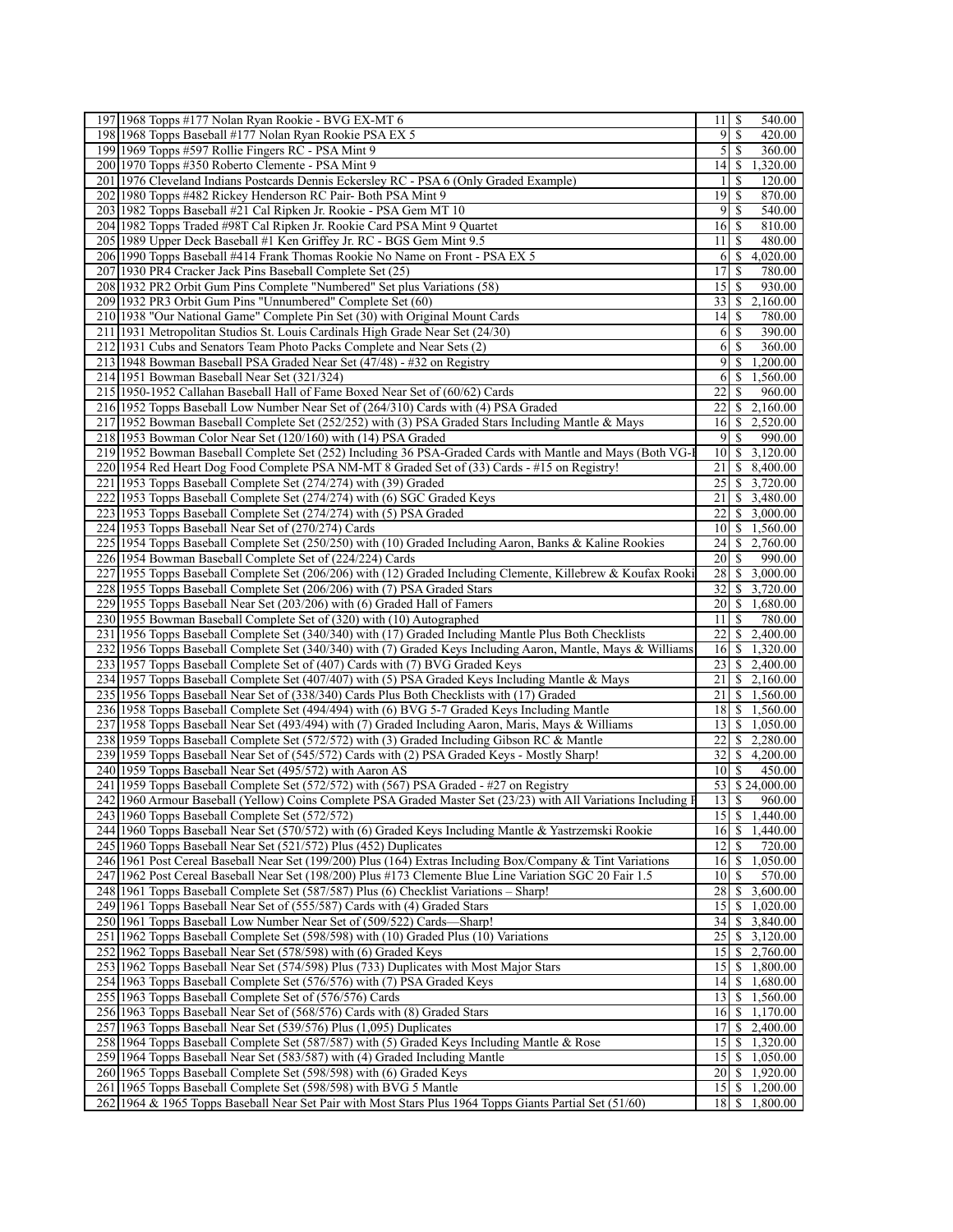| 263 1964 & 1965 Topps Baseball Near Set Pair Plus (344) Duplicates                                                                               | 12                    | \$<br>1,560.00                            |
|--------------------------------------------------------------------------------------------------------------------------------------------------|-----------------------|-------------------------------------------|
| 264 1966 Topps Baseball Complete Set (598/598) with (4) Graded Including Mantle & Mays                                                           | 22                    | \$2,040.00                                |
| 265 1966 Topps Baseball Near Set of (578/598) Cards                                                                                              |                       | 15 \$ 1,050.00                            |
| 266 1966 Topps Baseball Low Number Mostly PSA NM-MT 8 Graded Near Set of (517/522) Cards                                                         | 31                    | \$11,280.00                               |
| 267 1966 Topps Baseball High Number PSA NM-MT 8 Graded Near Set of (75/76) Cards                                                                 | 9                     | \$<br>4,320.00                            |
| 268 1966 Topps Baseball #1 Willie Mays PSA NM-MT 8                                                                                               | 11                    | 990.00<br>\$                              |
| 269 1966 Topps Baseball #50 Mickey Mantle PSA NM-MT 8                                                                                            | 10                    | \$<br>1,560.00                            |
| 270 1966 Topps Baseball #126 Jim Palmer Rookie PSA NM-MT 8                                                                                       | 6                     | S<br>480.00                               |
| 271 1966 Topps Baseball #300 Roberto Clemente PSA NM-MT 8                                                                                        | 5                     | \$<br>420.00                              |
| 272 1966 Topps Baseball #500 Hank Aaron PSA NM-MT 8                                                                                              | 5                     | S<br>450.00                               |
| 273 1966 Topps Baseball #591 Grant Jackson Rookie Shortprint - PSA NM-MT 8                                                                       | 5                     | S<br>360.00                               |
| 274 1966 Topps Baseball Near Set of (518/598) Cards Plus (354) Duplicates                                                                        | 11                    | S<br>720.00                               |
| 275 1967 Topps Baseball Complete Set (609/609) with (8) Graded Cards Including Carew & Seaver Rookies                                            | 25                    | \$<br>3,240.00                            |
| 276 1967 Topps Baseball Near Set (538/609) Cards with (31) High Numbers Plus (525) Duplicates                                                    | 15                    | \$<br>1,050.00                            |
| 1968 Topps Baseball Complete Set (598/598) with (2) Graded Plus (33/33) Game Card Set<br>277                                                     | 11                    | \$<br>930.00                              |
| 278 1968 Topps Baseball Complete Set (598/598) with (3) Graded Including Mantle                                                                  | 15                    | 1,020.00<br>\$                            |
| 279 1968 Topps Baseball Complete Set (598/598)                                                                                                   | 17                    | S<br>960.00                               |
| 280 1969 Topps Baseball Complete Set (664/664)                                                                                                   | 17                    | $\mathbb{S}$<br>1,020.00                  |
| 281 1969 Topps Baseball Complete Set of (664/664) Cards                                                                                          | 24                    | S<br>2,280.00                             |
| 282 1970 Topps Baseball Complete Set (720/720) with (24/24) Booklets & 1970 Topps Baseball Near Set (672/720)                                    | 14                    | S<br>1,200.00                             |
| 283 1970 Topps Baseball Complete Set (720/720) with (11) PSA Graded                                                                              | 12                    | S<br>810.00                               |
| 284 1970 Ovenca Venezuelan League Complete Set of (300) Cards                                                                                    | 17                    | $\mathbb{S}$<br>1,050.00                  |
| 285 1970 & 1971 Topps Baseball Complete Sets                                                                                                     | 21                    | \$<br>1,440.00                            |
| 286 1959 Fleer Ted Williams Near Set (79/80) Plus (83) Dupes                                                                                     | 17                    | S<br>660.00<br>420.00                     |
| 287 1960-1971 Fleer Baseball Collection (478) with 1960 Fleer Greats Set                                                                         | 10                    | <sup>\$</sup>                             |
| 288 1963 Fleer Baseball Complete Set (67/67) Plus (96) Duplicates                                                                                | 12                    | \$<br>570.00                              |
| 289 1972-1981 Fleer/Laughlin Baseball Complete Sets (11)<br>290 1963 Bazooka "ATG" and 1968 Topps "Game" Complete Sets Pair                      | 8<br>5                | \$<br>360.00<br>288.00<br><sup>\$</sup>   |
| 291 1970-1983 Kellogg's Baseball Collection (1,101) with (13) Complete Sets                                                                      | 14                    | \$<br>600.00                              |
| 292 1963 I.D.L. Drug Store Pittsburgh Pirates Near Set (22/26) with (2) PSA Graded Stars & Original Mailer                                       | 3                     | \$<br>96.00                               |
| 293 1964-1965 Jay Publishing Co. Baseball Team Photo Pack Collection Near Run                                                                    | 14                    | \$<br>1,080.00                            |
| 294 1967 Topps Baseball Pin-Ups Set (32/32) Plus (27) Dupes & 1970 Topps Posters Near Set (21/23) Plus (21) Dup                                  | 13                    | S<br>450.00                               |
| 295 1963-1971 Baseball Oddball Complete Sets (5)                                                                                                 | 4                     | S<br>330.00                               |
| 296 1970s Venezuelan History of Baseball Sticker Near Set of (274/275) in Period Album                                                           | 8                     | \$<br>300.00                              |
| 297 1971-1974 Baseball Postcard Sized Team Sets Lot of (9)                                                                                       | 3                     | \$<br>204.00                              |
| 298 1971 Topps Baseball Complete Set (752/752)                                                                                                   | 5                     | <sup>\$</sup><br>660.00                   |
| 299 1971 Topps Baseball Complete Set of (752/752) Cards                                                                                          | 9                     | S<br>570.00                               |
| 300 1971 Topps Baseball Near Set of (749/752) Cards                                                                                              | 7                     | \$<br>360.00                              |
| 301 1972 Topps Baseball Complete Set of (787/787) Cards                                                                                          | 21                    | 870.00<br>\$                              |
| 302 1972 Topps Baseball Complete Set (787/787)                                                                                                   | 14                    | \$<br>720.00                              |
| 303 1972 Topps Baseball Near Set (782/787)                                                                                                       | 12                    | S<br>570.00                               |
| 304 1972 Topps Baseball Near Set of (710/787) Cards                                                                                              | 5                     | \$<br>330.00                              |
| 305 1973 Topps Baseball Complete Set (660/660)                                                                                                   | 13                    | S<br>570.00                               |
| 306 1973 & 1974 Topps Baseball Complete Sets with Team Checklist & Traded Sets                                                                   | 15                    | S<br>810.00                               |
|                                                                                                                                                  |                       | S<br>390.00                               |
|                                                                                                                                                  | $\left 4\right $      |                                           |
| 307 1974 & 1975 Topps Baseball Complete Set Pair<br>308 1973-1975 Topps & SSPC Baseball Complete Set Quartet                                     | $11 \mid S$           | 630.00                                    |
| 309 1970 & 1976 Topps Baseball Complete Sets                                                                                                     | 5                     | \$<br>540.00                              |
| 310 1974-1978 Topps Baseball Complete Set Trio                                                                                                   | $\overline{9}$        | -S<br>510.00                              |
| 311 1974-1979 Topps Baseball Complete Sets (5)                                                                                                   | 12                    | $\overline{\mathcal{S}}$<br>690.00        |
| 312 1976-1979 Topps Baseball Complete Set Run with (7) PSA Graded Keys                                                                           | 12                    | -S<br>600.00                              |
| 313 1973-1980 Topps Baseball Complete Set Run                                                                                                    | $\overline{12}$       | $\overline{\mathbb{S}}$<br>960.00         |
| 314 1972-1980 Topps & SSPC Baseball Near/Partial Sets (9)                                                                                        | 6                     | $\sqrt{\frac{1}{2}}$<br>480.00            |
| 315 1975-1980 Topps Baseball Complete Set Run                                                                                                    | 21                    | \$<br>960.00                              |
| 316 1974 Johnny Pro Phillies Complete PSA Graded Set - #2 on Registry                                                                            | 13                    | \$<br>300.00                              |
| 317 1976 Laughlin Diamond Jubilee Complete PSA Graded Set (32/32) - #4 on Registry                                                               | $\overline{c}$        | \$<br>330.00                              |
| 318 1976-1978 Baseball Discs Group of (10) Complete Sets                                                                                         | 4                     | \$<br>216.00                              |
| 319 1970-1983 Baseball Regional Complete/Near Team Sets (18)                                                                                     | 8                     | $\mathbb{S}$<br>330.00                    |
| 320 1972-1988 Baseball Old-Timer Themed Group of (27) Complete/Near Sets                                                                         | $\mathbf{1}$          | \$<br>240.00                              |
| 321 1970-1991 Baseball Show Promo & Reprint Complete Sets (25)                                                                                   | $\mathbf{1}$          | \$<br>180.00                              |
| 322 1994 Topps Baseball Bilingual Factory Set                                                                                                    | 12                    | 570.00<br>\$                              |
| 323 1867 Michigan Ballplayer Carte-de-Visite - One of the Earliest Baseball CDVs Extant                                                          | 10                    | 570.00<br>-S                              |
| 324 1888 A36 Goodwin & Co. "Champions" Premium Tobacco Album                                                                                     | 12                    | S<br>1,110.00                             |
| 325 1880s Baseball Tintype Cards                                                                                                                 | 3                     | \$<br>204.00                              |
| 326 1895-1916 Baseball Type Grab Bag of (13) Cards                                                                                               | 8 <sup>1</sup>        | \$<br>480.00                              |
| 327 1910-1912 P2 Sweet Caporal Pins High Grade Lot (24) with 6 HOFers Featuring Cobb and Young<br>328 1912 L1 Leather Premium #124 Howie Camnitz | 13 <sup>1</sup><br>17 | -\$<br>900.00<br>$\mathbb{S}$<br>1,920.00 |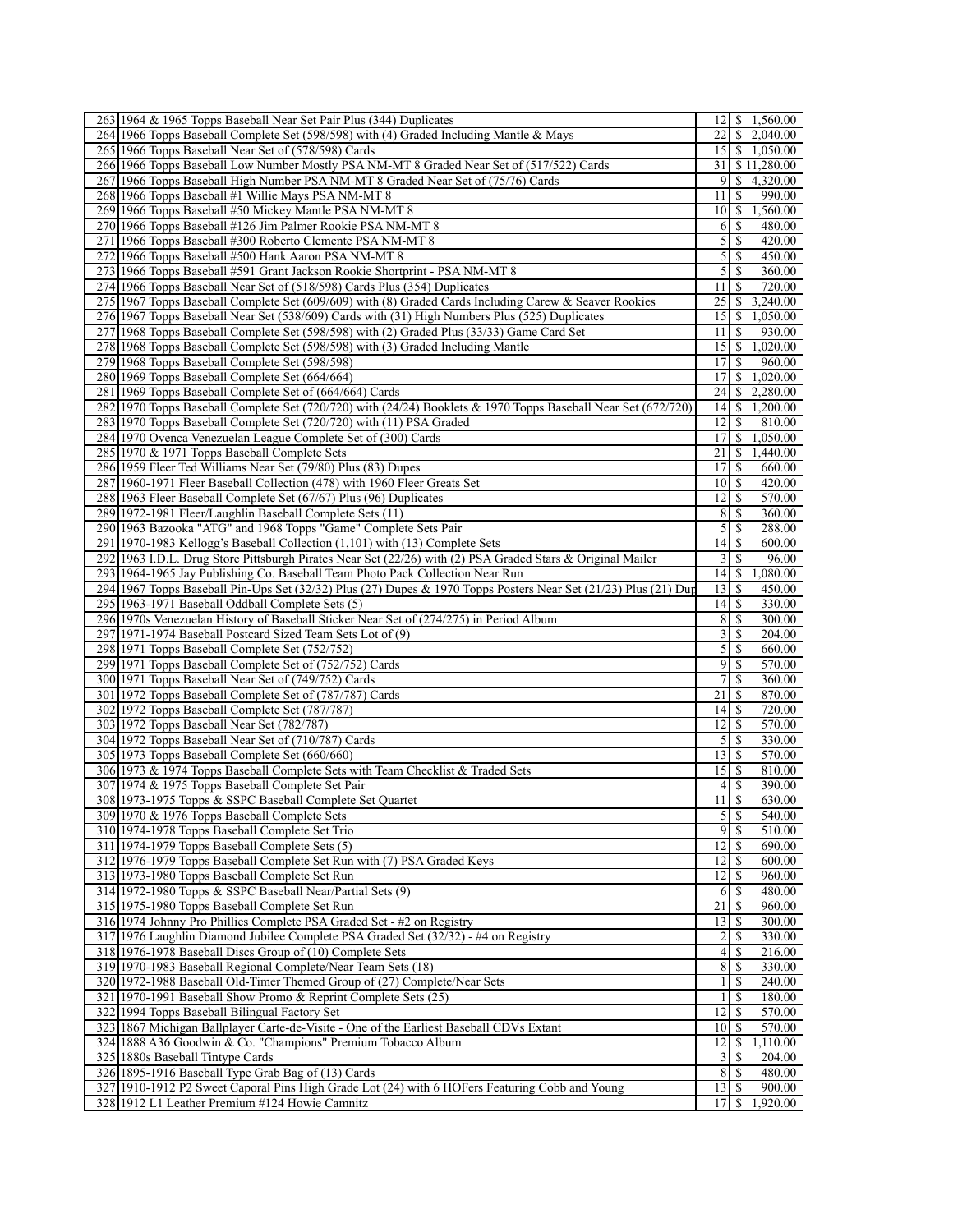| 329 1909-11 T206 White Borders Starter Set of (237) Different Cards                                       | 361                     | 6,600.00<br>\$.                    |
|-----------------------------------------------------------------------------------------------------------|-------------------------|------------------------------------|
| 330 1909-11 T206 White Border Mid-Grade Singles (73) Different with (4) Hall of Famers                    | 22                      | \$<br>2,280.00                     |
| 331 1909-11 T206 White Border Group (60) Different with (6) Hall of Famers                                | 11                      | -S<br>960.00                       |
| 332 1909-11 T206 White Border Singles (43)                                                                | 17                      | -S<br>630.00                       |
| 333 1909-11 T206 White Border Oversized or Double-Name Cards Lot of (11)                                  | 9                       | \$<br>276.00                       |
| 334 1906-1941 Pre-War Baseball Grab Bag (65) with (6) Hall of Famers Including Mathewson                  | 14                      | -S<br>780.00                       |
| 335 1914 B18 Baseball Blanket with (59) Players Including (6) Hall of Famers & Tough Variations           | 12                      | <sup>\$</sup><br>720.00            |
| 336 1914 B18 Baseball Blankets (18) with Maranville (Brown Infield) & Tough Variations                    | 11                      | -S<br>420.00                       |
| 337 1909-1941 Pre-War Baseball Collection (351) with (47) Hall of Famers                                  | 17                      | \$<br>2,040.00                     |
| 338 1920s "W" Strip Cards Lot (20) with 12 HOFers Including Ty Cobb                                       | 16                      | -S<br>420.00                       |
| 339 1934 R320 Butterfinger Premiums (34) with (16) Hall of Famers Including Dean, Foxx & Grove            | $10$ $\sqrt{5}$         | 300.00                             |
| 340 1934-1936 National Chicle Diamond Stars Baseball Group (30) with (8) Hall of Famers                   | 12                      | -S<br>540.00                       |
| 341 1933-1949 Pre-War Baseball Card Grab Bag (47) with Tough Regionals                                    | 8                       | 330.00<br>\$                       |
| 342 1946-1949 W603 Sports Exchange All-Star Picture File High Grade Lot (8 Cards) with Ruth and Gehrig    | 3                       | \$<br>264.00                       |
| 343 1928 Fro-Joy Babe Ruth Lot of (3) with Card Sheet, Premium Photo & Original Mailer                    | 27                      | 2,280.00<br>\$                     |
| 344 1928 Tharp's Ice Cream/Yuengling's Ice Cream Group of (11) Different with (5) Hall of Famers          | 9                       | \$<br>690.00                       |
| 345 1921-1937 Baseball Exhibit Collection (82) with (15) Hall of Famers                                   | 5                       | $\mathbb{S}$<br>1,200.00           |
| 346 1934 R310 Butterfinger Partial Set (40/65) with Ruth and Gehrig                                       | 9                       | $\mathbb{S}$<br>840.00             |
| 347 1934 World Wide Gum (Canadian Goudey) Partial Set of (70/96) Cards with (19) Hall of Famers           | 24                      | 1,560.00<br>\$                     |
| 348 Jimmie Foxx 1930s-1960s Grab-Bag Lot (10 items)                                                       | 2                       | -S<br>252.00                       |
| 349 1927 W560 Uncut Strip Card Sheet (16 Cards) - with Lou Gehrig and Walter Johnson                      | 12                      | $\mathbb{S}$<br>630.00             |
| 350 1941 Play Ball Baseball Uncut 24-Card Sheet                                                           | 24                      | 3,840.00<br><sup>\$</sup>          |
| 351   1941 Play Ball Baseball Paper Uncut 12-Card Sheet with (3) Hall of Famers                           | $\overline{0}$          | -S                                 |
| 352 1948 Bowman Baseball Uncut 36-Card Sheet with Most Key Cards                                          | $\overline{\mathbf{3}}$ | $\sqrt{2,040.00}$                  |
| 353 1949 Bowman Baseball 36-Card Uncut Sheet with Campanella & Hodges Rookies                             | $\frac{1}{2}$           | \$1,080.00                         |
| 354 1951 Bowman Baseball 36-Card Uncut Sheet                                                              | 21                      | \$2,640.00                         |
| 355 1952 Topps Baseball Uncut 15-Card Panel with #261 Willie Mays                                         | 87                      | \$45,600.00                        |
| 356 1952 Bowman Baseball High Number Uncut Sheet of (36) Cards with #218 Mays                             | 7                       | \$1,920.00                         |
| 357 1955 Bowman Baseball Uncut 32-Card Sheet with #202 Mantle                                             | 44                      | \$10,680.00                        |
| 358 1957 Topps Baseball Series 1 Uncut 88-Card Sheet with Aaron, Clemente & Williams                      | 30 <sup>1</sup>         | \$4,920.00                         |
| 359 1952 Topps Baseball Uncut 15-Card Panel with Two Hall of Famers                                       | $\vert 3 \vert$         | \$2,280.00                         |
| 360 1952 Topps Baseball 15-Card Uncut Panel                                                               | 3                       | \$<br>660.00                       |
| 361 1952 Topps Baseball Five-Card Uncut Strip with #65 Slaughter                                          | 2                       | -S<br>330.00                       |
| 362 1952 Topps Baseball Five-Card Uncut Strip with #122 Jensen                                            | 1                       | \$<br>300.00                       |
| 363 1952 Topps Baseball Five-Card Uncut Strip with #129 Mize                                              | $\mathbf{1}$            | \$<br>300.00                       |
| 364 1952 Topps Baseball Four-Card Panel                                                                   | $\overline{3}$          | <sup>\$</sup><br>204.00            |
| 365 1953 Bowman Color Baseball High Number Uncut 32-Card Sheet                                            | 45                      | 5,880.00<br><sup>\$</sup>          |
| 366 1960 Bell Brand Los Angeles Dodgers Complete Set in Uncut Sheets                                      | 43                      | 2,760.00<br>\$                     |
| 367 1962 Topps Baseball High Number Uncut 33-Card Proof Sheet                                             | 11                      | \$<br>450.00                       |
| 368 1983 Topps & Fleer Baseball Uncut Sheet Collection with (9) Complete Sets & Extras                    | 18                      | \$<br>1,200.00                     |
| 369 1991 Topps Archives Baseball Uncut Sheet Trio with Complete Set                                       | 0                       | -S                                 |
| 370 1987-1993 Conlon Collection Uncut Sheet Collection (8) with Sets                                      | $\mathbf{0}$            | \$                                 |
| 371 1952 Topps Baseball Low and Mid-Series Large Collection (409) with (12) Hall of Famers                | 15                      | \$<br>3,240.00                     |
| 372 1952 Topps Baseball Collection of (226) Cards with Stars & (15) High Numbers                          | 27                      | \$<br>2,040.00                     |
| 373 1952 Topps Baseball Group (131) with (3) BVG Graded Including Mays                                    | $10$ $\sqrt{5}$         | 870.00                             |
| 374 1952 Topps High Series Lot (13) Including Billy Herman                                                |                         | $11 \mid $1,170.00$                |
| 375 1952 Topps Baseball High Numbers (11) with #407 Mathews RC (BVG Poor 1)                               | 9                       | $\mathbb{S}$<br>1,680.00           |
| 376 1952 & 1953 Topps Baseball Group (208) with (11) Hall of Famers Including Paige                       | 12                      | -S<br>930.00                       |
| 377 1949 Bowman Baseball First Series Group (37) with Musial, Spahn & Signed Kell                         | 10                      | \$<br>480.00                       |
| 378 1950-1952 Bowman Baseball Grab Bag (63) with Stars                                                    | 13                      | -S<br>450.00                       |
| 379 1952 Tip-Top Baseball Bread Labels (9) with (3) Hall of Famers Including Rizzuto & Snider             | 11                      | $\overline{\mathcal{S}}$<br>630.00 |
| 380 1952 Tip-Top Baseball Bread Label Trio with Spahn                                                     | 8                       | 510.00<br>\$                       |
| 381 1953 Topps Baseball Partial Set of (200/274) Cards with PSA 4 Mathews                                 | 8                       | 570.00<br>$\mathbb{S}$             |
| 382 1954 Topps Baseball Partial Set (166/250) with Aaron RC & (2) Graded                                  | 13                      | -S<br>990.00                       |
|                                                                                                           |                         |                                    |
| 383 1914-1979 Baseball Card Grab Bag (21) with Aaron, Koufax & (2) Graded                                 | 7<br>12                 | $\mathbb{S}$<br>480.00             |
| 384 1949-1954 Topps & Bowman Baseball Collection (160) with Hall of Famers & Stars                        |                         | $\mathbb{S}$<br>780.00             |
| 385 1948-1955 Bowman Baseball Shoebox Collection (625) – Loaded with Hall of Famers & Stars               | 18                      | $\mathbb{S}$<br>1,140.00           |
| 386 1948-1955 Bowman Baseball Singles (377) with Stars                                                    | 7                       | \$<br>450.00                       |
| 387 1950-1955 Bowman Baseball Collection (878) with Many Hall of Famers & Stars                           | 17                      | \$<br>2,400.00                     |
| 388 1951-1955 Bowman Baseball Group (122) with 1955 Bowman PSA Graded Aaron & Mays                        | 11                      | 540.00<br>\$                       |
| 389 1953-1955 Bowman Baseball Collection (375) with 1954 & 1955 Partial Sets with (2) Graded Mantle       | 13                      | <sup>\$</sup><br>720.00            |
| 390 1953-1955 Topps & Bowman Baseball Singles (147) with Mantle & Mays                                    | 11                      | \$<br>630.00                       |
| 391 1952-1955 Red Man Tobacco Baseball Group (83) with (3) Mays                                           | $\overline{12}$         | \$<br>450.00                       |
| 392 1949-1956 Topps & Bowman Baseball Collection (216)—Loaded with Hall of Famers & Stars Including Aaron | 14                      | $\overline{\mathbb{S}}$<br>990.00  |
| 393 1951-1956 Topps Baseball Collection of (376) Cards with Many Hall of Fame Rookies & Stars             | 14                      | $\overline{\mathcal{S}}$<br>930.00 |
| 394 1953-1956 Topps Baseball Card Collection (1,412) with Stars                                           |                         | 2,040.00                           |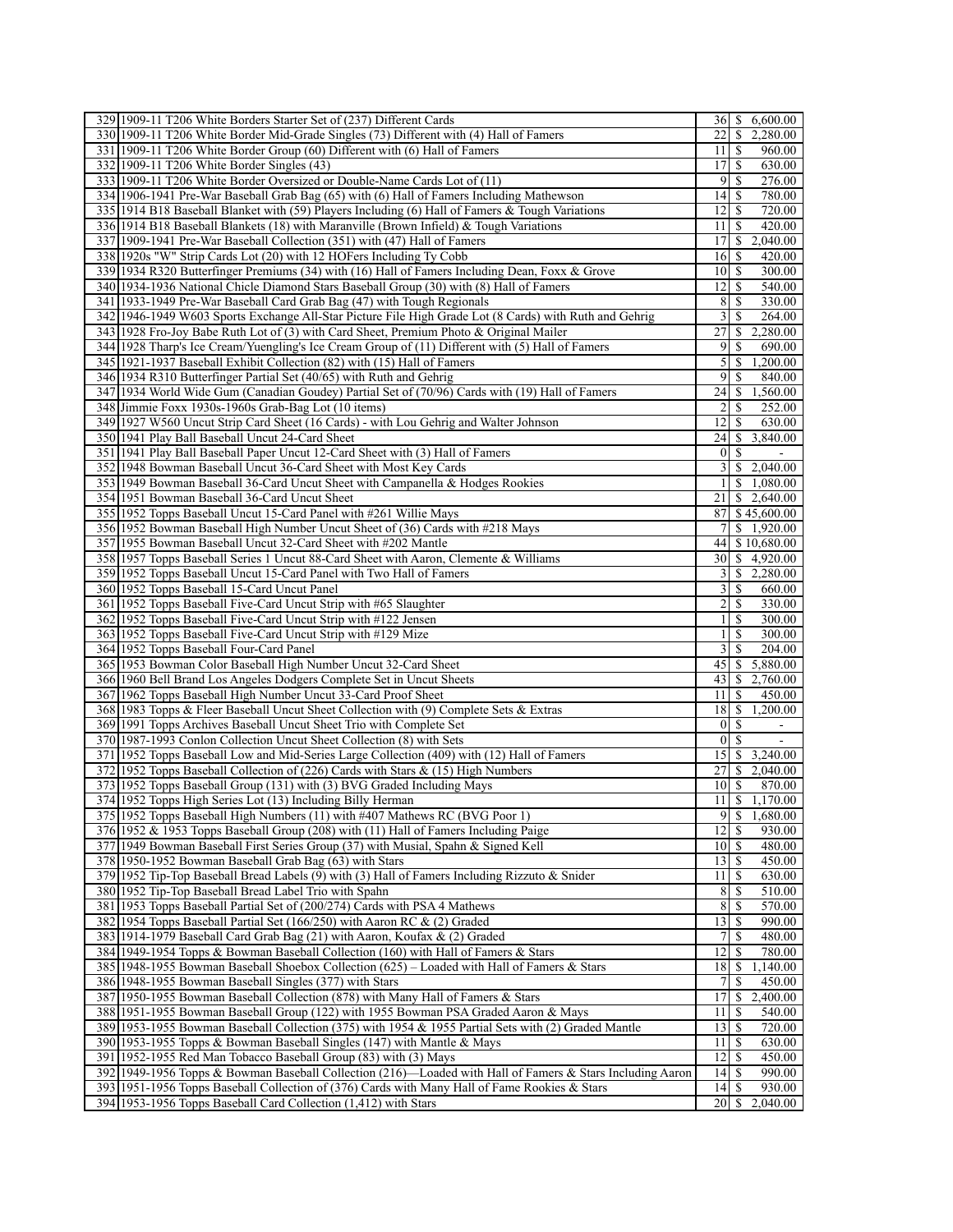| 395 1953-1956 Topps Baseball Singles Collection (487) with Jackie Robinson                                       | 21               | S                       | 2,040.00                 |
|------------------------------------------------------------------------------------------------------------------|------------------|-------------------------|--------------------------|
| 396 1956 Topps Baseball Partial Set of (237/340) Cards with Clemente, Robinson & Williams                        | 5                | S                       | 630.00                   |
| 397 1957 Topps Baseball Starter Set of (187/407) with Mantle & B. Robinson RC                                    | 7                | S                       | 870.00                   |
| 398 1957 Topps Baseball Singles Collection (874) with (78) Fourth Series                                         | 16               | $\mathbb{S}$            | 1,680.00                 |
| 399 1957 Topps Original Artwork for Baseball Card #306 Darrell Johnson                                           | $\mathbf{0}$     | \$                      |                          |
| 400 1957 & 1958 Topps Baseball Card Collection (95) with (4) PSA Graded Stars Including Aaron, Mantle & Mays     | 14               | \$                      | 1,050.00                 |
| 401 1949-1958 Topps & Bowman Baseball Group (486) with Mantle                                                    | 10               | S                       | 930.00                   |
| 402 1951 - 1958 Topps Baseball Collection of (518) Cards                                                         | 14               | S                       | 720.00                   |
| 403 1958 Topps Baseball Collection (1,172) with (2) Partial Sets                                                 | 26               | \$                      | 2,160.00                 |
| 404 1958 Topps Baseball Group of (120) Cards Including Most Key Cards                                            | 13               | \$                      | 660.00                   |
| 405 1958 Topps Baseball Collection of (113) Cards with Stars Including Aaron & Mays                              | 12               | S                       | 690.00                   |
| 406 1952-1959 Topps & Bowman Baseball Shoebox Collection (402) with 1953 Topps #82 Mantle                        | 32               | S                       | 1,800.00                 |
| 407 1954-1959 Topps & Fleer Baseball Singles (193) with Aaron, Clemente, Koufax RC & Mays                        | 10               | S                       | 690.00                   |
| 408 1959 Topps Baseball Collection of (1,001) Cards with Stars                                                   | 14               | \$                      | 810.00                   |
| 409 1957-1960 Topps Baseball Singles Collection (908) – Loaded with Hall of Famers, Stars & Partial/Starter Sets | 21               | \$                      | 2,280.00                 |
| 410 1957-1960 Mostly Topps Baseball Hall of Famers & Stars (360) with Aaron, Mantle & Mays - Loaded!             | 21               | \$                      | 1,560.00                 |
| 411 1961 Topps Baseball Partial Set (484/587) Plus (559) Duplicates                                              | 9                | <sup>\$</sup>           | 690.00                   |
| 412 1962 Topps Baseball Partial Set of (446/598) Cards Plus (371) Duplicates                                     | 10               | \$                      | 810.00                   |
| 413 1947-1963 Baseball Oddball Collection of (291) Cards with Numerous Hall of Famers                            | 10 <sup>1</sup>  | -\$                     | 660.00                   |
| 414 1960-1963 Topps Baseball Partial Set Run with Many Hall of Famers & Stars                                    | 12               | S                       | 1,560.00                 |
| 415 1959-1963 Baseball Oddball Near, Partial and Starter Sets (6)                                                | 5                | S                       | 264.00                   |
| 416 1953-1964 Topps & Bowman Baseball Shoebox Collection of (1,946) Cards – Loaded with Hall of Famers & St      | 19               | \$                      | 2,880.00                 |
| 417 1956-1965 Baseball Shoebox Collection (1,420) – Loaded with Hall of Famers Including Aaron, Koufax, Mantle   | 18               |                         | \$2,040.00               |
| 418 1933-1966 Mostly Baseball Oddball Singles Collection with (2) DiMaggio & Williams                            | 13               | \$                      | 660.00                   |
| 419 1947-1966 Baseball Shoebox Collection of (533) Cards with Stars Including Mays                               | 17               | <sup>\$</sup>           | 960.00                   |
| 420 1961-1966 Topps Baseball Hall of Fame & Star Collection (298)—Loaded with Aaron, Koufax, Mantle & More       | 21               | \$                      | 1,440.00                 |
| 421 1966 Topps Baseball Rub-Offs High Grade Roll (400) with 20 Mantle Examples                                   | 27               |                         | \$2,160.00               |
| 422 1967 Topps Baseball Partial Set (472/609) with Clemente & (39) High Numbers Including #569 Carew RC          | 12               | \$                      | 630.00                   |
| 423 1968 Topps Baseball Starter Set (335/598) Plus (266) Duplicates with PSA VG-EX+4.5 Ryan Rookie               | 15               | S                       | 960.00                   |
| 424 1968 Topps Baseball Partial Set (331/598) with Mantle, Mays & Ryan RC                                        | 8                | \$                      | 570.00                   |
| 425 1954-1969 Topps Baseball Hall of Famers & Stars (25) with (9) PSA Graded Including (4) Mantle & Clemente 1   | 22               | \$                      | 1,170.00                 |
| 426 1960-1969 Baseball Shoebox Collection (2,160) – Loaded with Hall of Famers & Stars Including Mantle, Mays    | 23               | \$                      | 2,280.00                 |
| 427 1966-1969 Topps Baseball Starter Set Run with Ryan RC & (2) Mantle                                           | 23               | \$                      | 1,920.00                 |
| 428 1967-1969 Topps Baseball Hall of Fame & Star Collection of (182) Cards with Mantle                           | 15               | S                       | 930.00                   |
| 429 1968 & 1969 Topps Baseball Singles Collection (2,450+) with Hall of Famers & Stars                           | 12               | \$                      | 810.00                   |
| 430 1969 Topps Baseball Partial Set (477/664) with Most Major Stars                                              | 9                | S                       | 420.00                   |
| 431 1953-54 Briggs Meats Washington Senators Pair                                                                | 1                | \$                      | 240.00                   |
| 432 1956 Topps Baseball Pins Hector Lopez Shortprint                                                             | $\overline{c}$   | S                       | 192.00                   |
| 433 1959 Topps Baseball #466 Pierce AS & 1962 Topps Baseball #480 Kuenn Pair - Each with Printing Plate          | $\boldsymbol{0}$ | \$                      | $\overline{\phantom{a}}$ |
| 434 1961 & 1962 Topps Stamp Album Lot of (5)                                                                     | 3                | \$                      | 144.00                   |
| 435 1963 Baseball Stat Back Exhibits (10) with Aaron & Mays                                                      | 5                | <sup>\$</sup>           | 168.00                   |
| 436 1965 Topps Transfer Baseball (10) Uncut Strips                                                               | 3                | \$                      | 144.00                   |
| 437 1959-1971 Mostly Baseball Coin Collection (127) with Topps & Salada                                          | 8                | S                       | 252.00                   |
| 438 1972 Topps Empty Cello Box, Empty Cello Pack Boxes (14) and Loose Cards (120)                                | 7                | \$                      | 264.00                   |
| 439 1952-1970 Baseball Shoebox Collection of (700) Cards with Koufax, Mantle & Williams                          | 18               | -S                      | 1,320.00                 |
| 440 1970 Topps Baseball Hoard of $(6,000+)$ Cards – Loaded with Hall of Famers & Stars                           |                  |                         | $20$   \$ 1,080.00       |
| 441 1961-1971 Baseball Oddball Issue Collection (374) with 1962 Post Cereal Partial Set (119/200)                | 12               | \$                      | 390.00                   |
| 442 1971 Topps Baseball Hoard of (5,000+) Cards with Several Hall of Famers & Keys                               | 16               | -S                      | 960.00                   |
| 443 1971 Topps Baseball Partial Set of (518/752) Cards - Sharp!                                                  | 24               | \$                      | 1,080.00                 |
| 444 1957-1972 Topps Baseball Shoebox Collection (1,352) Cards with Numerous Hall of Famers & Stars               | 19               | \$                      | 1,020.00                 |
| 445 1970 & 1972 Topps Baseball Partial/Starter Sets with Stars                                                   | $\overline{21}$  | $\overline{\mathbb{S}}$ | 1,110.00                 |
| 446 1972 Topps Baseball Singles Hoard of (4,000+) Cards with Hall of Famers & High Numbers                       | 16               | S                       | 750.00                   |
| 447 1972 Topps Baseball Collection of (1,000+) with Stars, High and Semi-High Numbers                            | 7                | \$                      | 540.00                   |
| 448 1954-1973 Topps Baseball Hall of Fame Rookies (6) with Banks, Carew & Yastrzemski                            | 11               | \$                      | 720.00                   |
| 449 1955-1973 Topps & Fleer Baseball Singles (347) with Many Hall of Famers & Stars                              | 15               | \$                      | 720.00                   |
| 450 1970-1973 Topps Baseball Collection of (3,247) Cards with Schmidt RC                                         | 10 <sup>1</sup>  | -S                      | 450.00                   |
| 451   1973 Topps Baseball Hoard of $(6,000+)$ – Loaded with Hall of Famers & Stars                               | 13               | $\mathbb{S}$            | 660.00                   |
| 452 1974-1989 Baseball & Football Rookie Card & Second-Year Collection (84) with Several Ripken                  | 28               | \$                      | 1,440.00                 |
| 453 1974 Topps Baseball Hoard of (7,200+) with Hall of Famers & Stars                                            | 6                | \$                      | 510.00                   |
| 454 1948-1975 Topps & Bowman Baseball Hall of Fame/Rookie Collection (28) with Maris, Ryan & Yastrzemski         | 6                | -S                      | 570.00                   |
| 455 1975 Topps Baseball Collection (3,750+) Including Many Hall of Famers & Keys                                 | 6                | \$                      | 480.00                   |
| 456 1940-1976 Baseball Singles Collection (153) – Loaded with Hall of Famers Including Mantle                    | 10               | \$                      | 1,140.00                 |
| 457 1968-1976 Topps Baseball Hall of Famers (11) with PSA 4 Bench RC & Ryan RC                                   | 7                | \$                      | 330.00                   |
| 458 1976 Topps Baseball Card Collection (6,600+) with Hall of Famers, Stars & Traded Sets                        | 4                | \$                      | 420.00                   |
| 459 1977 Topps Baseball Card Collection $(4,500+)$ – Loaded with Hall of Famers & Stars                          | 6                | $\sqrt{S}$              | 330.00                   |
| 460 Higher Grade 1953-1974 Baseball Hall of Famers & Stars Group (34) with (3) Aaron & Koufax                    | 27               | \$                      | 1,170.00                 |
|                                                                                                                  |                  |                         |                          |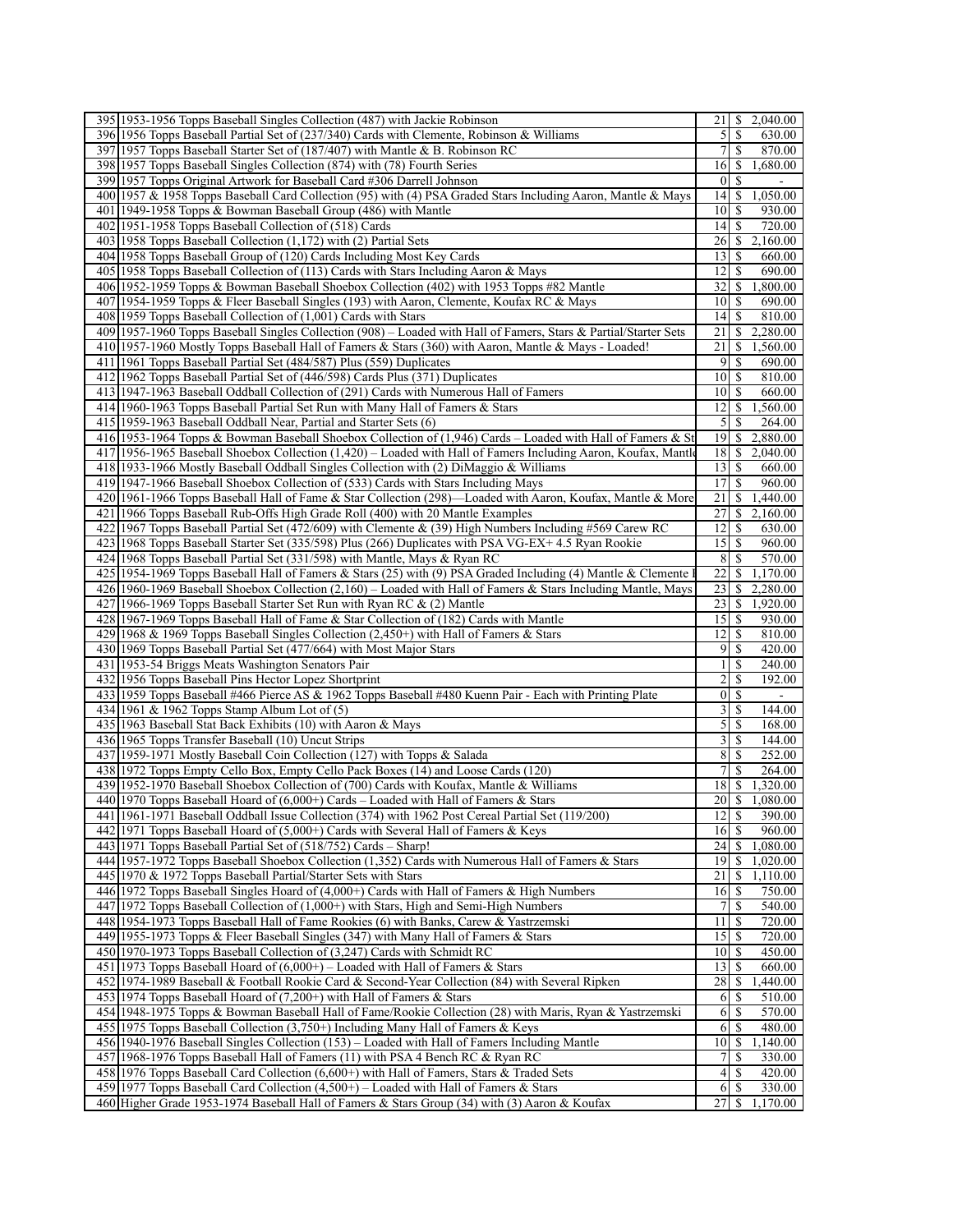| 461 1970-1979 Topps & Hostess Baseball Shoebox Collection (3,176) – Loaded with Hall of Famers & Stars                              | 18                  | \$                          | 960.00           |
|-------------------------------------------------------------------------------------------------------------------------------------|---------------------|-----------------------------|------------------|
| 462 1933-1980 Baseball Oddball Hall of Famers, Stars & Variations (185) with Aaron, Mantle & Mays                                   | 6                   | $\sqrt{s}$                  | 1,020.00         |
| 463 1958-1980 Topps Baseball Hall of Fame & Star Collection of (635) Cards with Aaron, Clemente & Mantle—Lo                         | 4                   | $\mathbb{S}$                | 1,050.00         |
| 464 1951-1980 Baseball Rookie, Star & Second Year Collection of (217) Cards                                                         | 17                  | <sup>\$</sup>               | 1,020.00         |
| 465 1970-1980 Topps Baseball Hall of Famers & Stars Collection of (497) Cards—Loaded!                                               | 20                  | \$                          | 1,200.00         |
| 466 1978-1980 Topps Baseball Singles Hoard (17,500+) Loaded with Hall of Famers & Stars                                             | 16                  | <sup>\$</sup>               | 870.00           |
| 467 1950-1989 Baltimore Orioles & St. Louis Browns Collection (1,270) with Complete/Near Team Sets                                  | 17                  | \$                          | 1,050.00         |
| $468$  1952-1989 Baseball Oddball Treasure Chest (327) with (6) Graded & Sets                                                       | 18                  | \$                          | 930.00           |
| 469 1954 N.Y. Journal-American (27 Different) with 3 HOFers                                                                         | 11                  | \$                          | 540.00           |
| 470 1978-1993 Baseball Hall of Fame & Star Rookie Cards (44) with Jeter                                                             | $\tau$              | \$                          | 390.00           |
| 471 1960s-1990s Japanese Baseball Treasure Chest (525) with Sets, Singles & Programs                                                | 3                   | \$                          | 264.00           |
| 472 1967-1990s Spanish Baseball Group of (98) Cards with Venezuela & Puerto Rican Issues                                            | 1                   | <sup>\$</sup>               | 180.00           |
| 473 1980-2003 Rickey Henderson Singles Collection of (700+) with (2) 1980 Topps PSA 8 Rookies                                       | 7                   | \$                          | 132.00           |
| 474 Alex Rodriguez Auto, Rookie & Insert Lot of (900+) with (100+) Autos/Game Used Cards                                            | 16                  | \$                          | 1,680.00         |
| 475 High-End Derek Jeter Collection (311) Singles with Certified Autographs, Rookies & (22) Graded                                  | 21                  | \$                          | 1,200.00         |
| 476 New York Yankee Legends Modern Game-Used Patch Card Quartet with DiMaggio, Gehrig, Mantle & Ruth                                | 15                  | -S                          | 330.00           |
| 477 2009 SP Legendary Cuts Lou Gehrig Certified Cut Autograph #5/5                                                                  | 19                  | \$                          | 3,960.00         |
| 478 Massive Modern Baseball Game-Used Insert Collection of (1,849) Cards with Many Stars                                            | 4                   |                             | \$1,440.00       |
| 479 Huge Modern Baseball Certified Autograph Collection of (1,357) Cards with Hall of Famers & Many Stars                           | 19                  | S.                          | 2,640.00         |
| 480 2000 Upper Deck Brooklyn Dodgers Master Collection Set with Game-Used/Autographs #/250                                          | 8                   | -S                          | 780.00           |
| 481 Modern Baseball Hall of Fame Game-Used Insert Collection of (495) Cards                                                         | 13                  | \$                          | 1,140.00         |
| 482 2001 Donruss Signature Series Nicknames Greg "Bulldog" Maddux on card Autograph 30/100                                          | 6                   | <sup>\$</sup>               | 180.00           |
| 483 2003 SP Legendary Cuts Joe DiMaggio Certified Cut Auto #30/40                                                                   | 6                   | <sup>\$</sup>               | 360.00           |
| 484 2004 Upper Deck A Piece of History 500 Club Ken Griffey Jr. Certified Bat/Auto Card #6/25                                       | 18                  | \$                          | 7,080.00         |
| 485 2004 Sweet Spot Signatures Tony Gwynn #1/1 Certified Autograph                                                                  | 4                   | -S                          | 156.00           |
|                                                                                                                                     |                     |                             | 390.00           |
| 486 2005 Sweet Spot Derek Jeter Certified Autographed Glove Leather Card #8/15                                                      | 8                   | \$                          |                  |
| 487 2005 UD Hall of Fame Kirby Puckett Jumbo Certified Auto/Patch #7/10                                                             | 6                   | <sup>\$</sup>               | 390.00           |
| 488 2006 Bowman Sterling Clayton Kershaw Signed Rookie - PSA Gem MT 10                                                              | 15                  | <sup>\$</sup>               | 600.00           |
| 489 2006 SP Legendary Cuts Casey Stengel Certified Cut Auto #13/35                                                                  | 5                   | \$                          | 252.00           |
| 490 2006 Topps Sterling Barry Bonds Certified Four-Piece Relic Auto 1/1                                                             | 9                   | \$                          | 390.00           |
| 491<br>2011 Bowman Chrome Bryce Harper Certified Autograph Rookie                                                                   | 10                  | \$                          | 600.00           |
| 492 Bryce Harper Modern Insert Card Pair with 1st Card & Auto                                                                       | 11                  | $\mathbb{S}$                | 540.00           |
| 493 2011 Topps Marquee Titanic Threads Mickey Mantle #10/10 Jumbo Game-Used Insert                                                  | 8                   | <sup>\$</sup>               | 228.00           |
| 494 2016 Topps Mint Mike Trout Jumbo Relic Auto #10/10                                                                              | $\mathbf{1}$        | \$                          | 480.00           |
| 495 2015 Kris Bryant Certified Autograph Rookie Card Pair                                                                           | 10                  | $\mathbb{S}$                | 450.00           |
| 496 Baseball Hall of Fame Game-Used Insert Cards (12) with Cobb, DiMaggio & Mantle                                                  | 6                   | <sup>\$</sup>               | 330.00           |
| 497 Multi-Sport Modern Rookie/Prospect Card Lot of (25) with (7) Certified Autographs including Machado                             | 13                  | \$                          | 600.00           |
| 498 Autographed/Game-Used Modern Insert Card Lot of (30)                                                                            | 15                  | \$                          | 840.00           |
| Modern New York Yankees Game-Used Collection of (198) Cards with (47) Hall of Famers<br>499                                         | 8                   | \$                          | 390.00           |
| 500 Modern Baseball Multi-Piece Game-Used Insert Cards (93) with Many Hall of Famers & Stars                                        | 16                  | <sup>\$</sup>               | 510.00           |
| 501 Modern Multi-Sport Auto/Game-Used Lot of (200+) with Clemente, Griffey Jr.                                                      | 23                  | -S                          | 900.00           |
| 502 1950 Royal Desserts Baseball Phil Rizzuto Complete Unopened Box                                                                 | 8                   | \$                          | 420.00           |
| 503 1951 Topps Red Backs Unopened Wax Pack Lot of (3)                                                                               | 7                   | \$                          | 252.00           |
| 504 1968 Topps Baseball Series 4 Unopened Cello Pack - PSA NM 7                                                                     | 1                   | \$                          | 360.00           |
| 505 1968 Topps Baseball Series 4 Unopened Cello Pack - PSA EX-MT 6                                                                  | $\overline{3}$      | <sup>\$</sup>               | 420.00           |
| 506 1968 Topps Baseball Series 4 Unopened Cello Pack - PSA EX 5                                                                     |                     | $5$ $\sqrt{S}$              | 330.00           |
| 507 1971 Topps Baseball Unopened Rack Pack                                                                                          | 18                  | \$                          | 1,560.00         |
| 508 1975 O-Pee-Chee Baseball Unopened Pack PSA Mint 9                                                                               | $\overline{0}$      | -\$                         |                  |
| 509 1973 & 1976 Topps Baseball PSA Graded Wax Pack Pair                                                                             | $\overline{9}$      | $\overline{\mathcal{S}}$    | 330.00           |
| 510 1979 Topps Baseball Unopened Wax Box - Baseball Card Exchange Wrapped                                                           | 16                  | -S                          | 990.00           |
| 511 1979 Topps Baseball Wax Pack Trays (6)                                                                                          | 8                   | $\overline{\mathcal{S}}$    | 510.00           |
| 512 1984 & 1985 Topps Baseball Unopened Rack Box Pair - Both Baseball Card Exchange Wrapped                                         | 10                  | <sup>\$</sup>               | 300.00           |
| 513 1986 Topps Baseball Wax Case (20 Unopened Boxes)                                                                                | 0                   | $\mathbb{S}$                |                  |
| 514 1981-1990 Baseball Rack & Cello Pack Collection (87) with Mostly Stars Showing - Loaded!                                        | 16                  | <sup>\$</sup>               | 750.00           |
| 515 Circa 1880s S.F. Hess Countertop Tobacco Sales Display & Signed Check                                                           | 13                  | $\mathbb{S}$                | 570.00           |
| 516 Late 1880s Fireman's Baseball Team Belt Pair                                                                                    | 12                  | $\mathbb{S}$                | 810.00           |
| 517 Circa 1910 Ramly Cigarettes Full Box with First Series Baseball Photo Coupon                                                    | 45                  | $\mathbb S$                 | 7,440.00         |
| 518 Circa 1911-1912 Walter Johnson Complete Notepad                                                                                 | 11                  | \$                          | 600.00           |
| 519 1912 Detroit Tigers Scorer with Home Schedule                                                                                   | 6                   | $\mathbb{S}$                | 276.00           |
| 520 1914 Federal League Baltimore Terrapins Stock Certificate Twice Signed By Carroll Rasin                                         | 10                  | \$                          | 360.00           |
| 521 1916 Boston Red Sox Worlds Champions Oversized 32" Pennant                                                                      | 21                  | <sup>\$</sup>               | 870.00           |
| 522 1916 Red Man Tobacco American League & American Association Celluloid Pocket Schedule                                           | $\boldsymbol{0}$    | <sup>\$</sup>               |                  |
| 523 1917 A.G. Spalding & Bros. Advertising Postcard/Order Form                                                                      | $\overline{2}$      | \$                          | 132.00           |
| 524 1920s Minor Leaguer Sam Hyman Scrapbook Archive Including Kenesaw Landis Signed Letter                                          | $\overline{2}$      | <sup>\$</sup>               | 252.00           |
|                                                                                                                                     |                     |                             |                  |
|                                                                                                                                     |                     |                             |                  |
| 525 1924 George Sisler Baseball Calendar featuring Babe Ruth - Ex-Halper<br>526 1920s Baseball Heavy Wool Jerseys (3) and Pants (1) | 8 <sup>1</sup><br>1 | $\sqrt{S}$<br><sup>\$</sup> | 510.00<br>120.00 |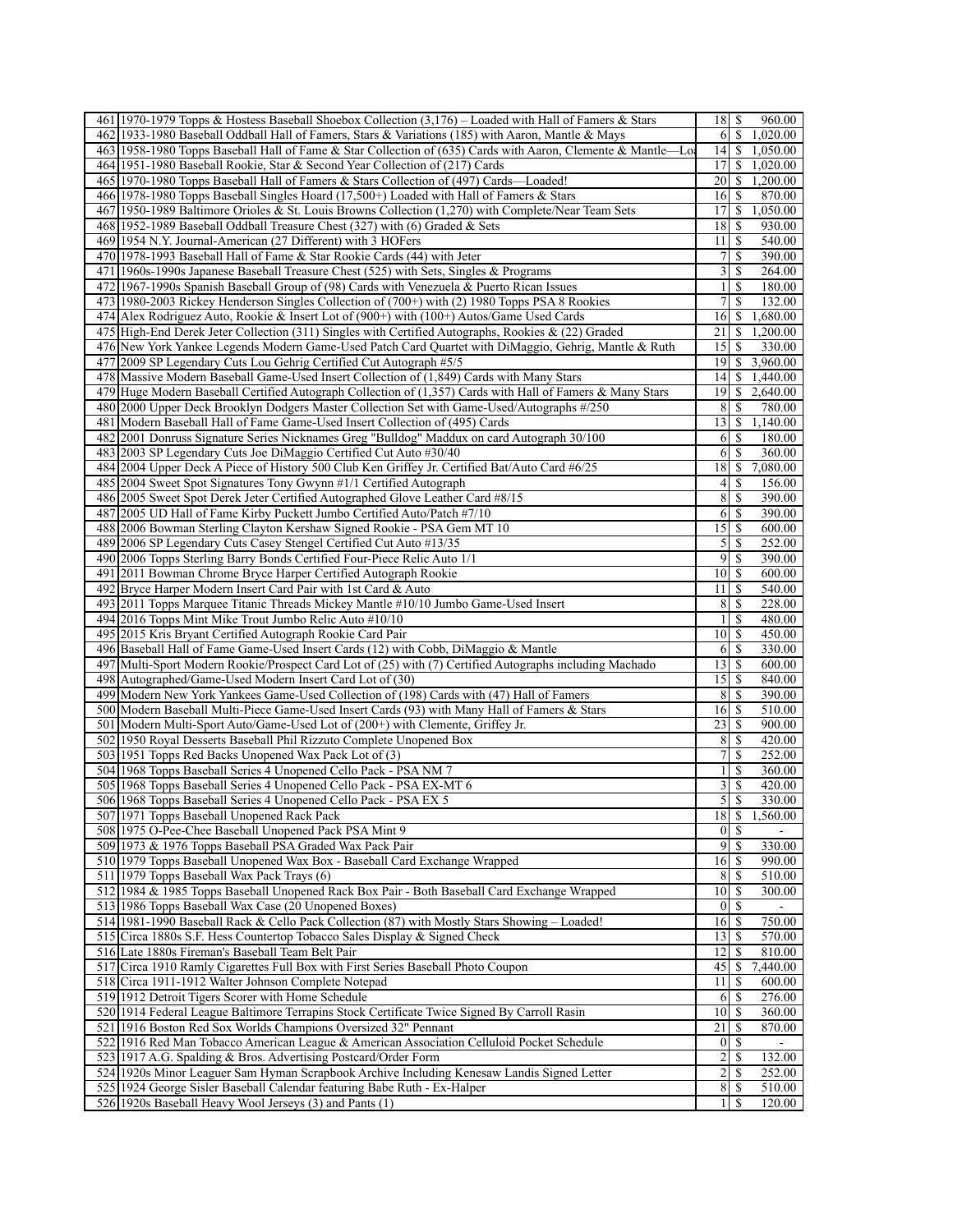| 527 1927 "Babe Comes Home" Movie Herald                                                                             |                         | 95                             | 540.00                   |
|---------------------------------------------------------------------------------------------------------------------|-------------------------|--------------------------------|--------------------------|
| 528 1933 Feen-A-Mint Babe Ruth Mask                                                                                 | 12                      | \$                             | 480.00                   |
| 529 June 12, 1939 Inaugural Baseball Hall of Fame Game Ticket Stub and Souvenir Cap                                 | 6                       | -S                             | 540.00                   |
| 530 1945 Fleer Office Hung Original Artwork Display with Babe Ruth                                                  | $\frac{3}{3}$           | <sup>\$</sup>                  | 204.00                   |
| 531 Babe Ruth Circa 1948 Pocket Watch (Working Order) and Attached "Elastica" Brass Fob                             | $\overline{9}$          | \$                             | 390.00                   |
| 532 Babe Ruth Life-Size and Lifelike Wax Museum Bust                                                                | 3                       | \$                             | 264.00                   |
| 533 1938 Chicago Daily News "Sox Dugout" Team Newspaper Photos Scrapbook                                            | $\vert 0 \vert$         | <sup>\$</sup>                  | $\blacksquare$           |
| 534 Ford Frick 1947-1948 Spalding National League Ball in Original Box                                              | 12                      | $\overline{\mathcal{S}}$       | 420.00                   |
| 535 1952-57 ONL Giles in Unopened Original Box with Rare Blue Seal Intact!                                          | $\overline{9}$          | S                              | 510.00                   |
| 536 Vintage Baseball Memorabilia Collection of (10) with Gloves, Blanket & (2) Masks                                | $\vert 0 \vert$         | S                              |                          |
| 537 1940s Leo Durocher Chesterfield Advertising Sign                                                                | 8                       | -S                             | 276.00                   |
| 538 Vintage Bob Feller "Dreamsicle" Framed Advertisement                                                            | 15                      | \$                             | 420.00                   |
| 539 1950s Yogi Berra Framed Yoo-Hoo Frozen Energy Bar Advertisement                                                 | $\vert 0 \vert$         | S                              |                          |
| 540 Jimmie Foxx's 1951 Hall of Fame Plaque Wooden Frame and Accompanying Photos Pair                                | 12                      | <sup>\$</sup>                  | 420.00                   |
| 541 1962 "Safe at Home" Half-Sheet Movie Poster and Lobby Cards Pair                                                | 16                      | -\$                            | 750.00                   |
|                                                                                                                     |                         |                                |                          |
| 542 Dan Parker's 1947 New York Giants Gold Tie-Clasp Season Pass                                                    | $\overline{7}$          | \$                             | 780.00                   |
| 543 1951 New York Giants Team Photo Presentation Cigar Box with Rookie Willie Mays                                  | 10 <sup>1</sup>         | \$                             | 1,110.00                 |
| 544 1951 Topps Red Backs Baseball 1 Cent Display Box with Insert and Wrappers                                       | $\overline{9}$          | S                              | 288.00                   |
| 545 1954 Baseball Card Dual Vending Machine with Topps & Exhibit Cards                                              | 21                      | S                              | 1,320.00                 |
| 546 Circa 1950s New York Yankees Warm-Up Jacket                                                                     | $\overline{9}$          | \$                             | 300.00                   |
| 547 1965 Boston Red Sox Trio of Items with Schedule Matchbooks                                                      | $\vert$ 0               | S                              |                          |
| 548 October 8, 1948 Cleveland Indians World Series Pennant - Extremely Rare Style                                   | 8                       | $\mathbb{S}$                   | 390.00                   |
| 549 1940s-1960s Baseball Pennant Lot of (13)                                                                        | $\overline{7}$          | \$                             | 480.00                   |
| 550 THIS LOT HAS BEEN WITHDRAWN                                                                                     | 0                       | <sup>\$</sup>                  | $\sim$                   |
| 551 1960s-1980s MLB Pennant Lot of (19) with (2) 1969 Padres & (2) Team Photo Type                                  | 4                       | $\overline{s}$                 | 228.00                   |
| 552 1966-2005 Busch Memorial Stadium Seat Pair                                                                      | $\overline{\mathbf{3}}$ | \$                             | 228.00                   |
| 553 1952-1989 Baltimore Orioles Pocket Schedule Collection of (114) with Near Year-Run of (36/37) Plus Rare 193     | 30                      | <sup>\$</sup>                  | 960.00                   |
| 554 Mickey Mantle Framed Pastel/Chalk Artwork Piece                                                                 | 0                       | -S                             | $\blacksquare$           |
| 555 1991 Mickey Mantle "Yankee Pride" Career Stats Original Painting by Brian Johnson                               | $\mathbf{1}$            | \$                             | 180.00                   |
| 556 Al Kaline Original Life Cast Resin Hands by Sculptor Raelee Frazier                                             | $\frac{1}{2}$           | \$                             | 240.00                   |
| 557 Ozzie Smith 1987 All-Star Game Rado Watch                                                                       | $\overline{2}$          | \$                             | 192.00                   |
| 558 April 8, 1994 Kent Mercker No-Hitter Presentation Wristwatch                                                    | $\vert 0 \vert$         | S                              | $\overline{\phantom{a}}$ |
| 559 1994 "The Golden Age of Baseball" Chess Set Featuring Ruth, Gehrig and Williams                                 | $\vert 0 \vert$         | <sup>\$</sup>                  | $\mathbb{L}$             |
| 560 1989 LE Babe Ruth Bust Sculpture by Peter Rubino                                                                | $\overline{2}$          | \$                             | 132.00                   |
| 561 1996 Willie Mays Signed Limited Edition (231/610) Ricker Pewter Statue                                          | $\vert 4 \vert$         | $\mathbb{S}$                   | 276.00                   |
| 562 1947 Mazzolini Artcraft Co. Chief Wahoo Figural Lamp in Working Order                                           | $\mathbf{1}$            | \$                             | 300.00                   |
| 563 1956 Gunther Beer Babe Ruth Advertisement Statue                                                                | 8                       | S                              | 264.00                   |
| 564 1958-1962 Willie Mays Hartland Statue with Original Box                                                         | 10                      | -S                             | 330.00                   |
| 565 1958-1962 Warren Spahn Hartland Statue with Original Box & Tag                                                  | $\left 4\right $        | \$                             | 216.00                   |
| 566 1963 Hall of Fame Busts Lot of (9) in Original Boxes                                                            | 12                      | $\sqrt{S}$                     | 600.00                   |
| 567 1961-1962 White Base Miniature Bobbin' Head Pair with Angels & Senators                                         | 9                       | <sup>\$</sup>                  | 252.00                   |
| 568 1960s Baseball Bobbin' Head Trio with Orioles, Tigers & Twins                                                   | $\overline{\mathbf{3}}$ | \$                             | 168.00                   |
|                                                                                                                     | $\vert 4 \vert$         | <sup>\$</sup>                  | 420.00                   |
| 569 1988 Hartland Statue Complete Set of (18) with Bat Boy & Little Leaguer and 1990 Hartland Near Set (4/6)        | 10 <sup>1</sup>         | <sup>\$</sup>                  | 390.00                   |
| 570 Modern Baltimore Orioles Bobbin Head Doll Lot of (40+)                                                          |                         |                                |                          |
| 571 Scarce and Ornate 1902 Cincinnati Reds Sterling Silver Season Pass - First Year for Palace of the Fans Ballpark | 8 <sup>1</sup>          | \$                             | 8,100.00                 |
| 572 1925 New York Giants Sterling Silver Season Pass [reserve met]                                                  | 8 <sup>1</sup>          | \$                             | 570.00                   |
| 573 1926 New York Giants Sterling Silver Season Pass [reserve met]                                                  |                         | $7$ \ $\sqrt{3}$               | 630.00                   |
| 574 1950s-1970s N.Y. & S.F. Giants World Series Press and Phantom Press Pins (8)                                    |                         | $\overline{12}$ $\overline{5}$ | 600.00                   |
| 575 1950s-1960s PM10 Baseball Pin Lot of (20) with Mays                                                             | 3 <sup>1</sup>          | -S                             | 204.00                   |
| 576 1960 Pittsburgh Pirates World Series Press Pin                                                                  | $\overline{7}$          | S                              | 228.00                   |
| 577 1948 Cleveland Indians Oversized Press Pin Issued By Bill Veeck to Dignitaries                                  | 12                      | S                              | 540.00                   |
| 578 1954 Indians World Series Press Pin                                                                             | $\left 4\right $        |                                | 168.00                   |
| 579 1954 & 1963 Cleveland All-Star Press Pins                                                                       | $\overline{\mathbf{3}}$ | -S                             | 204.00                   |
| 580 1928 Yankee Stadium Sepia Postcard by Fairchild Aerial Surveys                                                  | $\vert 4 \vert$         | <sup>\$</sup>                  | 156.00                   |
| 581 Perez-Steele Unsigned Postcard Lot of Approximately (1000)                                                      | 11                      | S                              | 840.00                   |
| 582 1940s Ted Williams and Hank Greenberg Store Model Bats Pair                                                     | 0                       |                                |                          |
| 583 Commemorative Louisville Slugger Bat Lot of (7) with (6) Black Team Bats                                        | 12                      | S                              | 630.00                   |
| 584 Unsigned Team Bat Lot of (21) with (5) LE & (2) 2004 World Series "The Curse Is Over"                           | 16                      | -S                             | 720.00                   |
| 585 Amazing 1916-1926 World Series Photo Album (277 Original Snapshots!) w/Ruth, Gehrig and 1919 WS Joe Jac         | 66 <sup>1</sup>         |                                | \$26,700.00              |
| 586 1929-1931 Philadelphia A's Type I News-Service Photos by Underwood & Underwood (18) w/Grove, Simmons            | 22                      | \$                             | 3,240.00                 |
| 587 Late-1940s Philadelphia A's On-The-Field Snapshot Photos (82) with Mack, Wagner, Bender and Other HOFers        | $\frac{1}{2}$           | S                              | 480.00                   |
| 588 Classic 1927-1928 Ty Cobb Type I News-Service Photo by Charles Conlon/U&U                                       | 15                      | <sup>\$</sup>                  | 1,680.00                 |
| 589 Late 1910s-Early 1920s Ty Cobb Vintage News-Service Photo                                                       | 7 <sup>1</sup>          | -S                             | 252.00                   |
| 590 1927-1928 Ty Cobb Philadelphia Athletics Type I News-Service Photo                                              | 17                      | S                              | 480.00                   |
| 591 Circa 1930 Philadelphia A's HOFers Type I News-Service Photos (5) w/Simmons Pair                                | 18                      | \$                             | 1,140.00                 |
| 592 Jimmie Foxx Type I News-Service Photo and Souvenir Mechanical Pencil                                            | $\left 4\right $        | S                              | 156.00                   |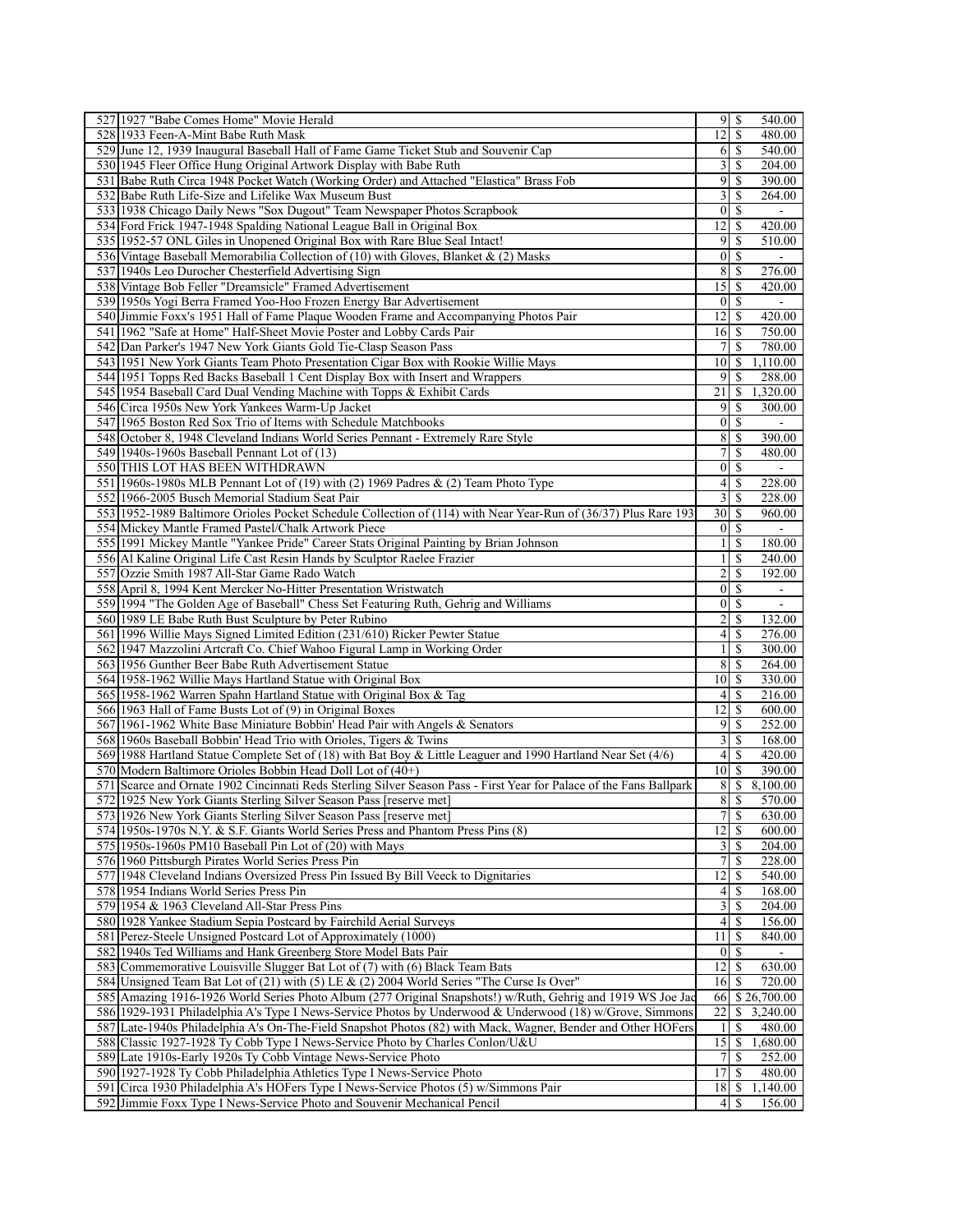| 593 Jimmie Foxx 1930s-1940s Photos Quartet                                                                                                       |                                             | 132.00           |
|--------------------------------------------------------------------------------------------------------------------------------------------------|---------------------------------------------|------------------|
| 594 1917 World Series Chicago White Sox WWI Glass Slide with Joe Jackson                                                                         | 6<br>\$                                     | 240.00           |
| 595 1927 New York Yankees Type I News-Service Photos by Underwood & Underwood (16) w/Huggins and Lazzer                                          | 27                                          | \$4,080.00       |
| 596 1928 New York Yankees Type I News-Service Photo by Underwood & Underwood w/Ruth and Gehrig                                                   | 17                                          | \$<br>1,560.00   |
| 597 1930s Lou Gehrig Contact Proof Photo by Bill Greene                                                                                          | $\vert 0 \vert$<br>\$                       |                  |
| 598 1930s Joe DiMaggio Contact Photo Proof by Bill Greene                                                                                        | $\overline{\mathcal{S}}$<br>$\vert 0 \vert$ |                  |
| 599 1941 Joe DiMaggio Hitting Streak Pair of Collectibles with Type I News Photo & Ticket Stub                                                   | $\overline{9}$<br>\$                        | 450.00           |
| 600 Circa 1956 Mickey Mantle Type I Contact Proof Original Photo by Jacobellis - Used for 1956 Topps Card [reser                                 | 25<br>\$                                    | 6,840.00         |
| 601 Willie Mays Type I Contact Proof Original Photo by Jacobellis (BGS Authentic) - Used for 1954 Topps Card [re                                 | 14<br>S                                     | 3,480.00         |
| 602 Rookie-Era Hank Aaron Type I Contact Proof Original Photo by Jacobellis (BGS Authentic) - Used for 1955 Top                                  | \$<br>7                                     | 3,480.00         |
| 603 Willie Mays/Duke Snider Type I Contact Proof Original Photo by Jacobellis (BGS Authentic) - Used for 1958 To                                 | \$<br>$\overline{2}$                        | $\blacksquare$   |
| 604 Circa 1954-55 Roberto Clemente Rookie Era Type I Contact Proof Original Photo by Jacobellis                                                  | $\overline{20}$<br>\$                       | 1,080.00         |
| 605 1950s Yankees Type I Contact Proof Original Photos (10) by Jacobellis - Possible Non-Chosen Topps Card Shot                                  | 2<br>\$                                     | 192.00           |
| 606 1950s Athletics Type I Contact Proof Original Photos (11) by Jacobellis - Possible Non-Chosen Topps Card Sho                                 | \$<br>$\mathbf{1}$                          | 180.00           |
| 607 1954 Orioles Inaugural Season Type I Contact Proof Original Photos (10) by Jacobellis - Possible Non-Chosen                                  | $\vert 4 \vert$<br>\$                       | 216.00           |
| 608 Mantle, Mays and J. Robinson News-Service Photos (3) w/Jacobellis and NYT                                                                    | $\overline{9}$<br>\$                        | 600.00           |
| 609 1950s Bill Jacobellis Baseball Player Contact Proof Photo Lot of (25)                                                                        | \$<br>$\mathbf{1}$                          | 240.00           |
| 610 1927-1930 HOFers Type I/Type III News-Service Photos by Underwood & Underwood (10)                                                           | 30<br>\$                                    | 2,160.00         |
|                                                                                                                                                  |                                             |                  |
| 611 1948 Babe Ruth Yankee Stadium Farewell Type I News-Service Photo w/PSA LOA                                                                   | $\mathbb{S}$<br>16                          | 630.00           |
| 612 1951 NL Tie-Breaker Playoff Pitching Match-Ups Type I News-Service Photos (2)                                                                | \$<br>$\frac{1}{2}$                         | 96.00            |
| 613 1920s-1950s Type I News-Service Photos (8) w/Speaker and Hornsby                                                                             | \$<br>$\vert 0 \vert$                       |                  |
| 614 1920-1950 World Series Type I News-Service Photos (10) w/DiMaggio                                                                            | \$<br>$\frac{1}{2}$                         | 300.00           |
| 615 1940s-1950s PCL San Francisco Seals and Oakland Oaks Oversized Team Photos (7)                                                               | $\mathbf{1}$<br>\$                          | 240.00           |
| 616 1930s-1970s Reds, Orioles and White Sox Oversized Team Photos (7)                                                                            | $\vert 0 \vert$<br>\$                       | $\blacksquare$   |
| 617 1930s-1990s New York Yankees Photo/Publication/Ephemera Collection of (30)                                                                   | \$<br>1                                     | 240.00           |
| 618 1883 Philadelphia Athletics vs. Columbus Buckeyes Game Scorecard (Scored)                                                                    | 10 <sup>1</sup><br>S                        | 450.00           |
| 619 Scarce 1903 Giants vs. Pirates Scorecard (Scored) with McGraw Photo Cover - Mathewson Pitches Against Wag                                    | \$<br>10 <sup>1</sup>                       | 1,050.00         |
| 620 Scarce 1904 Chicago White Stockings Scorecard (Team Photo Cover) vs. N.Y. Highlanders                                                        | 14 <br>\$                                   | 1,800.00         |
| 621 Scarce 1914 Phillies vs. Cardinals Scorecard (Scored) with Dooin Photo Cover - Grover Alexander Pitching                                     | $\left 4\right $<br>\$                      | 420.00           |
| 622 1924 Cubs vs. Dodgers Scorecard (Scored) with Veeck Photo Cover                                                                              | $\vert 0 \vert$<br>S                        |                  |
| 623 1920s-1960s Babe Ruth Covers Magazines, Soft and Hard Cover Books (16)                                                                       | \$<br>$\vert 0 \vert$                       | $\blacksquare$   |
| 624 1909 Shibe Park Opening Day Program with Replacement Covers                                                                                  | $\overline{\mathbf{c}}$<br>\$               | 132.00           |
| 625 1912 Spalding Equipment Guide                                                                                                                | \$<br>$\mathbf{1}$                          | 120.00           |
| 626 1918-1919 Chas. Comiskey Book, Guide and Huge Newspaper Photo (3 Items)                                                                      | \$<br>1                                     | 180.00           |
| 627 1926 World Series Program Pair (Both Variations) with Photographer Pass                                                                      | 24<br>\$                                    | 1,680.00         |
| 628 1910s-1940s Baseball Game Programs (7)                                                                                                       | $\mathfrak{S}$<br>\$                        | 288.00           |
| 629 1900s-1930s Spalding and Reach Guides and Records (17 Issues)                                                                                | 2<br>\$                                     | 252.00           |
| 630 Scarce 1931 "Babe Ruth All Star Game" Pictorial Scorecard                                                                                    | 11<br>\$                                    | 540.00           |
| 631 1934 "Connie Mack Day" Program and Invitation (2 Items)                                                                                      | 2<br>\$                                     | 72.00            |
| 632 1931 & 1934 World Series Program Pair                                                                                                        | $\vert 4 \vert$<br>\$                       | 330.00           |
| 633 1935 Detroit at Chicago World Series Program                                                                                                 | \$<br>$\mathbf{1}$                          | 180.00           |
| 634 Superb August 27, 1938 Monte Pearson No-Hitter Program (Scored) - First No-Hitter in Yankee Stadium Histor                                   | \$<br>$\vert 0 \vert$                       |                  |
| 635 1938 World Series at Chicago Program                                                                                                         | $\vert 4 \vert$<br>\$                       | 216.00           |
| 636 1942-1944 World Series Program/Ticket Lot of (7)                                                                                             | 6<br>\$                                     | 450.00           |
| 637 1944 Home & Away World Series Program Pair & Rare 1944 AL Champs Browns Yearbook                                                             | \$<br>1                                     | 240.00           |
| 638 Unique Style 1944 St. Louis Browns Team Yearbook                                                                                             | \$<br>1                                     | 120.00           |
| 639 1946 Boston Red Sox A.L. Champions Souvenir Book with Large Pull-Out Team Poster                                                             | $0 \mid S$                                  | $\blacksquare$   |
| 640 1940s Sporting News Complete Issues Trio Featuring Joe Jackson and Babe Ruth                                                                 | $\overline{\mathcal{S}}$<br>$\mathbf{1}$    | 120.00           |
| 641 1919-1950 Baseball Scorecard/Program Lot of (12)                                                                                             | $\frac{4}{3}$<br>\$                         | 276.00           |
|                                                                                                                                                  |                                             | 264.00           |
|                                                                                                                                                  | $\frac{3}{2}$<br>S                          |                  |
| 642 1933-1950 Boston Braves Lot of (23) with (21) Scorecards, Sketch Book & Pennant                                                              | $\frac{1}{2}$                               |                  |
| 643 1951, 1952 St. Louis Browns Team Yearbooks Pair                                                                                              | \$                                          | 120.00           |
| 644 1945-1953 Baltimore Orioles Ticket & Scorecard Lot of (35) with (2) "Little World Series"                                                    | 19<br>\$                                    | 720.00           |
| 645 1953 Jackie Robinson Major League All-Stars Barnstorming Tour Program                                                                        | 9<br>\$                                     | 450.00           |
| 646 1930s-1950s Brooklyn Dodgers Scorecards and Yearbooks (15)                                                                                   | $\mathfrak{S}$<br>S                         | 510.00           |
| 647 1940s-1950s Washington Senators High Grade, Meticulously Scored Scorecards (16)                                                              | $\vert 0 \vert$<br>S                        |                  |
| 648 1930s-1950s St. Louis Browns Program/Scorecard/Yearbook Collection of (19)                                                                   | 5<br>\$                                     | 228.00           |
| 649 1941-1956 Baseball Scorecard, Program & Roster Lot of (23)                                                                                   | $\mathfrak{S}$<br>\$                        | 288.00           |
| 650 1958 MLB All-Star Program, Ticket Stub & Silver Jubilee Supplement                                                                           | 2<br>\$                                     | 192.00           |
| 651 1920-1960 Washington Senators Scorecard/Program Lot of (12)                                                                                  | \$<br>$\frac{1}{2}$                         | 240.00           |
| 652 1932-1964 Baseball Red & Blue Book Lot of (31) Different                                                                                     | \$<br>$\vert 0 \vert$                       |                  |
| 653 1940s-1960s Street & Smith's Baseball Yearbooks (9)                                                                                          | $\left 4\right $<br>\$                      | 216.00           |
| 654 1960s Baseball Publication/Ticket/Schedule Lot of (68) with 1969 Mets                                                                        | \$<br>11                                    | 660.00           |
| 655 1930s-1970s Publications and Statistical Guides (49)                                                                                         | \$<br>1                                     | 300.00           |
| 656 1934-1967 Boston Red Sox Scorecards & Publications Lot of (24)                                                                               | 10 <sup>1</sup><br>\$                       | 420.00           |
| 657 1935-1976 Detroit Tigers Scorebook & Publication Lot of (42)<br>658 1944-1969 Pittsburgh Pirates Scorebook, Publication & Ticket Lot of (30) | $\frac{3}{2}$<br>\$<br>$\mathbf S$          | 264.00<br>240.00 |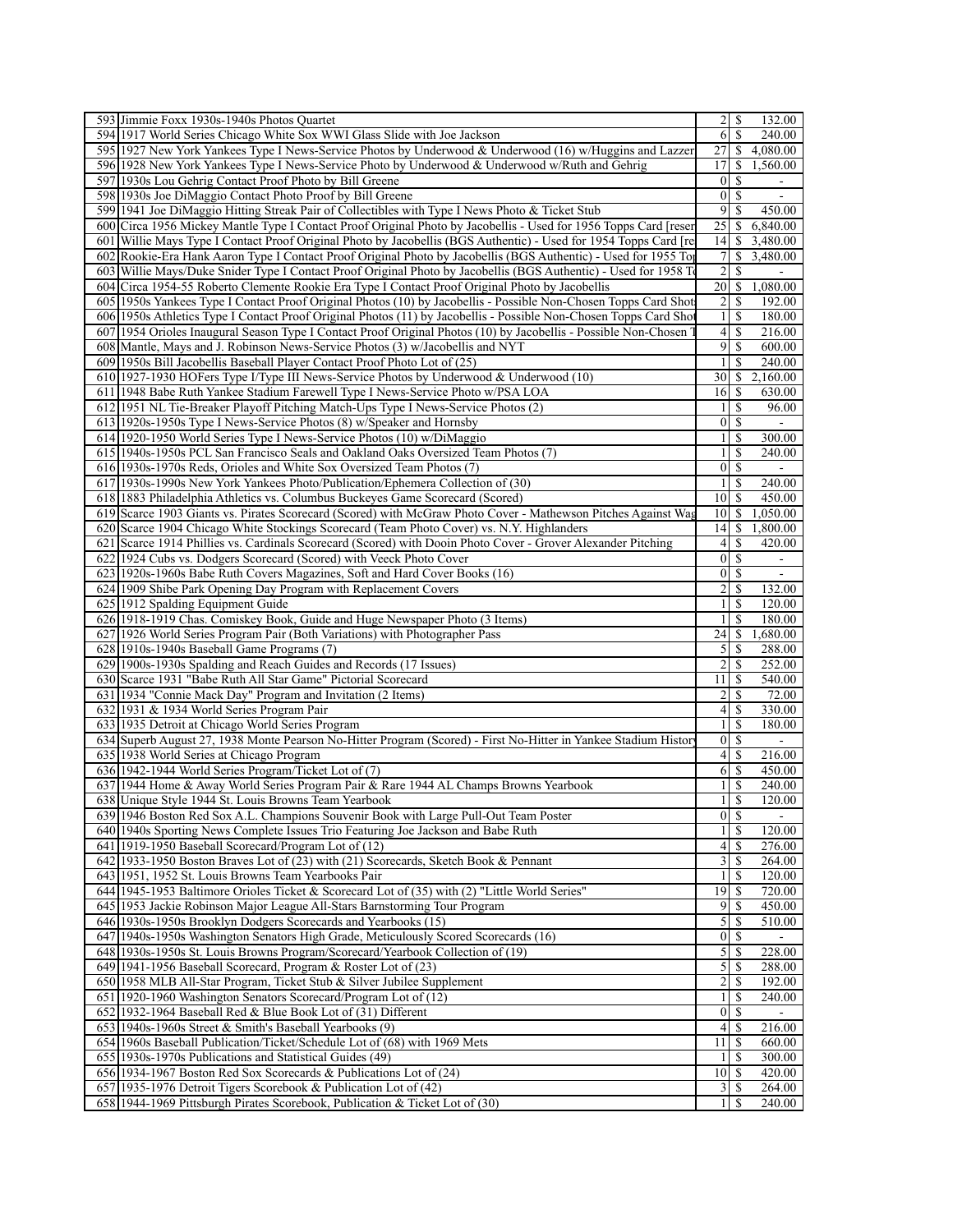| 659 1955-1967 Kansas City Athletics Scorecard & Publication Lot of (23)                                                                                                                | 9                       | S             | 450.00             |
|----------------------------------------------------------------------------------------------------------------------------------------------------------------------------------------|-------------------------|---------------|--------------------|
| 660 1961-69 Minnesota Twins Memorabilia Collection of (11) with Publications                                                                                                           | 7                       | \$            | 360.00             |
| 661 1938-1970 Cincinnati Reds Memorabilia Collection of (18) Items                                                                                                                     | 7                       | \$            | 330.00             |
| 662 1945-1980 St. Louis Cardinals Lot of (94) Scorecards & Publications                                                                                                                | 15                      | <sup>\$</sup> | 600.00             |
| 663 1946-1979 Chicago White Sox Ticket/Program/Other Lot of (26) with PSA Graded 1959 World Series Stub                                                                                | 4                       | \$            | 276.00             |
| 664 1950s-1990s Baltimore Orioles Treasure Chest Collection with Ripken Signed Pennant                                                                                                 | $\overline{c}$          | \$            | 252.00             |
| 665 1974-2013 All-Star Game Programs Complete Run (40 Issues)                                                                                                                          | 5                       | \$            | 228.00             |
| 666 1940-2016 Who's Who & 1942-1980 Spalding Guide Complete Run Pair (114 Total)                                                                                                       | 10                      | S             | 288.00             |
| 667 1947-1988 Hobby Publication Hoard of (231) with The Trader Speaks Near-Run                                                                                                         | 11                      | \$            | 600.00             |
| 668 1954-2016 Baltimore Orioles Yearbook Lot of (43)                                                                                                                                   | 10                      | \$            | 570.00             |
| 669 1954-1988 Baltimore Orioles Scorecard & Ticket Stub Lot of (120+)                                                                                                                  | 6                       | \$            | 450.00             |
| 670 1966-1983 Baltimore Orioles Postseason Program & Ticket Stub Near Run                                                                                                              | 13                      | S             | 810.00             |
| 671 August 16, 1954 1st Sports Illustrated Magazine in Original Vinyl Presentation Case                                                                                                | 8                       | \$            | 240.00             |
| 672 1970s-1980s Team Yearbooks Lot (122 Different)                                                                                                                                     | 4                       | \$            | 156.00             |
| 673 August 16, 1954 Sports Illustrated First Issue - CGC 9.8 (None Higher)                                                                                                             | 12                      | \$            | 2,040.00           |
| 674 August 30, 1954 Sports Illustrated Third Issue (First with Swimsuit) - CGC 9.0 (None Higher)                                                                                       | 10                      | \$            | 840.00             |
| 675 September 10, 1956 Whitey Ford First Cover Sports Illustrated - CGC 8.5 Pop 1 (None Higher)                                                                                        | 1                       | S             | 180.00             |
| 676 Very Rare September 25, 1961 Bart Starr Sports Illustrated First Cover - CGC 7.0 Pop 1 (None Higher)                                                                               | 15                      | S             | 840.00             |
| 677 October 30, 1961 Wilt Chamberlain Sports Illustrated First Cover - CGC 8.0                                                                                                         | $\vert 0 \vert$         | S             | $\mathbf{u}$       |
| 678 July 19, 1965 Joe Namath Sports Illustrated First Cover - CGC 7.0                                                                                                                  | $\mathfrak{S}$          | <sup>\$</sup> | 540.00             |
| 679 November 28, 1983 Michael Jordan Sports Illustrated First Cover - CGC 7.0                                                                                                          | 7                       | \$            | 450.00             |
| 680 January 30, 1989 Jerry Rice Sports Illustrated First Cover - CGC 9.4                                                                                                               | 8                       | \$            | 420.00             |
| 681 July 28, 1997 Tony Gwynn Sports Illustrated First Cover - CGC 9.8 (None Higher)                                                                                                    | $\mathbf{1}$            | <sup>\$</sup> | 180.00             |
| 682 February 13, 2002 Tom Brady First Cover Special Commemorative Sports Illustrated Issue - CGC 9.8 (None Hig                                                                         | 14                      | \$            | 2,880.00           |
| 683 February 18, 2002 LeBron James Sports Illustrated First Cover - CGC 9.8 (None Higher)                                                                                              | 30                      | \$            | 3,840.00           |
| 684 February 11, 2004 Sports Illustrated Tom Brady Cover - CGC 9.6 (None Higher)                                                                                                       | $\mathbf{0}$            | S             |                    |
| 685 February 19, 2007 Kevin Durant First Cover - CGC 9.8 Pop 1 (None Higher)                                                                                                           | 6                       | S             | 240.00             |
| 686 September 3, 2012 Rob Gronkowski Sports Illustrated Cover - CGC 9.6 (None Higher)<br>687 May 25, 2015 Stephen Curry Sports Illustrated Magazine - CGC 9.8 (None Higher)            | 0                       | <sup>\$</sup> |                    |
|                                                                                                                                                                                        | 11<br>1                 | S<br>\$       | 420.00             |
| 688 1973-2002 Sports Illustrated Cover Lot of (5) with (3) Rookie Covers                                                                                                               | 22                      | $\mathbb{S}$  | 120.00<br>2,160.00 |
| 689 1917 World Series Game 5 Ticket Stub SGC Authentic - 100 Year Anniversary!<br>690 1935 Boston Braves Complete 5-Game Ticket Books Pair - Babe Ruth Final Season                    | 4                       | \$            | 450.00             |
| 691 1941 Lou Gehrig Memorial Day Ticket Stub - SGC Authentic                                                                                                                           | 4                       | <sup>\$</sup> | 510.00             |
| 692 1956 World Series Game 5 at Yankee Stadium Full Stub - Larsen's Perfect Game and Mantle HR                                                                                         | 13                      | S             | 360.00             |
| 693 1951-1957 Washington Senators Season Passes (7)                                                                                                                                    | 11                      | \$            | 540.00             |
| 694 1964 Philadelphia Phillies World Series Phantom Full Ticket Block Lot of (16)                                                                                                      | 12                      | S             | 300.00             |
| 695 1972 World Series Games 6 & 7 Full Ticket Block                                                                                                                                    | 11                      | \$            | 390.00             |
| 696 July 12, 1979 Comiskey Park "Disco Demolition Night" Ticket Stub                                                                                                                   | 12                      | S             | 276.00             |
| 697 Cal Ripken Jr. Milestone Tickets (3) Including 1st Career HR                                                                                                                       | $\boldsymbol{0}$        | \$            |                    |
| 698 1982-1995 World Series Ticket Lot of (13) with (12) PSA Graded                                                                                                                     | 12                      | \$            | 450.00             |
| 699 1985-2008 World Series Full Ticket Clinchers (5) - All Graded PSA 8-10                                                                                                             | 12                      | -S            | 330.00             |
| 700 1997-2011 PSA Graded Full World Series Ticket Lot of (7)                                                                                                                           | 7                       | \$            | 264.00             |
| 701 1940s WWII Era Mare Island Naval Shipping Industrial League Jersey & Pants                                                                                                         | 2                       | \$            | 192.00             |
| 702 1950s Navy Game-Used Baseball Flannel Jersey                                                                                                                                       | 2                       | \$            | 156.00             |
| 703 1955 Bobby Shantz Signed & Game-Used Rare Kansas City Athletics Road Jersey - Phil Wood LOA                                                                                        | $18$   S                |               | 2,280.00           |
| 704 1958-1960 Juan Pizarro Game-Used Milwaukee Braves Flannel                                                                                                                          | $21 \mid$ \$            |               | 750.00             |
| 705 1961 Bobby Bolin Game-Used San Francisco Giants Rookie Year Home Jersey                                                                                                            | 10                      | S             | 690.00             |
| 706 1966 Atlanta Braves #1 Flannel Jersey - 1st Year in Atlanta                                                                                                                        | 6                       | -S            | 252.00             |
| 707 1967 Felipe Alou Game-Used Atlanta Braves Home Flannel                                                                                                                             | 13                      | <sup>\$</sup> | 840.00             |
| 708 1967 A.L. Champion Boston Red Sox #38 Game-Used Flannel Jersey                                                                                                                     | 5                       | \$            | 420.00             |
|                                                                                                                                                                                        | 10                      | <sup>\$</sup> | 570.00             |
| 709 1970 Joe Moeller Game Used L.A. Dodgers Jersey                                                                                                                                     | 3                       | S             | 264.00             |
| 710 1970 Tito Fuentes Game-Used San Francisco Giants Jersey                                                                                                                            |                         | \$            | 690.00             |
| 711 1975 Dick Sisler San Diego Padres Game-Used Coach's Jersey - Rare Style                                                                                                            | 8                       |               |                    |
| 712 1975-1976 San Francisco Giants Game-Used Jersey Pair                                                                                                                               | 4                       | \$            | 390.00             |
| 713 1979 Mike Vail Game-Used Chicago Cubs Away Jersey                                                                                                                                  | 10                      | S             | 480.00             |
| 714 1982 Leon Durham Game-Worn Chicago Cubs Home Jersey                                                                                                                                | 15                      | -S            | 960.00             |
| 715 1983 Ken Singleton Game-Used Jersey & 1975-1976 Game-Used Cap - Phil Wood LOA                                                                                                      | 13                      | S             | 810.00             |
| 716 1984 Wes Gardner New York Mets Game-Used Jersey                                                                                                                                    | $\boldsymbol{0}$        | \$            |                    |
| 717 1986 Clint Hurdle Game-Used St. Louis Cardinals Home Jersey                                                                                                                        | 6                       | S             | 264.00             |
| 718 1990 Will Clark Autographed Game-Used Giants Home Jersey                                                                                                                           | 3                       | S             | 360.00             |
| 719 Larry Bigbie Baltimore Orioles Game-Used & Signed "1970s Style Throwback" Jersey                                                                                                   | $\mathbf{1}$            | \$            | 120.00             |
| 720 September 27, 2015 John Lackey Game Used St. Louis Cardinals Home Jersey - MLB Hologram                                                                                            | 9                       | \$            | 420.00             |
| 721   Inaugural Year 2005 Ryan Zimmerman Game-Used Washington Nationals Home Jersey - Near Impossible #25 v                                                                            | $\mathbf{1}$            | \$            | 1,800.00           |
| 722 2006 Ryan Zimmerman Signed Game-Used "Rookie Year" Washington Nationals Home Jersey - Phil Wood LO.                                                                                | $\overline{\mathbf{c}}$ | \$            | 630.00             |
| 723 2007 Ryan Zimmerman Signed Game-Used Washington Nationals Home Jersey - Phil Wood LOA<br>724 2008 Ryan Zimmerman Signed Game-Used Washington Nationals Home Jersey - Phil Wood LOA | $\mathbf{1}$<br>1       | S<br>\$       | 600.00<br>600.00   |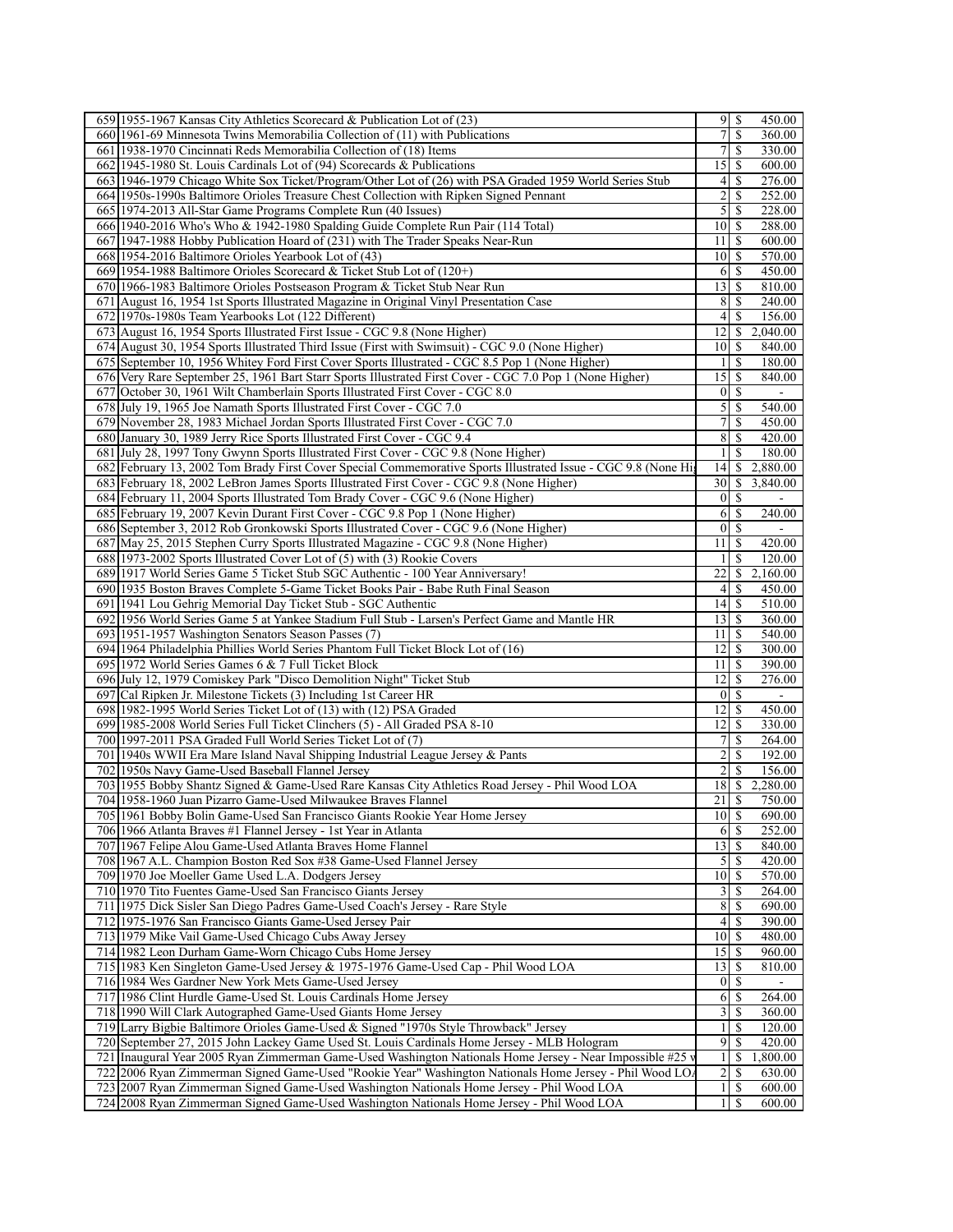| 725 2009 Ryan Zimmerman Signed Game-Used Washington Nationals Home Jersey - Phil Wood LOA                                             |                                  |                          |                          |
|---------------------------------------------------------------------------------------------------------------------------------------|----------------------------------|--------------------------|--------------------------|
|                                                                                                                                       | 6                                | \$                       | 780.00                   |
| 726 2010 Ryan Zimmerman Game-Used Washington Nationals Home Jersey - Phil Wood LOA                                                    | $\mathbf{0}$                     | <sup>\$</sup>            |                          |
| 727 2011 Ryan Zimmerman Game Used Washington Nationals Home Jersey - Phil Wood LOA                                                    | $\overline{0}$                   | $\sqrt{S}$               |                          |
| 728 1995-97 Derek Jeter Rookie Era Signed & Game-Used Bat - PSA/DNA 9.5                                                               |                                  |                          | 32 \$10,440.00           |
| 729 1965-1966 Billy Williams Signed Game-Used Signature Model Bat - Zane Burns LOA                                                    | 3                                |                          | \$1,140.00               |
| 730 1965-1968 Randy Hundley Signed Game-Used Professional Model Bat - Full PSA/DNA                                                    | $\frac{3}{2}$                    |                          | \$1,140.00               |
| 731 1968 Glenn Beckert Game-Used Professional Model Bat - Mears A8.5                                                                  | 1                                | S.                       | 1,080.00                 |
| 732 1971-1973 Ron Santo Signed Game-Used Professional Model Bat - Full PSA/DNA & Mears A8                                             | 13                               | S.                       | 2,400.00                 |
| 733 1973-1975 Don Kessinger Game-Used Signature Model Bat                                                                             | 1                                | \$                       | 300.00                   |
| 734 1974-1975 Bill Madlock Signed Game-Used Professional Model Bat - Full PSA/DNA                                                     | $\mathbf{1}$                     | \$                       | 300.00                   |
| 735 1976 Ken Singleton Game-Used Bat                                                                                                  | $\overline{c}$                   | \$                       | 192.00                   |
| 736 Baltimore Orioles Game Used Bat Pair with Palmeiro & Powell                                                                       | 4                                | <sup>\$</sup>            | 300.00                   |
| 737 1991-1995 Tim "Rock" Raines Game-Used Professional Model Bat - Full PSA/DNA                                                       | 3                                | \$                       | 204.00                   |
| 738 1992-1995 Frank Thomas Signed & Game-Used Professional Model Bat - Full PSA/DNA                                                   | 10                               | <sup>\$</sup>            | 660.00                   |
| 739 1995 Jim Thome Signed Game-Ready Bat - Full PSA/DNA                                                                               | 6                                | <sup>\$</sup>            | 276.00                   |
| 740 Mo Vaughn Game-Used Bat Lot of (15) with (7) Signed                                                                               | 17                               | \$                       | 1,050.00                 |
| 741 2015 NLCS Starlin Castro Game Used Cracked Bat                                                                                    | $\mathbf{0}$                     | S                        |                          |
| 742 2015 Starlin Castro Game-Used Cracked Bat - MLB Hologram - Photo Matched!                                                         | $\boldsymbol{0}$                 | \$                       | $\overline{\phantom{a}}$ |
| 743 1977 Bill Bryk Game-Used Beesville Blazers Jacket                                                                                 | $\mathbf{1}$                     | \$                       | 60.00                    |
| 744 1990s-2000s Bluefield Orioles Game-Used Jacket & Cap                                                                              | 1                                | <sup>\$</sup>            | 60.00                    |
| 745 1983-1984 Bradenton Blue Jays Game Used Jacket & Cap - Belonged to Enrique Burgos                                                 | $\boldsymbol{0}$                 | \$                       |                          |
| 746 1993-1995 Buffalo Bisons Game Used Jacket & Cap                                                                                   | $\mathbf{1}$                     | <sup>\$</sup>            | 60.00                    |
| 747 1965-1972 Cedar Rapids Cardinals Game-Used Class A Baseball Warm-Up Jacket                                                        | $\mathbf{1}$                     | \$                       | 60.00                    |
| 748 Late 1960s-Early 1970s Charlotte Hornets Game-Used Jacket                                                                         | $\vert 4 \vert$                  | \$                       | 96.00                    |
| 749 Circa 1980s Dallas Green Chicago Cubs Jacket                                                                                      | 7                                | -S                       | 288.00                   |
| 750 2000-2006 Columbus Clippers Game Used Jacket & Cap                                                                                | $\mathbf{0}$                     | \$                       | $\overline{\phantom{a}}$ |
| 751 1997-2002 Denver Zephyrs Game Used Jacket & Cap                                                                                   | $\boldsymbol{0}$                 | $\mathbb{S}$             | $\blacksquare$           |
| 752 2002-2003 Edmonton Trappers Game Used Jacket & Hat                                                                                | $\mathbf{1}$                     | <sup>\$</sup>            | 60.00                    |
| 753 1995-96 Hardware City Rock Cats Game-Used Jacket & Cap                                                                            | 0                                | \$                       |                          |
| 754 1970s Galen Cisco Game-Used Kansas City Royals Jacket                                                                             | 3                                | \$                       | 144.00                   |
| 755 1983-2000 Las Vegas 51s Game Used Jacket & (2) Hats                                                                               | $\mathbf{1}$                     | \$                       | 60.00                    |
| 756 1987-1988 Maine Guides Game Used Jacket                                                                                           | $\mathbf{1}$                     | \$                       | 60.00                    |
| 757 1982-1988 Miami Marlins Florida State League Game Used Jacket & Cap                                                               | $\boldsymbol{0}$                 | <sup>\$</sup>            |                          |
| 758 Circa 1990s Midland Angels Game Used Jacket & Cap                                                                                 | $\mathbf{0}$                     | \$                       | $\overline{\phantom{a}}$ |
| 759 1980s Peninsula Pilots Game-Used Jacket & Cap Pair                                                                                | $\mathbf{1}$                     | \$                       | 60.00                    |
| 760 Phoenix Firebirds Game Used Lot of (4) with (3) Caps                                                                              | $\mathbf{1}$                     | <sup>\$</sup>            | 60.00                    |
| 761 1996-2004 Reading Phillies Lot of (2) with Jacket & Ryan Howard Signed Cap                                                        | 5                                | \$                       | 120.00                   |
| 762 Rochester Red Wings Game-Used Quartet with Jacket & (3) Caps                                                                      | 9                                | \$                       | 330.00                   |
| 763 1993 Rochester Red Wings Game-Used Jacket - Belonged to Damon Buford & Jeffrey Hammonds                                           | 1                                | S                        | 120.00                   |
| 764 1940s Game Used Club De Baseball Sherbrooke Jacket                                                                                | $\boldsymbol{0}$                 | \$                       | $\sim$                   |
|                                                                                                                                       | 1                                | <sup>\$</sup>            |                          |
| 765 1995-2002 Shreveport Captains Game Used Jacket & Hat                                                                              |                                  |                          | 60.00                    |
| 766 2001-2002 Shreveport Swamp Dragons Game Used Jacket & Cap                                                                         | $\boldsymbol{0}$                 | \$<br><sup>\$</sup>      |                          |
| 767 1973-1978 Spokane Indians Jacket & Cap                                                                                            | $\mathbf{1}$                     |                          | 60.00                    |
| 768 Toledo Mud Hens Game Used Jacket & (2) Caps                                                                                       | $\mathbf{1}$<br>$10\sqrt{5}$     | \$                       | 60.00                    |
| 769 1947 Jerry Fahr Long Horn League Game-Used Jacket                                                                                 |                                  |                          | 180.00                   |
| 770 1984-1985 Visalia Oaks Game-Used Jacket with Team LOA                                                                             | $1 \overline{\smash{)}\,}$       |                          | 60.00                    |
| 771 1982-1983 Wichita Aeros Game Used Jacket & Cap                                                                                    | 3                                | $\mathbb{S}$             | 144.00                   |
| 772 1999-2006 Williamsport Crosscutters Game Used Jacket & Cap                                                                        | $\overline{0}$                   | \$                       |                          |
| 773 1964 Tommy Davis L.A. Dodgers Game-Used Away Pants                                                                                | $\frac{1}{2}$                    | <sup>\$</sup>            | 180.00                   |
|                                                                                                                                       | 5                                | \$                       | 390.00                   |
| 774 1969 Jack Baldschun Game-Used San Diego Padres 1st Season Cap - Phil Wood LOA                                                     | $\mathbf{1}$                     | $\overline{\mathcal{S}}$ | 240.00                   |
| 775 2008 Ryan Zimmerman Signed Game-Used Hat Pair from Minor League Rehab - Phil Wood LOA                                             | 30                               |                          | \$31,200.00              |
| 776 Historic Andy Seminick 1944-1945 Philadelphia "Blue Jays" Game Worn Home Jersey - Only Known 1940s Bly                            |                                  | \$                       | 9,600.00                 |
| 777 1939 Hugh Mulcahy Philadelphia Phillies Game Worn Road Jersey                                                                     | 21                               |                          | 1,440.00                 |
| 778 1930s-1940s Philadelphia Phillies Wool-Lined Team Jacket - Attributed to Bobby Bragan                                             | 3                                | \$                       |                          |
| 779 Russ Meyer 1950 World Series Philadelphia Phillies "Whiz Kids" Heavy Wool Jacket                                                  | $\mathbf{1}$                     | \$                       | 1,200.00                 |
| 780 Karl Drews Early 1950s Philadelphia Phillies Game Worn Home Jersey                                                                | 9                                | \$                       | 840.00                   |
| 781 1954 Maje McDonnell Philadelphia Phillies Game Worn Coaches Road Jersey                                                           | 12                               | $\mathbb{S}$             | 810.00                   |
| 782 Jimmie Coker 1961 Philadelphia Phillies Game Worn Home Spring Training Jersey                                                     | 5                                | \$                       | 600.00                   |
| 783 Denny Doyle 1970 Philadelphia Phillies Game Worn Home Jersey                                                                      | 12                               | $\mathbb{S}$             | 840.00                   |
| 784 Richie Ashburn 1975 Philadelphia Phillies Old-Timers Day Game Worn Home Jersey                                                    | 12                               | \$                       | 930.00                   |
| 785 Scott Rolen 1996 Philadelphia Phillies Game Worn Jersey w/AS Patch                                                                | 8                                | $\mathbb{S}$             | 360.00                   |
| 786 Shane Victorino 2008 Philadelphia Phillies Game Worn Autographed Alternate Home Uniform - Championship                            | 3                                | <sup>\$</sup>            | 540.00                   |
| 787 Cole Hamels 2014 Philadelphia Phillies Game Worn Autographed Alternate Home Jersey and Cap                                        | 3                                | \$                       | 540.00                   |
| 788 1930s-1940s Chuck Klein Store Model Gloves, Bat, Baseball Shoes and Personal Worn Garments (9 Items)                              | $\overline{2}$                   | $\overline{\mathcal{S}}$ | 252.00                   |
| 789 Jimmie Coker 1961 Philadelphia Phillies Game Worn Road Jersey<br>790 Stan Lopata 1950s Philadelphia Phillies Signed Game Used Cap | $\overline{5}$<br>$\overline{9}$ | -\$                      | 630.00                   |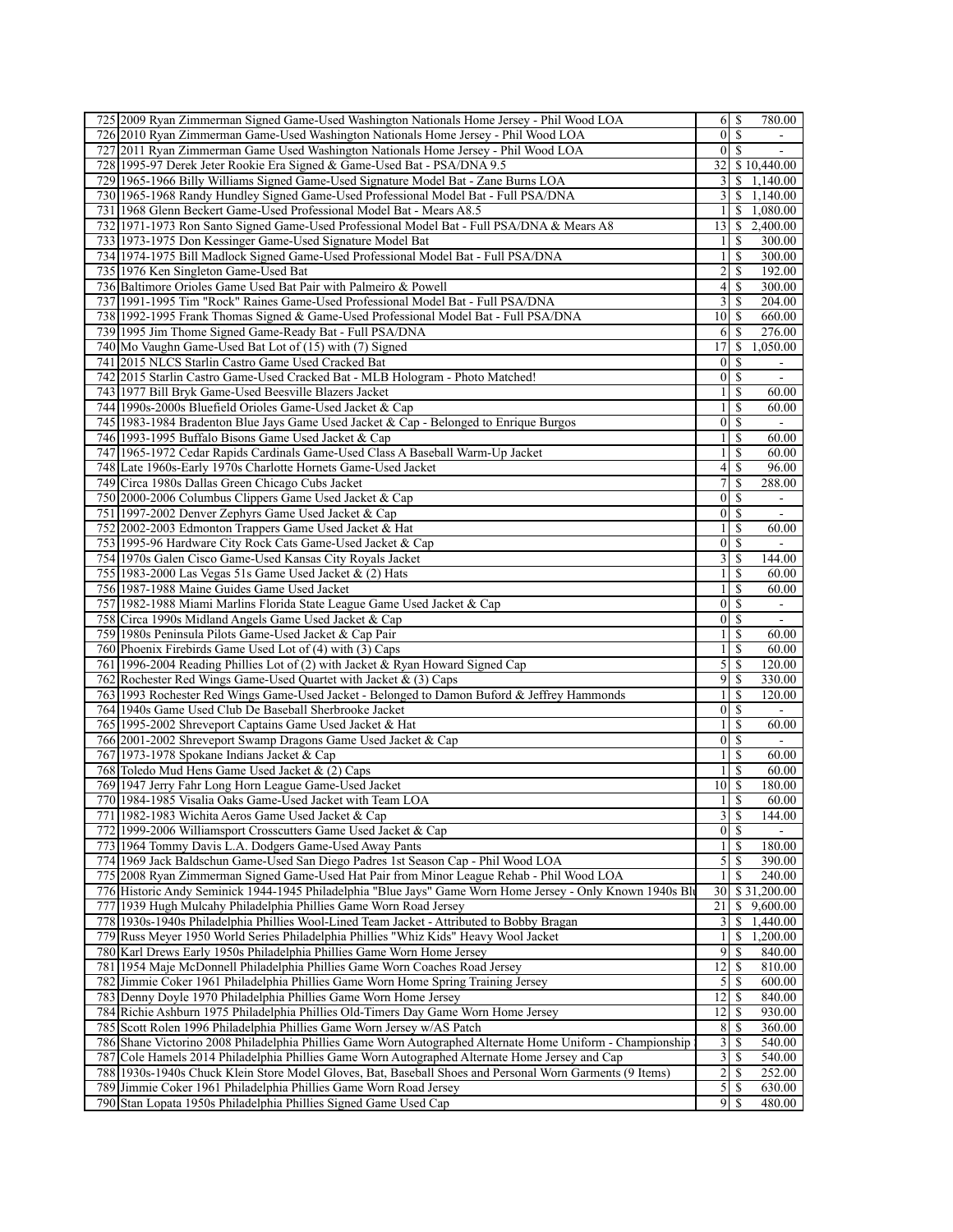| 791 1960s-1980s Philadelphia Phillies Signed Game Worn Caps (7) with Carlton and Bowa                                                                                                                                                                                                                                                                                                                                                                                                                                                                                                                                                                                                                                                                                                                                                                                                                                                                                                                                                                                                                                                                                                                   | 2<br>S                           | 390.00             |
|---------------------------------------------------------------------------------------------------------------------------------------------------------------------------------------------------------------------------------------------------------------------------------------------------------------------------------------------------------------------------------------------------------------------------------------------------------------------------------------------------------------------------------------------------------------------------------------------------------------------------------------------------------------------------------------------------------------------------------------------------------------------------------------------------------------------------------------------------------------------------------------------------------------------------------------------------------------------------------------------------------------------------------------------------------------------------------------------------------------------------------------------------------------------------------------------------------|----------------------------------|--------------------|
| 792 1980s-2000s Philadelphia Phillies Game Worn Caps (12) with Bowa, Rolen and Fregosi                                                                                                                                                                                                                                                                                                                                                                                                                                                                                                                                                                                                                                                                                                                                                                                                                                                                                                                                                                                                                                                                                                                  | $\overline{4}$<br>\$             | 450.00             |
| 793 1940s-1970s Philadelphia Phillies Game Worn Pants Trio                                                                                                                                                                                                                                                                                                                                                                                                                                                                                                                                                                                                                                                                                                                                                                                                                                                                                                                                                                                                                                                                                                                                              | 5<br>\$                          | 192.00             |
| 794 1920s-1940s Philadelphia Phillies Game Used Bats (5) w/Cravath and Cy Williams                                                                                                                                                                                                                                                                                                                                                                                                                                                                                                                                                                                                                                                                                                                                                                                                                                                                                                                                                                                                                                                                                                                      | 19                               | \$1,920.00         |
| 795 1940s-1990s Philadelphia Phillies Game Used Bats (5) Including Chuck Klein Post-Career Example                                                                                                                                                                                                                                                                                                                                                                                                                                                                                                                                                                                                                                                                                                                                                                                                                                                                                                                                                                                                                                                                                                      | 3<br>\$                          | 540.00             |
| 796 Bill Nicholson Circa 1952 H&B Game Used Bat                                                                                                                                                                                                                                                                                                                                                                                                                                                                                                                                                                                                                                                                                                                                                                                                                                                                                                                                                                                                                                                                                                                                                         | 23<br>\$                         | 510.00             |
| 797 Mike Schmidt 1975 Adirondack Signed Game Used Bat                                                                                                                                                                                                                                                                                                                                                                                                                                                                                                                                                                                                                                                                                                                                                                                                                                                                                                                                                                                                                                                                                                                                                   | 11<br><sup>\$</sup>              | 780.00             |
| 798 Greg Luzinski 1979 Adirondack Signed Game Used Bat                                                                                                                                                                                                                                                                                                                                                                                                                                                                                                                                                                                                                                                                                                                                                                                                                                                                                                                                                                                                                                                                                                                                                  | \$<br>$\mathbf{1}$               | 240.00             |
| 799 1950 Philadelphia Phillies N.L. Champions Commemorative Black Bat                                                                                                                                                                                                                                                                                                                                                                                                                                                                                                                                                                                                                                                                                                                                                                                                                                                                                                                                                                                                                                                                                                                                   | 12<br>\$                         | 480.00             |
|                                                                                                                                                                                                                                                                                                                                                                                                                                                                                                                                                                                                                                                                                                                                                                                                                                                                                                                                                                                                                                                                                                                                                                                                         |                                  |                    |
| 800 Incredibly Significant 1883 Philadelphia Quakers/Phillies Inaugural Franchise Game Scorebook Sheets (2) - Sco                                                                                                                                                                                                                                                                                                                                                                                                                                                                                                                                                                                                                                                                                                                                                                                                                                                                                                                                                                                                                                                                                       | 20                               | \$5,400.00         |
| 801 Rare 1883 Philadelphia Quakers (Inaugural Season) vs. New York Gothams Scored Scorecard                                                                                                                                                                                                                                                                                                                                                                                                                                                                                                                                                                                                                                                                                                                                                                                                                                                                                                                                                                                                                                                                                                             | 10 <sup>1</sup><br><sup>\$</sup> | 1,440.00           |
| 802 Rare 1896 Philadelphia Phillies Season Ticket Booklet with 5 Tickets                                                                                                                                                                                                                                                                                                                                                                                                                                                                                                                                                                                                                                                                                                                                                                                                                                                                                                                                                                                                                                                                                                                                | <sup>\$</sup><br>10              | 960.00             |
| 803 1901 Phillies vs. Cardinals Game Scorecard at Philadelphia                                                                                                                                                                                                                                                                                                                                                                                                                                                                                                                                                                                                                                                                                                                                                                                                                                                                                                                                                                                                                                                                                                                                          | 8<br>\$                          | 420.00             |
| 804 1905 Philadelphia vs. Cubs Game Scorecard                                                                                                                                                                                                                                                                                                                                                                                                                                                                                                                                                                                                                                                                                                                                                                                                                                                                                                                                                                                                                                                                                                                                                           | 7<br>\$                          | 600.00             |
| 805 1907 Philadelphia vs. Cincinnati Game Scorecard (Scored)                                                                                                                                                                                                                                                                                                                                                                                                                                                                                                                                                                                                                                                                                                                                                                                                                                                                                                                                                                                                                                                                                                                                            | 15<br><sup>\$</sup>              | 660.00             |
| 806 1911 Philadelphia at St. Louis Game Scorecard (Scored) - Grover Cleveland Alexander's 20th Career Win                                                                                                                                                                                                                                                                                                                                                                                                                                                                                                                                                                                                                                                                                                                                                                                                                                                                                                                                                                                                                                                                                               | 3<br>S                           | 420.00             |
| 807 Rare and Exceptional 1915 World Series Game 1 Full Ticket (Babe Ruth's 1st World Series Game) - PSA Good 2                                                                                                                                                                                                                                                                                                                                                                                                                                                                                                                                                                                                                                                                                                                                                                                                                                                                                                                                                                                                                                                                                          | 20                               | \$5,520.00         |
| 808 Ultra Rare 1915 "Pennant-Winning Phillies" Team Yearbook/Supplement - Only Known Example!                                                                                                                                                                                                                                                                                                                                                                                                                                                                                                                                                                                                                                                                                                                                                                                                                                                                                                                                                                                                                                                                                                           | 20                               | \$2,040.00         |
| 809 1915 Phillies/Red Sox N.L. and A.L. Champions Photo Scorecard with Ruth and Alexander                                                                                                                                                                                                                                                                                                                                                                                                                                                                                                                                                                                                                                                                                                                                                                                                                                                                                                                                                                                                                                                                                                               | 17<br><sup>S</sup>               | 1,320.00           |
| 810 1914, 1915 Philadelphia Phillies Season Pass Booklets Pair plus 1915 Press Pass (3 Items)                                                                                                                                                                                                                                                                                                                                                                                                                                                                                                                                                                                                                                                                                                                                                                                                                                                                                                                                                                                                                                                                                                           | 13<br><sup>\$</sup>              | 840.00             |
| 811 1915 Philadelphia Phillies Testimonial Dinner Program                                                                                                                                                                                                                                                                                                                                                                                                                                                                                                                                                                                                                                                                                                                                                                                                                                                                                                                                                                                                                                                                                                                                               | $\frac{1}{2}$<br>S               | 180.00             |
| 812 1915 Philadelphia Phillies Team Photo and Spring Training Program (2 Items)                                                                                                                                                                                                                                                                                                                                                                                                                                                                                                                                                                                                                                                                                                                                                                                                                                                                                                                                                                                                                                                                                                                         | 1 <sup>1</sup><br>\$             | 300.00             |
| 813 1916, 1917 Philadelphia Phillies Game Scorecards Pair                                                                                                                                                                                                                                                                                                                                                                                                                                                                                                                                                                                                                                                                                                                                                                                                                                                                                                                                                                                                                                                                                                                                               | 8<br><sup>\$</sup>               | 690.00             |
| 814 1919, 1920 Philadelphia Phillies Game Scorecards Pair                                                                                                                                                                                                                                                                                                                                                                                                                                                                                                                                                                                                                                                                                                                                                                                                                                                                                                                                                                                                                                                                                                                                               | <sup>\$</sup><br>4               | 420.00             |
| 815 1922-1924 Philadelphia Phillies Game Scorecards Trio                                                                                                                                                                                                                                                                                                                                                                                                                                                                                                                                                                                                                                                                                                                                                                                                                                                                                                                                                                                                                                                                                                                                                | 10<br>-S                         | 360.00             |
| 816 1925-1927 Philadelphia Phillies Game Scorecards Trio                                                                                                                                                                                                                                                                                                                                                                                                                                                                                                                                                                                                                                                                                                                                                                                                                                                                                                                                                                                                                                                                                                                                                | 5<br>\$                          | 300.00             |
| 817 Scarce 1900s-1910s Philadelphia Phillies Game Tickets (7)                                                                                                                                                                                                                                                                                                                                                                                                                                                                                                                                                                                                                                                                                                                                                                                                                                                                                                                                                                                                                                                                                                                                           | 8<br>\$                          | 720.00             |
| 818 1920s-1930s Philadelphia Phillies Game Tickets (11)                                                                                                                                                                                                                                                                                                                                                                                                                                                                                                                                                                                                                                                                                                                                                                                                                                                                                                                                                                                                                                                                                                                                                 | 2<br>\$                          | 252.00             |
| 819 July 31, 1928 Chuck Klein 1st Career Hit Ticket Stub - PSA EX 5                                                                                                                                                                                                                                                                                                                                                                                                                                                                                                                                                                                                                                                                                                                                                                                                                                                                                                                                                                                                                                                                                                                                     | $\mathbf{1}$<br>S                | 360.00             |
| 820 Scarce 1928-1932 Philadelphia Phillies Season Passes (4)                                                                                                                                                                                                                                                                                                                                                                                                                                                                                                                                                                                                                                                                                                                                                                                                                                                                                                                                                                                                                                                                                                                                            | 6<br>\$                          | 630.00             |
| 821 1950 World Series Game 2 Full Ticket at Philadelphia - PSA Good 2                                                                                                                                                                                                                                                                                                                                                                                                                                                                                                                                                                                                                                                                                                                                                                                                                                                                                                                                                                                                                                                                                                                                   | 11<br>\$                         | 480.00             |
| 822 1940s-1970s Philadelphia Phillies Game Tickets (30) Including Connie Mack Stadium Final Game Full Ticket                                                                                                                                                                                                                                                                                                                                                                                                                                                                                                                                                                                                                                                                                                                                                                                                                                                                                                                                                                                                                                                                                            | 8<br>\$                          | 570.00             |
| 823 1928-1937 Philadelphia Phillies Game Scorecards Complete Run (10)                                                                                                                                                                                                                                                                                                                                                                                                                                                                                                                                                                                                                                                                                                                                                                                                                                                                                                                                                                                                                                                                                                                                   | $\overline{c}$<br>\$             | 510.00             |
| 824 1938-1949 Philadelphia Phillies Game Scorecards Complete Run (12)                                                                                                                                                                                                                                                                                                                                                                                                                                                                                                                                                                                                                                                                                                                                                                                                                                                                                                                                                                                                                                                                                                                                   | $\boldsymbol{0}$<br>\$           |                    |
| 825 1920s-1950s Philadelphia Phillies vs. Athletics "City Series" Game Scorecards (12) with Connie Mack Signed E                                                                                                                                                                                                                                                                                                                                                                                                                                                                                                                                                                                                                                                                                                                                                                                                                                                                                                                                                                                                                                                                                        | \$<br>$\frac{1}{2}$              |                    |
| 826 1947 Phillies vs. Dodgers Scorecard (Jackie Robinson 1st Series in Philadelphia) plus Phils Booing Dugout Pho                                                                                                                                                                                                                                                                                                                                                                                                                                                                                                                                                                                                                                                                                                                                                                                                                                                                                                                                                                                                                                                                                       | 26<br>$\mathbb{S}$               | 480.00             |
|                                                                                                                                                                                                                                                                                                                                                                                                                                                                                                                                                                                                                                                                                                                                                                                                                                                                                                                                                                                                                                                                                                                                                                                                         |                                  | 1,140.00           |
|                                                                                                                                                                                                                                                                                                                                                                                                                                                                                                                                                                                                                                                                                                                                                                                                                                                                                                                                                                                                                                                                                                                                                                                                         |                                  |                    |
|                                                                                                                                                                                                                                                                                                                                                                                                                                                                                                                                                                                                                                                                                                                                                                                                                                                                                                                                                                                                                                                                                                                                                                                                         | 15<br><sup>\$</sup>              | 420.00             |
|                                                                                                                                                                                                                                                                                                                                                                                                                                                                                                                                                                                                                                                                                                                                                                                                                                                                                                                                                                                                                                                                                                                                                                                                         | 19<br>\$                         | 1,320.00           |
|                                                                                                                                                                                                                                                                                                                                                                                                                                                                                                                                                                                                                                                                                                                                                                                                                                                                                                                                                                                                                                                                                                                                                                                                         | 12                               | \$5,520.00         |
|                                                                                                                                                                                                                                                                                                                                                                                                                                                                                                                                                                                                                                                                                                                                                                                                                                                                                                                                                                                                                                                                                                                                                                                                         | 21                               | \$4,080.00         |
|                                                                                                                                                                                                                                                                                                                                                                                                                                                                                                                                                                                                                                                                                                                                                                                                                                                                                                                                                                                                                                                                                                                                                                                                         | $\mathbb{S}$<br><sup>1</sup>     | 300.00             |
|                                                                                                                                                                                                                                                                                                                                                                                                                                                                                                                                                                                                                                                                                                                                                                                                                                                                                                                                                                                                                                                                                                                                                                                                         | 11<br>\$                         | 870.00             |
|                                                                                                                                                                                                                                                                                                                                                                                                                                                                                                                                                                                                                                                                                                                                                                                                                                                                                                                                                                                                                                                                                                                                                                                                         | 12<br><sup>\$</sup>              | 1,320.00           |
|                                                                                                                                                                                                                                                                                                                                                                                                                                                                                                                                                                                                                                                                                                                                                                                                                                                                                                                                                                                                                                                                                                                                                                                                         | 4<br>\$                          | 216.00             |
|                                                                                                                                                                                                                                                                                                                                                                                                                                                                                                                                                                                                                                                                                                                                                                                                                                                                                                                                                                                                                                                                                                                                                                                                         | $\mathfrak{sl}$<br>$\mathbb{S}$  | 510.00             |
|                                                                                                                                                                                                                                                                                                                                                                                                                                                                                                                                                                                                                                                                                                                                                                                                                                                                                                                                                                                                                                                                                                                                                                                                         |                                  | 750.00             |
|                                                                                                                                                                                                                                                                                                                                                                                                                                                                                                                                                                                                                                                                                                                                                                                                                                                                                                                                                                                                                                                                                                                                                                                                         | 9<br>\$                          | 930.00             |
|                                                                                                                                                                                                                                                                                                                                                                                                                                                                                                                                                                                                                                                                                                                                                                                                                                                                                                                                                                                                                                                                                                                                                                                                         | 8<br>$\mathbb{S}$                | 540.00             |
|                                                                                                                                                                                                                                                                                                                                                                                                                                                                                                                                                                                                                                                                                                                                                                                                                                                                                                                                                                                                                                                                                                                                                                                                         | 3<br><sup>\$</sup>               | 420.00             |
|                                                                                                                                                                                                                                                                                                                                                                                                                                                                                                                                                                                                                                                                                                                                                                                                                                                                                                                                                                                                                                                                                                                                                                                                         | 12<br>$\mathbb{S}$               | 2,640.00           |
|                                                                                                                                                                                                                                                                                                                                                                                                                                                                                                                                                                                                                                                                                                                                                                                                                                                                                                                                                                                                                                                                                                                                                                                                         | 6<br><sup>\$</sup>               | 450.00             |
|                                                                                                                                                                                                                                                                                                                                                                                                                                                                                                                                                                                                                                                                                                                                                                                                                                                                                                                                                                                                                                                                                                                                                                                                         | 5<br>S                           | 360.00             |
|                                                                                                                                                                                                                                                                                                                                                                                                                                                                                                                                                                                                                                                                                                                                                                                                                                                                                                                                                                                                                                                                                                                                                                                                         | 4<br>S                           | 108.00             |
|                                                                                                                                                                                                                                                                                                                                                                                                                                                                                                                                                                                                                                                                                                                                                                                                                                                                                                                                                                                                                                                                                                                                                                                                         | 20<br>\$                         | 2,280.00           |
|                                                                                                                                                                                                                                                                                                                                                                                                                                                                                                                                                                                                                                                                                                                                                                                                                                                                                                                                                                                                                                                                                                                                                                                                         | 10<br>\$                         | 930.00             |
|                                                                                                                                                                                                                                                                                                                                                                                                                                                                                                                                                                                                                                                                                                                                                                                                                                                                                                                                                                                                                                                                                                                                                                                                         | 7<br>\$                          | 192.00             |
|                                                                                                                                                                                                                                                                                                                                                                                                                                                                                                                                                                                                                                                                                                                                                                                                                                                                                                                                                                                                                                                                                                                                                                                                         | 6<br>\$                          | 300.00             |
|                                                                                                                                                                                                                                                                                                                                                                                                                                                                                                                                                                                                                                                                                                                                                                                                                                                                                                                                                                                                                                                                                                                                                                                                         | 19<br>\$                         | 780.00             |
|                                                                                                                                                                                                                                                                                                                                                                                                                                                                                                                                                                                                                                                                                                                                                                                                                                                                                                                                                                                                                                                                                                                                                                                                         | $\tau$<br>\$                     |                    |
| 827 1949-1964 Philadelphia Phillies Yearbooks and Phantom WS Program/Ticket (6 Items)<br>828 1964-1969 Philadelphia Phillies Press Guides Run (6) w/Rare 1964 Hand-Printed Inaugural Edition<br>830 Ultra Rare 1915 Philadelphia Phillies "National League Champions" Pennant<br>832 1916 BF2 Ferguson's Bakery Philadelphia Phillies Pennants Team Set (9) with Alexander, Bender and Bancroft<br>833 1920s "Phila" Oversized Pennant - Only Known<br>834 Rare 1930s Philadelphia Phillies "Quaker" Pennant<br>841 Superb 1910 P13 Luxello Cigar Pin - Chas. S. Dooin<br>845 1940s-1950s Philadelphia Phillies Pins/Buttons (16) w/Large Whiz Kids Photo Pin<br>846 April 14, 1914 National League Park Opening Day Engraved Invitation<br>849 1933-1949 Philadelphia Phillies Season Passes Near Complete Run (16/17)                                                                                                                                                                                                                                                                                                                                                                                 |                                  | 2,160.00           |
| 829 Extremely Rare 1910-1914 Philadelphia Phillies "Dooin's Daisies" National League B.B.C. Pennant - Only 2 or<br>831 Ultra Rare 1949 Philadelphia "Blue Jays" Script Team Pennant<br>835 1930s-40s Philadelphia Phillies Pennants (5)<br>836 1940s Philadelphia "Blue Jays" Pennants (6 Different)<br>837 Incredibly Rare 1950 Phillies "Whiz Kids" Black Background Pennant - Possibly One-of-a-Kind!<br>838 1950 Phillies "Whiz Kids" Champions Scroll and Script Team Pennants Pair<br>839 1950 Philadelphia Phillies "Whiz Kids" Pennants (6 Different)<br>840 Exceptional 1915 Pat Moran Photo Pin with "Phillies N.L. Champions" Silk Ribbon and Ball<br>842 1910s-1930s Philadelphia Phillies Pinbacks and Buttons (21) with Grover Alexander (2)<br>843 1924 Philadelphia Phillies Lapel Pass Pin and Accompanying N.L. Gate Regulations Card (2 Items)<br>844 Scarce 1925 Philadelphia Phillies "NL Golden Jubilee" Season Pass - Issued to Wm. J. Shettsline<br>847 1890s-1930s Philadelphia Phillies Newspapers (7) Including 1915 World Series<br>848 1880s-1930s Philadelphia Phillies Pocket Schedules (20)<br>850 Scarce 1924-1940 Philadelphia Phillies Spring Rosters (13 Different) | 7<br>\$                          | 570.00             |
| 851   1941-1966 Philadelphia Phillies Spring Training Rosters Complete Run (26)                                                                                                                                                                                                                                                                                                                                                                                                                                                                                                                                                                                                                                                                                                                                                                                                                                                                                                                                                                                                                                                                                                                         | 12<br><sup>\$</sup>              | 930.00             |
| 852 1936 Philadelphia Phillies "National League 60th Anniversary" Commemorative Ring                                                                                                                                                                                                                                                                                                                                                                                                                                                                                                                                                                                                                                                                                                                                                                                                                                                                                                                                                                                                                                                                                                                    | <sup>\$</sup><br>4               | 390.00             |
| 853 Tremendous 1940s Philadelphia Blue Jays Memorabilia Collection (16 Items)                                                                                                                                                                                                                                                                                                                                                                                                                                                                                                                                                                                                                                                                                                                                                                                                                                                                                                                                                                                                                                                                                                                           | 9<br>S                           | 390.00             |
| 854 1930s-1960s Philadelphia Phillies Patches/Emblems (11) w/Blue Jays Examples                                                                                                                                                                                                                                                                                                                                                                                                                                                                                                                                                                                                                                                                                                                                                                                                                                                                                                                                                                                                                                                                                                                         | 4<br>\$                          | 216.00             |
| 855 1930s-1950s Philadelphia Phillies/Blue Jays Pens, Pencils and Matchbooks (24 Items)<br>856 1930s Baker Bowl Original Wooden Folding Press Chair                                                                                                                                                                                                                                                                                                                                                                                                                                                                                                                                                                                                                                                                                                                                                                                                                                                                                                                                                                                                                                                     | $\mathbb{S}$<br>3<br>$11 \mid S$ | 264.00<br>1,320.00 |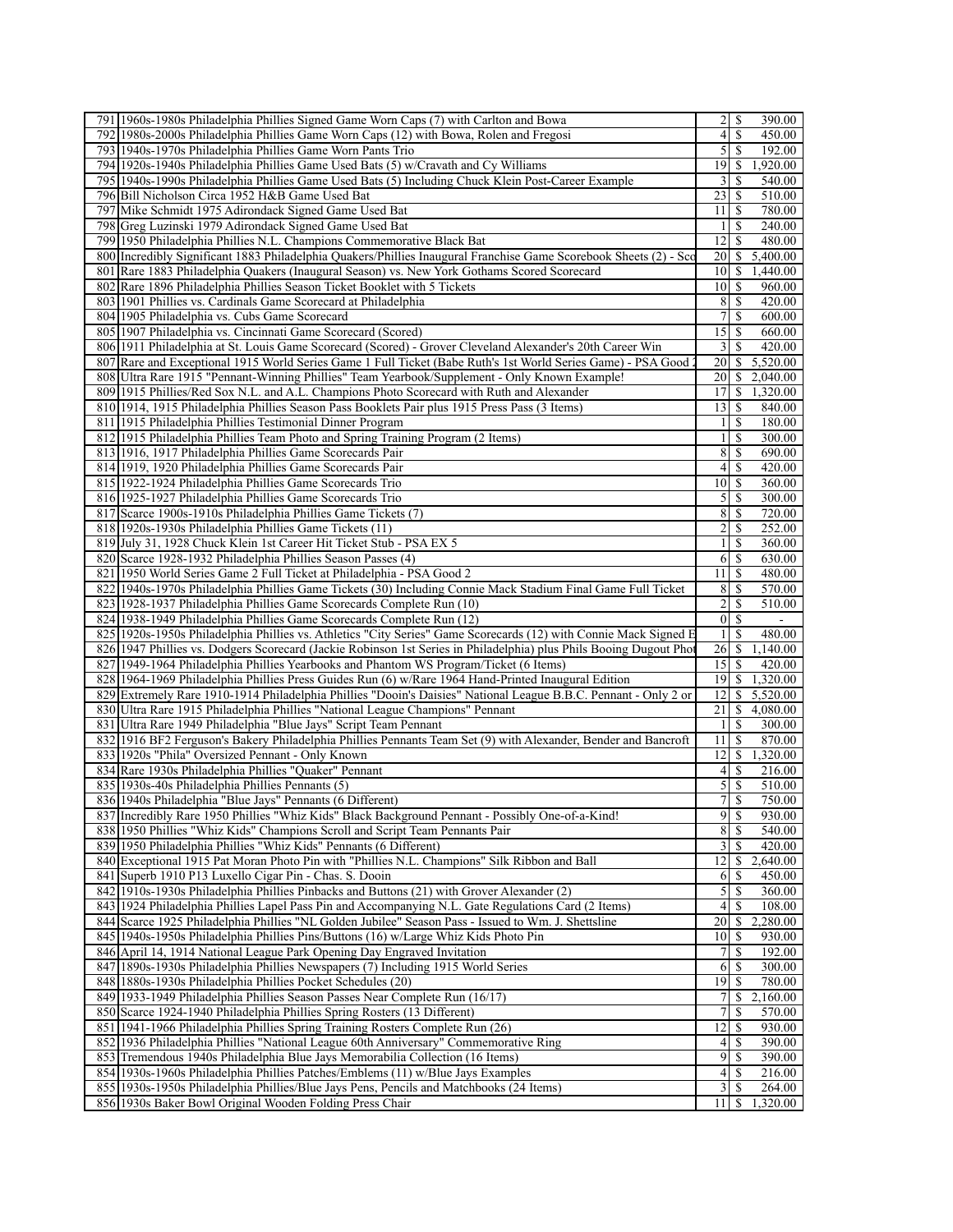| 857 1950s-1960s Shibe Park/Connie Mack Stadium Freestanding Single Seat                                                                                                                                                        | $8$   \$                         |               | 660.00                 |
|--------------------------------------------------------------------------------------------------------------------------------------------------------------------------------------------------------------------------------|----------------------------------|---------------|------------------------|
| 858 Interesting 1910s-1950s Philadelphia Phillies Automobilia Lot (5 Items) with 1938, 1950 License Plate Toppers                                                                                                              | 9                                | \$            | 510.00                 |
| 859 Scarce 1950 World Series "Fightin' Phillies" Subway Sign                                                                                                                                                                   |                                  |               | 1,920.00               |
| 860 1950 N.L. Champions "Fightin' Phils" and "Whiz Kids" Memorabilia (6 Items)                                                                                                                                                 | $0 \mid S$                       |               |                        |
| 861 Andy Seminick's 1950 Philadelphia Phillies N.L. Champions Belt Buckle                                                                                                                                                      | $\mathbf{1}$                     | \$            | 600.00                 |
| 862 1952 Robin Roberts "Sports Club" Baseball Board Game                                                                                                                                                                       | $\overline{4}$                   | \$            | 252.00                 |
| 863 1950s-1960s Philadelphia Phillies Cigarette Lighters and Accessories (6 Items) Including Waitkus and Mullin Ex                                                                                                             | $19$ $\sqrt{5}$                  |               | 1,080.00               |
| 864 1903, 1905 W601 Sporting Life Philadelphia Phillies Team Composites Pair                                                                                                                                                   | 1                                | \$            | 120.00                 |
| 865 1900s-1950s Mostly Philadelphia Phillies Cards and Premiums Grab-Bag Lot (28 Items)                                                                                                                                        | 2                                | \$            | 132.00                 |
| 866 Scarce 1940-1943 Philadelphia Phillies "Picture Packs" Trio                                                                                                                                                                |                                  | $\mathbb{S}$  | 360.00                 |
| 867 1956-1964 Philadelphia Phillies "Photo Packs" (7 Different)                                                                                                                                                                | 5 <sup>1</sup>                   | \$            | 288.00                 |
| 868 Extremely Rare 1950 "Fightin' Phillies" Team Photo Promotional Record Card                                                                                                                                                 | 41                               | -S            | 168.00                 |
| 869 1950s Ballantine Beer "Athletics-Phillies" Television Cardboard Advertising Sign                                                                                                                                           | 13                               | \$            | 630.00                 |
| 870 1950s Philadelphia Bulletin and Inquirer Newspaper Premium Photos (7) and Sheets Set (6)                                                                                                                                   | $\frac{1}{2}$                    | $\mathbb{S}$  | 120.00                 |
| 871 1930s-40s Philadelphia Phillies Player Model Store Gloves (8)                                                                                                                                                              | 3                                | \$            | 264.00                 |
| 872 Philadelphia Phillies Mitchell & Ness Heavy Knitted Wool Replica Sweater                                                                                                                                                   | 11                               | -S            | 450.00                 |
| 873 1880s-1920s Philadelphia Phillies Mitchell & Ness Replica Jerseys (5)                                                                                                                                                      | 2<br>3                           | \$            | 204.00                 |
| 874 1930s-1940s Philadelphia Phillies Mitchell & Ness Replica Jerseys (6)                                                                                                                                                      |                                  | \$            | 228.00                 |
| 875 1940s-1950s Philadelphia Phillies Mitchell & Ness Replica Team Jackets (4)                                                                                                                                                 | 7 <sup>1</sup><br>7 <sup>1</sup> | \$<br>\$      | 264.00                 |
| 876 Richie Ashburn Philadelphia Phillies Mitchell & Ness Signed Replica Jerseys Trio                                                                                                                                           | $\overline{3}$                   | \$            | 870.00                 |
| 877 Robin Roberts Philadelphia Phillies Mitchell & Ness Signed Replica Jerseys Pair<br>878 1933 Uniform Player's Assignment Agreement Trading Chuck Klein from the Phillies to Cubs                                            | 16                               | \$            | 276.00<br>,560.00      |
| 879 1920s-1940s Philadelphia Phillies Signed Player Contracts Pair                                                                                                                                                             | 41                               | \$            | 240.00                 |
| 880 Johnny Callison 1966 Philadelphia Phillies Signed Player's Contract                                                                                                                                                        | $\left 4\right $                 | \$            | 450.00                 |
| 881 Incredibly Rare Philadelphia Phillies Players with One-Game MLB Careers Signed Index Cards (3)                                                                                                                             | $\overline{0}$ s                 |               |                        |
| 882 Philadelphia Phillies Signed Photo Postcards (40) and Index Cards (31) with Numerous Old Timers                                                                                                                            | 3                                | \$            | 300.00                 |
| 883 Philadelphia Phillies Signed 8x10 Photos (80) with Old Timers and Whiz Kids                                                                                                                                                | 2                                | \$            | 330.00                 |
| 884 Chuck Klein and Bill Killefer Signed 1939 "Baseball Centennial" Cachets Pair                                                                                                                                               | 20                               | -S            | 1,800.00               |
| 885 1920 s-1950 s Philadelphia Phillies Team President Signed Letters (11)                                                                                                                                                     | $10$ $\sigma$                    |               | 480.00                 |
| 886 1950 Philadelphia Phillies Signed World Series Program (17 Signatures) with Ashburn and Roberts                                                                                                                            | 11 <sup>1</sup>                  | <sup>\$</sup> | 540.00                 |
| 887 1930 Philadelphia Phillies Team Signed Ball (24 Signatures) with Klein and O'Doul                                                                                                                                          | 11                               | -\$           | 600.00                 |
| 888 1944 Philadelphia Phillies Team Signed Ball (25 Signatures) with Chuck Klein                                                                                                                                               | $16$ $\sqrt{5}$                  |               | 900.00                 |
| 889 1949 Phillies Team Signed Ball (32 Signatures) with Ashburn and Roberts                                                                                                                                                    | 71                               | $\mathbb{S}$  | 480.00                 |
| 890 1950 Philadelphia Phillies "Whiz Kids" N.L. Champions Reunion Team Signed Ball (27 Signatures) with Ashbu                                                                                                                  | 4                                | \$            | 390.00                 |
| 891 Phillies Broadcasters Signed Ball (4 Signatures) with Saam, Campbell, Kalas and Ashburn                                                                                                                                    |                                  |               | 690.00                 |
| 892 1980 Philadelphia Phillies World Champions Reunion Team Signed Ball (28 Signatures)                                                                                                                                        | 7 <sup>1</sup>                   | <sup>\$</sup> | 300.00                 |
| 893 1910s-1930s Philadelphia Phillies Old Timers Signed Balls (8)                                                                                                                                                              | $0 \mid S$                       |               |                        |
| 894 1930s-1940s Philadelphia Phillies Old Timers Single Signed Balls (13)                                                                                                                                                      | $\overline{3}$                   | \$            | 360.00                 |
| 895 1950 Philadelphia Phillies "Whiz Kids" N.L. Champions Single Signed Balls (8) with Ashburn, Roberts and Jon                                                                                                                | 3                                | \$            | 204.00                 |
| 896 1964 Philadelphia Phillies Single Signed Balls (8) with Bunning, Allen, Callison and Short                                                                                                                                 | 2                                | \$            | 132.00                 |
| 897 1983-2009 Philadelphia Phillies Championship Team Signed Balls (3)                                                                                                                                                         | 3                                | \$<br>\$      | 360.00                 |
| 898 Philadelphia Phillies "No-Hit Pitchers" Single and Multi-Signed Balls (7)<br>899 1950s-2000s Philadelphia Phillies Single Signed Balls (32) with Carlton                                                                   | 31                               | \$            | 144.00<br>540.00       |
| 900 Philadelphia Phillies Signed Bats/Posters Quartet with Ashburn, Roberts, Schmidt and Carlton                                                                                                                               | 6   S                            |               | 450.00                 |
| 901 1913-1917 Philadelphia Phillies Team Photos Trio - All with Grover Alexander                                                                                                                                               | 3                                | \$            | 144.00                 |
| 902 Classic 1915 Grover Cleveland Alexander Type I News Service Photo                                                                                                                                                          | 13                               | S             | 510.00                 |
| 903 1915-1920 Philadelphia Phillies Type I News Service Photos Quartet - 1 World Series, 3 Paul Thompsons                                                                                                                      | $8 \mid S$                       |               | 630.00                 |
| 904 1920s-1930s Philadelphia Phillies Type I News Service Photos (47) w/Klein and Bancroft                                                                                                                                     |                                  | \$            | 660.00                 |
| 905 1930s Philadelphia Phillies Spring Training Team Panoramic Photos Pair                                                                                                                                                     | 6   S                            |               | 276.00                 |
| 906 1934, 1937 Philadelphia Phillies Team Photos Pair w/H. Wilson and Klein                                                                                                                                                    | 2                                | \$            | 132.00                 |
| 907 1929-1945 Chuck Klein Type I News Service Photos (5)                                                                                                                                                                       | 9                                | \$            | 300.00                 |
| 908 1940s-1950s Philadelphia Phillies News Service Photos (40) w/Foxx, Roberts and Ashburn                                                                                                                                     | $\frac{3}{2}$                    | \$            | 540.00                 |
| 909 1940s Philadelphia "Blue Jays" Type I News Service Photos (6) Including Foxx/Klein                                                                                                                                         | $4$   $\sqrt{5}$                 |               | 156.00                 |
| 910 1941-1947 Philadelphia Phillies Team Photos (7)                                                                                                                                                                            |                                  | $\mathbf S$   | 180.00                 |
| 911 1950-1959 Philadelphia Phillies Team Photos Complete Run (10) Including Full Color 1950 Whiz Kids                                                                                                                          | 0 <sup>1</sup>                   |               |                        |
| 912 Magnificent 1930s Mel Ott Single-Signed Ball - The Largest SWEET-SPOT OTT! [reserve met]                                                                                                                                   |                                  |               | $31$   \$42,000.00     |
| 913 Striking Babe Ruth Single-Signed Ball [reserve met]                                                                                                                                                                        |                                  |               | 17 \$12,300.00         |
|                                                                                                                                                                                                                                |                                  |               |                        |
| 914 1924 World Series Champion Washington Senators Team Ball with (26) Signatures including Goslin, Johnson &                                                                                                                  | 2                                |               | $\overline{3,240.00}$  |
| 915 Babe Ruth Single-Signed Ball [reserve met]                                                                                                                                                                                 | 12                               |               | \$6,120.00             |
| 916 Detroit Tigers Old Timers Signed Ball (17 Signatures) w/4 HOFers Including Non-Tiger Jimmie Foxx                                                                                                                           |                                  |               | 14 \$ 1,920.00         |
| 917 Babe Ruth & Lou Gehrig Signed Mini-Baseball - Full JSA                                                                                                                                                                     | 13                               |               | $\frac{1}{2}$ 1,440.00 |
| 918 1928 NL Champion St. Louis Cardinals Team Baseball with (16) Signatures including Bottomley, Maranville                                                                                                                    | 13                               | -S            | 510.00                 |
| 919 1938 Cincinnati Reds Team Signed Ball (24 Signatures) with 3 HOFers and W. Hershberger                                                                                                                                     | 5                                | \$            | 540.00                 |
| 920 Late 1930s- Early 1940s Minor League Baseball with (15) Signatures including Cochrane on Sweet Spot                                                                                                                        | 12                               | \$            | 660.00                 |
| 921 Amazing HOFers and Star Players Signed Ball (35 Signatures) with 15 HOFers plus Toots Shor and Willard Mu<br>922 1947 World Series Champion New York Yankees Baseball with (16) Signatures including Extremely Rare Joe "I | -1 I                             | <sup>\$</sup> | 2,160.00<br>240.00     |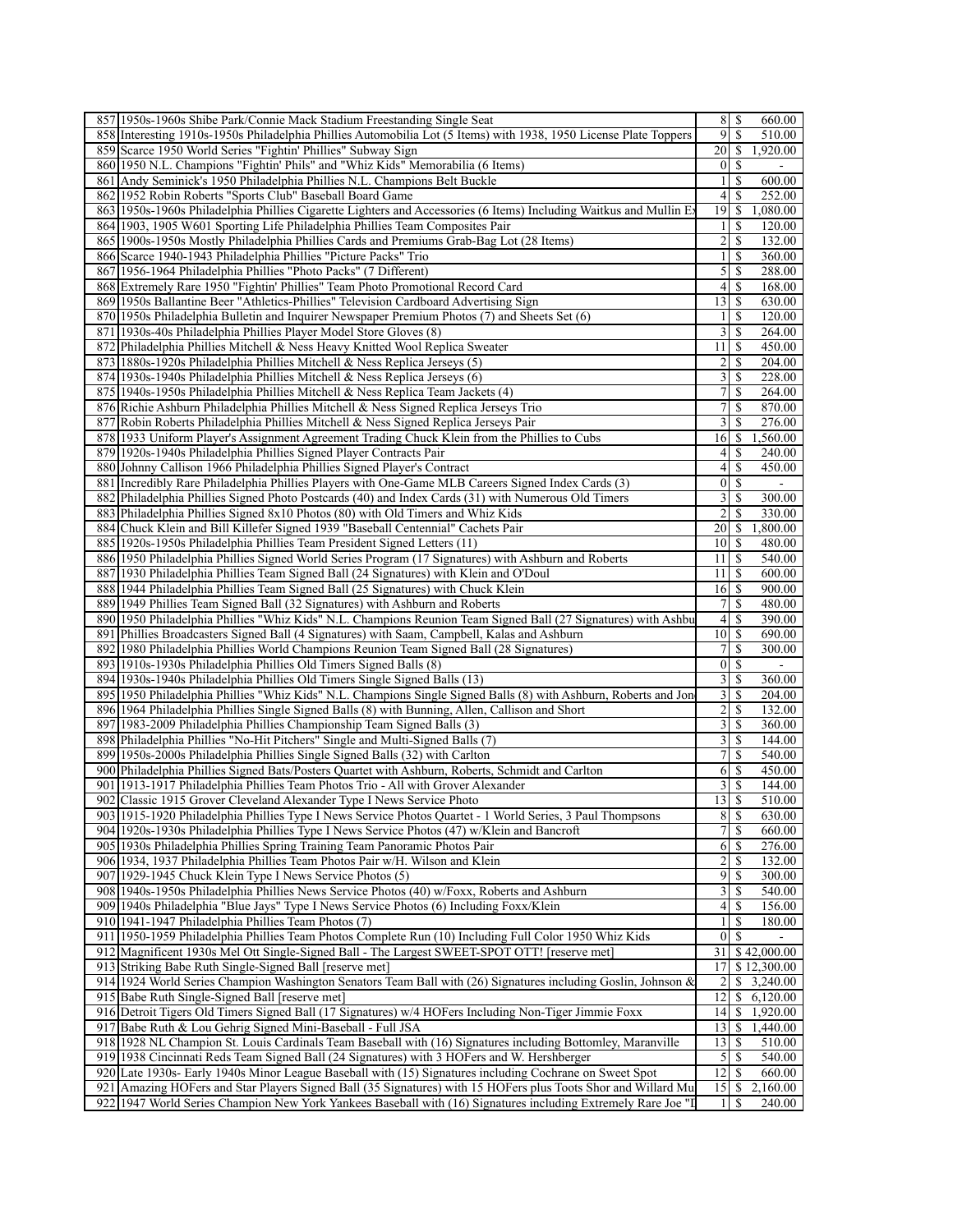| 923 1954 New York Yankees Team Ball with (26) Signatures including Mantle - Full JSA                               | $6$ $\sqrt{5}$<br>480.00                                    |
|--------------------------------------------------------------------------------------------------------------------|-------------------------------------------------------------|
| 924 1955 World Champion Brooklyn Dodgers Team-Signed Ball with (24) Signatures including Campanella, Koufay        | 15<br>S<br>1,020.00                                         |
| 925 1955 New York Yankees Team Ball with (27) Signatures including Mantle, Martin - Full JSA                       | 8<br>\$<br>570.00                                           |
| 926 HOFers Signed Ball (21 Signatures) with DiMaggio, Traynor, Stengel and Manush                                  | 390.00                                                      |
| 927 1957 Cleveland Indians Baseball with (29) Signatures including Rare 1st Year Maris Auto on Sweet Spot - Full 1 | $\tau$<br><sup>\$</sup><br>810.00                           |
| 928 1958 St. Louis Cardinals ONL Giles Ball with (28) Signatures including Flood, Musial - Full JSA                | 8<br>390.00                                                 |
| 929 1944 Philadelphia Athletics Team Signed Ball (25) with 3 HOFers                                                | 8<br>204.00<br>-S                                           |
| 930 1950 Roy Campanella & Happy Felton Signed Baseball - Full JSA                                                  | 9<br>\$<br>300.00                                           |
| 931 1958 Tulsa Oilers Team Baseball with (19) Signatures including Pepper Martin                                   | $\overline{0}$<br><sup>\$</sup>                             |
| 932 Carl W. Mays Single Signed Ball                                                                                | 24<br>1,320.00<br>S                                         |
| 933 Bucky Walters Single-Signed ONL Feeney Baseball                                                                | <sup>\$</sup><br>16<br>1,050.00                             |
| 934 Billy Martin Single-Signed Baseball - Full JSA                                                                 | 420.00<br>10 <sup>1</sup><br>-S                             |
| 935 Reggie Jackson & 1977 WS Home Run Pitchers/Catchers Multi-Signed Baseball                                      | 10 <sup>1</sup><br>-S<br>450.00                             |
| 936 1973 New York Mets Team Baseball with (29) Signatures including Mays                                           | 390.00<br>6                                                 |
| Circa 1960s Multi-Signed Baseball with Frisch, Ashburn, Hubbard & Howard--Full JSA<br>937                          | 14<br><sup>\$</sup><br>930.00                               |
|                                                                                                                    |                                                             |
| 938 HOFer Signed Ball (20 Signatures) with Old Timers and Negro Leaguers                                           | 3<br><sup>\$</sup><br>204.00                                |
| 939 1972 N.Y. Yankees Team Signed Ball (19 Signatures) with Thurman Munson                                         | 12<br>930.00<br>-S                                          |
| 940 Thurman Munson & Friends Signed Baseball From 1977 Testimonial Dinner including Catfish Hunter - Full JSA      | 21<br>1,680.00<br>-S                                        |
| 941 Joe DiMaggio Single-Signed Baseball with "HOF 55" Inscription - Full JSA                                       | 11<br><sup>\$</sup><br>810.00                               |
| 942 Mickey Mantle & Joe DiMaggio Dual-Signed Ball - Full PSA/DNA                                                   | $18$   S<br>900.00                                          |
| 943 Roger Maris Single-Signed Baseball - Full JSA                                                                  | 9<br>-S<br>660.00                                           |
| 944 Sandy Koufax Single Signed Hand-Painted Ball                                                                   | 8<br><sup>\$</sup><br>330.00                                |
| 945 500 Home Run Club Baseball with (12) Signatures including Mantle & Williams on Sweet Spot - Full JSA           | 18<br><sup>\$</sup><br>990.00                               |
| 946 Willie, Mickey & The Duke" Signed Baseball - Full JSA                                                          | 12 <br>-S<br>450.00                                         |
| 947 500 Home Run Club Multi-Signed ONL White Baseball with (10) Signatures including Aaron, Mays                   | 7 <sup>1</sup><br><sup>\$</sup><br>252.00                   |
| 948 1986 New York Mets Ball with (29) Signatures with Randy Myers                                                  | 9<br><sup>\$</sup><br>288.00                                |
| 949 1995 Baltimore Orioles Team Ball with (24) Signatures - Ripken's Iron Man Streak Year                          | $\vert 0 \vert$<br><sup>\$</sup>                            |
| 950 Derek Jeter Single Signed Souvenir Display Ball                                                                | 7<br><sup>\$</sup><br>216.00                                |
| 951 Henry Louis Aaron Single Signed Baseball - Full JSA                                                            | 22<br>1,320.00<br>\$                                        |
| 952 James N. Brown Single Signed Baseball                                                                          | $\overline{0}$<br>-S                                        |
| 953 John Francis Buck Single Signed Baseball                                                                       | $\tau$<br><sup>\$</sup><br>330.00                           |
| 954 Donald Scott Drysdale Single Signed Baseball                                                                   | 8<br>450.00<br>-S                                           |
| 955 Leo Ernest Durocher Single Signed Baseball - Full JSA                                                          | 12<br><sup>\$</sup><br>540.00                               |
| 956 James Augustus Hunter Single Signed Baseball - Full JSA                                                        | $\overline{2}$<br>252.00<br>S                               |
| 957 Sanford Koufax Single Signed Baseball - Full JSA                                                               | 22<br>1,170.00<br>S                                         |
| 958 Mickey Charles Mantle Single Signed Baseball - Full JSA                                                        | 22<br>990.00<br>S                                           |
| 959 Willie Howard Mays Jr. Single-Signed Baseball - Full JSA                                                       | 25<br>1,920.00<br>\$                                        |
| 960 Walter Jerry Payton Single Signed Baseball - Full JSA                                                          | 13<br>-S<br>810.00                                          |
| 961 Pete Victor Ueberroth Single Signed Baseball                                                                   | $\mathbf{0}$<br>S                                           |
| 962 Theodore Samuel Williams Single Signed Baseball - Full JSA                                                     | 18<br>\$<br>1,680.00                                        |
| 963 George Lee (Sparky) Anderson Single Signed Baseball                                                            | $\mathcal{S}$<br>180.00<br>-S                               |
| 964 Luicius (Luke) Benjamin Appling Single Signed Baseball                                                         | 5 <sub>l</sub><br><sup>\$</sup><br>192.00                   |
| 965 Morris (Red) Hiram Badgro Single Signed Baseball                                                               | <sup>\$</sup><br>$\vert 0 \vert$                            |
| 966 Ernest (Ernie) Banks Single Signed Baseball                                                                    | 4 <sup>1</sup><br><sup>\$</sup><br>156.00                   |
| 967 Albert Joseph Barlick Single Signed Baseball                                                                   | 2<br>S<br>132.00                                            |
| 968 David Ismael Concepcion Benitez Single Signed Baseball                                                         | $\overline{3}$<br>S<br>108.00                               |
| 969 Lawrence Peter Berra Single Signed Baseball                                                                    | 8   S<br>204.00                                             |
| 970 Louis Boudreau Single Signed Baseball                                                                          | 2S<br>132.00                                                |
| 971 George Howard Brett Single Signed Baseball                                                                     | 7 <sup>1</sup><br>180.00<br>-S                              |
| 972 Louis Clark Brock Single Signed Baseball                                                                       | $\overline{0}$   \$                                         |
| 973 James Paul David Bunning Single Signed Baseball                                                                | $\overline{3}$<br><sup>S</sup><br>84.00                     |
| 974 Dagoberto Blanco Campaneris Single Signed Baseball                                                             | 0 <br><sup>\$</sup>                                         |
| 975 Steven Norman Carlton Single Signed Baseball                                                                   | $\,8$<br>\$<br>156.00                                       |
| 976 Gary Edmund Carter Single Signed Baseball                                                                      | 144.00<br>6<br>-S                                           |
| 977 Albert Benjamin Chandler Single Signed Baseball                                                                | $\frac{1}{2}$<br><sup>\$</sup><br>120.00                    |
| 978 Rocco Domenico Colavito Single Signed Baseball                                                                 | $\overline{3}$<br><sup>\$</sup><br>84.00                    |
| 979 John Bertrand "Jocko" Conlan Single Signed Baseball                                                            | $8\,$<br>228.00<br>\$                                       |
| 980 Robert Quinlan Costas (Broadcaster) Single Signed Baseball                                                     | $\mathbf{1}$<br>S<br>60.00                                  |
| 981 Larry Richard Csonka Single Signed Baseball                                                                    | <sup>\$</sup><br>60.00<br>$\frac{1}{2}$                     |
| 982 Ray "Hook" Dandridge Single Signed Baseball                                                                    | $\vert$<br>\$<br>96.00                                      |
| 983 Andre Norman Dawson Single Signed Baseball                                                                     | 0 <br><sup>\$</sup>                                         |
| 984 Eric Demetric Dickerson Single Signed Baseball                                                                 | <sup>\$</sup><br>60.00<br>$\mathbf{1}$                      |
| 985 Lawrence Eugene Doby Single Signed Baseball                                                                    |                                                             |
|                                                                                                                    | 132.00<br><sup>\$</sup><br>6                                |
| 986 Robert Pershing Doerr Single Signed Baseball                                                                   | <sup>\$</sup><br>60.00<br>$\mathbf{1}$                      |
| 987 Anthony Drew Dorsett Single Signed Baseball<br>988 Dennis Lee Eckersley Single Signed Baseball                 | \$<br>$\mathbf{1}$<br>60.00<br><sup>\$</sup><br>60.00<br>11 |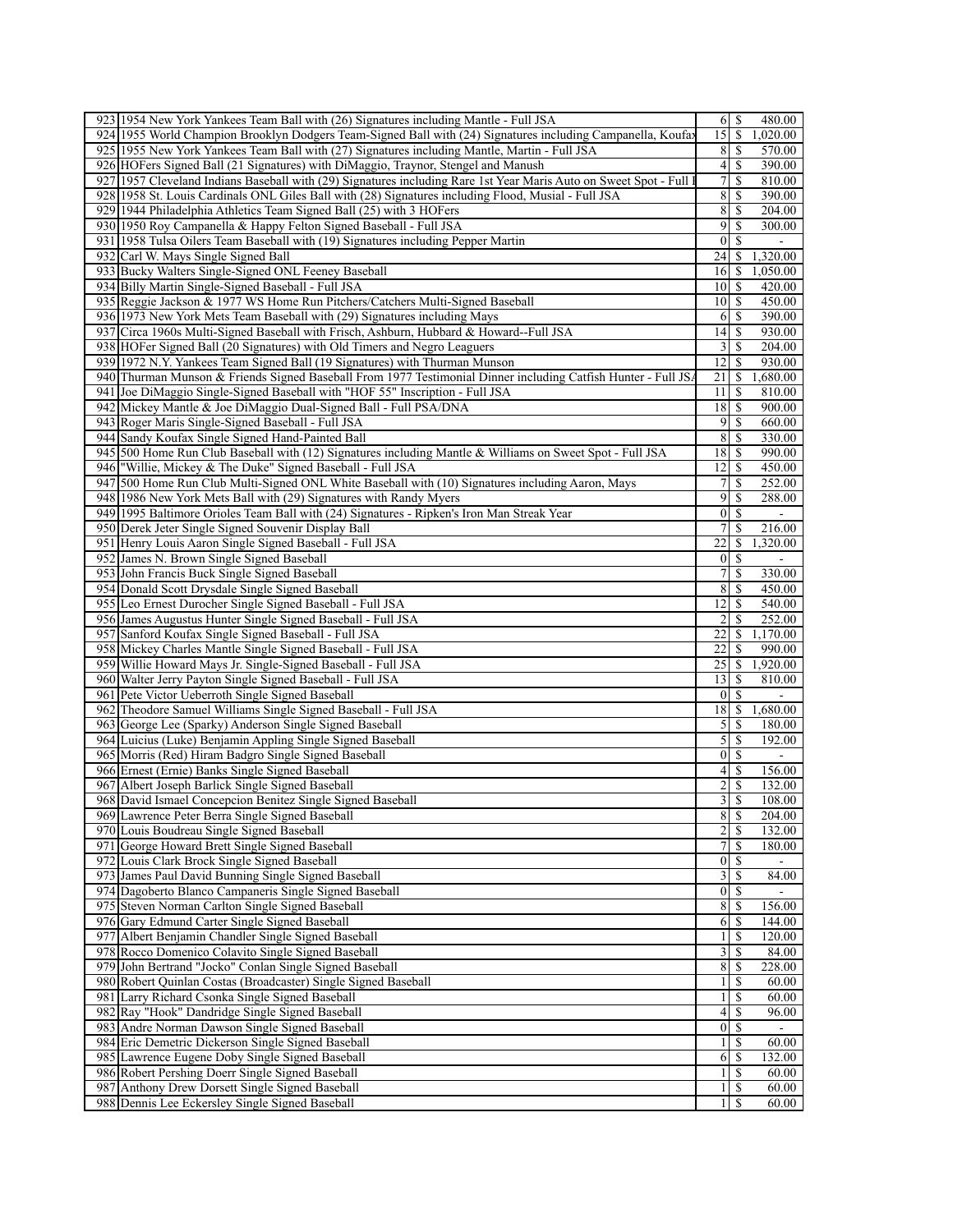|     | 989 Robert William Feller Single Signed Baseball                                                       | $\overline{2}$                    | S             | 84.00                    |
|-----|--------------------------------------------------------------------------------------------------------|-----------------------------------|---------------|--------------------------|
| 990 | Richard Benjamin Ferrell Single Signed Baseball                                                        | $\mathbf{1}$                      | S             | 120.00                   |
|     | 991 Roland Glen Fingers Single Signed Baseball                                                         | $\vert 0 \vert$                   | <sup>\$</sup> |                          |
| 992 | Edward Charles Ford Single Signed Baseball                                                             | $\left 4\right $                  | \$            | 180.00                   |
|     | 993 Edward "Whitey" Ford Single Signed Baseball                                                        | 2                                 | \$            | 132.00                   |
|     | 994 Joseph Frazier Single Signed Baseball                                                              | $\vert 0 \vert$                   | S             |                          |
| 995 | Joseph Henry Garagiola Single Signed Baseball                                                          | $\overline{2}$                    | S             | 84.00                    |
|     | 996 Robert Gibson Single Signed Baseball                                                               | 5 <sup>1</sup>                    | \$            | 204.00                   |
|     | 997 Thomas Michael Glavine Single Signed Baseball                                                      | $\left 4\right $                  | <sup>\$</sup> | 96.00                    |
| 998 | Anthony Keith Gwynn Single Signed Baseball                                                             | 10 <sup>1</sup>                   | S             | 240.00                   |
|     | 999 William Jennings Herman Single Signed Baseball                                                     | $\overline{2}$                    | S             | 72.00                    |
|     | 1000 Dorrel Norman Elvert (Whitey) Herzog Single Signed Baseball                                       | $\vert 0 \vert$                   | S             | $\blacksquare$           |
|     | 1001 Brett Andrew Hull Single Signed Baseball                                                          | $\vert 0 \vert$                   | S             | $\overline{\phantom{a}}$ |
|     | 1002 Monford Merrill Irvin Single Signed Baseball                                                      | $\overline{4}$                    | S             | 96.00                    |
|     | 1003 James Benson Irwin Single Signed Baseball - Full JSA                                              | 15                                | \$            | 450.00                   |
|     |                                                                                                        |                                   |               |                          |
|     | 1004 Reginald Martinez Jackson Single Signed Baseball                                                  | $\left 4\right $                  | S             | 96.00                    |
|     | 1005 Ferguson Arthur Jenkins Single Signed Ball                                                        | $\frac{1}{2}$                     | S             | 60.00                    |
|     | 1006 Jackie Joyner-Kersee Single Signed Baseball                                                       | $\vert 0 \vert$                   | S             |                          |
|     | 1007 Albert William Kaline Single Signed Baseball                                                      | 6                                 |               | 120.00                   |
|     | 1008 George Clyde Kell Single Signed Baseball                                                          | $\overline{\mathbf{3}}$           | \$            | 84.00                    |
|     | 1009 Harmon Clayton Killebrew Single Signed Baseball                                                   | 6                                 | S             | 120.00                   |
|     | 1010 Ralph McPherron Kiner Single Signed Ball                                                          | $\mathfrak{S}$                    | S             | 108.00                   |
|     | 1011 Billie Jean King Single Signed Baseball                                                           | $\overline{2}$                    | S             | 84.00                    |
|     | 1012 Barry Louis Larkin Single Signed Baseball                                                         | 6                                 | \$            | 216.00                   |
|     | 1013 Anthony LaRussa Single Signed Baseball                                                            | $\vert 0 \vert$                   | <sup>\$</sup> | $\blacksquare$           |
|     | 1014 Robert Granville Lemon Single Signed Ball                                                         | $\left 4\right $                  | S             | 96.00                    |
|     | 1015 Walter Fenner (Buck) Leonard Single Signed Baseball                                               | 5                                 | S             | 108.00                   |
|     | 1016 Fredric Michael Lynn Single Signed Baseball                                                       | $\vert 0 \vert$                   | \$            | $\blacksquare$           |
|     | 1017 Martin Whiteford Marion Single Signed Baseball                                                    | $\vert 0 \vert$                   | S             | $\blacksquare$           |
|     | 1018 Edward Lee Mathews Jr. Single Signed Baseball                                                     | 1                                 | S             | 120.00                   |
|     | 1019 William Stanley Mazeroski Single Signed Baseball                                                  | 3                                 | \$            | 84.00                    |
|     | 1020 Edward C. MacAuley Single Signed Baseball                                                         |                                   | <sup>\$</sup> | 60.00                    |
|     | 1021 Mark David McGwire Single Signed Baseball                                                         | 10 <sup>1</sup>                   | S             | 168.00                   |
|     | 1022 Stanislav Gvoth Stanley Mikita Single Signed Baseball                                             | $\mathfrak{S}$                    | S             | 132.00                   |
|     | 1023 Saturnino Orestes Arrieta Armas Minnie Minoso Single Signed Baseball                              | $\overline{2}$                    | S             | 84.00                    |
|     | 1024 John Robert Mize Single Signed Baseball                                                           |                                   |               | 132.00                   |
|     |                                                                                                        |                                   |               |                          |
|     |                                                                                                        | $\overline{2}$                    | S             |                          |
|     | 1025 Luis Ernesto Aparicio Montiel Single Signed Baseball                                              | $\overline{2}$                    | S             | 72.00                    |
|     | 1026 Joe Leonard Morgan Single Signed Baseball                                                         | $\overline{7}$                    | S             | 192.00                   |
|     | 1027 Dale Bryan Murphy Single Signed Baseball                                                          | $\frac{1}{2}$                     | S             | 60.00                    |
|     | 1028 Stanley Frank Musial Single Signed Baseball                                                       | 18                                | S             | 360.00                   |
|     | 1029 Fred "Curly" Neal Single Signed Baseball                                                          | $\overline{2}$                    | \$            | 120.00                   |
|     | 1030 Harold Newhouser Single-Signed Baseball                                                           | $\frac{1}{2}$                     | \$            | 60.00                    |
|     | 1031 Philip Henry Niekro Single Signed Baseball                                                        | $\vert 0 \vert$                   | S             |                          |
|     | 1032 Hakeem Olajuwon Single Signed Baseball                                                            | $\overline{\mathbf{3}}$           | \$            | 96.00                    |
|     | 1033 James Alvin Palmer Single Signed Baseball                                                         | 2                                 | \$            | 72.00                    |
|     | 1034 Orlando Manuel Cepeda Pennes Single Signed Baseball                                               | $\vert 0 \vert$                   | <sup>\$</sup> | $\overline{a}$           |
|     | 1035 Gaylord Jackson Perry Single Signed Baseball                                                      |                                   | $0 \mid S$    | $\overline{\phantom{a}}$ |
|     | 1036 Timothy Raines Single Signed Baseball                                                             | $\frac{1}{2}$                     | <sup>\$</sup> | 60.00                    |
|     | 1037 Atanasio Perez Rigal Signed Baseball                                                              | $\frac{1}{2}$                     | \$            | 60.00                    |
|     | 1038 Jim Ed Rice Single Signed Baseball                                                                | $\overline{0}$                    | <sup>\$</sup> | $\sim$                   |
|     | 1039 Robert Clinton Richardson Signed Baseball                                                         | 11                                | <b>S</b>      | 60.00                    |
|     | 1040 Philip Francis Rizzuto Single Signed Baseball                                                     | $\overline{9}$                    | S             | 168.00                   |
|     | 1041 Robin Evan Roberts Signed Baseball                                                                | $\overline{2}$                    | S             | 72.00                    |
|     | 1042 Brooks Calbert Robinson Jr. Single Signed Baseball                                                | $\overline{2}$                    | S             | 72.00                    |
|     | 1043 Pete Edward (Peter) Rose Signed Baseball                                                          | $\vert 0 \vert$                   | -S            |                          |
|     | 1044 Juan Antonio Marichal Sanchez Signed Baseball                                                     | $\frac{1}{2}$                     |               | 60.00                    |
|     |                                                                                                        | $\mathbf{1}$                      |               | 60.00                    |
|     | 1045 Ryne Dee Sandberg Single Signed Baseball                                                          |                                   | <sup>\$</sup> |                          |
|     | 1046 Ronald Edward Santo Signed Baseball                                                               | 22                                |               | 510.00                   |
|     | 1047 Gale Eugene Savers Single Signed Baseball                                                         | $\frac{3}{2}$                     | S             | 84.00                    |
|     | 1048 Albert Fred Schoendienst Single Signed Baseball                                                   | $\frac{3}{2}$                     | S             | 84.00                    |
|     | 1049 George Thomas Seaver Single Signed Baseball                                                       | 14                                | -S            | 252.00                   |
|     | 1050 Enos Bradshier Slaughter Single Signed Baseball                                                   | 4 <sup>1</sup>                    | -S            | 96.00                    |
|     | 1051 Osbourne Earl Smith Single Signed Baseball                                                        |                                   | $0 \mid S$    | $\blacksquare$           |
|     | 1052 Edwin Donald Snider Single Signed Baseball                                                        | 4                                 | -S            | 96.00                    |
|     | 1053 Warren Edward Spahn Single Signed Baseball<br>1054 Wilver Dornell Stargell Single Signed Baseball | 4 <sup>1</sup><br>15 <sup>1</sup> | S             | 96.00<br>420.00          |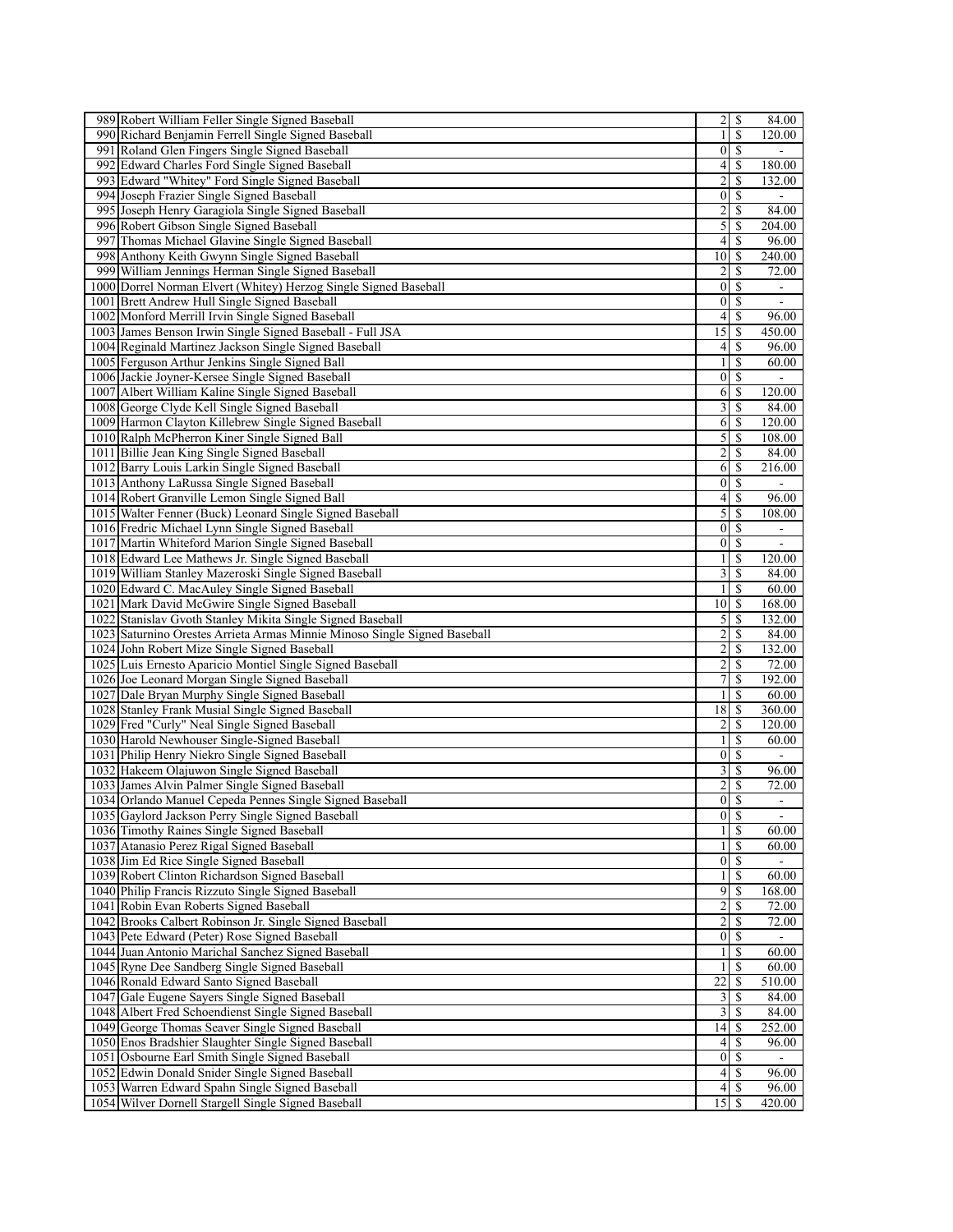| 1055 Howard Bruce Sutter Signed Baseball                                                                               | $\overline{0}$     | \$                            |                  |
|------------------------------------------------------------------------------------------------------------------------|--------------------|-------------------------------|------------------|
| 1056 Joseph Paul Torre Single Signed Baseball                                                                          | 3                  | <sup>\$</sup>                 | 84.00            |
| 1057 Roberto Alomar Velazquez Single Signed Baseball                                                                   | $\vert$ 0          | <sup>\$</sup>                 |                  |
| 1058 Richard John Vitale Single Signed Baseball                                                                        | $\vert$ 0          | <sup>S</sup>                  |                  |
| 1059 Earl Sidney Weaver Single Signed Baseball                                                                         | $\mathbf{1}$       | \$                            | 60.00            |
| 1060 James Hoyt Wilhelm Single Signed Baseball                                                                         | $\overline{c}$     | $\mathbb{S}$                  | 72.00            |
| 1061 Billy Leo Williams Single Signed Baseball                                                                         | $\mathbf{1}$       | <sup>\$</sup>                 | 60.00            |
| 1062 Richard Hirschfeld Williams Single Signed Baseball                                                                | $\boldsymbol{0}$   | <sup>\$</sup>                 |                  |
| 1063 Maurice Morning Wills Single Signed Baseball                                                                      | $\mathbf{0}$       | <sup>\$</sup>                 |                  |
| 1064 David Winfield Single Signed Baseball                                                                             | $\mathbf{1}$       | S                             | 60.00            |
| 1065 Kellen Boswell Winslow I Single Signed Baseball                                                                   | 0                  | <sup>\$</sup>                 |                  |
| 1066 Carl Michael Yastrzemski Single Signed Baseball                                                                   | 3                  | -S                            | 156.00           |
| 1067 Yogi & Dale Berra Dual-Signed "Full Name" Baseball - Full JSA                                                     | 6                  | \$                            | 168.00           |
| 1068 Curt Flood Single-Signed Baseball - Full JSA                                                                      | 4                  | <sup>\$</sup>                 | 192.00           |
| 1069 Ken Griffey Jr. & Ken Griffey Sr. Dual-Signed Baseball                                                            | 8                  | \$                            | 252.00           |
| 1070 Jack & Joe Buck Dual-Signed Baseball - Full JSA                                                                   | 16                 | -S                            | 300.00           |
| 1071 Eric Gregg & David Robert Phillips Single-Signed "Umpires" Baseball Pair                                          | 3                  | <sup>\$</sup>                 | 84.00            |
| 1072 John A. McKeon & Vaughn Palmore Devine "Full Name" Signed Baseball Executives Pair                                | $\boldsymbol{0}$   | S                             | $\blacksquare$   |
| 1073 Full Name Cincinnati Reds Single Signed Baseball Lot of (4)                                                       | 4                  | \$                            | 96.00            |
| 1074 Full Name Detroit Tigers Single Signed Baseball Lot of (4)                                                        | 6                  | -S                            | 144.00           |
| 1075 Full Name Texas Rangers Single Signed Baseball Lot of (4)                                                         | $\boldsymbol{0}$   | \$                            |                  |
| 1076 Full Name Single-Signed Chicago Cubs Baseball Lot of (5)                                                          | $\mathbf{1}$       | <sup>\$</sup>                 | 60.00            |
| 1077 Full Name Milwaukee Braves Single Signed Baseball Lot of (5)                                                      | 5 <sup>1</sup>     | -S                            | 132.00           |
| 1078 Full Name Single-Signed St. Louis Cardinals Baseball Lot of (6)                                                   | $\mathbf{1}$       | S                             | 120.00           |
| 1079 Broadcaster & Sportswriters Single-Signed Baseball Lot of (6)                                                     | 6                  | -S                            | 192.00           |
| 1080 Full Name "California Teams" Single Signed Baseball Lot of (7)                                                    | $\mathbf{0}$<br>3  | \$                            |                  |
| 1081 Full Name Single-Signed New York Yankees Baseball Lot of (8)<br>1082 Full Name Single-Signed Baseball Lot of (12) |                    | $\mathbb{S}$<br><sup>\$</sup> | 204.00<br>120.00 |
| 1083 Bob Sheppard & Eddie Layton Signed "Yankees 100th Anniversary" Baseball Pair                                      | $\mathbf{1}$<br>13 | \$                            | 630.00           |
| 1084 Multi-Signed Pitching Great Baseballs with 300 Win Baseball & No-Hit Kings                                        | 12                 | $\mathbb{S}$                  | 360.00           |
| 1085 ReggieJackson.com Signed "Stat Ball" Pair with Carter, Feller                                                     | 14                 | \$                            | 510.00           |
| 1086 Cal Ripken Jr. Signed Baseball Pair with 1993 All-Star Game & 2,131 Commemorative                                 | $\mathbf{1}$       | \$                            | 120.00           |
| 1087 1996 Braves and 1997 Marlins Champions Team Signed Balls Pair                                                     | 2                  | <sup>\$</sup>                 | 132.00           |
| 1088 1997 MLB All-Star Game Memorabilia Quartet with AL & NL Team Signed Balls                                         | $\mathbf{1}$       | S                             | 480.00           |
| 1089 Bryce Harper & Mike Trout Single-Signed Baseball Pair                                                             | 9                  | <sup>\$</sup>                 | 276.00           |
| 1090 Single-Signed Baseball Quartet with Hunter, Raschi                                                                | 7                  | <sup>\$</sup>                 | 480.00           |
| 1091 Single-Signed & Inscribed "Stat Ball" Lot of (5)                                                                  | 11                 | \$                            | 450.00           |
| 1092 Sportscaster/Sportswriter/Author Signed Baseball Lot of (6) with Berman, Patrick & Ley                            | 1                  | <sup>\$</sup>                 | 180.00           |
| 1093 Single-Signed Hall of Fame Baseball Lot of (7) with DiMaggio $\&$ (2) Williams                                    | 19                 | S                             | 990.00           |
| 1094 '300 Win Club" Lot of (9) with Ryan & Multi-Signed LE Ball                                                        | 3                  | $\mathbb{S}$                  | 420.00           |
| 1095 Marvin Miller Single Signed Balls (12)                                                                            | 9                  | -S                            | 720.00           |
| 1096 Single Signed Balls Lot (17) Including (5) HOFers with Cal Ripken Jr.                                             | 11                 | \$                            | 420.00           |
| 1097 Single-Signed 500 Home Run Club Baseball Lot of (19) with Mantle (No.7 Inscription) & Williams                    | 15                 | <sup>\$</sup>                 | 1,560.00         |
| 1098 Single-Signed Hall of Famer Baseball Lot of (23) with Gwynn, Ryan                                                 | 11                 | <sup>\$</sup>                 | 630.00           |
| 1099 HOFers and Star Players Single Signed Balls (28) with Ryan, Ripken Jr.                                            | 11 <sup>1</sup>    | -S                            | 780.00           |
| 1100 Single-Signed Baseballs Lot of (30) - Many with Inscriptions!                                                     |                    |                               | 600.00           |
| 1101 Single-Signed Baseball Lot of (33) with DiMaggio                                                                  | 16                 | $\mathbb{S}$                  | 1,440.00         |
| 1102 Single-Signed & Inscribed Baseball Stars Lot of (34)                                                              | 17                 | -S                            | 930.00           |
| 1103 Single & Multi-Signed Baseball Lot of (35) with (22) Hall of Famers including Greenberg, Griffey Jr.              | 17                 | $\mathbb{S}$                  | 1,440.00         |
| 1104 Mostly Modern Stars Single-Signed Baseball Collection of (35) with Harper, Strasburg                              | 13                 | \$                            | 990.00           |
| 1105 Single-Signed Baseball Hall of Famer Ball Lot of (55)                                                             | 17                 | $\sqrt{\frac{2}{n}}$          | 1,680.00         |
| 1106 Single-Signed Hall of Famer Baseball Lot of (62) with Aaron, Ryan                                                 | $\overline{21}$    | \$                            | 2,040.00         |
| 1107 Single-Signed Baseballs Lot of (76) - Many Modern Stars including Correa, Seager                                  | 24                 | \$                            | 1,560.00         |
| 1108 Single-Signed Baseball Lot of (84) with Heavy Yankee Emphasis                                                     | 20                 | \$                            | 1,440.00         |
| 1109 1976 Cincinnati Reds World Champions Limited Edition (24/50) Signed Bat (8 Signatures) with Bench, Morgan         | 7                  | \$                            | 420.00           |
| 1110 Ted Williams Single-Signed Full-Size Bat - Full JSA                                                               | 10                 | \$                            | 570.00           |
| 1111 1991-1993 New York Yankees Spring Training Team Bat with (25) Signatures including Rare Early Derek Jeter-        | $\mathfrak{S}$     | $\mathbb{S}$                  | 480.00           |
| "500 HR Club" Autographed Bat with (10) Signatures including Williams - Full JSA<br>1112                               | 15                 | \$                            | 630.00           |
| 1113 Multi-Signed 500 Home Run Cooperstown Bat with (7) Signatures - Full JSA                                          | 11                 | $\mathbb{S}$                  | 300.00           |
| 1114 500 HRs/3000 Hits Club Bat Signed by Aaron, Mays & Murray - Full JSA                                              | 6                  | $\mathbb{S}$                  | 360.00           |
| 1115 1989 Baseball Hall of Fame 50 Years Autographed Bat with (4) Signatures                                           | $\vert 0 \vert$    | $\mathbb{S}$                  |                  |
| 1116 Multi-Signed Hall of Fame Bat with (31) Signatures including Aaron, Koufax - Full JSA                             | $\overline{15}$    | -S                            | 750.00           |
| 1117 Baltimore Orioles Hall of Famer Cooperstown Bat with (15) Signatures including Ripken Jr.                         | 10 <sup>1</sup>    | \$                            | 450.00           |
| 1118 New York Yankees Hall of Famers/Stars Bat with (60+) Signatures including Jeter - Full JSA                        | 10                 | $\overline{\mathcal{S}}$      | 660.00           |
| 1119 Kirby Puckett Signed Professional Model Bat                                                                       | 8                  | $\mathbb{S}$                  | 360.00           |
| 1120 Frank Edward Thomas Rare Full Name Single-Signed Bat with (7) Inscriptions                                        | 4                  | S                             | 216.00           |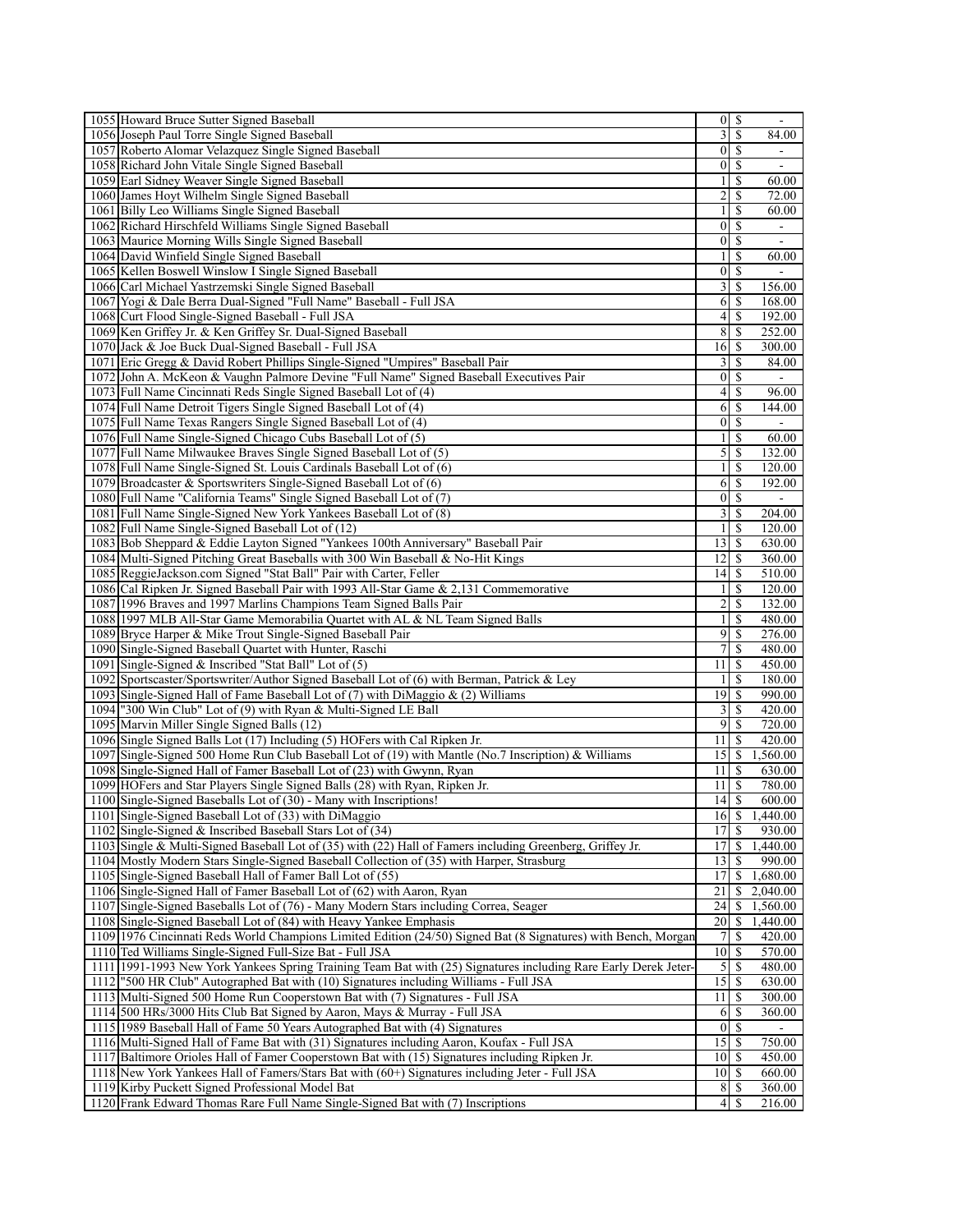| 1121 Multi-Signed Hall of Famer Bat Lot of (2) - Both Full JSA                                                             | 14               | S             | 720.00             |
|----------------------------------------------------------------------------------------------------------------------------|------------------|---------------|--------------------|
| 1122 Hall of Fame Catchers Single-Signed Bat Pair with Bench Full Name & Berra                                             | 11               | \$            | 300.00             |
| 1123 Mickey Vernon & Frank Howard Signed & Inscribed Senators Cooperstown Bat Pair                                         | $\left 4\right $ | \$            | 240.00             |
| 1124 Multi-Signed Baseball Hall of Famers Logo Bat Pair                                                                    | 14               | <sup>\$</sup> | 600.00             |
| 1125 Cardinals Hall of Fame Pitchers Carlton & Gibson Signed Bat Pair - Each with (6) Inscriptions                         | 6                | S             | 240.00             |
| 1126 Tom Seaver & Nolan Ryan Signed Mets Cooperstown Bat Pair - Each with (6) Inscriptions                                 | 12               | \$            | 390.00             |
| 1127 New York Mets Multi-Signed Bat Pair - Both Full JSA                                                                   | 10               | \$            | 600.00             |
| 1128 2001 All-Star Game LE Seattle Mariners Signed Bat Pair with Ichiro, Sasaki                                            | 18               | S             | 930.00             |
| 1129 Pedro Javier Martinez "Full Name" & David Ortiz Signed Boston Red Sox 2004 World Series LE Bat Pair                   | 13               | \$            | 360.00             |
| 1130 New York Yankees Multi-Signed Bat Trio with 1996 World Series Bat - All Full JSA                                      | 8                | S             | 690.00             |
| 1131 New York Yankee Hall of Fame Signed Bat Trio - All with (6) Inscriptions                                              | 14               | \$            | 390.00             |
| 1132 Boston Red Sox Single-Signed Bat Trio with Pedro Javier Martinez Full-Name                                            | 13               | S             | 360.00             |
| 1133 600 Home Run Club Signed Bat Lot of (4) with Bonds, Mays, A-Rod & Sosa                                                | 11               | \$            | 510.00             |
| 1134 Single-Signed Baseball Bat Lot of (4)                                                                                 | $\mathbf{1}$     | \$            | 180.00             |
| 1135 Single-Signed Baseball Bat Lot of (4) with Palmeiro Full Name - All with (6) Inscriptions                             | 1                | \$            | 180.00             |
| 1136 Tougher Single-Signed Baseball Hall of Fame Bat Quartet with Dickey, Terry                                            | 12               | \$            | 720.00             |
| 1137 Baseball Hall of Famer Single-Signed Bat Lot of (4) with Inscriptions & Biggio, Smoltz Full Names                     | 13               | S             | 360.00             |
| 1138 Philadelphia Phillies Single-Signed Bat Lot of (4) - All "Full Name" with (6) Inscriptions                            | 8                | S             | 288.00             |
| 1139 Single-Signed Baseball Bat Lot of (5) with C. Davis Full Name, Mauer                                                  | 6 <sup>1</sup>   | -S            | 180.00             |
| 1140 1990s-Modern 500 HR Club Signed Bat Lot of (6) with Griffey Jr., Pujols                                               | 21               | -S            | 990.00             |
| 1141 HOFers and Star Players Single Signed Bats (7) with Griffey Jr.                                                       | 15               | -S            | 930.00             |
| 1142 Hall of Famer Signed Bat Lot of (10) with Mays, Stargell - All with Special Inscriptions                              | 15               | \$            | 1,020.00           |
| 1143 Single-Signed Baseball Bat Lot of (12) with (9) 500 Home Run Club Members including Griffey Jr.                       | 19               | \$            | 1,050.00           |
| 1144 Autographed Baseball Bat Lot of (17) with (14) Hall of Famers including Catfish Hunter, Ripken                        | 18               | \$            | 1,560.00           |
| 1145 1909-11 T206 White Borders Sam Crawford (with Bat) Signed Card – PSA/DNA Authentic & Full JSA                         | 26               | \$            | 4,560.00           |
| 1146 1909-11 T206 White Borders Rube Marquard (Hands at Thighs) Signed Card with Full JSA                                  | 8                | S.            | 1,200.00           |
| 1147 1953 Topps Baseball Signed Partial Set of (160/274) Cards with (16) Hall of Famers & Tough Deceased                   | 13               |               | \$3,000.00         |
| 1148 1953 Topps #220 Satchel Paige Signed Card                                                                             | 27               | \$            | 1,800.00           |
| 1149 Signed 1954 Topps #94 Ernie Banks RC & 1957 Topps #250 Eddie Mathews Pair - Both SGC Authentic                        | 4                | S             | 570.00             |
| 1150 1964 Topps Giants Baseball Autographed Near Set of (58/60) Cards                                                      | 24               | \$            | 1,920.00           |
| 1151 1952 Star-Cal Type 2 Stan Musial Double-Signed Decals - PSA/DNA Authentic                                             | 6                | -S            | 192.00             |
| 1152 1953 Topps Baseball #86 Billy Martin Signed Card - PSA/DNA Authentic                                                  | 7                | \$            | 288.00             |
| 1153 1957 Topps Baseball #2 Yogi Berra Signed Card - PSA/DNA Authentic                                                     | 1                | \$            | 180.00             |
| 1154 1958 Topps Baseball #150 Mickey Mantle Signed Card - PSA/DNA Authentic                                                | 17               | \$            | 1,050.00           |
| 1155 1965 Topps Baseball #350 Mickey Mantle Autographed Card--PSA/DNA Authentic                                            | 13               | S             | 690.00             |
| 1156 1975 Topps Baseball #198 Roger Maris Signed Card - PSA/DNA Authentic                                                  | 8<br>6           | \$            | 288.00             |
| 1157 1949-Modern Baseball Autographed Cards (560)<br>1158 1957-Modern Baseball Autographed Cards of Deceased Players (431) | 30               | S<br>\$       | 510.00<br>1,560.00 |
| 1159 1960s-Present Autographed Baseball Star Collection of (1,090) Cards                                                   | 15               | S             | 720.00             |
| 1160 1964 Topps Giants Signed Lot (108) Including 21 HOFers and Elston Howard                                              | 11               | \$            | 660.00             |
| 1161 1940s-1960s Signed Exhibit Cards (12)                                                                                 | 2                | S             | 84.00              |
| 1162 Baseball HOFer Autographed Trading Card Lot of (110) with Many Multiples of Feller, Musial & Snider                   | 16               | \$            | 870.00             |
| 1163 ["1941 Brooklyn Dodgers" 1973 TCMA Signed Reprint Cards (19) Including Reese and Herman                               | $\boldsymbol{0}$ | <sup>\$</sup> |                    |
| 1164 1978 Grand Slam Baseball Lot of (34) Signed Cards                                                                     | 7                | \$            | 390.00             |
| 1165 1980 Topps Baseball Autographed Partial Set (386/726) with (17) Hall of Famers                                        | 11               | S             | 780.00             |
| 1166 James "Cool Papa" Bell Framed Display with (13) Signed Cards                                                          |                  |               | 132.00             |
| 1167 Autographed HOF Tribute & Reprint Card Lot of (93)                                                                    | 12               | \$            | 720.00             |
| 1168 The Miracle of '69" New York Mets Commemorative 1994 Card Set with (24) Signed                                        | 2                | \$            | 192.00             |
| 1169 Rare Thomas H. Connolly Double-Signed Black and White HOF Plaque Postcard - PSA/DNA Authentic [reserv                 | 17               |               | \$10,080.00        |
| 1170 1946-1952 Cy Young Signed Black & White HOF Plaque Postcard - Full JSA & PSA Authentic                                | 7                |               | \$1,800.00         |
| 1171 Ed Walsh Signed 1946-52 Albertype HOF Postcard - PSA/DNA Authentic                                                    | 6                | $\mathbb{S}$  | 510.00             |
| 1172 Tris Speaker Signed 1946-52 Albertype HOF Postcard - PSA/DNA Mint 9                                                   | 16               | \$            | 1,680.00           |
| 1173 Fred Clarke Signed 1944 Albertype Postcard - PSA/DNA Authentic                                                        | 17               | S             | 780.00             |
| 1174 Jackie Robinson Signed 1956-63 Artvue Hall of Fame Plaque Postcard -PSA/DNA Authentic                                 | 11               | \$            | 1,320.00           |
| 1175 Paul Waner Signed 1953-55 Artvue Postcard - PSA/DNA MINT 9                                                            | 21               | \$            | 1,320.00           |
| 1176 Zach Wheat Signed 1956 Artvue Type 2 Plaque Postcard - PSA/DNA Authentic                                              | 3                | \$            | 228.00             |
| 1177 Artvue HOF Postcard Signed Trio with Flick, Frisch & Grove                                                            | 4                | S             | 570.00             |
| 1178 1952-1955 Dormand Signed Photo Postcards (12) Including Rizzuto, Mize and Billy Martin                                | $\boldsymbol{0}$ | \$            |                    |
| 1179 Scarce 1955-1960 Bill & Bob Milwaukee Braves Signed Photo Postcards (9) Including Spahn plus Eddie Mathe              | 8                | \$            | 510.00             |
| 1180 Scarce 1949-1951 "Olmes Studios" Phillies and A's Signed Photo Postcards (7) plus Zernial (Unsigned)                  | 5                | S             | 450.00             |
| 1181 1950s Pittsburgh Pirates Signed Team-Issued Photo Postcards (18)                                                      | $\mathbf{1}$     | \$            | 180.00             |
| 1182 1950s N.Y. Giants Signed Photo Postcards (12) Including Hank Thompson                                                 | $\boldsymbol{0}$ | S             |                    |
| 1183<br>Scarce 1962 Ford Detroit Tigers Signed Photo Postcards (9 Different)                                               | 6                | \$            | 390.00             |
| 1184 1950s-1960s Baseball Signed Photo Postcard Lot of (44)                                                                | 9                | \$            | 288.00             |
| 1185 Baseball Hall of Famer Signed Postcards Lot of (30)                                                                   | 8                | \$            | 330.00             |
| 1186 1960s Signed George Brace Photo Postcards (29) Including 3 HOFers                                                     | 1                | \$            | 180.00             |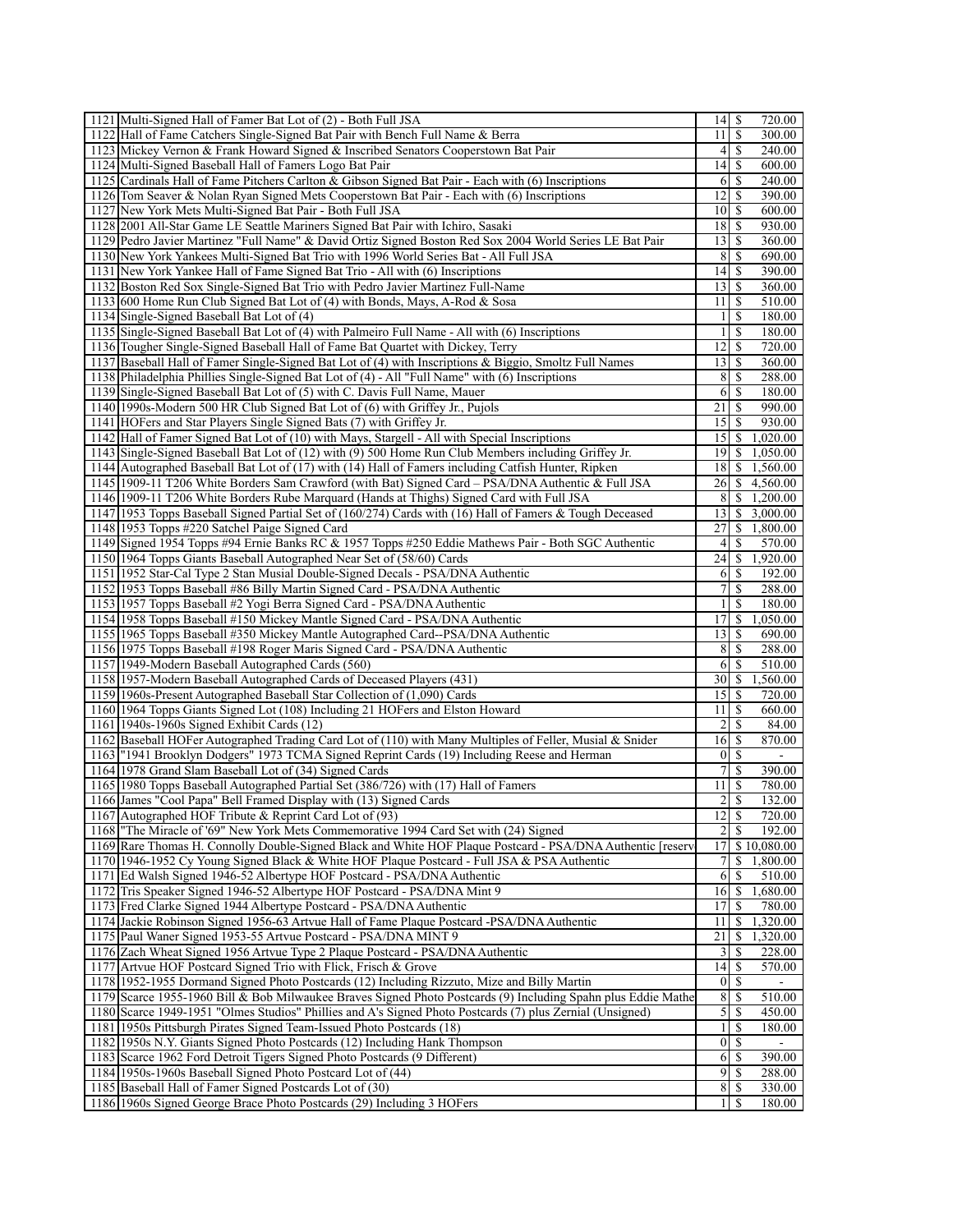| 1187 1959-1974 L.A. Dodgers Signed Color Photo Postcards (31) Including Koufax and Drysdale                                                                                                                                                                                                                                                                                                                                                                                                                                                                                                                                                                                                                                                                                                                                                                                                                                                                                                                                                                                                                                                                                                                                                                                                                                                                                                                                                                                                                                                                                                                                                                                                                                                                 | 31                   | 264.00<br>-S                            |
|-------------------------------------------------------------------------------------------------------------------------------------------------------------------------------------------------------------------------------------------------------------------------------------------------------------------------------------------------------------------------------------------------------------------------------------------------------------------------------------------------------------------------------------------------------------------------------------------------------------------------------------------------------------------------------------------------------------------------------------------------------------------------------------------------------------------------------------------------------------------------------------------------------------------------------------------------------------------------------------------------------------------------------------------------------------------------------------------------------------------------------------------------------------------------------------------------------------------------------------------------------------------------------------------------------------------------------------------------------------------------------------------------------------------------------------------------------------------------------------------------------------------------------------------------------------------------------------------------------------------------------------------------------------------------------------------------------------------------------------------------------------|----------------------|-----------------------------------------|
| 1188 1950s-1970s J.D. McCarthy Signed Photo Postcards Large Collection (404) Including 36 HOFers and 140 Dece                                                                                                                                                                                                                                                                                                                                                                                                                                                                                                                                                                                                                                                                                                                                                                                                                                                                                                                                                                                                                                                                                                                                                                                                                                                                                                                                                                                                                                                                                                                                                                                                                                               | 6 <sup>1</sup>       | -S<br>1,800.00                          |
| 1189 1950s-1970s St. Louis Cardinals Photo Postcards and Team Issues (210) Including 173 Signed with 26 HOFers                                                                                                                                                                                                                                                                                                                                                                                                                                                                                                                                                                                                                                                                                                                                                                                                                                                                                                                                                                                                                                                                                                                                                                                                                                                                                                                                                                                                                                                                                                                                                                                                                                              | $\overline{7}$       | -S<br>1,080.00                          |
| 1190 Yellow HOF Plaque Postcard Lot of (61) with Aaron, DiMaggio & Mays                                                                                                                                                                                                                                                                                                                                                                                                                                                                                                                                                                                                                                                                                                                                                                                                                                                                                                                                                                                                                                                                                                                                                                                                                                                                                                                                                                                                                                                                                                                                                                                                                                                                                     | 11                   | 810.00<br>-S                            |
| 1191 Hank Aaron Boldly Signed Yellow HOF Plaque Postcards Lot (15)                                                                                                                                                                                                                                                                                                                                                                                                                                                                                                                                                                                                                                                                                                                                                                                                                                                                                                                                                                                                                                                                                                                                                                                                                                                                                                                                                                                                                                                                                                                                                                                                                                                                                          | 11                   | \$<br>810.00                            |
| 1192 Gary Carter Boldly Signed Yellow HOF Plaque Postcards (20)                                                                                                                                                                                                                                                                                                                                                                                                                                                                                                                                                                                                                                                                                                                                                                                                                                                                                                                                                                                                                                                                                                                                                                                                                                                                                                                                                                                                                                                                                                                                                                                                                                                                                             | 6                    | -S<br>450.00                            |
| 1193 1970s "Big Red Machine" J.D. McCarthy Signed Photo Postcard - Bench, Morgan, Perez and Rose                                                                                                                                                                                                                                                                                                                                                                                                                                                                                                                                                                                                                                                                                                                                                                                                                                                                                                                                                                                                                                                                                                                                                                                                                                                                                                                                                                                                                                                                                                                                                                                                                                                            | 2                    | S<br>132.00                             |
| 1194 Perez-Steele Celebration Series Complete Set with (34) Signed including Mantle, Williams                                                                                                                                                                                                                                                                                                                                                                                                                                                                                                                                                                                                                                                                                                                                                                                                                                                                                                                                                                                                                                                                                                                                                                                                                                                                                                                                                                                                                                                                                                                                                                                                                                                               | 12                   | S<br>690.00                             |
| 1195 Perez-Steele Signed Postcard Lot of (20) with Aaron, Mays                                                                                                                                                                                                                                                                                                                                                                                                                                                                                                                                                                                                                                                                                                                                                                                                                                                                                                                                                                                                                                                                                                                                                                                                                                                                                                                                                                                                                                                                                                                                                                                                                                                                                              | 10                   | <sup>\$</sup><br>300.00                 |
| 1196 New York Yankees Signed Flats/Photos Lot of (8) with Howard, Martin & Steinbrenner                                                                                                                                                                                                                                                                                                                                                                                                                                                                                                                                                                                                                                                                                                                                                                                                                                                                                                                                                                                                                                                                                                                                                                                                                                                                                                                                                                                                                                                                                                                                                                                                                                                                     | $\mathfrak{S}$       | \$<br>264.00                            |
| 1197 1927 New York Yankees Signed Lot of (9) Index Cards & Cuts with Ruppert                                                                                                                                                                                                                                                                                                                                                                                                                                                                                                                                                                                                                                                                                                                                                                                                                                                                                                                                                                                                                                                                                                                                                                                                                                                                                                                                                                                                                                                                                                                                                                                                                                                                                | 3                    | S<br>420.00                             |
| 1198 Baseball HOFers Signed Index Cards (10) and Cuts (2)                                                                                                                                                                                                                                                                                                                                                                                                                                                                                                                                                                                                                                                                                                                                                                                                                                                                                                                                                                                                                                                                                                                                                                                                                                                                                                                                                                                                                                                                                                                                                                                                                                                                                                   | 9                    | -S<br>360.00                            |
| 1199 Satchel Paige Signed Index Cards Trio - Full PSA/DNA LOAs                                                                                                                                                                                                                                                                                                                                                                                                                                                                                                                                                                                                                                                                                                                                                                                                                                                                                                                                                                                                                                                                                                                                                                                                                                                                                                                                                                                                                                                                                                                                                                                                                                                                                              | 9                    | \$<br>600.00                            |
| 1200 Roger Maris Signed 3x5 Index Card - PSA/DNA Gem Mint 10                                                                                                                                                                                                                                                                                                                                                                                                                                                                                                                                                                                                                                                                                                                                                                                                                                                                                                                                                                                                                                                                                                                                                                                                                                                                                                                                                                                                                                                                                                                                                                                                                                                                                                | 7                    | $\mathbb{S}$<br>480.00                  |
| 1201 Signed Index Cards and Cuts (88 Total) w/19 HOFers Plus Dummy Hoy                                                                                                                                                                                                                                                                                                                                                                                                                                                                                                                                                                                                                                                                                                                                                                                                                                                                                                                                                                                                                                                                                                                                                                                                                                                                                                                                                                                                                                                                                                                                                                                                                                                                                      | $\overline{9}$       | S<br>990.00                             |
| 1202 Humongous Signed Index Cards, Cuts and Assorted Flats Collection (3,000+) w/90 HOFers and Over 2,200 Dec                                                                                                                                                                                                                                                                                                                                                                                                                                                                                                                                                                                                                                                                                                                                                                                                                                                                                                                                                                                                                                                                                                                                                                                                                                                                                                                                                                                                                                                                                                                                                                                                                                               | 11                   | -S<br>4,680.00                          |
| 1203 1909-1913 M101-2 Sporting News Premiums with Attached Cut Signatures (10) Including Alexander, Baker and                                                                                                                                                                                                                                                                                                                                                                                                                                                                                                                                                                                                                                                                                                                                                                                                                                                                                                                                                                                                                                                                                                                                                                                                                                                                                                                                                                                                                                                                                                                                                                                                                                               | 21                   | S<br>2,520.00                           |
| 1204 Babe Ruth Cut Signature - Full JSA                                                                                                                                                                                                                                                                                                                                                                                                                                                                                                                                                                                                                                                                                                                                                                                                                                                                                                                                                                                                                                                                                                                                                                                                                                                                                                                                                                                                                                                                                                                                                                                                                                                                                                                     | $\overline{9}$       | \$<br>2,280.00                          |
|                                                                                                                                                                                                                                                                                                                                                                                                                                                                                                                                                                                                                                                                                                                                                                                                                                                                                                                                                                                                                                                                                                                                                                                                                                                                                                                                                                                                                                                                                                                                                                                                                                                                                                                                                             | 19                   | 2,640.00<br>-S                          |
| 1205 Babe Ruth & Lou Gehrig Framed Display with Ruth Cut Signature - Full JSA<br>1206 Foxx, Speaker and Bottomley Signed Flats Trio                                                                                                                                                                                                                                                                                                                                                                                                                                                                                                                                                                                                                                                                                                                                                                                                                                                                                                                                                                                                                                                                                                                                                                                                                                                                                                                                                                                                                                                                                                                                                                                                                         | 4                    | -S<br>1,020.00                          |
| 1207 Kennesaw Mountain Landis Signature Cut & News Service Photo--Full JSA                                                                                                                                                                                                                                                                                                                                                                                                                                                                                                                                                                                                                                                                                                                                                                                                                                                                                                                                                                                                                                                                                                                                                                                                                                                                                                                                                                                                                                                                                                                                                                                                                                                                                  |                      | S<br>240.00                             |
|                                                                                                                                                                                                                                                                                                                                                                                                                                                                                                                                                                                                                                                                                                                                                                                                                                                                                                                                                                                                                                                                                                                                                                                                                                                                                                                                                                                                                                                                                                                                                                                                                                                                                                                                                             |                      |                                         |
| 1208 1937 New York Yankees Display with (4) Signatures including Dickey, DiMaggio                                                                                                                                                                                                                                                                                                                                                                                                                                                                                                                                                                                                                                                                                                                                                                                                                                                                                                                                                                                                                                                                                                                                                                                                                                                                                                                                                                                                                                                                                                                                                                                                                                                                           | $\vert 0 \vert$      | $\mathbb{S}$                            |
| 1209 Chief Bender Cut Signature Display - Full JSA                                                                                                                                                                                                                                                                                                                                                                                                                                                                                                                                                                                                                                                                                                                                                                                                                                                                                                                                                                                                                                                                                                                                                                                                                                                                                                                                                                                                                                                                                                                                                                                                                                                                                                          | 10 <sup>1</sup>      | -S<br>330.00                            |
| 1210 Jim Bottomley Cut Signature Display - Full JSA                                                                                                                                                                                                                                                                                                                                                                                                                                                                                                                                                                                                                                                                                                                                                                                                                                                                                                                                                                                                                                                                                                                                                                                                                                                                                                                                                                                                                                                                                                                                                                                                                                                                                                         | 12                   | 570.00<br>-S                            |
| 1211 Charles "Kid" Nichols Cut Signature Display - Full JSA                                                                                                                                                                                                                                                                                                                                                                                                                                                                                                                                                                                                                                                                                                                                                                                                                                                                                                                                                                                                                                                                                                                                                                                                                                                                                                                                                                                                                                                                                                                                                                                                                                                                                                 | 13                   | -S<br>630.00                            |
| 1212 Mel Ott Cut Signature Display - Full JSA                                                                                                                                                                                                                                                                                                                                                                                                                                                                                                                                                                                                                                                                                                                                                                                                                                                                                                                                                                                                                                                                                                                                                                                                                                                                                                                                                                                                                                                                                                                                                                                                                                                                                                               | 12                   | 720.00<br>\$                            |
| 1213 Satchel Paige Cut Signature Display - Full JSA                                                                                                                                                                                                                                                                                                                                                                                                                                                                                                                                                                                                                                                                                                                                                                                                                                                                                                                                                                                                                                                                                                                                                                                                                                                                                                                                                                                                                                                                                                                                                                                                                                                                                                         | 7                    | S<br>252.00                             |
| 1214 Al Simmons Cut Signature Display - Full JSA                                                                                                                                                                                                                                                                                                                                                                                                                                                                                                                                                                                                                                                                                                                                                                                                                                                                                                                                                                                                                                                                                                                                                                                                                                                                                                                                                                                                                                                                                                                                                                                                                                                                                                            | 5                    | 264.00<br>-S                            |
| 1215 Tris Speaker Cut Signature Display - Full JSA                                                                                                                                                                                                                                                                                                                                                                                                                                                                                                                                                                                                                                                                                                                                                                                                                                                                                                                                                                                                                                                                                                                                                                                                                                                                                                                                                                                                                                                                                                                                                                                                                                                                                                          | 12                   | \$<br>660.00                            |
| 1216 Frank Baker & Red Ruffing Signed Display Pair                                                                                                                                                                                                                                                                                                                                                                                                                                                                                                                                                                                                                                                                                                                                                                                                                                                                                                                                                                                                                                                                                                                                                                                                                                                                                                                                                                                                                                                                                                                                                                                                                                                                                                          | 5                    | <sup>\$</sup><br>228.00                 |
| 1217 Brooklyn Dodgers Hall of Fame "Tough" Signed Display Trio with Grimes, Vance & Wheat                                                                                                                                                                                                                                                                                                                                                                                                                                                                                                                                                                                                                                                                                                                                                                                                                                                                                                                                                                                                                                                                                                                                                                                                                                                                                                                                                                                                                                                                                                                                                                                                                                                                   | $\vert$              | \$<br>228.00                            |
| 1218 Detroit Tigers Hall of Fame "Tough" Signed Display Trio with Crawford, Heilmann, Manush                                                                                                                                                                                                                                                                                                                                                                                                                                                                                                                                                                                                                                                                                                                                                                                                                                                                                                                                                                                                                                                                                                                                                                                                                                                                                                                                                                                                                                                                                                                                                                                                                                                                | 15                   | -\$<br>720.00                           |
| 1219 Chicago White Sox Hall of Fame "Tough" Signed Display Quartet with Faber, Fox, Schalk, Walsh                                                                                                                                                                                                                                                                                                                                                                                                                                                                                                                                                                                                                                                                                                                                                                                                                                                                                                                                                                                                                                                                                                                                                                                                                                                                                                                                                                                                                                                                                                                                                                                                                                                           | 10 <sup>1</sup>      | 330.00<br>-S                            |
| 1220 Tough" Signed Hall of Famer Display Lot of (8) with Grove, Hartnett                                                                                                                                                                                                                                                                                                                                                                                                                                                                                                                                                                                                                                                                                                                                                                                                                                                                                                                                                                                                                                                                                                                                                                                                                                                                                                                                                                                                                                                                                                                                                                                                                                                                                    | 10 <sup>1</sup>      | <sup>\$</sup><br>660.00                 |
| 1221 Rogers Hornsby Signature Cut & 1952 News Service Photo                                                                                                                                                                                                                                                                                                                                                                                                                                                                                                                                                                                                                                                                                                                                                                                                                                                                                                                                                                                                                                                                                                                                                                                                                                                                                                                                                                                                                                                                                                                                                                                                                                                                                                 | 7                    | \$<br>360.00                            |
| 1222 1960s New York Mets Lot of (4) with Hodges & Stengel Autographs                                                                                                                                                                                                                                                                                                                                                                                                                                                                                                                                                                                                                                                                                                                                                                                                                                                                                                                                                                                                                                                                                                                                                                                                                                                                                                                                                                                                                                                                                                                                                                                                                                                                                        | 3                    | S<br>264.00                             |
| 1223 Mammoth Lot of Signed Photo Postcards (285), Photos (209) and Assorted Flats (275) Including 600+ Deceased                                                                                                                                                                                                                                                                                                                                                                                                                                                                                                                                                                                                                                                                                                                                                                                                                                                                                                                                                                                                                                                                                                                                                                                                                                                                                                                                                                                                                                                                                                                                                                                                                                             | 3                    | \$<br>2,040.00                          |
| 1224 1940s-1970s Signed Team-Issued Photos and Postcards (150) Including 20 HOFers                                                                                                                                                                                                                                                                                                                                                                                                                                                                                                                                                                                                                                                                                                                                                                                                                                                                                                                                                                                                                                                                                                                                                                                                                                                                                                                                                                                                                                                                                                                                                                                                                                                                          | 4                    | 450.00<br>S                             |
| 1225 1940s-1970s Signed On-Field Snapshot Photos (34)                                                                                                                                                                                                                                                                                                                                                                                                                                                                                                                                                                                                                                                                                                                                                                                                                                                                                                                                                                                                                                                                                                                                                                                                                                                                                                                                                                                                                                                                                                                                                                                                                                                                                                       |                      | \$<br>240.00                            |
| 1226 Late-1940s Philadelphia A's Signed On-The-Field Snapshot Photos (21)                                                                                                                                                                                                                                                                                                                                                                                                                                                                                                                                                                                                                                                                                                                                                                                                                                                                                                                                                                                                                                                                                                                                                                                                                                                                                                                                                                                                                                                                                                                                                                                                                                                                                   |                      | S<br>240.00                             |
| 1227 Bill Foster Original Snapshot Photo and "My Dad" Signed Cabinet Photo (2 Items)                                                                                                                                                                                                                                                                                                                                                                                                                                                                                                                                                                                                                                                                                                                                                                                                                                                                                                                                                                                                                                                                                                                                                                                                                                                                                                                                                                                                                                                                                                                                                                                                                                                                        | 5                    | <sup>\$</sup><br>480.00                 |
| 1228 Single-Signed Baseball Photo Lot of (100+) with Many Inscribed                                                                                                                                                                                                                                                                                                                                                                                                                                                                                                                                                                                                                                                                                                                                                                                                                                                                                                                                                                                                                                                                                                                                                                                                                                                                                                                                                                                                                                                                                                                                                                                                                                                                                         | 8                    | S<br>690.00                             |
| 1229 1950s Stan Musial Signed News-Service Photos (5) - From "Stan Musial Collection"                                                                                                                                                                                                                                                                                                                                                                                                                                                                                                                                                                                                                                                                                                                                                                                                                                                                                                                                                                                                                                                                                                                                                                                                                                                                                                                                                                                                                                                                                                                                                                                                                                                                       | 5                    | \$<br>228.00                            |
| 1230 1960s Nellie Fox Signed Snapshot Photo                                                                                                                                                                                                                                                                                                                                                                                                                                                                                                                                                                                                                                                                                                                                                                                                                                                                                                                                                                                                                                                                                                                                                                                                                                                                                                                                                                                                                                                                                                                                                                                                                                                                                                                 | $\mathfrak{z}$       | <sup>\$</sup><br>168.00                 |
| 1231 Nellie Fox Signed Washington Senators 3x5 Photograph - PSA/DNA Authentic                                                                                                                                                                                                                                                                                                                                                                                                                                                                                                                                                                                                                                                                                                                                                                                                                                                                                                                                                                                                                                                                                                                                                                                                                                                                                                                                                                                                                                                                                                                                                                                                                                                                               | $1 \mid S$           | 120.00                                  |
| 1232 New York Yankee Hall of Famer Dual-Signed Trio with Dickey & Mantle                                                                                                                                                                                                                                                                                                                                                                                                                                                                                                                                                                                                                                                                                                                                                                                                                                                                                                                                                                                                                                                                                                                                                                                                                                                                                                                                                                                                                                                                                                                                                                                                                                                                                    |                      | 252.00                                  |
| 1233 New York Centerfielders Signed Display with DiMaggio, Mantle, Mays & Snider - Full JSA                                                                                                                                                                                                                                                                                                                                                                                                                                                                                                                                                                                                                                                                                                                                                                                                                                                                                                                                                                                                                                                                                                                                                                                                                                                                                                                                                                                                                                                                                                                                                                                                                                                                 | 8                    | $\mathbb{S}$<br>450.00                  |
|                                                                                                                                                                                                                                                                                                                                                                                                                                                                                                                                                                                                                                                                                                                                                                                                                                                                                                                                                                                                                                                                                                                                                                                                                                                                                                                                                                                                                                                                                                                                                                                                                                                                                                                                                             | $\overline{9}$       | <sup>\$</sup><br>540.00                 |
|                                                                                                                                                                                                                                                                                                                                                                                                                                                                                                                                                                                                                                                                                                                                                                                                                                                                                                                                                                                                                                                                                                                                                                                                                                                                                                                                                                                                                                                                                                                                                                                                                                                                                                                                                             | 8 <sup>1</sup>       | <sup>\$</sup><br>390.00                 |
|                                                                                                                                                                                                                                                                                                                                                                                                                                                                                                                                                                                                                                                                                                                                                                                                                                                                                                                                                                                                                                                                                                                                                                                                                                                                                                                                                                                                                                                                                                                                                                                                                                                                                                                                                             |                      | -S<br>132.00                            |
|                                                                                                                                                                                                                                                                                                                                                                                                                                                                                                                                                                                                                                                                                                                                                                                                                                                                                                                                                                                                                                                                                                                                                                                                                                                                                                                                                                                                                                                                                                                                                                                                                                                                                                                                                             |                      |                                         |
|                                                                                                                                                                                                                                                                                                                                                                                                                                                                                                                                                                                                                                                                                                                                                                                                                                                                                                                                                                                                                                                                                                                                                                                                                                                                                                                                                                                                                                                                                                                                                                                                                                                                                                                                                             | 2                    |                                         |
|                                                                                                                                                                                                                                                                                                                                                                                                                                                                                                                                                                                                                                                                                                                                                                                                                                                                                                                                                                                                                                                                                                                                                                                                                                                                                                                                                                                                                                                                                                                                                                                                                                                                                                                                                             | $\left 4\right $     | <sup>\$</sup><br>276.00                 |
|                                                                                                                                                                                                                                                                                                                                                                                                                                                                                                                                                                                                                                                                                                                                                                                                                                                                                                                                                                                                                                                                                                                                                                                                                                                                                                                                                                                                                                                                                                                                                                                                                                                                                                                                                             | 6                    | \$<br>300.00                            |
|                                                                                                                                                                                                                                                                                                                                                                                                                                                                                                                                                                                                                                                                                                                                                                                                                                                                                                                                                                                                                                                                                                                                                                                                                                                                                                                                                                                                                                                                                                                                                                                                                                                                                                                                                             | 10 <sup>1</sup>      | 450.00<br>-S                            |
|                                                                                                                                                                                                                                                                                                                                                                                                                                                                                                                                                                                                                                                                                                                                                                                                                                                                                                                                                                                                                                                                                                                                                                                                                                                                                                                                                                                                                                                                                                                                                                                                                                                                                                                                                             | $\frac{3}{2}$        | -S<br>360.00                            |
|                                                                                                                                                                                                                                                                                                                                                                                                                                                                                                                                                                                                                                                                                                                                                                                                                                                                                                                                                                                                                                                                                                                                                                                                                                                                                                                                                                                                                                                                                                                                                                                                                                                                                                                                                             | 17                   | \$<br>960.00                            |
|                                                                                                                                                                                                                                                                                                                                                                                                                                                                                                                                                                                                                                                                                                                                                                                                                                                                                                                                                                                                                                                                                                                                                                                                                                                                                                                                                                                                                                                                                                                                                                                                                                                                                                                                                             | 9                    | \$<br>660.00                            |
|                                                                                                                                                                                                                                                                                                                                                                                                                                                                                                                                                                                                                                                                                                                                                                                                                                                                                                                                                                                                                                                                                                                                                                                                                                                                                                                                                                                                                                                                                                                                                                                                                                                                                                                                                             | 16                   | <sup>\$</sup><br>1,110.00               |
|                                                                                                                                                                                                                                                                                                                                                                                                                                                                                                                                                                                                                                                                                                                                                                                                                                                                                                                                                                                                                                                                                                                                                                                                                                                                                                                                                                                                                                                                                                                                                                                                                                                                                                                                                             | 11                   | \$<br>750.00                            |
|                                                                                                                                                                                                                                                                                                                                                                                                                                                                                                                                                                                                                                                                                                                                                                                                                                                                                                                                                                                                                                                                                                                                                                                                                                                                                                                                                                                                                                                                                                                                                                                                                                                                                                                                                             | 7                    | $\mathbb{S}$<br>360.00                  |
|                                                                                                                                                                                                                                                                                                                                                                                                                                                                                                                                                                                                                                                                                                                                                                                                                                                                                                                                                                                                                                                                                                                                                                                                                                                                                                                                                                                                                                                                                                                                                                                                                                                                                                                                                             | 7                    | S<br>390.00                             |
|                                                                                                                                                                                                                                                                                                                                                                                                                                                                                                                                                                                                                                                                                                                                                                                                                                                                                                                                                                                                                                                                                                                                                                                                                                                                                                                                                                                                                                                                                                                                                                                                                                                                                                                                                             | 6                    | \$<br>450.00                            |
|                                                                                                                                                                                                                                                                                                                                                                                                                                                                                                                                                                                                                                                                                                                                                                                                                                                                                                                                                                                                                                                                                                                                                                                                                                                                                                                                                                                                                                                                                                                                                                                                                                                                                                                                                             | 8                    | <sup>\$</sup><br>840.00                 |
|                                                                                                                                                                                                                                                                                                                                                                                                                                                                                                                                                                                                                                                                                                                                                                                                                                                                                                                                                                                                                                                                                                                                                                                                                                                                                                                                                                                                                                                                                                                                                                                                                                                                                                                                                             | 9                    | \$<br>390.00                            |
|                                                                                                                                                                                                                                                                                                                                                                                                                                                                                                                                                                                                                                                                                                                                                                                                                                                                                                                                                                                                                                                                                                                                                                                                                                                                                                                                                                                                                                                                                                                                                                                                                                                                                                                                                             | 16<br>- \$           | 720.00                                  |
| 1234 Roger Maris 61st Home Run Signed 8x10 Photo<br>1235 1969 New York Mets World Champions Team Signed Photo (26 Signatures) with Ryan<br>1236 Bob Feller Signed Oversized Photos (10) - Scarce Signature Style<br>1237 1950s-1970s Signed Color Postcards and Postcard-Sized Photos (77) Including 21 HOFers<br>1238 1966-1969 Minnesota Twins Signed Team-Issued Photos Lot (37) Including Killebrew, Kaat and Billy Martin<br>1239 HOFers and Star Players Signed Postcards/Photos (13) with Speaker and DiMaggio<br>1240 Single-Signed Baseball HOF 8x10 Photo Lot of (15) - Each with Full Name Variation<br>1241 Single-Signed Baseball Hall of Famer & Star 8x10 Lot of (52) with Mantle, Williams<br>1242 Mickey Mantle Signed 5x7 Photograph Lot of (4)<br>1243 Circa 1990 Derek Jeter Signed Kalamazoo Central High B&W Photo with Very Early Signature - Full JSA<br>1244 Single-Signed Baseball Hall of Famer 8x10 Lot of (47) with Hubbell, Ripken Jr.<br>1245 Single-Signed "3000 Hit Club" Member Signed 8x10 Photo Lot of (13) with Aaron, Ripken Jr.<br>1246 Multi-Signed Baseball Photos with Yankee & Dodger Legends including DiMaggio, Hunter<br>1247 Baseball Milestone "Moments in Time" Signed 16x20 Lot of (5) with Aaron, Koufax & Ripken<br>1248 Single-Signed Oversized Baseball Photograph Lot of (23) with Aaron, Gwynn, Ripken & Ryan-Many with Insc<br>1249 Mickey Mantle 1953 World Series Game 2 Lithograph Display with Cut Signature & Ticket<br>1250 Willie Mays 1954 World Series Game 1 "The Catch" Lithograph Display with Ticket Stub & Auto<br>1251 Bill Mazeroski 1960 World Series Game 7 Display with Auto & Ticket Stub<br>1252 Roger Maris Signed "Ten/One/Sixty-One" Lithograph Display with Cut Signature | 8 <sup>1</sup><br>11 | <sup>\$</sup><br>570.00<br>570.00<br>-S |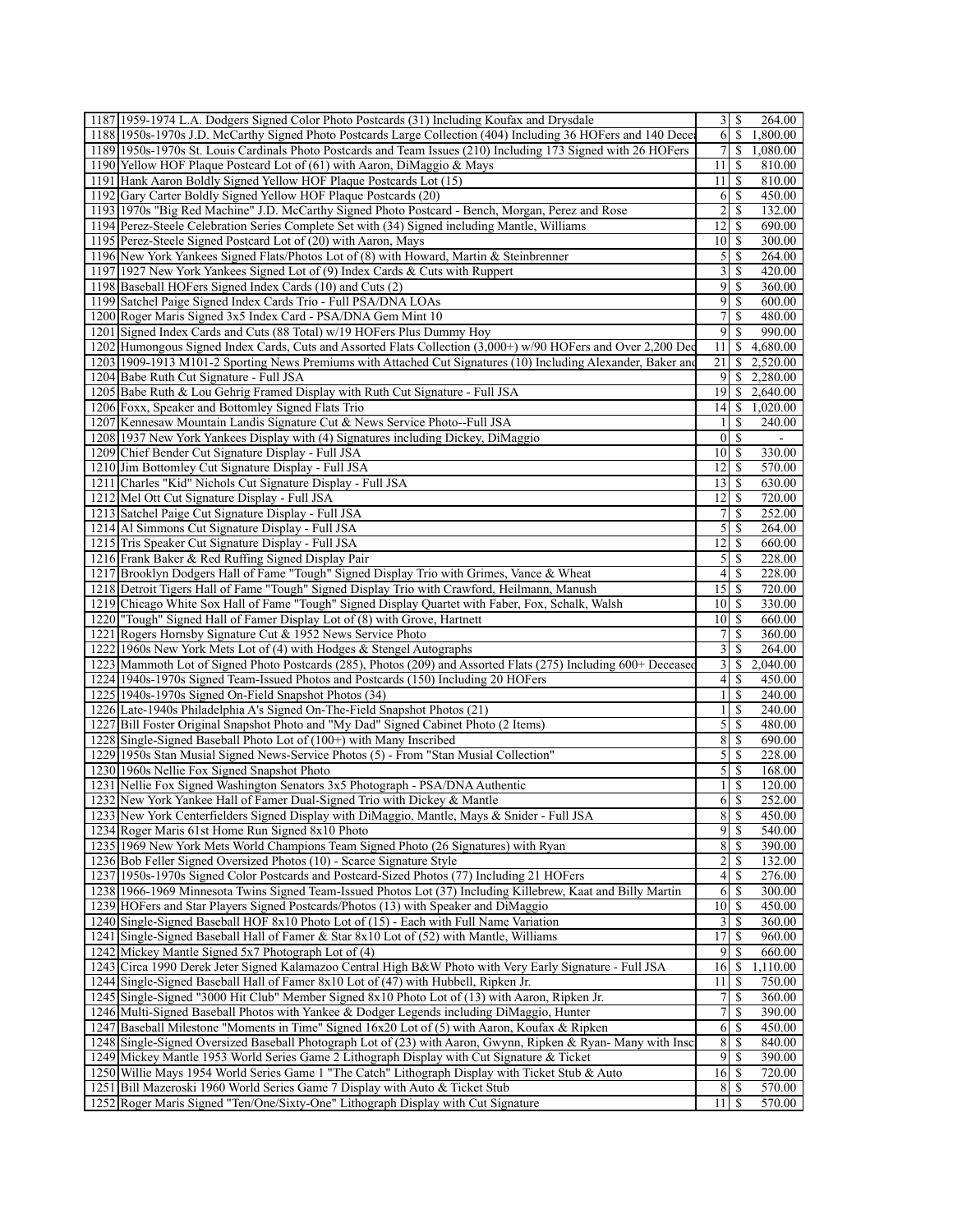| 1253 Sandy Koufax 1963 World Series Game 1 "15Ks" Display with Auto, Litho & Ticket Stub                                                                                                                             | 8                     | \$                       | 450.00                   |
|----------------------------------------------------------------------------------------------------------------------------------------------------------------------------------------------------------------------|-----------------------|--------------------------|--------------------------|
| 1254 Reggie Jackson 1977 World Series Game 6 "3 HR" Display with Auto, Litho & Ticket Stub                                                                                                                           | 3                     | <sup>\$</sup>            | 264.00                   |
| 1255 "500 Home Run Club" Limited Edition (#560/1000) Signed Poster (12 Signatures) with Mantle and Williams                                                                                                          | 12                    | \$                       | 1,020.00                 |
| 1256 "500 HR Club" Signed Ron Lewis Lightning Bolt Print (11 Signatures) with Mantle and Williams                                                                                                                    | 9                     | -S                       | 480.00                   |
| "Willie, Mickey and The Duke" Autographed 1983 LE (658/1603) Lithograph - Full JSA<br>1257                                                                                                                           | 8                     | \$                       | 288.00                   |
| 1258 Willie, Mickey & The Duke Triple-Signed Robert Stephen Simon 24x18 Lithograph - Full JSA                                                                                                                        | $\overline{4}$        | \$                       | 216.00                   |
| 1259 Willie, Mickey and The Duke" Autographed LE (#/1603) Lithograph Lot of (2) - All Full JSA                                                                                                                       | 9                     | <sup>\$</sup>            | 480.00                   |
| 1260 New York Area Baseball Autograph Collection of (21) with DiMaggio & Mantle                                                                                                                                      | 9                     | \$                       | 690.00                   |
| 1261 Christopher Paluso Brooklyn Dodgers Signed LE Hall of Fame Lithograph Quartet with Campanella, Koufax                                                                                                           | 5                     | \$                       | 330.00                   |
|                                                                                                                                                                                                                      | 6                     |                          |                          |
| 1262 1984 Cracker Jack Old Timers Game Cardboard Poster Display Signed by Koufax                                                                                                                                     |                       | \$                       | 216.00                   |
| 1263 Bill Goff Oversized Lithograph Display Quartet with (3) Autographed                                                                                                                                             | 6                     | $\mathbb{S}$             | 480.00                   |
| 1264 Detroit Tigers Autographed Flats Lot of (13) with Many Multi-Signed                                                                                                                                             | 10                    | <sup>\$</sup>            | 540.00                   |
| 1265 1987-1990 HOFer Signed Stat Plaques (22) w/Mantle, Aaron and Mays                                                                                                                                               | 9                     | \$                       | 600.00                   |
| 1266 Randy Johnson Signed Stephen Holland LE Giclee on Canvas                                                                                                                                                        | 9                     | \$                       | 360.00                   |
| 1267 Charles Comiskey Signed 1912 TLS on Chicago White Sox Stationary - Full JSA                                                                                                                                     | 16                    | \$                       | 1,020.00                 |
| 1268 1932 Walter Johnson Signed Letter on Washington Baseball Club Letterhead with Original Envelope - Full JSA                                                                                                      | 10                    | -S                       | 1,170.00                 |
| 1269 Jackie Robinson Signed and Inscribed 1938 Pasadena Junior College Yearbook - Full JSA LOA                                                                                                                       | 10                    | <sup>\$</sup>            | 990.00                   |
| 1270 Rare 1942-1943 Negro League vs. PCL All-Stars Multi-Signed Program with Satchel Paige (PSA/DNA MINT 9)                                                                                                          | 9                     | \$                       | 990.00                   |
| 1271 1930s-1940s Ephemera Lot of (4) with Moe Berg Emphasis                                                                                                                                                          | $\mathbf{0}$          | \$                       | $\sim$                   |
| 1272 1930s-1950s Players and Team Executives Signed Letters (18) with Mantle and Hornsby                                                                                                                             | 14                    | -S                       | 870.00                   |
| 1273 Cumberland Posey Signed Handwritten Letter on Negro League All-Star Game Letterhead with Great Content -                                                                                                        | 15                    | \$                       | 4,200.00                 |
| 1274 Alex Pompez Signed 1944 Letter on New York Cubans Letterhead - Full JSA [reserve met]                                                                                                                           | 8                     | <sup>\$</sup>            | 2,400.00                 |
| 1275 1946 "The Chicago Cubs" Signed Hardback Book (15 Signatures) with Rogers Hornsby                                                                                                                                | 8                     | <sup>\$</sup>            | 204.00                   |
| 1276 March 29, 1947 Cy Young 80th Birthday Lot of (3) with Signed Program (Full JSA)                                                                                                                                 | 19                    | $\mathbb{S}$             | 1,320.00                 |
| 1277 Jackie Robinson Signed 1949 Dodgers vs. Cardinals Scorecard                                                                                                                                                     | 11                    | -S                       | 870.00                   |
| 1278 1949 Kid Nichols Signed Souvenir Tribute Card--Full JSA                                                                                                                                                         | 7                     | \$                       | 510.00                   |
| 1279 1951 Stan Musial Signed St. Louis Cardinals Uniform Players Contract - Full JSA                                                                                                                                 | 17                    |                          | \$3,960.00               |
| 1280 1951 Player Uniform Contract Signed by Fred Haney & Branch Rickey                                                                                                                                               | 5                     | <sup>\$</sup>            | 330.00                   |
| 1281 Honus Wagner Signed 1920 Check - PSA/DNA NM-MT 8                                                                                                                                                                | 17                    | \$                       | 1,200.00                 |
| 1282 Ty Cobb Signed Check Dated May 6, 1930 - Full JSA                                                                                                                                                               | 11                    | \$                       | 960.00                   |
| 1283 Jackie Robinson Signed 1960 Personal Check - Full JSA                                                                                                                                                           | 10                    | \$                       | 1,020.00                 |
| 1284 Eppa Rixey & William Harridge Signed & Framed Checks Display - Full JSA                                                                                                                                         | $\mathbf{1}$          | \$                       | 180.00                   |
| 1285 1970s Billy Martin and Yogi Berra Signed N.Y. Yankees Checks Pair                                                                                                                                               | $\mathbf{1}$          | \$                       | 300.00                   |
| 1286 1950s-1970s Bowman and Topps Player Endorsement Signed Checks (28), Contracts (31) and Handwritten Letto                                                                                                        | $\mathbf{1}$          | \$                       | 240.00                   |
| 1287 1954 Hall of Fame Game Signed Scorecard Contained in Two Displays Signed by (7) with Dean, (2) Stengel - F                                                                                                      | 3                     | \$                       | 216.00                   |
| 1288 Mrs. Babe Ruth and Mrs. Lou Gehrig Signed Letters (3 Total)                                                                                                                                                     | $\vert 0 \vert$       | -S                       |                          |
| 1289 Brooklyn Dodgers Autographed Collection of (12) with Campanella 16x20 Photograph                                                                                                                                | 12                    | \$                       | 630.00                   |
| 1290 Mickey Mantle Boldly Signed 1959 "Eastman Kodak" Advertising Page - Full JSA                                                                                                                                    | $\mathbf{0}$          | \$                       |                          |
| Handwritten Testimonial Letters from Pitchers Who Allowed Roger Maris 1961 HRs (11) plus Maris Sealed Pho<br>1291                                                                                                    | $\boldsymbol{0}$      | \$                       | $\overline{\phantom{a}}$ |
| 1292 Stan Musial Autographed Lot of (11) Items                                                                                                                                                                       | 4                     | \$                       | 240.00                   |
| 1293 Autographed Baseball Treasure Chest of (23) with Greenberg                                                                                                                                                      | $\overline{c}$        | <sup>\$</sup>            | 252.00                   |
| 1294 Brooklyn Dodgers Reunion Satin Mitchell & Ness Jersey with (11) Signatures including Reese, Snider - Full JS.                                                                                                   | 5                     | \$                       | 276.00                   |
| 1295 Baseball Hall of Famer & Star Signed Jersey Lot of (6) with Ryan                                                                                                                                                | 18                    | $\mathbb{S}$             | 1,170.00                 |
| 1296 500 Home Run Club Signed Lot of (30) with (2) Mantle & (2) Williams                                                                                                                                             | 13                    | \$                       | 2,160.00                 |
| 1297 New York Yankees Multi-Signed Old-Timers Day Pair with DiMaggio, Hoyt & Mantle                                                                                                                                  | 6                     | <sup>\$</sup>            | 330.00                   |
| 1298 Mickey Mantle's "Country Cookin" Dishware (5 Pieces) Including One Signed with Full JSA LOA                                                                                                                     |                       |                          | 360.00                   |
| 1299 Aaron, Mantle & Mays Signed Book Trio                                                                                                                                                                           | 9                     | $\mathbb{S}$             | 480.00                   |
|                                                                                                                                                                                                                      |                       | \$                       | 360.00                   |
| 1300 Autographed New York Yankee Book Lot of (10) with Hunter, Mantle                                                                                                                                                | 11                    |                          | 240.00                   |
|                                                                                                                                                                                                                      | 1                     | $\mathbb{S}$             | 480.00                   |
| 1301 Mantle, Williams & DiMaggio Signed Trio with "I Love Mickey" Album Cover                                                                                                                                        |                       |                          |                          |
| 1302 New York Yankees Autographed Lot of (8) with Mantle                                                                                                                                                             | 11                    | \$                       |                          |
| 1303 Baseball Hall of Famer & Star Signed Baseball & Photograph Lot of (22) with Mantle, Ryan                                                                                                                        | 11<br>12              | $\mathbb{S}$             | 690.00                   |
| 1304 Home Plate Signed by (21) Hall of Famers including Aaron, Mantle, Mays & Williams - Full PSA/DNA                                                                                                                |                       | \$                       | 840.00                   |
| 1305 Satchel Paige Autographed Springfield Cardinals Business Card--Full JSA                                                                                                                                         | 11                    | \$                       | 276.00                   |
| 1306 Baseball Hall of Famer Sheet with (18) Signatures including Gomez, Terry                                                                                                                                        | $\boldsymbol{0}$      | <sup>\$</sup>            |                          |
| 1307 Bob Feller Collection of (10) with (7) Signed Items & (3) Graded Cards                                                                                                                                          | $\mathbf{1}$          | \$                       | 240.00                   |
| 1308   "300 Win Club" Pitchers Multi Signed Pitching Rubber and Ball (2 Items)                                                                                                                                       | 4                     | \$                       | 330.00                   |
| 1309 Cy Young Award Winners Signed Pitching Rubber (30 Signatures)                                                                                                                                                   | $\mathfrak{S}$        | $\mathbb{S}$             | 168.00                   |
| 1310 Autographed Baseball Mini-Helmet Lot of (17) with (9) Hall of Famers                                                                                                                                            | 9                     | \$                       | 450.00                   |
| 1311 Baseball Autographed Collection of (12) with DiMaggio Display & Koufax Ball                                                                                                                                     | 9                     | $\mathbb{S}$             | 540.00                   |
| 1312 Baseball Figurine & Commemorative Lot of (14) with (3) Signed including DiMaggio Plate                                                                                                                          | 3                     | \$                       | 204.00                   |
| 1313 Autographed Baseball Treasure Chest of (89) with DiMaggio 8x10 & Koufax Ball                                                                                                                                    | 14                    | $\mathbb{S}$             | 1,800.00                 |
| 1314 Cal Ripken Jr. Signed 4/5/82 1st MLB Opening Day Program with Ticket Stub                                                                                                                                       | $\overline{c}$        | S                        | 132.00                   |
| 1315 1995 Eddie Murray Signed "11 Hits Till 3000" Banner                                                                                                                                                             | $\boldsymbol{0}$      | \$                       |                          |
| 1316 Baltimore Orioles Autographed Treasure Chest of (41)                                                                                                                                                            | 9                     | $\overline{\mathcal{S}}$ | 600.00                   |
| 1317 Oakland Athletics Single/Multi-Signed Collection of (23) with Photographs, Baseballs & Gloves<br>1318 New York Yankees Signed Limited Edition (13/26) "1996-2000 Dynasty Replica Lineup Card" by Steiner with J | 15<br>$\vert 4 \vert$ | -\$<br><sup>\$</sup>     | 420.00<br>600.00         |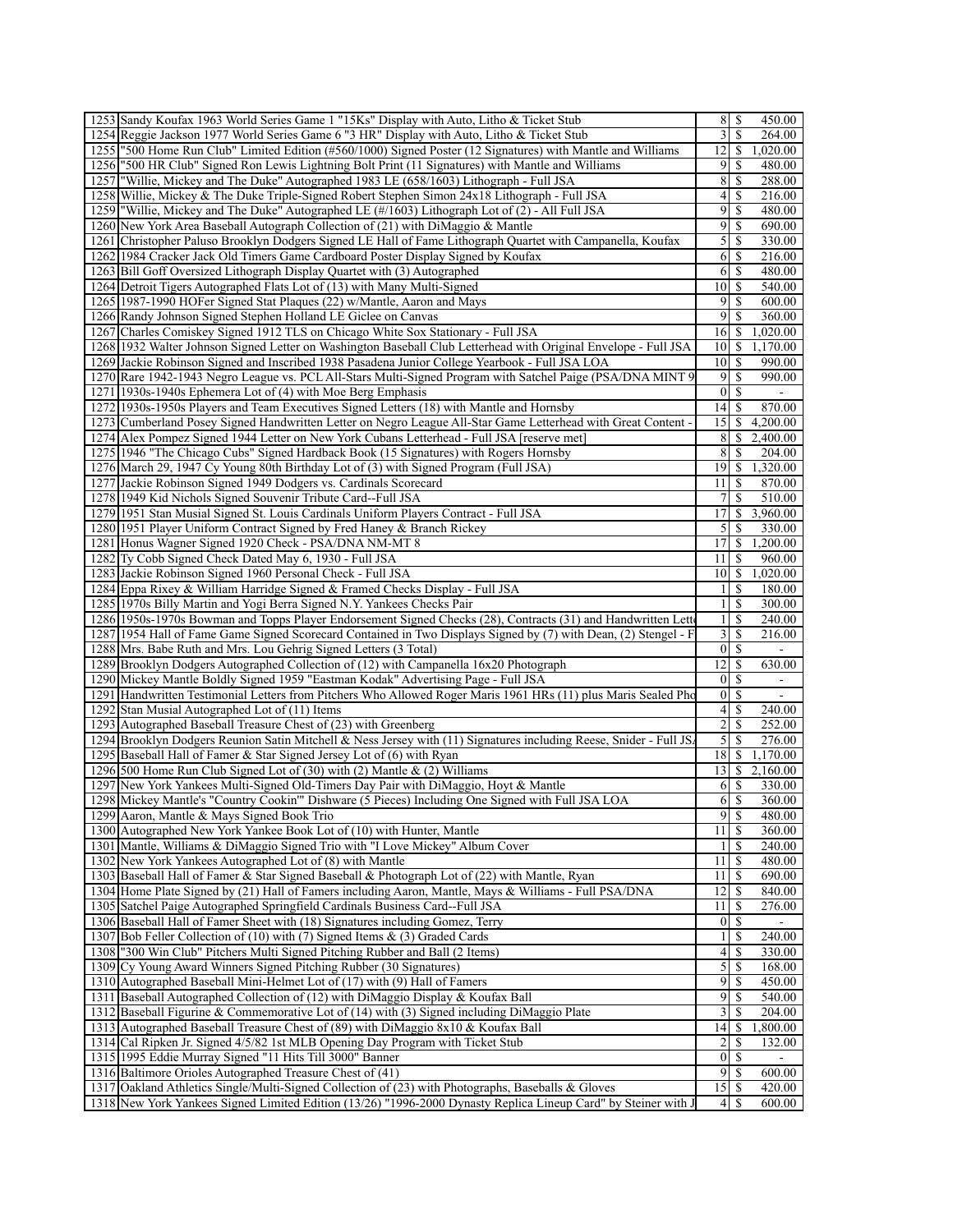| 1319 May 7, 2011 Justin Verlander Signed No-Hitter Dugout Lineup Card Presented to Coach Rafael Belliard |                             | 4   S<br>390.00                |
|----------------------------------------------------------------------------------------------------------|-----------------------------|--------------------------------|
| 1320 Modern Baseball Stars Single-Signed Baseball & Bat Lot of (11) with Bonds, Verlander                | $\overline{10}$ \$          | 420.00                         |
| 1321 2008 World Series Champion Philadelphia Phillies Signed Lot of (5) with Team Bat                    |                             | 4   S<br>180.00                |
| 1322 Mike Trout Single-Signed Pair with Bat & Baseball                                                   | 12 <sup>1</sup>             | 510.00<br>S                    |
| 1323 1948 Bowman Football Complete Set of (108/108) Cards                                                | 5 <sup>1</sup>              | 600.00<br>-S                   |
|                                                                                                          | 4 <sup>1</sup>              | 570.00<br>\$                   |
| 1324 1948 Leaf Football Low Numbers Near Set (45/49) Plus (3) High Numbers                               |                             |                                |
| 1325 1949 Leaf Football Complete Set (49/49) with (4) PSA Graded Stars                                   | 12                          | \$<br>1,050.00                 |
| 1326 1949 Leaf Football Near Set of (47/49) Cards                                                        | 11                          | 810.00<br>S                    |
| 1327 1950 Bowman Football Complete Set (144/144) with (4) PSA Graded Keys                                | 13 <sup>1</sup>             | \$<br>1,320.00                 |
| 1328 1950 Bowman Football Complete Set (144/144)                                                         | 16                          | 1,200.00<br>S                  |
| 1329 1951 Bowman Football Complete Set (144) Including 26 PSA-Graded Cards                               | $\left 4\right $            | 1,560.00<br>\$                 |
| 1330 1951 Bowman Football Complete Set of (144/144) Cards                                                | 10                          | S<br>870.00                    |
| 1331 1951 Topps Magic Football Complete Set (75/75)                                                      | 8                           | S<br>390.00                    |
| 1332 1952 Bowman Football Large Complete Set (144/144) with PSA 6 Landry                                 | 21                          | 3,480.00<br>S                  |
| 1333 1952 Bowman Football Small Complete Set (144/144)                                                   | 11                          | S<br>900.00                    |
| 1334 1953 Bowman Football Complete Set (96)                                                              | 14                          | 900.00<br>S                    |
| 1335 1953 Bowman Football Complete Set of (96) Cards                                                     | 91                          | 750.00<br>-S                   |
| 1336 1954 Bowman Football High Grade Complete Set (128)                                                  | 25                          | 1,920.00<br><sup>\$</sup>      |
|                                                                                                          | 7 <sup>1</sup>              |                                |
| 1337 1954 Bowman Football Complete Set (128/128)                                                         |                             | -S<br>480.00                   |
| 1338 1954 Bowman Football Near Set (122/128) Plus (77) Duplicates                                        | 10 <sup>1</sup>             | S<br>780.00                    |
| 1339 1955 Topps All-American Football Set (100/100) with (2) PSA Graded Keys                             | $\vert$                     | 990.00<br>S                    |
| 1340 1955 Bowman Football High Grade Complete Set (160)                                                  | 26 <sup>1</sup>             | \$<br>1,680.00                 |
| 1341 1955 Topps All-American High Grade Near Set (98/100) Including 16 PSA-Graded Cards                  | 111                         | 1,440.00<br><b>S</b>           |
| 1342 1955 Bowman Football Complete Set of (160) Cards                                                    | 5 <sup>1</sup>              | S<br>420.00                    |
| 1343 1956 Topps Football Complete Set (120/120) Plus Checklist & Both Contest Cards                      | 11 I                        | S<br>660.00                    |
| 1344 1956 Topps Football Complete Set (120) Plus Checklist                                               | 12                          | 750.00<br>\$                   |
| 1345 1957 Topps Football Complete Set (154)                                                              | 23                          | 2,040.00<br>S                  |
| 1346 1957 Topps Football Near Set of (152/154) Cards                                                     | 4 <sup>1</sup>              | S<br>570.00                    |
| 1347 1958 Topps Football Near Set of (131/132) Cards Plus (2) Felt Initial Cards                         | $\overline{2}$              | <sup>\$</sup><br>252.00        |
| 1348 1958 Topps Football Complete Set (132/132) with PSA 4 Jim Brown Rookie                              | 13   S                      | 660.00                         |
|                                                                                                          |                             |                                |
| 1349 1959 Topps Football Complete Set of (176/176) Cards                                                 | $\frac{3}{ }$               | 360.00<br>\$                   |
| 1350 1960 Topps Football Complete Set of (132/132) Cards                                                 | 4 <sup>1</sup>              | S<br>276.00                    |
| 1351 1960 Fleer Football Complete Set (132/132) on Uncut Sheet                                           | 49                          | 7,320.00<br>\$                 |
| 1352 1961 Nu-Card Football Complete Set (80/80)                                                          | 101S                        | 168.00                         |
| 1353 1961 Fleer Football Complete Set (220/220)                                                          | 5 <sup>1</sup>              | <sup>\$</sup><br>600.00        |
| 1354 1961 Topps Football Complete Set of (198/198) Cards                                                 | $\mathcal{L}$               | -S<br>450.00                   |
| 1355 1962 Post Cereal Football Near Set (199/200) Plus Variation & (2) Ad Cut-Outs                       | 18                          | 1,680.00<br>S                  |
| 1356 1962 Topps Football Complete Set (176/176)                                                          | $\overline{5}$              | 450.00<br>S                    |
| 1357 1960 & 1962 Fleer Football Complete Set Pair                                                        | 6                           | 630.00<br>-S                   |
| 1358 1963 Fleer Football Complete Set (88/88) Plus Checklist                                             | 13 <sup>1</sup>             | -S<br>720.00                   |
| 1359 1963 Topps Football Complete Set (170/170) Plus Viewer                                              | $\mathfrak{z}$              | S<br>540.00                    |
| 1360 1964 Topps Football Complete Set (176/176)                                                          | 21                          | 1,200.00<br>\$                 |
| 1361 1965 Topps Football Complete Set of (176/176) Cards                                                 | 12 <sup>1</sup>             | S<br>1,920.00                  |
| 1362 1966 Topps Football Complete Set (132/132) Plus (3) Funny Ring Singles                              | 5 <sup>1</sup>              | -S                             |
|                                                                                                          |                             | 480.00                         |
| 1363 1966 Topps Football High Grade Near Set (131/132)                                                   | 21                          | S<br>960.00                    |
| 1364 1964-1967 Philadelphia Gum Football Complete Set Run                                                | 16                          | <sup>\$</sup><br>1,800.00      |
| 1365 1967 Topps Football Complete Set of (132) Cards - Sharp!                                            |                             | $\overline{24}$ \[ \$ 1,440.00 |
| 1366 1968 Topps Football Team Card Test Near Set of (23/25) Cards                                        |                             | 2,640.00                       |
| 1367 1967, 1969 Topps Football Complete Sets Pair                                                        | 24                          | S<br>2,280.00                  |
| 1368 1968 & 1969 Topps Football Complete Sets                                                            |                             | 1,080.00                       |
| 1369 1968-1971 Topps Football Insert Collection of (6) Sets                                              | 15                          | <sup>\$</sup><br>840.00        |
| 1370 1954-1972 Football Oddball Grab Bag (108) with (2) Oddball Sets                                     |                             | $9$   S<br>660.00              |
| 1371 1972 Topps Football High Number Set of (88) Cards with PSA 6 Namath IA                              |                             | 2,280.00                       |
| 1372 1977-1979 Topps Football Complete Set Run                                                           | 8                           | S<br>480.00                    |
| 1373 1961-1981 Football Oddball Complete/Near Sets (11)                                                  |                             | \$<br>480.00                   |
| 1374 1981 Topps Football Complete Set on Four Uncut Sheets                                               | 20                          | 660.00<br>-S                   |
| 1375 1978-1985 Topps & Fleer Football Set, Box & Cello Collection of (10) Items                          | 8                           | 360.00<br>S                    |
|                                                                                                          | 2 <sup>1</sup>              |                                |
| 1376 1989-1991 Pro Set Owners Editions (4) Complete Sets in Embossed Binders                             |                             | 132.00<br>S                    |
| 1377 1935 National Chicle Football Singles (6) with #7 Strong                                            | 101S                        | 390.00                         |
| 1378 1935 National Chicle Football Premiums Pair of NY Giants                                            | 5                           | 180.00<br><sup>\$</sup>        |
| 1379 1950 Topps Felt Backs Football Starter Set of (47) Different Plus Dupe                              | $\overline{9}$              | 600.00<br>-S                   |
| 1380 1934-1952 Football Grab Bag of (59) Cards with 1948-1952 Exhibits Partial (41/59)                   | $\overline{5}$              | 330.00<br>S                    |
| 1381 1948-1952 Bowman Football Singles Collection (129) with Hall of Famers & Shortprints                | $10\overline{\smash{)}\,s}$ | 960.00                         |
| 1382 1952 Bowman Football Framed Display Pair with Wrappers & Cards                                      |                             | 01S                            |
| 1383 1954 Bowman Football Partial Set of (107/128) Cards                                                 | $10$ $\sqrt{5}$             | 450.00                         |
| 1384 1955 Topps All-American Jim Thorpe and Four Horsemen PSA NM 7 Pair                                  | 7                           | 870.00                         |
|                                                                                                          |                             |                                |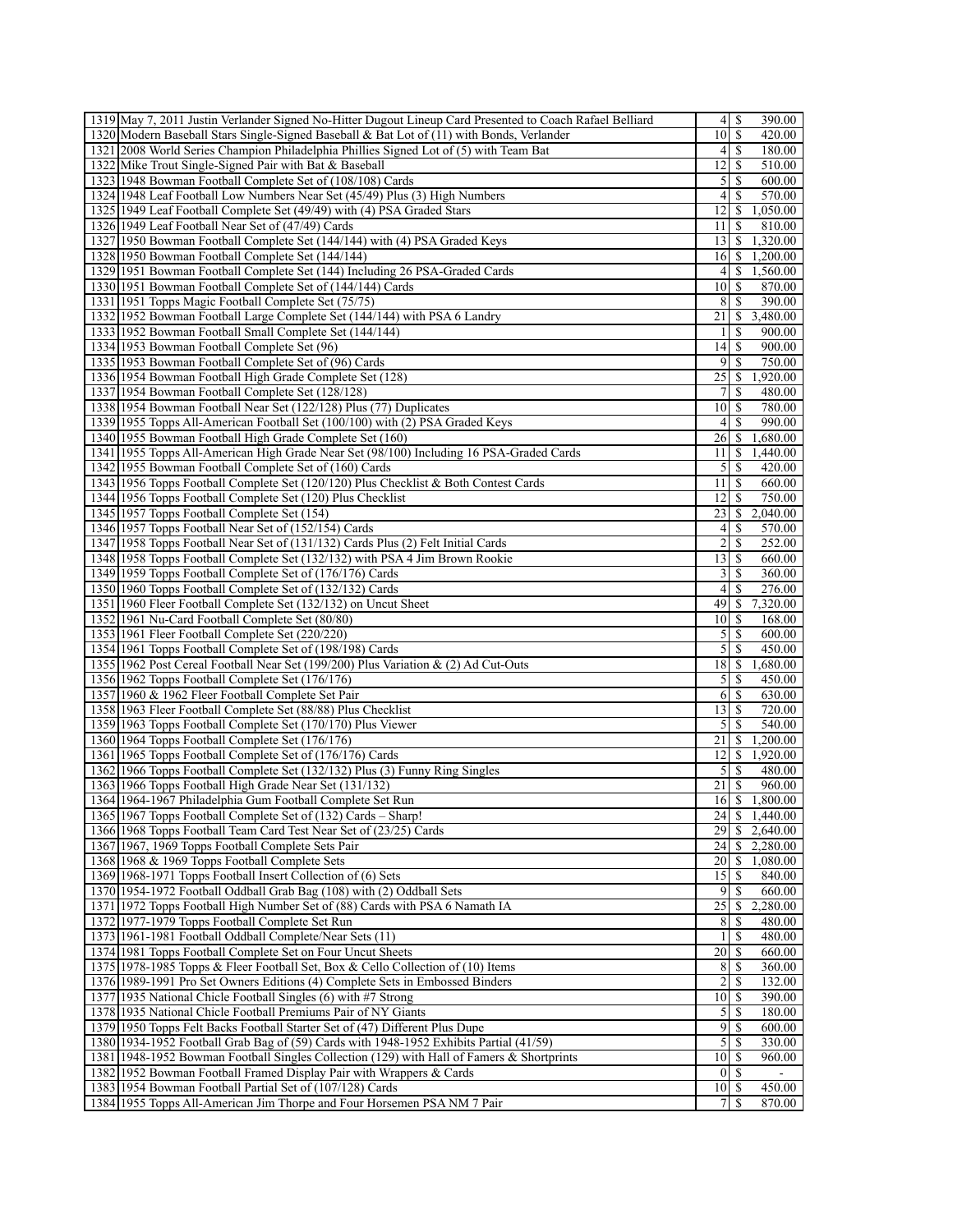| 1385 1952-1957 Topps & Bowman Football Group (129) with 1955 Topps All-American PSA 7 Thorpe                                                                        | 14                              | \$                            | 1,320.00                           |
|---------------------------------------------------------------------------------------------------------------------------------------------------------------------|---------------------------------|-------------------------------|------------------------------------|
| 1386 1957 Topps Football Collection (174) Including 31 HOFers                                                                                                       | 7                               | \$                            | 600.00                             |
| 1387 1957 Topps Football #138 Johnny Unitas Rookie PSA NM 7                                                                                                         | 37                              |                               | \$3,720.00                         |
| 1388 1958 Topps Football #62 Jim Brown Rookie PSA NM 7                                                                                                              | 21                              | \$                            | 1,320.00                           |
| 1389 1950s CFL Football Card Lot of (12) with Parkhurst & Wheaties--All PSA Graded                                                                                  | 5                               | \$                            | 300.00                             |
| 1390 1959 Bazooka Football Eddie LeBaron PSA Authentic                                                                                                              | 8                               | \$                            | 204.00                             |
| 1391 1961 Topps Football Flocked Stickers Framed Uncut Sheet                                                                                                        | $\overline{2}$                  | <sup>\$</sup>                 | 192.00                             |
| 1392 1960-1966 Football Collection (557) with 1964 Philadelphia Gum Near Set (193/198)                                                                              | 20                              | \$                            | 1,080.00                           |
| 1393 1966 Philadelphia #38 Gale Sayers RC - PSA EX-MT 6                                                                                                             | 10                              | <sup>\$</sup>                 | 228.00                             |
| 1394 1956-1970 Topps Football Collection (988) with Several Partial Sets<br>1395 1972 Topps Football #100 Joe Namath - PSA Mint 9                                   | 18                              | \$                            | 1,170.00                           |
| 1396 1977 Topps Football #360 Walter Payton All-Pro - PSA Mint 9                                                                                                    | 18<br>12                        | -S<br><sup>\$</sup>           | 450.00<br>510.00                   |
| 1397 1977 Topps Football #99 Mike Webster Rookie - PSA Gem MT 10                                                                                                    | 7                               | S                             | 510.00                             |
| 1398 1949-1979 Football Mostly Hall of Fame & Star Collection of (250) Cards                                                                                        | 20                              | \$                            | 1,320.00                           |
| 1399 1984 Topps Football #63 John Elway Rookie Collection of (33) PSA 7-8 Graded Cards                                                                              | 10                              | <sup>\$</sup>                 | 810.00                             |
| 1400 1984 Topps Football #63 John Elway Rookie Hoard of (76) PSA Graded Cards                                                                                       | 11                              | \$                            | 1,050.00                           |
| 1401 1976-2012 Football Hall of Fame & Star Rookie Cards (40) with (2) Montana & Payton                                                                             | 17                              | S                             | 990.00                             |
| 1402 1996 Bowman's Best Atomic Refractor #164 Ray Lewis Rookie - PSA Gem MT 10                                                                                      | 12                              | \$                            | 1,920.00                           |
| 1403 1999 Playoff Contenders #146 Kurt Warner Signed Rookie - PSA Gem MT 10                                                                                         | 9                               | <sup>\$</sup>                 | 390.00                             |
| 1404 2000 Leaf Certified #207 Tom Brady 4 Star Red Mirror Rookie - PSA Gem MT 10                                                                                    | 19                              | <sup>\$</sup>                 | 2,880.00                           |
| 1405 2001 Playoff Contenders #124 Drew Brees Autographed Rookie - PSA Gem MT 10                                                                                     | 13                              | \$                            | 3,600.00                           |
| 1406 2001 Upper Deck Rookie F/X Jim Conzelman Certified Cut Autograph #/9 - PSA Mint 9                                                                              | $\mathbf{1}$                    | \$                            | 360.00                             |
| 1407 2002 SP Legendary Cuts Football Link Lyman Certified Cut Autograph - PSA Gem Mint 10                                                                           | $\mathbf{1}$                    | <sup>\$</sup>                 | 300.00                             |
| 1408 2002 SP Legendary Cuts Football Vince Lombardi Certified Cut Autograph - PSA Mint 9                                                                            | 9                               | \$                            | 810.00                             |
| 1409 2008 Donruss Classics Football Greasy Neale Certified Cut Autograph #/9 - PSA NM 7                                                                             | $\boldsymbol{0}$                | - \$                          |                                    |
| 1410 2007 Playoff National Treasures Football George Trafton Certified Cut Autograph #/67 - PSA NM-MT 8                                                             | $\boldsymbol{0}$                | \$                            |                                    |
| 1411 2007 Playoff National Treasures Football Arnie Herber Certified Cut Autograph #/6 - PSA NM-MT+ 8.5                                                             | 5                               | \$                            | 420.00                             |
| 1412 2008 Playoff National Treasures Football Clint Frank #3 Certified Cut Autograph #/11 - PSA Mint 9                                                              | $\boldsymbol{0}$<br>6           | -S                            |                                    |
| 1413 2011 Panini Plates & Patches Football Turk Edwards Certified Cut Autograph #1/1 - PSA NM-MT 8<br>1414 1956 Topps Football Unopened Five-Cent Wax Pack PSA EX 5 | 8                               | \$<br>\$                      | 390.00<br>570.00                   |
| 1415 1961 Topps Football Unopened One-Cent Wax Pack GAI Perfect 10                                                                                                  | 8                               | <sup>\$</sup>                 | 300.00                             |
| 1416 1980 & 1981 Topps Football Unopened Grocery Rack Packs (10)                                                                                                    | 6                               | \$                            | 510.00                             |
| 1417 1980 & 1984 Topps Football Cello/Rack Packs (6) with Elway RC & Montana Showing                                                                                | 11                              | <sup>\$</sup>                 | 300.00                             |
| 1418 1984 Topps Football Unopened Rack Box - Baseball Card Exchange Wrapped                                                                                         | 27                              | \$                            | 1,800.00                           |
| 1419 1984 Topps Football Unopened Wax Packs (10) - Each Graded PSA NM-MT 8                                                                                          | 4                               | \$                            | 420.00                             |
| 1420 1981 & 1986 Topps Football Rack Pack Pair with Montana RC & Rice RC Showing - Both Baseball Card Excha                                                         | 8                               | <sup>\$</sup>                 | 390.00                             |
| 1421 2006 Upper Deck Football Rookie Premiere Unopened Cases (25)                                                                                                   | 3                               | S                             | 360.00                             |
| 1422 Circa 1910 Carlisle Indians Oversized Pennant                                                                                                                  | $\mathbf{0}$                    | S                             |                                    |
| 1423 Circa 1910 Brown University Oversized College Football Pennant                                                                                                 | $\overline{c}$                  | \$                            | 204.00                             |
| 1424 Circa 1910 University of Kansas College Football Pennant                                                                                                       | $\boldsymbol{0}$                | <sup>\$</sup>                 | $\sim$                             |
|                                                                                                                                                                     | 1                               | <sup>\$</sup>                 | 180.00                             |
| 1425 Circa 1910 University of Pennsylvania Oversized College Football Pennant                                                                                       |                                 |                               | 180.00                             |
| 1426 Circa 1910 Princeton University Oversized College Football Pennant                                                                                             | $\mathbf{1}$                    | \$                            |                                    |
| 1427 Circa 1910 Reproduction Co. University of Virginia Oversized College Football Pennant                                                                          | 3                               | S                             | 204.00                             |
| 1428 Circa 1910 Army & Navy Oversized College Football Pennant Pair                                                                                                 | $\overline{4}$                  | \$                            | 330.00                             |
| 1429 1940s-1950s Football Pennants Lot of (6) with (2) Very/Extremely Rare Green Bay Packers Specimens                                                              | 9                               | <sup>\$</sup>                 | 750.00                             |
| 1430 1960s-1970s NFL Team Full-Size Pennant Lot of (29) with 1972 Dolphins                                                                                          | $10$ $\sqrt{5}$                 |                               | 420.00                             |
| 1431 1926 AFL Cleveland Panthers Lot of (7) with Inaugural Game Program & (4) Photos                                                                                | 16                              | $\mathbb{S}$                  | 1,440.00                           |
| 1432 Ken Strong 1920s High School Team Photo and 1962 NYU Alumnus Award (2 Items)                                                                                   | 1                               | \$                            | 180.00                             |
| 1433 1933 Boston Redskins Type I Football Photo with Turk Edwards                                                                                                   | 1<br> 0                         | $\mathbb{S}$<br><sup>\$</sup> | 120.00                             |
| 1434 1936 Sammy Baugh at TCU Type I Photo                                                                                                                           | $\mathbf{1}$                    | \$                            | 120.00                             |
| 1435 Rare Sammy Baugh Punting in Washington Redskins Uniform Photo<br>1436 1940 Washington Redskins Owner George Preston Marshall Photo in Front of Redskins Store  | $\mathbf{1}$                    | \$                            | 120.00                             |
| 1437 Oversized 1960s NFL Original Photos by Fred Roe (7) w/1962-1963 NFL Championships                                                                              | $\overline{0}$                  | $\mathbb{S}$                  |                                    |
| 1438 Scarce 1970s Doug Williams Grambling Quarterback Photo                                                                                                         | $\boldsymbol{0}$                | <sup>\$</sup>                 |                                    |
| 1439 Joe Namath Rookie Card Type I Original Photograph by Bob Olen - The Finest Football Photo in the Hobby!                                                        | 58                              |                               | \$66,000.00                        |
| 1440 1965 Joe Namath Original Photograph by Bob Olen - From Same Photo Shoot as 1965 Topps Card Image                                                               | 46                              |                               | \$9,360.00                         |
| 1441 Jim Brown News-Service Photos by Photographer Ron Kuntz (13) w/Ernie Davis                                                                                     | 0                               | $\overline{\mathcal{S}}$      |                                    |
| 1442 1960s-1980s NFL Type I News-Service Photos by Photographer Ron Kuntz (22) w/HOFers                                                                             | $\overline{c}$                  | \$                            | 252.00                             |
| 1443 1954-1968 Baltimore Colts Souvenir Collection with 1954 Team Photo                                                                                             | $\mathbf{1}$                    | $\mathbb{S}$                  | 180.00                             |
| 1444 1940s-1960s Cleveland Browns Lot of (7) with Rare AAFC Pennant & Jim Brown Sign                                                                                | $\overline{4}$                  | \$                            | 276.00                             |
| 1445 1970 Topps Football Inserts Card #51 Dick Butkus Original Artwork plus Uncut Proof Sheet (6 Posters)                                                           | $\boldsymbol{0}$                | \$                            |                                    |
| 1446 Jim Thorpe Funeral Ribbon                                                                                                                                      | 1                               | \$                            | 120.00                             |
| 1447 1972-1974 Franklin Mint Pro Football HOF Immortals Sterling Silver Medal Proof Set of (50)                                                                     | 13                              | \$                            | 750.00                             |
| 1448 Ottis Anderson Potamkin Professional Athlete of the Year Award Belt with Original Case                                                                         | 4                               | $\mathbb{S}$                  | 420.00                             |
| 1449 Ottis Anderson Personal Award Lot of (6)<br>1450 Ottis Anderson Personal Golf Bag Pair with Signed Bag                                                         | $\mathbf{1}$<br>$\vert 0 \vert$ | $\mathbb{S}$<br>-S            | 120.00<br>$\overline{\phantom{a}}$ |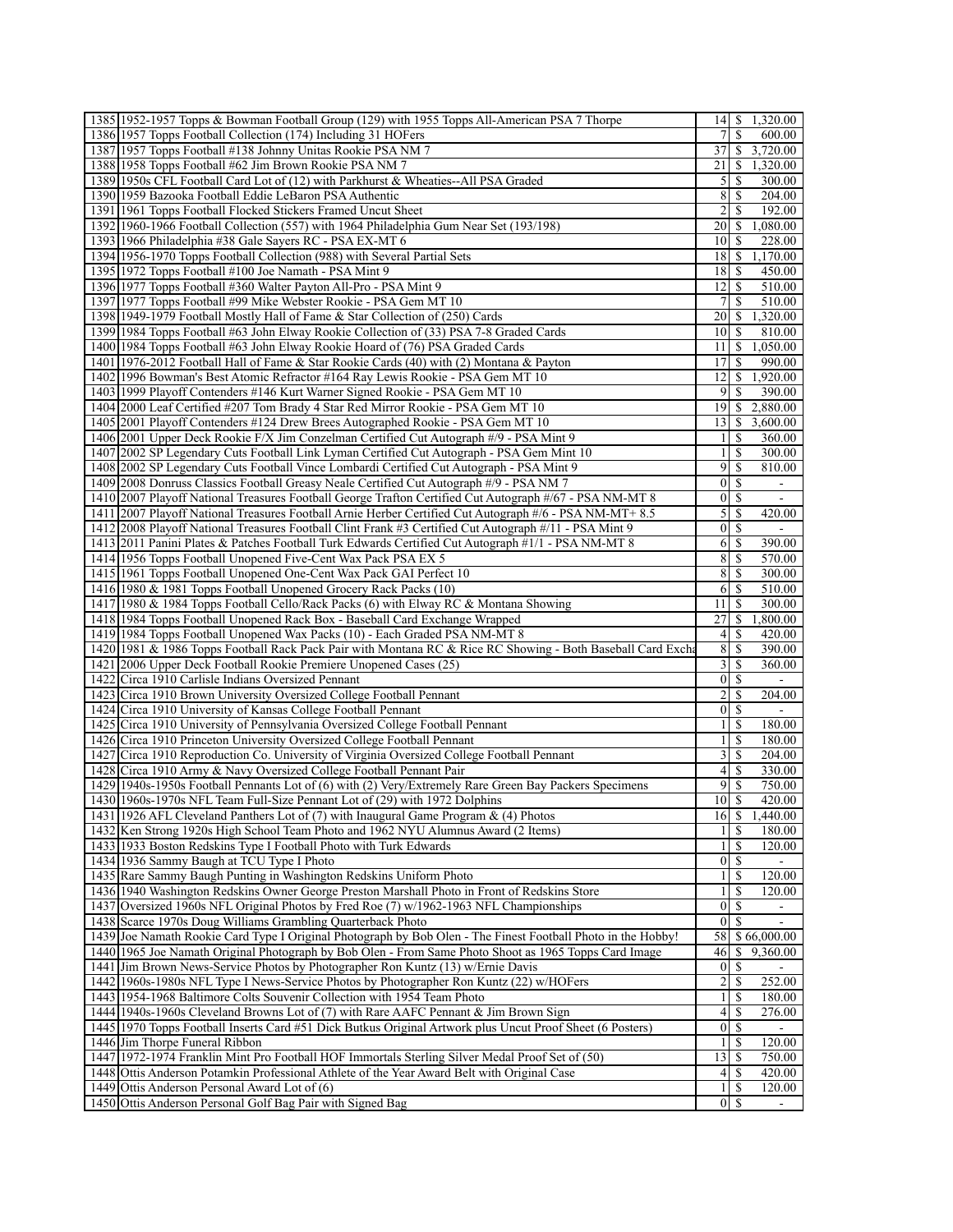| 1451 Ottis Anderson Super Bowl XXI Ring Presentation Box                                                                                                                                           | $10$ $\sqrt{5}$     |                    | 540.00                   |
|----------------------------------------------------------------------------------------------------------------------------------------------------------------------------------------------------|---------------------|--------------------|--------------------------|
| 1452 Super Bowl Ring Replica Lot of (60) with (30) Different                                                                                                                                       | $\overline{5}$      | S                  | 480.00                   |
| 1453 2005 Super Bowl XL Commemorative Glass Lot of (6) in Original Box                                                                                                                             |                     | $0$ <sub>s</sub>   | $\overline{\phantom{a}}$ |
| 1454 Super Bowl Commemorative Tiffany Crystal Glass Lot of (6) in Original Box                                                                                                                     | 0 <sup>1</sup>      | <sup>S</sup>       |                          |
| 1455 1950s J.F. Frantz Kicker & Catcher Football Arcade Countertop Machine in Working Order                                                                                                        | 10 <sup>1</sup>     | <sup>\$</sup>      | 390.00                   |
| 1456 New York Giants Vintage Ceramic Figurines and Helmet (5 Items)                                                                                                                                | $\overline{0}$      | <sup>\$</sup>      |                          |
| 1457 Huge Johnny Unitas 1960s Wristwatch Cardboard Advertising Display                                                                                                                             | $\overline{0}$      | <sup>\$</sup>      | ÷,                       |
| 1458 Early to Mid 1940s Washington Redskins Sweater                                                                                                                                                | 6                   | S                  | 300.00                   |
| 1459 Early to Mid 1940s Washington Redskins Sideline Jacket                                                                                                                                        | 13 <sup>1</sup>     | <sup>\$</sup>      | 2,520.00                 |
| 1460 1984-1987 Walter Payton Signed Game-Used Bears Home Jersey                                                                                                                                    | 23                  | <sup>\$</sup>      | 4,440.00                 |
| 1461 1963-65 St. Louis Cardinals NFL Toes Up Bobbin' Head                                                                                                                                          | $\overline{0}$      | <sup>\$</sup>      | $\blacksquare$           |
| 1462 1965-1967 & 1968 St. Louis Cardinals "Man Face" Bobble Head Pair                                                                                                                              | $\frac{1}{2}$       | <sup>\$</sup>      | 180.00                   |
| 1463 1965-1967 Green Bay Packers "Man Face" Bobble Head                                                                                                                                            | $\overline{2}$      | S                  | 192.00                   |
| 1464 1962-1964 Los Angeles Rams Black Player "Toes Up" Bobble Head                                                                                                                                 | 13                  | \$                 | 450.00                   |
| 1465 1965-1967 Atlanta Falcons "Man Face" Bobble Head                                                                                                                                              | $\frac{1}{2}$       | <sup>\$</sup>      | 120.00                   |
| 1466 1965-1967 New Orleans Saints "Man Face" Bobble Head                                                                                                                                           | $\frac{1}{2}$       | <sup>\$</sup>      | 120.00                   |
| 1467 1960s Football Bobble Head Lot of (4) with Toes Up Vikings                                                                                                                                    | 1 <sup>1</sup>      | <sup>\$</sup>      | 240.00                   |
| 1468 1960s College Football Bobbin Head Trio with Notre Dame                                                                                                                                       | $\frac{1}{2}$       | <sup>\$</sup>      | 120.00                   |
| 1469 1960s-1970s Bobbin Head & Piggy Bank Lot of (8)                                                                                                                                               | $\frac{3}{ }$       | $\mathbb{S}$       | 144.00                   |
| 1470 1925 Red Grange Barnstorming Ticket Stub--PSA Poor 1                                                                                                                                          | $\overline{2}$      | <sup>\$</sup>      | 264.00                   |
| 1471 1934 Boston Redskins NFL Football Program vs. Philadelphia Eagles                                                                                                                             | 71                  | S                  | 570.00                   |
| 1472 1935 Boston Redskins Football Program vs. New York Giants                                                                                                                                     | $\overline{3}$      | <sup>\$</sup>      | 360.00                   |
| 1473 1935-1939 "Who's Who in Football" Complete Set (3 Issues)                                                                                                                                     | 4                   | \$                 | 216.00                   |
| 1474 Dec. 7, 1941 "Pearl Harbor Day" Redskins vs. Eagles Program<br>1475 1942 NFL Championship Bears vs. Redskins Program                                                                          | $\overline{3}$<br>4 | <sup>\$</sup><br>S | 420.00<br>450.00         |
| 1476 1948 Baltimore Colts AAFC High Grade Program Lot of (4)                                                                                                                                       | $\overline{7}$      | \$                 | 390.00                   |
| 1477 1948-1949 AAFC & NFL High Grade Program Lot of (6)                                                                                                                                            | $\overline{7}$      | $\mathbb{S}$       | 300.00                   |
| 1478 1948 AAFC Football Program Lot of (3) with (2) Yankees & (1) Dodgers                                                                                                                          | 0                   | <sup>\$</sup>      | $\overline{\phantom{a}}$ |
| 1479 1949 Baltimore Colts AAFC High Grade Program Lot of (5)                                                                                                                                       | 8 <sup>l</sup>      | <sup>\$</sup>      | 450.00                   |
| 1480 1955-1960 High Grade Baltimore Colts Program Lot of (24)                                                                                                                                      | 14                  | <sup>\$</sup>      | 420.00                   |
| 1481 1961-1972 High Grade Baltimore Colts Program Lot of (69)                                                                                                                                      | 21                  | \$                 | 660.00                   |
| 1482 1940-1943 Washington Redskins Program Lot of (12)                                                                                                                                             | 13 <sup>1</sup>     | -S                 | 810.00                   |
| 1483 1945 Redskins vs. Cleveland Rams NFL Championship Full Ticket - PSA 3                                                                                                                         | 11 I                | -S                 | 540.00                   |
| 1484 1965 AFL Championship Chargers vs. Bills Ticket Stub - PSA 4                                                                                                                                  | $\overline{2}$      | <sup>\$</sup>      | 192.00                   |
| 1485 1967 Super Bowl I Packers vs. Chiefs Program                                                                                                                                                  |                     | $6$ $\sqrt{5}$     | 450.00                   |
| 1486 1967-1990 Super Bowl I-XXIV Program Lot of (18)                                                                                                                                               | $18$ $\sqrt{5}$     |                    | 1,020.00                 |
| 1487 1948-1970 AAFC & AFL Football Program Lot of (8)                                                                                                                                              | 11 <sup>1</sup>     | <sup>\$</sup>      | 480.00                   |
| 1488 1910 Harvard vs. Dartmouth Football Program                                                                                                                                                   | $\overline{0}$      | <sup>\$</sup>      |                          |
| 1489 1940 Pacific Coast All Stars vs. Washington Redskins at Gonzaga Stadium Program                                                                                                               | 10 <sup>1</sup>     | <sup>\$</sup>      | 390.00                   |
| 1490 1942 Army All-Stars vs. Washington Redskins Program                                                                                                                                           | 11                  | <sup>\$</sup>      | 120.00                   |
| 1491 1945 NFL Championship Ticket Stub - PSA Authentic                                                                                                                                             | 4 <sub>l</sub>      | -S                 | 216.00                   |
| 1492 1960 Eagles-Packers NFL Championship Game Program                                                                                                                                             | 11 <sup>1</sup>     | <sup>\$</sup>      | 390.00                   |
| 1493 1966 Brooklyn Dodgers vs. Montreal Beavers (Football) Jackie Robinson Day Program                                                                                                             | $\overline{3}$      | <sup>\$</sup>      | 144.00                   |
| 1494 1951-1969 NFL Football Program Lot of (29)                                                                                                                                                    | 10 <sup>1</sup>     | -S                 | 480.00                   |
| 1495 August 15, 1971 New England Patriots Inaugural NFL Game Program at Foxboro Stadium                                                                                                            | $\frac{1}{2}$       | -S                 | 60.00                    |
| 1496 1975 Super Bowl IX Full Ticket - PSA EX 5                                                                                                                                                     | 6                   | <sup>S</sup>       | 216.00                   |
| 1497 1948 Bowman Football Signed Card Collection (28) - All PSA/DNA Authentic                                                                                                                      |                     |                    | 810.00                   |
| 1498 1948 Bowman Football Signed Shortprints (9) - All PSA/DNA Authentic                                                                                                                           |                     | 5S                 | 300.00                   |
| 1499 1948 Bowman Football #12 Charlie Conerly Signed Rookie SP - PSA/DNA Authentic (card PSA VG 3)                                                                                                 |                     |                    | 180.00                   |
| 1500 1948 Bowman Football #28 Paul Governali Signed Card - PSA/DNA Authentic (card PSA Poor 1)                                                                                                     |                     | 01S                |                          |
| 1501 1948 Bowman Football #64 Joseph Sulaitis Signed Card - PSA/DNA Authentic (card PSA VG 3)                                                                                                      | 0 <sup>1</sup>      | -S                 |                          |
| 1502 1948 Bowman Football #71 Leslie Horvath Signed Rookie Card with Inscription - PSA/DNA Authentic (Card P)                                                                                      | 5                   | -S<br>$0 \mid S$   | 300.00                   |
| 1503 1948 Bowman Football #94 John "Tree" Adams Signed Card - PSA/DNA Authentic (Card PSA Good+ 2.5)<br>1504 1948 Leaf Football High Number Signed Group of (10) Different - All PSA/DNA Authentic | 4 <sup>1</sup>      | -S                 | 390.00                   |
| 1505 1948 Leaf Football Signed Card Collection (11) – All PSA/DNA Authentic                                                                                                                        | 6                   | -S                 | 240.00                   |
| 1506 1949 Leaf Football #89 Bob Waterfield Signed Card - PSA/DNA Authentic                                                                                                                         |                     |                    | 216.00                   |
| 1507 1951 Topps Magic Football #10 Vic Janowicz Rookie Signed Card - PSA/DNA Authentic (Card PSA EX 5)                                                                                             | $2\vert$            | -S                 | 330.00                   |
| 1508 1954 Blue Ribbon Tea CFL #7 Bud Grant Signed Rookie Card with Inscription - PSA/DNA Authentic (Card PS.                                                                                       | 6                   | -S                 | 450.00                   |
| 1509 1955 Topps All-American Football #69 Frank Sinkwich Signed Card - PSA/DNA Authentic (Card PSA EX 5, m                                                                                         | 7 <sup>1</sup>      | -S                 | 570.00                   |
| 1510 1967 Philadelphia Gum Football #85 Dan Reeves Signed Card - PSA/DNA Authentic (Card PSA NM 7)                                                                                                 | $\overline{3}$      | -S                 | 540.00                   |
| 1511   1967 Philadelphia Gum Football #48 Art Modell Signed Card - PSA/DNA Authentic (Card PSA VG-EX 4)                                                                                            | $2\vert$            | -S                 | 192.00                   |
| 1512 1975 Fleer Immortals Football #13 John (Blood) McNally Signed Card - PSA/DNA Authentic (Card PSA EX 5)                                                                                        | $10$   \$           |                    | 510.00                   |
| 1513 1975 Fleer Immortals Football #19 Ernie Nevers Signed Card - PSA/DNA Authentic (Card PSA NM 7)                                                                                                | $\frac{1}{2}$       | -S                 | 240.00                   |
| 1514 1975 Fleer Immortals Football Chicago Bears Hall of Fame Signed Cards (8) with Many Tougher - All PSA/DN                                                                                      | 8                   | - \$               | 720.00                   |
| 1515 Bronko Nagurski Signed 1970s Cards (7)                                                                                                                                                        | $10$   \$           |                    | 450.00                   |
| 1516 Football Signed Card & Postcard Lot of (11) - All PSA/DNA Authentic                                                                                                                           | $28$   \$           |                    | 1,680.00                 |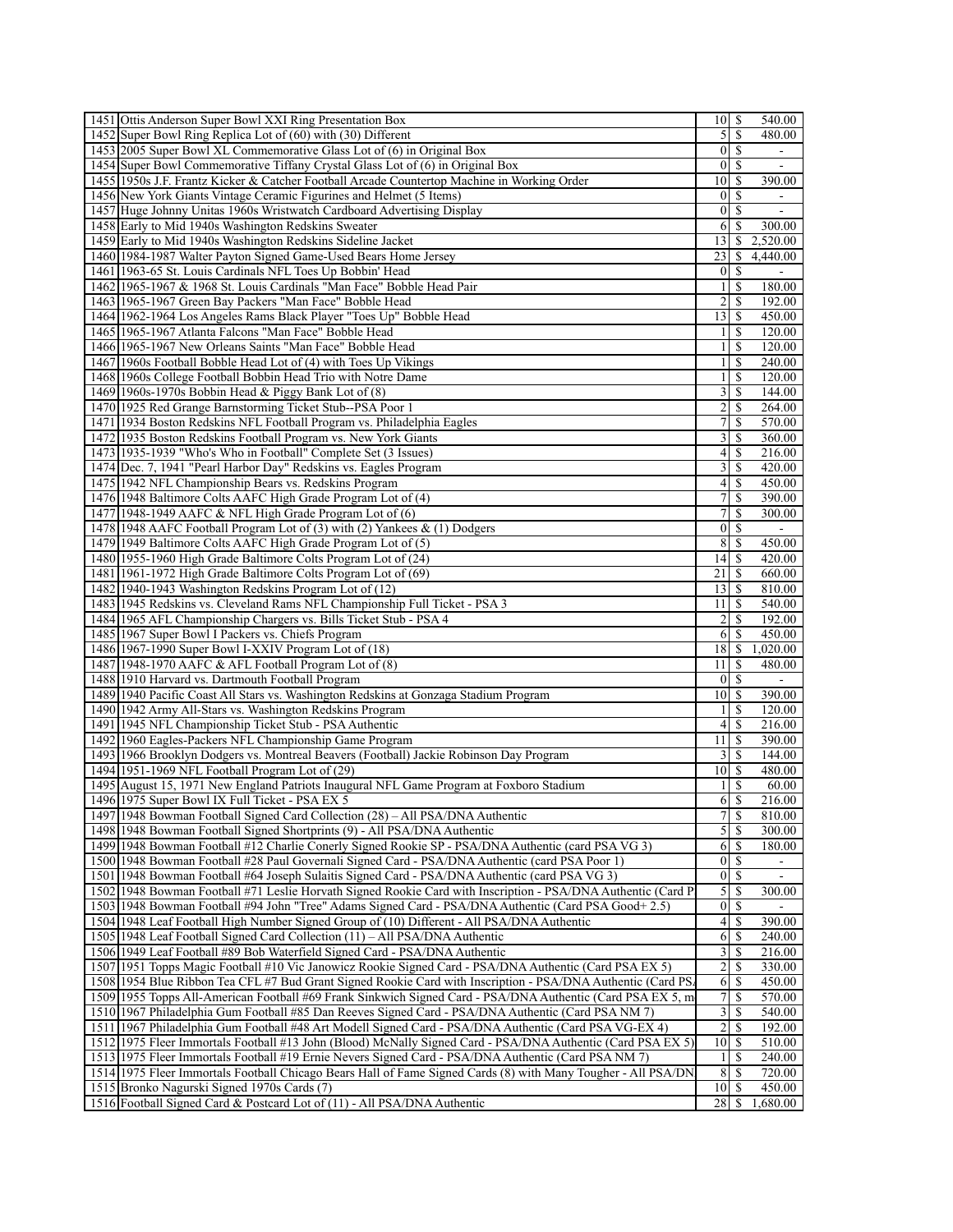| 1517 Football Single-Signed Card & Photo Lot of (16)                                                                                                                    |                             | S                        | 252.00             |
|-------------------------------------------------------------------------------------------------------------------------------------------------------------------------|-----------------------------|--------------------------|--------------------|
| 1518 1953 Notre Dame Team Signed Football with (35) Signatures including Lattner                                                                                        | $14 \overline{\smash{)}\,}$ |                          | 840.00             |
| 1519 Roger Staubach Single-Signed Football with (4) Inscriptions                                                                                                        |                             |                          | 216.00             |
| 1520 Hall of Famer Multi-Signed Football Duo with (50) Total Signatures                                                                                                 |                             | 3   S                    | 264.00             |
| 1521 Multi-Signed Football Duo with Hall of Famers including Montana & Unitas                                                                                           | $13$ $\sqrt{5}$             |                          | 300.00             |
| 1522 Single-Signed & Inscribed 75th Anniversary Football Lot of (7) with Graham                                                                                         |                             |                          | 300.00             |
| 1523 Single-Signed Hall of Famer Football Lot of (7) with Gifford                                                                                                       |                             | 6   S                    | 252.00             |
| 1524 Joe Namath Autographed Pair with Full-Size Replica Helmet & Football                                                                                               |                             | 6   S                    | 330.00             |
| 1525 Colts Quarterback Signed Quartet with P. Manning, Unitas                                                                                                           | $20$   \$                   |                          | 840.00             |
| 1526 Tom Brady Signed Jersey & Football - Both Full JSA                                                                                                                 | 10 S                        |                          | 930.00             |
| 1527 Pre & Early NFL Autographed Lot of (7) with 1923 Contract                                                                                                          |                             |                          | 840.00             |
| 1528 Multi-Signed Football Flats & Cuts Lot of (7) with 1942, 1944 New York Giants                                                                                      |                             | $8$   $\sqrt{5}$         | 390.00             |
| 1529 August 3, 1950 Pete "Fats" Henry Signed Cancelled Check - PSA/DNA Authentic                                                                                        | 8                           | S                        | 1,050.00           |
| 1530 1955 Thorpe of Carlisle Rare Private Printing Book Signed by (9) with NFL HOFers Grange and Guyon & (4) C<br>1531 1959 NFL Championship Game Program Signed by (6) |                             | $9$ $\sqrt{5}$           | 3,480.00<br>480.00 |
| 1532 Al Davis 1977-1978 Oakland Raiders Signed Checks Trio                                                                                                              | 211S                        |                          | 690.00             |
| 1533 1970 Green Bay Packers Team Program with (19) Signatures including Starr                                                                                           |                             | $0 \mid S$               |                    |
| 1534 Football Multi-Signed Program & Flats Lot of (5) with Many Hall of Famers                                                                                          | 14   S                      |                          | 840.00             |
| 1535 College/Pro Football Hall of Fame Correspondence Lot of (35) with P. Brown, W. White                                                                               | $22$   \$                   |                          | 840.00             |
| 1536 Multi-Signed HOF FB Cachet w/ Red Grange-Clark Hinkle-Cal Hubbard and more. JSA/Beckett Authentic                                                                  | 101S                        |                          | 390.00             |
| 1537 Very Tough Dan Fortmann Signed Goal Line Art Card - Full JSA                                                                                                       | $11 \mid S$                 |                          | 1,080.00           |
| 1538 Football Single-Signed Lot of (29) Index Cards & Flats with Favre, Unitas                                                                                          | 24   S                      |                          | 4,440.00           |
| 1539 Johnny Unitas Signed 8x10 Colts Team Issue Photograph                                                                                                              |                             | $1 \mid S$               | 120.00             |
| 1540 "Broadway Joe Namath" Signed LE Leroy Neiman Lithograph                                                                                                            | $11 \mid S$                 |                          | 690.00             |
| 1541 Signed Rare Football Photograph Lot of (9) with (8) Oversized                                                                                                      |                             |                          | 276.00             |
| 1542 Ottis Anderson Personal Collection with Super Bowl XXI Team-Signed Reunion Poster                                                                                  |                             | $3$ $\sqrt{3}$           | 276.00             |
| 1543 1994 NFL 75th Anniversary Multi-Signed Program Cards Lot of (2)                                                                                                    |                             | 0 <sup>1</sup>           | $\blacksquare$     |
| 1544 Football Hall of Fame Mini-Helmet Lot of (19) with Elway, Sanders                                                                                                  | $19$ S                      |                          | 990.00             |
| 1545 Heisman Trophy Winner Single-Signed Baseball Lot of (27) with Dorsett                                                                                              |                             |                          | 630.00             |
| 1546 Single-Signed Football Player Baseball Lot of (9) with Grange                                                                                                      | $10$ $\bar{s}$              |                          | 276.00             |
| 1547 Football HOFer Single-Signed Baseball Collection of (5)--All JSA Certified                                                                                         |                             |                          | 204.00             |
| 1548 Football Star Autographed Hand-Painted Baseball Lot of (2) with John Riggins AP & Joe Theismann Prototype-<br>1549 Chuck Bednarik Signed Jersey and Helmet Pair    | $13$ $\sqrt{5}$             | $1 \mid S$               | 180.00<br>288.00   |
| 1550 Brian Dawkins Signed Philadelphia Eagles Throwback Helmet and Jersey                                                                                               |                             |                          | 156.00             |
| 1551 Eli Manning Signed Giants Stadium Seat                                                                                                                             |                             | $6 \mid S$               | 180.00             |
| 1552 Joe Montana Signed Salvino Statue Lot of (3) in Original Boxes                                                                                                     |                             | 71S                      | 192.00             |
| 1553 1957-58 Topps Basketball Partial Set (58/80)                                                                                                                       | 51                          | \$                       | 480.00             |
| 1554 1957-58 Topps & 1961-62 Fleer Basketball Collection (70) with Chamberlain & Cousy Rookies                                                                          |                             |                          | 3,120.00           |
| 1555 Uncatalogued 1959-60 Kahn's Wieners Basketball Phil Jordon - PSA Good 2                                                                                            |                             |                          | 900.00             |
| 1556 1961-62 Fleer Basketball Hall of Fame Quartet with Chamberlain & Russell                                                                                           |                             | $7$ $\sqrt{5}$           | 330.00             |
| 1557 1961-62 Fleer Basketball Hall of Fame Trio with Baylor, Robertson & Russell                                                                                        |                             | $9$ $\sqrt{S}$           | 330.00             |
| 1558 1970-71 Topps Basketball Complete Set of (175) Cards                                                                                                               | 21                          | -S                       | 390.00             |
| 1559 1970-71 Topps Basketball Near Set (163/175) Including Maravich RC Plus Variation & (3) Dupes                                                                       |                             |                          | 360.00             |
| 1560 1969-1972 Topps Basketball Collection (229) with Alcindor RC & Oddball                                                                                             |                             |                          | 1,560.00           |
| 1561 1971-72 Topps Basketball PSA Graded "8" and "9" HOFers (16) with Chamberlain and Alcindor                                                                          |                             | 8   S<br>5S              | 750.00<br>780.00   |
| 1562 1971-72 Topps Basketball PSA Graded Lot (23) with (2) Chamberlain & Alcindor<br>1563 1972-73 Topps PSA-Graded "NM/MT 8" HOFers (6) with Erving Rookie              | $12$ $\sqrt{5}$             |                          | 870.00             |
| 1564 1978-79 Topps Basketball Complete PSA Mint 9-Gem Mint 10 Graded Set of (132) Cards - #4 on Registry                                                                | $20 \mid S$                 |                          | 1,140.00           |
| 1565 1977-1979 Sportscaster Basketball (156 Cards) with Numerous HOFers and Superstars                                                                                  |                             | $01$ S                   |                    |
| 1566 1970-1981 Basketball Oddball Complete Sets (9)--Sharp!                                                                                                             |                             | 2S                       | 192.00             |
| 1567 1980-81 Topps Basketball Complete Set of (176) Cards                                                                                                               | $15 \mid$ \$                |                          | 540.00             |
| 1568 1980-81 Topps Basketball Uncut Sheet with (2) Bird/Magic Rookies                                                                                                   |                             | 8S                       | 690.00             |
| 1569 1980-81 Topps Basketball Hoard of (1,074) Cards with Stars                                                                                                         | $12 \mid$ \$                |                          | 630.00             |
| 1570 1980-81 Topps Basketball Van Breda Kolff/Erving/Johnson - PSA Gem MT 10                                                                                            |                             | 8 S                      | 900.00             |
| 1571 1961-1982 Basketball Card Collection (722) with Near/Partial Sets                                                                                                  | $17$ $S$                    |                          | 750.00             |
| 1572 1973-1982 Topps Basketball Complete Sets (8) with Bird/Magic RC & (34) PSA Graded                                                                                  | $15$ $\sqrt{5}$             |                          | 960.00             |
| 1573 1986-87 & 1987-88 Fleer Basketball Complete Set Pair with (7) Graded Including PSA NM-MT 8 Jordan Rooki                                                            | 28S                         |                          | 3,720.00           |
| 1574 1986 Fleer Basketball #109 Isiah Thomas - PSA Gem MT 10                                                                                                            | 5                           | \$                       | 450.00             |
| 1575 1973-1989 Basketball Card Collection with (4) Sets & (19) Star Cards with (34) Total Graded                                                                        |                             |                          | 840.00             |
| 1576 1988 Fleer Basketball #57 Reggie Miller - PSA Gem MT 10                                                                                                            |                             |                          | 450.00             |
| 1577 1976-1989 Topps & Fleer Basketball Complete Set Trio Plus (6) Dupe 1980-81 Topps Stars with (2) Bird/Magic                                                         | $15$ $\sqrt{5}$             | 9s                       | 870.00<br>480.00   |
| 1578 1987-1990 Fleer Basketball Group of (6) Complete/Near Sets<br>1579 1987-1991 Fleer Basketball Complete Set Run with Stickers Including (22) PSA Graded Mint 9      |                             | 7s                       | 264.00             |
| 1580 1992-1998 Basketball Card Collection with (21) Sets & (26) 1996-97 Skybox Autographics Inserts                                                                     |                             | $2 \overline{\smash{3}}$ | 192.00             |
| 1581 1980-81 Topps Basketball Unopened Wax Box of (36) Packs--Baseball Card Exchange Wrapped                                                                            | $12$   \$                   |                          | 4,560.00           |
| 1582 1980-81 Topps Basketball PSA NM-MT 8 Graded Wax Packs (4)                                                                                                          |                             | 6 S                      | 570.00             |
|                                                                                                                                                                         |                             |                          |                    |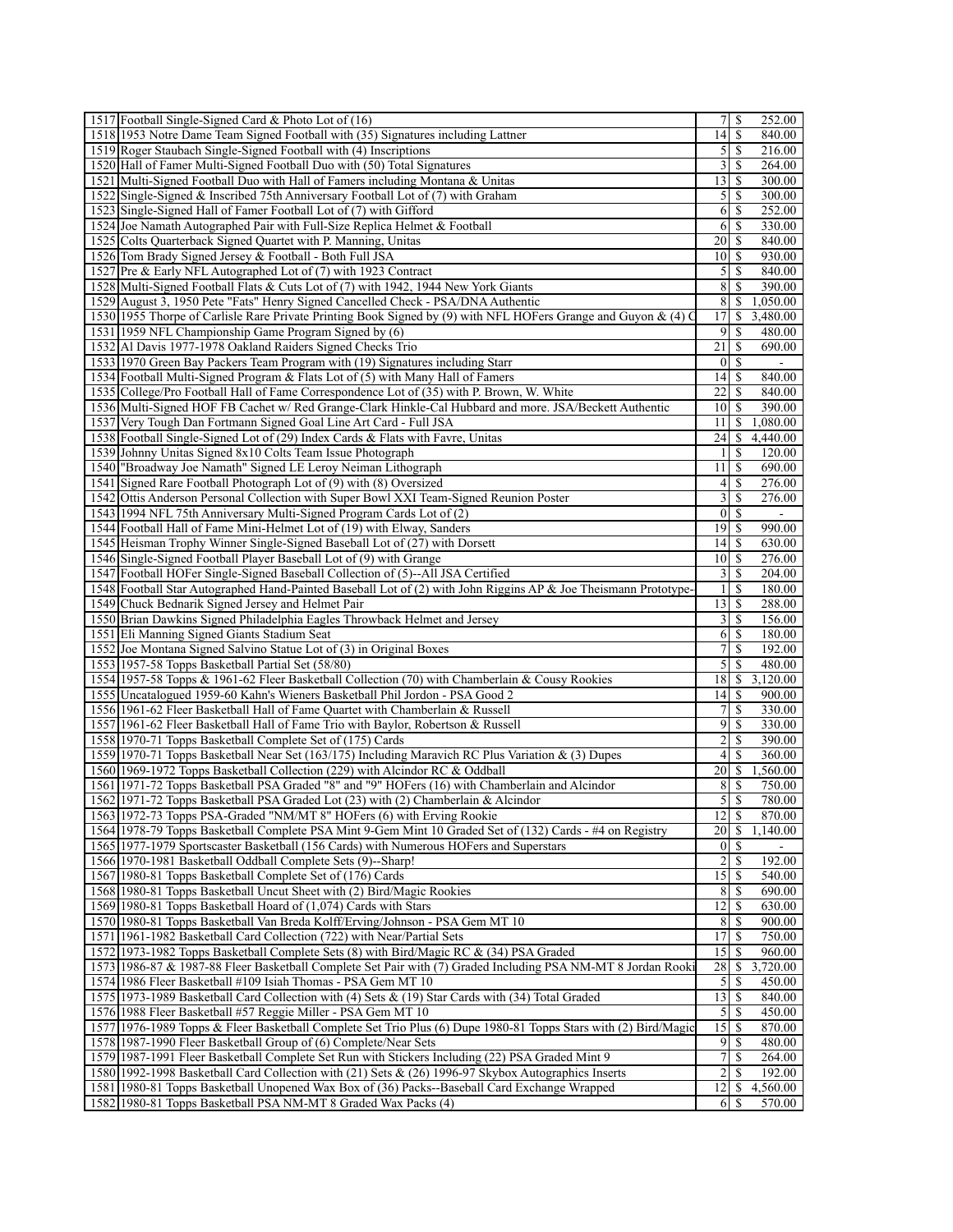| 1583 High-End Michael Jordan Collection (579) Singles, Insert & Parallel Collection with Rookie & (28) Graded                                               | 36                       | \$            | 3,960.00           |
|-------------------------------------------------------------------------------------------------------------------------------------------------------------|--------------------------|---------------|--------------------|
| 1584 Shaquille O'Neal Rookie & Insert Hoard of (750+)                                                                                                       | 9                        | <sup>\$</sup> | 216.00             |
| 1585 2007-08 Upper Deck Basketball Heroes LeBron James Certified Autograph #/5                                                                              | 12                       | <sup>\$</sup> | 510.00             |
| 1586 2012 Upper Deck Exquisite Collection Michael Jordan Limited Logo Signature #/10--PSA NM-MT 8                                                           | 11                       | <sup>\$</sup> | 450.00             |
| 1587 Circa Late 1960s Boston Celtics Warm-Up Jersey - Probable 1968-69 (Championship Season) Bailey Howell - I                                              | 18                       | \$            | 1,080.00           |
| 1588 1967-1969 Mal Graham Game-Worn Boston Celtics Jersey - LOP from Martin Brill                                                                           | 17                       | \$            | 1,800.00           |
| 1589 Circa Late 1960s Boston Celtics Game-Worn Shorts - Attributed to John Havlicek - LOP from Martin Brill                                                 | 3                        | \$            | 540.00             |
| 1590 1970-1973 Tom "Satch" Sanders Game-Worn Celtics Shorts - LOP from Martin Brill                                                                         | 4                        | \$            | 480.00             |
| 1591 1970-1974 Art Williams Game-Worn Celtics Jersey - LOP from Martin Brill                                                                                | 3                        | \$            | 540.00             |
| 1592 1972-1974 Rick Mount Signed Game-Used Kentucky Colonels Jersey                                                                                         | 21                       | \$            | 1,320.00           |
| 1593 1925/1926 Brooklyn Arcadians News-Service Photo w/Waite Hoyt and Elmer Ripley                                                                          | 1                        | \$            | 180.00             |
| 1594 1927 Washington Palace Five Type I News-Service Photos (4) w/Elmer Ripley and Tillie Voss                                                              | $\overline{c}$           | S             | 330.00             |
| 1595 1930s-1950s Basketball Clothing (4 Items) plus 1952 MacGregor Swatch Book                                                                              | $\mathbf{0}$             | \$            |                    |
| 1596 Wilt Chamberlain 1953 Daily News "City Champs" (Overbrook H.S.) Trophy                                                                                 | 14                       | \$            | 1,320.00           |
| 1597 John Havlicek's Turquoise Western-Style Watch and Matching Ring (Havlicek LOA)                                                                         | 0                        | S             |                    |
| 1598 George Mikan NIT Commemorative Wristwatch and Signed Floor Tile (2 Items)                                                                              | 3                        | \$            | 264.00             |
| 1599 Early 1960s Dick Dugan "Tall Story at the Arena" Original Artwork Piece                                                                                | $\overline{c}$           | S             | 192.00             |
| 1600 1940s-1970s Basketball Photos/Premiums/Other Collection with Dr. J ABA Photo & (3) Celtics Team Photos                                                 | 11                       | S             | 450.00             |
| 1601 1960s-1970s NBA/ABA Team Full-Size Pennant Lot of (22) with 1969 Boston Celtics & ABA Denver Nuggets                                                   | 4                        | \$            | 240.00             |
| 1602 1960s San Francisco Warriors Pennant - Golden State's Origins!                                                                                         | 1                        | S             | 180.00             |
| 1603 1988-1991 Boston Celtics Portrait Golf Balls Set (6) in Display Box                                                                                    | $\mathbf{0}$             | \$            |                    |
| 1604 1989-90 Steve Kerr Cleveland Cavaliers Travel Garment Bag                                                                                              | $\mathbf{0}$             | \$            |                    |
| 1605 1968 UCLA vs. Houston "Game of the Century" Tickets (2) and Program                                                                                    | 22                       | \$            | 1,440.00           |
| 1606 1949-1971 Basketball Publication Lot of (38)                                                                                                           | 10                       | S             | 420.00             |
| 1607 Basketball Signed Book Lot of (8) with O'Neal, Russell                                                                                                 | 4                        | S             | 228.00             |
| 1608 1970s Pete Maravich Basketball Camp Brochure & Rare Pin                                                                                                | $\mathbf{1}$             | \$            | 180.00             |
| 1609 Baltimore/Washington Bullets Collection of (11) Items with Push-Out Stand-Ups & McDonalds Posters                                                      | $\mathbf{1}$             | \$            | 240.00             |
| 1610 May 3, 2003 Sports Illustrated For Kids Lot of (100) with LeBron RC                                                                                    | 9                        | \$            | 360.00             |
| 1611 1948-1949 Harlem Globetrotters Signed Program (7 Signatures) with Marquis Haynes and Sweetwater Clifton                                                | 5                        | S             | 240.00             |
| 1612 1953-54 Minneapolis Lakers Team Program with (12) Signatures including Mikan - Third Straight Championshi                                              | $\overline{2}$           | \$            | 252.00             |
| 1613 Wilt Chamberlain Signed Philadelphia 76ers Throwback Jersey From 1991 Retired Number Ceremony - Full JS                                                | 22                       | \$            | 2,160.00           |
| 1614 Basketball Hall of Famer Signed Stat Jersey Lot of (7) with Bing, Olajuwon                                                                             | 2                        | S             | 330.00             |
| 1615 Basketball Autograph Lot of (5) with Russell                                                                                                           | 12                       | S             | 330.00             |
| 1616 Michael Jordan Signed 1990 NBA Hoops 8x10 - Full JSA                                                                                                   | 12                       | \$            | 450.00             |
| 1617 Wilt Chamberlain Signed "A View From Above" Book & Ad Display                                                                                          | $\overline{c}$           | \$            | 204.00             |
| 1618 Wilt Chamberlain Signed ID Card - PSA/DNA Authentic                                                                                                    | 6                        | <sup>\$</sup> | 264.00             |
| 1619 Single-Signed Hall of Fame Basketball Lot of (8) with Mikan, Pettit                                                                                    | 10                       | S             | 450.00             |
| 1620 Kareem Abdul-Jabbar Signed Spalding Basketball                                                                                                         | 5                        | \$            | 108.00             |
| 1621 1999-00 & 2000-01 Los Angeles Lakers Signed Ball Pair - Both with Kobe & Shaq                                                                          | $\overline{35}$          | \$            | 1,110.00           |
| 1622 LA Lakers "Legends" LE Ann Neilsen Litho Signed by (5) with Abdul-Jabbar, Baylor, Chamberlain, Johnson &                                               | 15                       | S             | 540.00             |
| 1623   "Celtics Legends" Signed Ann Neilsen LE Litho with Auerbach, Cousy, Havlicek, Heinsohn & Russell                                                     | 8                        | S             | 300.00             |
| 1624 Larry Bird & Julius Erving Dual-Signed "The Choke" Display                                                                                             | 7                        | \$            | 132.00             |
| 1625 Rare Larry Bird Signed Framed Display with (5) Inscriptions                                                                                            | 3                        | \$            | 204.00             |
| 1626 1889 N150 Honest Long Cut Tobacco John L. Sullivan Card Lot of (2) Different--Both SGC Graded                                                          | 10                       | \$            | 1,080.00           |
| 1627 1895 N566 Newsboy James Corbett #347 Cabinet (Right Profile) - PSA VG 3 Only Graded!                                                                   | 4                        | <sup>\$</sup> | 216.00             |
| 1628 Late-1800s Photo Pair with Paddy Ryan CDV & Man Holding Baseball Tin Type                                                                              |                          | $0 \mid S$    |                    |
| 1629 1910 T210 Mecca & T218 Hassan Boxing Singles (33) with Jeffries                                                                                        | 3                        | \$            | 204.00             |
| 1630 1948 Leaf Boxing PSA High Grade Complete Set (49)                                                                                                      | 17                       | \$            | 2,280.00           |
| 1631 1948 Leaf Boxing Complete Set of (49) Uncut Sheet                                                                                                      | 20                       | \$            | 1,560.00           |
| 1632 1911 W. D. & H. O. Wills (Green Stars and Circle Back) "Boxers" PSA-Graded Complete Set (36)                                                           | 11                       | S             | 510.00             |
| 1633 1920s Multi-Sport Strip Card Lot of (178) with Heavy Boxing Content                                                                                    | 3                        | $\mathbb{S}$  | 216.00             |
| 1634 1910-1951 Boxing Grab Bag of (72) Cards                                                                                                                | 5<br>5                   | S             | 390.00             |
| 1635 1910s-1950s Boxing Card Collection of (274)                                                                                                            |                          | S             | 360.00             |
| 1636 1910-1956 Multi-Sport/Non-Sport Card Collection of (150) with Boxing Emphasis                                                                          | 48<br>15                 | \$            | 4,440.00<br>990.00 |
| 1637 1956 Gum Inc. Adventure Card Collection with Near Set of (99/100) & (145) Boxing Card Extras                                                           |                          | \$            |                    |
| 1638 1889-1950s Boxing Card/Publication Collection with Sullivan, Johnson, Dempsey & Louis                                                                  | 3<br>$\mathbf{1}$        | \$<br>\$      | 204.00<br>120.00   |
| 1639 Boxing Photo/Premium Collection of (20) with Marciano, Louis, Johnson & Dempsey<br>1640 Magnificent 1921 Georges Carpentier Signed Photo               | 1                        | \$            |                    |
|                                                                                                                                                             | 6                        | \$            | 240.00<br>180.00   |
| 1641 James Braddock Signed Boxing Premium Photo - Full SGC Authentic<br>1642 1947 Max Baer Signed Radio Artists Membership Application - Full SGC Authentic | $\boldsymbol{0}$         | $\mathbb{S}$  |                    |
| 1643 LeRoy Neiman Boxing Lithograph Display Trio - All Signed by Fighters & Artist with Frazier/Foreman Dual-Si                                             | 9                        | \$            | 390.00             |
| 1644 Muhammad Ali and Joe Frazier "Stare Down" Signed 16x20 Photo - Full JSA                                                                                | 9                        | <sup>\$</sup> | 720.00             |
| 1645 Muhammad Ali & Joe Frazier Signed Book Pair                                                                                                            | $\overline{\mathcal{L}}$ | \$            | 228.00             |
| 1646 Muhammad Ali Signed 16x20 Photograph Display - Full JSA                                                                                                | 5                        | $\mathbb{S}$  | 390.00             |
| 1647 Muhammad Ali Signed Photograph Display - Full JSA                                                                                                      | 1                        | \$            | 240.00             |
| 1648 Muhammad Ali Signed 1996 "When We Were Kings" Movie Poster - Full JSA                                                                                  | 6                        | <sup>\$</sup> | 390.00             |
|                                                                                                                                                             |                          |               |                    |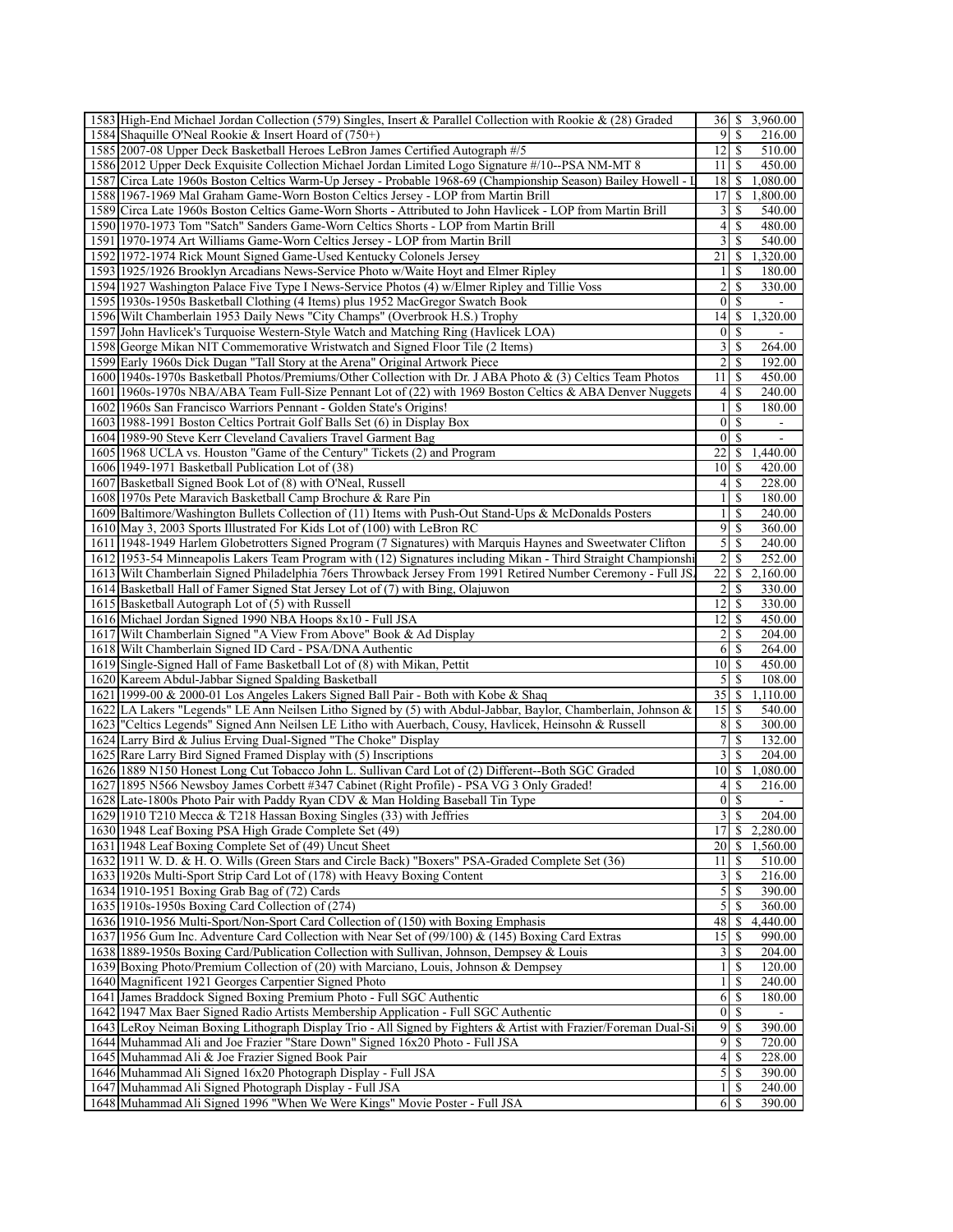| 1649 Muhammad Ali Single-Signed Baseball - Full JSA                                                              | $14$ $\sqrt{5}$          | 690.00                             |
|------------------------------------------------------------------------------------------------------------------|--------------------------|------------------------------------|
| 1650 Muhammad Ali Single-Signed Red Everlast Glove- Full JSA                                                     | 8                        | <sup>\$</sup><br>540.00            |
| 1651 Muhammad Ali Autograph Lot of (2) with Boxing Trucks & Trump Plaza Invitation--Both Full JSA                | $13$ $\sqrt{5}$          | 840.00                             |
| 1652 Muhammad Ali Dual-Signed Islamic Pamphlet - Full SGC Authentic                                              | $\frac{1}{2}$            | \$<br>120.00                       |
| 1653 1993 Muhammad Ali A Thirty-Year Journey Book Signed by Ali & Author--Full JSA                               | $\frac{3}{2}$            | \$<br>204.00                       |
| 1654 Jack Dempsey Signed and Unsigned Ephemera Lot (7 Items)                                                     | $\boldsymbol{2}$         | \$<br>132.00                       |
| 1655 1940s Joe Louis Folk Art Figure & Boxing Ring Set                                                           | $\overline{2}$           | \$<br>252.00                       |
| 1656 1954 Marciano/Charles Cuff Links Presented to IBC President Jim Norris                                      | $\overline{0}$           | -S<br>$\blacksquare$               |
| 1657 Boxing Hall of Famer Signed Paperweight Lot of (21)                                                         | 14                       | \$<br>390.00                       |
| 1658 Multi-Signed Hall of Fame Boxing Trunks with (40+) Signatures                                               | 1                        | \$<br>240.00                       |
| 1659 Autographed Boxing Ticket Lot of (6) with Foreman                                                           | $\mathbf{1}$             | \$<br>180.00                       |
| 1660 Multi-Signed Joe Louis Commemorative Stamp Uncut Sheet Display with (40+) Autographs including Duran, F     | $\overline{\mathbf{c}}$  | S<br>132.00                        |
| 1661 May 2, 2015 Mayweather vs. Pacquiao Full Ticket                                                             | 1                        | \$<br>120.00                       |
| 1662 1935-1939 Hockey Matchbooks Group of (30) with Black Hawks                                                  | $\overline{c}$           | \$<br>72.00                        |
| 1663 1963 Parkhurst Hockey #16 Tim Horton-PSA Gem Mint 10                                                        | 14                       | \$<br>630.00                       |
|                                                                                                                  |                          |                                    |
| 1664 1968-1972 Topps Hockey Group (128) with (3) Orr & Dryden RC                                                 | $\frac{3}{2}$            | \$<br>264.00                       |
| 1665 1977-1980 Finnish Sportscaster Hockey Collection of (131) Cards with Gretzky Rookie                         | 8                        | S<br>300.00                        |
| 1666 1979-80 Topps Hockey #18 Wayne Gretzky Rookie PSA NM 7                                                      | 16                       | \$<br>630.00                       |
| 1667 1985 O-Pee-Chee #9 Mario Lemieux RC - PSA NM-MT 8                                                           | 14                       | <sup>\$</sup><br>630.00            |
| 1668 1986 Topps Hockey #53 Patrick Roy Rookie - PSA Gem MT 10                                                    | 11                       | \$<br>1,200.00                     |
| 1669 2005 Ultimate Collection Alex Ovechkin Signed Rookie - PSA Gem MT 10                                        | 2                        | S<br>132.00                        |
| 1670 1979-80 Topps Hockey Unopened Wax Box of (36) Packs - BBCE Wrapped                                          | 34                       | 9,360.00<br>\$                     |
| 1671 1971-1981 Topps & O-Pee-Chee Hockey Unopened Wax Pack Trio - All PSA 7-9 Graded                             | $\vert 4 \vert$          | 390.00<br>\$                       |
| 1672 Wayne Gretzky UDA Signed 16x20 Photo in Framed Display                                                      | $\overline{5}$           | 168.00<br>-S                       |
| 1673 Single-Signed Hockey Hall of Fame Pucks Lot of (9) with Hull                                                | $\frac{1}{2}$            | S<br>240.00                        |
| 1674 Autographed Hockey Lot of (4) with Orr Signed Game Model Stick                                              | $\frac{3}{2}$            | \$<br>204.00                       |
| 1675 Wayne Gretzky Autographed Pair with "Game-Issued" Stick & Replica Jersey                                    | 13                       | $\overline{\mathcal{S}}$<br>570.00 |
| 1676 2013-2015 Connor McDavid Game-Used OHL Erie Otters Hockey Stick                                             | 17                       | 1,320.00<br>S                      |
| 1677 2016-17 Sidney Crosby Game-Used CCM Hockey Stick                                                            | 15                       | 960.00<br>\$                       |
| 1678 Bobby Jones 1930s Display Featuring Vintage Equipment and Signed Index Card (6 Items)                       | 18                       | $\mathbb{S}$<br>1,020.00           |
| 1679 1960 Bobby Jones "Golf Is My Game" Signed Hardcover Book - Full PSA/DNA                                     | 1                        | \$<br>360.00                       |
| 1680 Deluxe Golf Display Lot of (5) with (2) Signed by Hogan/Snead & Nicklaus                                    | $\overline{9}$           | S<br>330.00                        |
| 1681 Sam Snead Signed Check Lot of (25)                                                                          | $\mathcal{S}$            | <sup>\$</sup><br>330.00            |
| 1682 Tiger Woods & Annika Sorenstam Signed Display Pair                                                          | $\overline{2}$           | \$<br>330.00                       |
| 1683 1920s-1980s Maureen Orcutt Estate Personal Collection of Photos, Publications & Ephemera                    | 11                       | \$<br>480.00                       |
| 1684 1926 Spalding Champions Famous Auto Racers BVG Graded Lot of (6)                                            |                          | $0 \mid S$                         |
| 1685 1981-2003 Golf Unopened Boxes (6)                                                                           | $10\vert S$              | $\overline{\phantom{a}}$<br>300.00 |
| 1686 1950s Oertels 92 Beer Bar Wrestling Store Advertisement Display Complete Set of (4)                         | 2                        | \$<br>330.00                       |
| 1687 High-Grade 1985 Topps WWF Singles Hoard of (950) Cards                                                      | $\mathbf{1}$             | \$<br>120.00                       |
| 1688 Althea Gibson & Arthur Ashe Signed Index Cards--Both Certified                                              | $\mathbf{1}$             | \$                                 |
|                                                                                                                  |                          | 120.00<br>\$                       |
| 1689 Tennis Autographed Quartet with Ashe, Laver, McEnroe & Nadal                                                | $\frac{4}{3}$            | 168.00                             |
| 1690 1897 Hudson & Kearns Famous Footballers Rare Book                                                           | $\overline{0}$           | S                                  |
| 1691 1942 Kentucky Derby Program (w/Triple Crown Winner Whirlaway Cover) and Tickets (2)                         | $\overline{\mathbf{3}}$  | \$<br>144.00                       |
| 1692 1950-1961 Horse Racing Program Lot of (60) with (4) Preakness                                               | 6                        | <sup>\$</sup><br>192.00            |
| 1693 1976 U.S. Men's Olympic Swimming Team Multi-Signed/Unsigned Program & Ticket Collection with John Nab       |                          | 0 <sup>1</sup><br>$\blacksquare$   |
| 1694 1980 Olympics Lot of (6) Including Steve Janaszak Game-Issued Stick with (12) Signatures including Eruzione | 14                       | S<br>570.00                        |
| 1695 Jackie Joyner-Kersee Signed Track Shoe Pair                                                                 |                          | $1 \mid S$<br>180.00               |
| 1696 1888 Allen & Ginter N29 World's Champions Partial Set of (31/50) with (17) SGC Graded                       | $\overline{\mathcal{I}}$ | <sup>\$</sup><br>420.00            |
| 1697 1910 T6 Murad Cigarettes "College Series" Partial Set (17/25)                                               | 4                        | 276.00<br>\$                       |
| 1698 Antique College Sports Tobacco Insert Lot of (6) with (2) T6 Murad Cabinet Cards                            | $\mathfrak{S}$           | 252.00<br>\$                       |
| 1699 1920s Sport/Non-Sport Strip Card Uncut Sheet Lot of (2) with Babe Ruth                                      | 19                       | 720.00<br>-S                       |
| 1700 1933 R338 Goudey Sport Kings PSA Graded Starter Set of (21/48)                                              | 24                       | 990.00                             |
| 1701 1933-1942 Dixie Lids Premium Photo Complete/Near Sets Lot of (9) with 1933 Complete 1st Year                | 14                       | 1,440.00<br>\$                     |
| 1702 1920s-1940s Sports Card, Publication and Premium Lot of (15) with Ruth & Gehrig                             | 1                        | 240.00<br>\$                       |
| 1703 1933-1941 Movie Star Premium/Still/Promo Lot of (75) with Ball, Gable, Garland & Temple                     | 6                        | \$<br>252.00                       |
| 1704 1948 Kellogg's PEP "Athletes" (11) with Mikan Rookie                                                        | 6                        | <sup>\$</sup><br>330.00            |
| 1705 1951-1961 Baseball & Football Collection (505) with 1958 Topps Football #62 Jim Brown RC & (32) PSA Grad    | 14                       | S<br>840.00                        |
| 1706 1950-1963 Multi-Sport Grab Bag of (386) Cards with Many Hall of Famers & Stars                              | 15                       | 960.00<br>-S                       |
| 1707 1965 R710-10 Topps Push-Pull Complete Set of (36) with (4) SGC Graded Key Cards                             | 25                       | 3,960.00<br>S                      |
| 1708 1954-1973 Baseball and Football Hall of Famers & Stars (23) with Brown & Schmidt Rookies                    | 14                       | 960.00<br>\$                       |
| 1709 1966-1973 Topps Baseball & Football Shoebox Collection (2,366) with 1971 Topps Football Set                 | $13$ $\uparrow$          | 660.00                             |
| 1710 1958-1976 Multi-Sport Shoebox Collection (1,725) with Howe, Maravich & Namath                               | $16$   \$                | 690.00                             |
| 1711 1950-1979 Baseball & Football Hall of Famers and Stars (127) with Aaron, J. Brown, Clemente & Unitas        | 4                        | 1,920.00<br>S.                     |
|                                                                                                                  | 30                       | 2,400.00<br>\$                     |
| 1712 1887-1983 Baseball & Football Collection of (2,546) Cards with (837) PSA Graded Cards                       |                          |                                    |
| 1713 Multi-Sport Warehouse Lot of Two Million+ Cards from 1960s-2000s                                            | 82                       | \$14,100.00                        |
| 1714 1978 Topps "Fun Packs" Unopened Bags (7) of 30 Mixed Football, Hockey, and Nonsport Wax Packs               | 15                       | \$<br>840.00                       |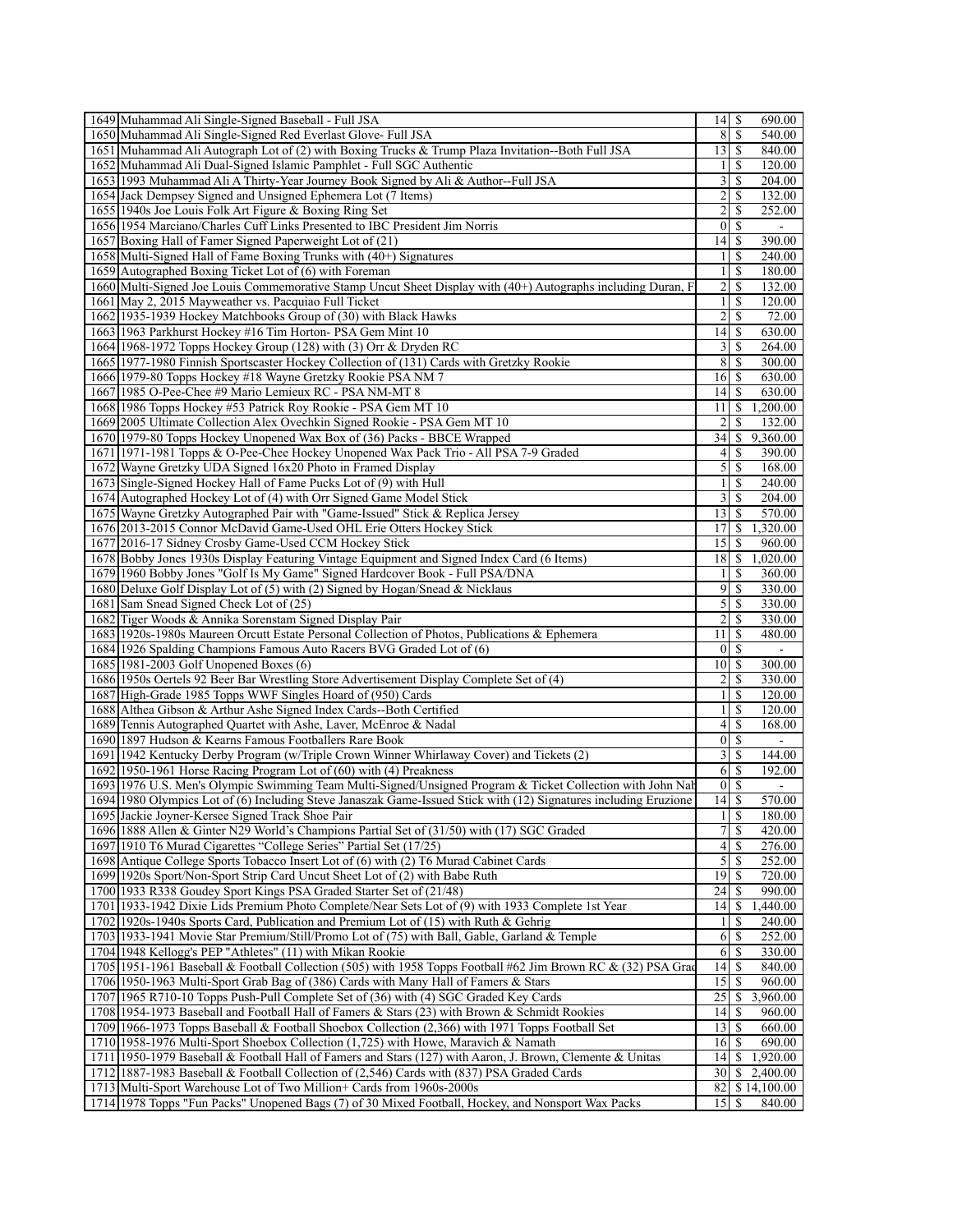| 1715 1981 Topps Fun Bag Pair with Basketball & Football Wax Packs - Both BBCE Wrapped                                                                                                                            | 4                 | -S                    | 420.00           |
|------------------------------------------------------------------------------------------------------------------------------------------------------------------------------------------------------------------|-------------------|-----------------------|------------------|
| 1716 1981 Topps Fun Bags Lot of (2) with Basketball & Football Wax Packs - Both BBCE Wrapped                                                                                                                     | 3                 | -S                    | 360.00           |
| 1717 1986-1993 Multi-Sport Sealed Wax Cases Lot of (4)                                                                                                                                                           | 12                | \$                    | 420.00           |
| 1718 1980-2013 Multi/Non-Sport Unopened Oddball Factory Sets, Boxes & Packs Lot of (112)                                                                                                                         | 8                 | -S                    | 276.00           |
| 1719 (87) 1961-1989 Multi-Sport Wax Pack Wrappers                                                                                                                                                                | 8                 | -S                    | 360.00           |
| 1720 1950-1982 Football & Basketball Singles with Several Hall of Famers Including Alcindor, J. Brown & Erving R                                                                                                 | 14                | - \$                  | 810.00           |
| 1721 1957-1984 Baseball & Football Hall of Fame/Star Rookie Cards (26)                                                                                                                                           | 8                 | -S                    | 810.00           |
| 1722 1940s-1980s Multi-Sport Odd Issue Collection with 1961 Post Mantle/Maris Panel                                                                                                                              | 8                 | -S                    | 540.00           |
| 1723 1955-1984 Baseball & Football Coins (336) with Mantle                                                                                                                                                       | 5                 | <sup>\$</sup>         | 288.00           |
| 1724 1970s-Modern Multi-Sport Treasure Chest (1,038) with (103) Certified Autograph/Game-Used Cards with Earnh                                                                                                   | 20   \$           |                       | 1,680.00         |
| 1725 1980s-Present Multi-Sport Balance of Collection (9,000+) with (100+) Auto/Jersey Cards                                                                                                                      | $10$   $\sqrt{5}$ |                       | 690.00           |
| 1726 University of North Carolina Alumni Collection (46) Autographs with Dean Smith Display                                                                                                                      | 1                 | -S                    | 180.00           |
| 1727 Modern Multi-Sport Collection (244) with (139) Certified Autograph/Game-Used Cards Including (46) PSA Gra                                                                                                   | 10                | -S                    | 750.00           |
| 1728 1997-2016 Baseball & Football Modern Insert Collection (75) with (65) BGS Graded                                                                                                                            | $14$ $\sqrt{5}$   |                       | 1,110.00         |
| 1729 2007 Sweet Spot Classic Cuts Gerald Ford Certified Auto #38/61                                                                                                                                              |                   | -S                    | 180.00           |
| 1730 2011 Allen & Ginter George W. Bush Certified Autograph                                                                                                                                                      | 14                | -S                    | 480.00           |
| 1731 Circa 1910 College Tobacco Silks Lot of (33) with Pillow Case Panel of (18)                                                                                                                                 | 1<br>1            | -S                    | 120.00           |
| 1732 Vintage College Sports Pennant Blankets Lot of (2) with Stanford & Penn                                                                                                                                     |                   | <sup>\$</sup>         | 120.00           |
| 1733 1935 Gunther Beer Advertisement with Bobby Jones, Babe Ruth & Ty Cobb - Easel Back Stand!                                                                                                                   | 1                 | 6   S<br>-S           | 264.00           |
| 1734 Babe Ruth & Babe Didrikson "\$10 Bet" Framed Display<br>1735 1960s-1990s Multi-Sport Pennant Lot of (15) with 1960s NFL Teams                                                                               | $\overline{0}$    | \$                    | 180.00           |
| 1736 1970s-2010s Multi-Sport Large Format Team Schedules Lot of (47)                                                                                                                                             | $\mathbf{1}$      | -S                    | 180.00           |
| 1737 1949-1951 Madison Square Garden Basketball & Hockey Program Lot of (8)                                                                                                                                      | 01                | -S                    | $\sim$           |
| 1738 1945-1969 Mostly Baseball & Football Publication Lot of (50)                                                                                                                                                | 8                 | -\$                   | 228.00           |
| 1739 1930s-1970s Multi-Sports Publications and Statistical Guides (78)                                                                                                                                           | $\overline{c}$    | -S                    | 132.00           |
| 1740 1940s-Modern Multi-Sport Publication Lot of (39)                                                                                                                                                            | 0                 | <sup>\$</sup>         |                  |
| 1741 1940s-1970s Sport Magazine Lot of (66) - Almost All with HOF Covers                                                                                                                                         | 3                 | -S                    | 264.00           |
| 1742 1942-2006 World Series, All-Star & Super Bowl Program Lot of (24)                                                                                                                                           | 5                 | -S                    | 390.00           |
| 1743 1950s-1990s Baseball and Football PSA-Graded Field Pass Lot of (7)                                                                                                                                          | 3                 | -S                    | 144.00           |
| 1744 1980-1990s Multi-Sport Bobblehead & Figurine Collection of (50+)                                                                                                                                            | 9                 | \$                    | 510.00           |
| 1745 1938 "Coaches Jamboree" Certificate Signed by (10) with Hewitt, Strong                                                                                                                                      | 19                | -S                    | 930.00           |
| 1746 Jesse Owens Signed Pair plus Related 1977 Arco Jesse Owens Games Ephemera                                                                                                                                   | 5                 | \$                    | 288.00           |
| 1747 Multi-Sport Autographed 3x5s, Cut, Postcard & Card Lot of (72) - Loaded with Hall of Famers!                                                                                                                | 11                | - \$                  | 960.00           |
| 1748 Multi-Sport Signed Trading Cards (248) with (109) Hall of Famers                                                                                                                                            | 15                | -S                    | 930.00           |
| 1749 Baltimore Orioles & Colts "Legends" Multi-Signed Ball Pair                                                                                                                                                  | 7                 | \$                    | 276.00           |
| 1750 Baltimore Orioles, Colts & Ravens Autographed Baseball & Photo Lot of (80) with Cal Ripken Jr.                                                                                                              | 19 <sup>1</sup>   | -S                    | 960.00           |
| 1751 Multi-Sport Single-Signed Baseball Lot of (10) with Frazier, Hull                                                                                                                                           | 5                 | -S                    | 192.00           |
| 1752 Baseball & Football Signed Hall of Fame 8x10 Lot of (13) with (3) Mantle                                                                                                                                    | 10                | - \$                  | 660.00           |
| 1753 Football & Baseball Hall of Famer Signed Matted Photograph Lot of (4) with Aaron, Payton, Rice & Smith                                                                                                      | $\overline{9}$    | -S                    | 450.00           |
| 1754 Multi-Sport Autographed Lot of (10) with Aaron, P. Manning                                                                                                                                                  | 16 S              |                       | 630.00           |
| 1755 Multi-Sport Autographed Collection of (26) with J. Brown, DiMaggio, Mays                                                                                                                                    | 17                | -S                    | 600.00           |
| 1756 Multi-Sport Autographed Treasure Chest of (34) Items with Gretzky, Ryan                                                                                                                                     | 12                | \$                    | 810.00           |
| 1757 Hockey, Football and Basketball Autographed Collection of (18)                                                                                                                                              | 11                | -S                    | 570.00           |
| 1758 Christopher Paluso Signed LE Multi-Sport Lithograph Trio with Ali, Howe, Russell                                                                                                                            | $10$ $\sigma$     |                       | 540.00           |
| 1759 Christopher Paluso Signed LE Multi-Sport Lithograph Lot of (11) with Hubbell, Koufax & Unitas                                                                                                               | $14$ $\sqrt{5}$   |                       | 630.00           |
| 1760 Maryland & Washington DC Region Multi-Sport Signed/Unsigned Display Lot of (11)                                                                                                                             |                   |                       | 360.00           |
| 1761 1902-1903 Turkish Trophies T7 Hamilton King Girls Complete Series Lot of (3) with (49) Total Cards                                                                                                          |                   | <sup>\$</sup>         | 240.00           |
| 1762 1909-1911 Hassan Tobacco Non-Sport Sets with T53 Cowboys Complete Set & T73 Indian Life Near Set                                                                                                            | $11$   \$         |                       | 330.00           |
| 1763 1911 T36 Auto Drivers Complete Set of (25)                                                                                                                                                                  |                   | 9 I S                 | 390.00           |
| 1764 1934 Carreras "Believe It Or Not" Complete Set (50) - #2 on the PSA Set Registry!                                                                                                                           | 8                 | -S                    | 264.00           |
| 1765 1936 R60 Gum, Inc. "G-Men & Heroes of the Law" Complete Set (168)                                                                                                                                           | 15                | \$                    | 2,640.00         |
| 1766 1938 Gum Inc. R69 Horrors of War Near Set of (222/288) with (8) SGC Graded                                                                                                                                  | 14                | - \$                  | 690.00           |
| 1767 1938 R69 Gum Inc. Horrors of War Near Set of (286/288)                                                                                                                                                      | $16 \mid S$       |                       | 1,050.00         |
| 1768 1941 Gum Inc. R157 Uncle Sam Complete Set of (96) & R158 Home Defense Complete Low Series of (24)                                                                                                           | 7                 | -S                    | 252.00           |
| 1769 1948 Bowman Movie Stars Complete Set of (36) Cards on Uncut Sheet                                                                                                                                           | 5                 | \$                    | 228.00           |
| 1770 1948 Swell The Babe Ruth Story Lot of (36) with Near Set of (22/28) & (14) Duplicates Plus Movie Ad                                                                                                         | 8                 | - \$                  | 450.00           |
| 1771 1949 Bowman "Wild West" Complete Set (180)                                                                                                                                                                  | $\overline{4}$    | -S                    | 390.00           |
| 1772 1950 Ed-U-Cards Lone Ranger Card Collection with Partial Set of (90/120) in Original Sleeves                                                                                                                | 21                | -\$                   | 930.00           |
| 1773 1951 Bowman "Red Menace" PSA-Graded Complete Set (48)                                                                                                                                                       | 13                | \$                    | 840.00           |
| 1774 1951 Bowman Jets, Rockets, Spacemen Near Set of (104/108) with (35) PSA Graded                                                                                                                              | 27                | \$                    | 3,000.00         |
|                                                                                                                                                                                                                  | 3                 | <sup>\$</sup><br>- \$ | 264.00           |
|                                                                                                                                                                                                                  |                   |                       | 510.00           |
|                                                                                                                                                                                                                  | 13                |                       |                  |
| 1775 1951 Bowman Red Menace Complete Set of (48)<br>1776 1952-1953 Topps Wings Complete Set of (200)<br>1777 1954 Topps Scoop Complete Set of (156)                                                              | $20$   \$         |                       | 1,560.00         |
|                                                                                                                                                                                                                  | 17                | -S                    | 840.00           |
| 1778 1954 Topps Scoop Near Set of (153/156) with (2) PSA Graded & One-Cent Wrapper<br>1779 1954 Tip Top Bread Sports Cars Complete Set of (28)<br>1780 1956 Topps Jets Complete Set of (240) with Original Album | $20 \mid$ \$      |                       | 990.00<br>276.00 |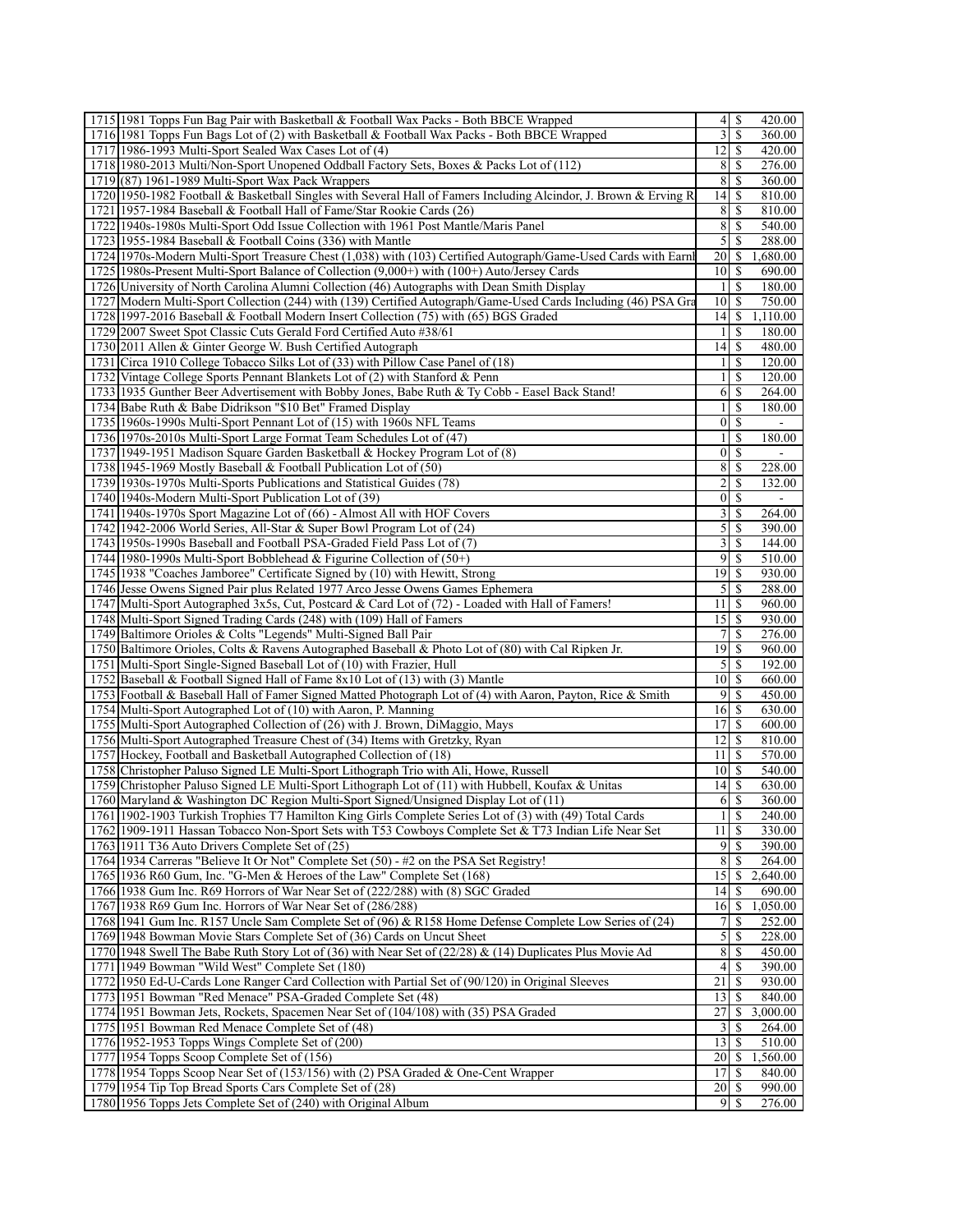| 1781 1956 Topps Davy Crockett Card Collection with (5) Complete Sets & (175) Duplicates                                                                               | 30                                 | S                       | 1,110.00                 |
|-----------------------------------------------------------------------------------------------------------------------------------------------------------------------|------------------------------------|-------------------------|--------------------------|
| 1782 1956 Topps Davy Crockett Orange & Green Complete/Near Sets                                                                                                       | 12                                 | S                       | 390.00                   |
| 1783 1956 Davy Crockett Orange Back Complete Set of (80)                                                                                                              | 3                                  | \$                      | 144.00                   |
| 1784 1950s Topps Non-Sport Complete/Partial Sets & Singles Collection with Rails and Sails Display Box                                                                | $\overline{9}$                     | -S                      | 450.00                   |
| 1785 1959 Fleer The 3 Stooges Complete Set of (96) with (4) SGC Graded                                                                                                | 18                                 | \$                      | 1,050.00                 |
| 1786 1950s Non-Sport Card Near Set Lot of (3) with NBC Stars, Fire Fighters & Wacky Plaks                                                                             | 8                                  | \$                      | 360.00                   |
| 1787 1962 Topps Civil War News Complete Set of (88) with Currency Near Set (16/17)                                                                                    | 20                                 | \$                      | 1,170.00                 |
| 1788 1963 Topps Beverly Hillbillies Complete Set                                                                                                                      | 23                                 | \$                      | 930.00                   |
| 1789 1964 Donruss The Addams Family Complete PSA Graded Set                                                                                                           | 6                                  | \$                      | 390.00                   |
| 1790 1964 Leaf The Munsters Complete Set with Stickers & Wrapper                                                                                                      | 22                                 | \$                      | 1,080.00                 |
| 1791 1964 Topps Hot Rods Uncut Partial Sheet Lot of (2) (Complete Set) from Norm Saunders Estate                                                                      | 4                                  | \$                      | 216.00                   |
| 1792 1964 Topps Beatles Color Cards Uncut Partial Sheet Lot of (4) (Complete Set) from Norm Saunders Estate                                                           | 20                                 | <sup>\$</sup>           | 990.00                   |
| 1793 1964 Topps Nutty Awards Complete PSA 7-9 High-Grade Set of (32) Cards - #3 on Registry                                                                           | 1                                  | \$                      | 120.00                   |
| 1794 1956-1966 Non-Sport Card Complete Set Lot of (3) with Topps Jets                                                                                                 | 8                                  | \$                      | 510.00                   |
| 1795 1960s Non-Sport Complete Set Lot of (2) with Man from UNCLE & Green Hornet                                                                                       | 3                                  | S                       | 204.00                   |
| 1796 1953-1972 Automobile & Auto Racing Complete Set Lot of (8)                                                                                                       | 14<br>5                            | \$<br>S                 | 750.00<br>168.00         |
| 1797 1960s-1970s Non-Sport Complete Set Lot of (5)<br>1798 1977 Wonder Bread Star Wars Lot of (6) - All PSA NM-MT 8 or Mint 9                                         | 4                                  | \$                      | 108.00                   |
| 1799 1880s-1910s Non-Sport "N" and "T" Tobacco Type Collection (104) Including Numerous "Large" Examples                                                              | 5                                  | \$                      | 630.00                   |
| 1800 1911-1912 S110 Native American Silk Pillow Case with Sitting Bull                                                                                                | 5                                  | <sup>\$</sup>           | 300.00                   |
| 1801 1945 Mutoscope Artist's Pin-Up Girls Vending Machine                                                                                                             | 9                                  | \$                      | 420.00                   |
| 1802 1950-1951 Topps Freedom's War Uncut Two-Card Panel Lot of (14) in Framed Display from Norm Saunders Es                                                           | 4                                  | <sup>\$</sup>           | 240.00                   |
| 1803 1951 Bowman Jets, Rockets, Spacemen Card #84 Graded PSA MINT 9                                                                                                   | 5                                  | <sup>\$</sup>           | 228.00                   |
| 1804 1951 Bowman Jets, Rockets, Spacemen Card #86 PSA MINT 9                                                                                                          | 5                                  | -S                      | 228.00                   |
| 1805 1951 Bowman Jets, Rockets, Spacemen Card #95 Graded PSA MINT 9                                                                                                   | 11                                 | <sup>\$</sup>           | 300.00                   |
| 1806 1951 Bowman Jets, Rockets, Spacemen Card #104 Graded PSA MINT 9                                                                                                  | 11                                 | \$                      | 300.00                   |
| 1807 1954 Wheaties License Plate Traffic Cop Advertisement Poster in Framed Display                                                                                   | $\mathbf{1}$                       | \$                      | 180.00                   |
| 1808 1956 Topps Roundup Partial Uncut Proof Sheet from Norm Saunders Estate                                                                                           | 8                                  | \$                      | 276.00                   |
| 1809 1930s-1950s War Themed Non-Sport Card Collection of (164)                                                                                                        | $\overline{2}$                     | \$                      | 192.00                   |
| 1810 1969 Topps Man on the Moon PSA Graded Lot of (30)                                                                                                                | $\mathbf{1}$                       | $\mathbb{S}$            | 120.00                   |
| 1811 1999 Pokemon Hologram Lot of (3) - All PSA Mint 9!                                                                                                               | $\mathbf{1}$                       | \$                      | 180.00                   |
| 1812 1976 Topps "Welcome Back Kotter" BBCE-Wrapped Wax Box                                                                                                            | 2                                  | \$                      | 132.00                   |
| 1813 1975-1983 Non-Sport Unopened Wax Boxes (16)                                                                                                                      | 10                                 | <sup>\$</sup>           | 330.00                   |
| 1814 1980-1983 Topps Star Wars Unopened Wax Boxes (4) with (3) Empire Strikes Back                                                                                    | 7                                  | \$                      | 510.00                   |
| 1815 Garbage Pail Kids Unopened Wax Box Lot of (7) Different Series                                                                                                   | 11                                 | \$                      | 660.00                   |
| 1816 Circa 1845-1849 Abraham Lincoln Signed Legal Brief in Framed Display—Full JSA                                                                                    | 11                                 | \$                      | 3,600.00                 |
| 1817 1824 James Monroe Signed Land Grant                                                                                                                              | 12                                 | \$                      | 660.00                   |
| 1818 1881 Sir John A. Macdonald First Canadian Prime Minister Signed Personal Letter—Full JSA                                                                         | 30                                 | \$                      | 2,280.00                 |
| 1819 1848 Major General Edmund P. Gaines Signed Confidential Letter                                                                                                   | 1                                  | \$                      | 150.00                   |
| 1820 1909 Illinois Watch Company Lincoln Model Pocket Watch with Advertising Portrait                                                                                 | 7                                  | \$                      | 480.00                   |
| 1821 Circa 1910 Paul Revere Oversized Pennant                                                                                                                         | 3                                  | <sup>\$</sup>           | 144.00                   |
| 1822 Gerald Ford Single-Signed ONL Coleman Baseball - Full JSA                                                                                                        | 9                                  | \$                      | 510.00                   |
| 1823 Gerald Ford & Al Gore Single-Signed Baseball Pair                                                                                                                | 5                                  | S                       | 180.00                   |
| 1824 1931-1980 US President News-Service Photos and Other Items with Baseball/Sports Content (10)                                                                     | $\boldsymbol{0}$<br>$\overline{0}$ | S<br>-S                 | $\blacksquare$           |
| 1825 1960s-1980s Politician Type I Photograph Lot of (25) with JFK, RFK & LBJ<br>1826 2002 Supreme Court Justices Multi-Signed Display with (9) Signatures - Full JSA | 24                                 |                         | $\sim$<br>\$2,880.00     |
| 1827 Political Signed Book Lot of (11) with Bush, Carter, Clinton                                                                                                     | 13                                 | \$                      | 600.00                   |
| 1828 1930s-1940s Actors and Actresses Signed Release Forms (12) with James Stewart and Susan Hayward                                                                  | $\mathfrak{z}$                     | -S                      | 420.00                   |
| 1829 Vintage Hollywood Star Autograph Displays & Photos Lot of (10) with Astaire & Bergman                                                                            | 10 <sup>1</sup>                    | -S                      | 450.00                   |
| 1830 Bud Abbott Single Signed Album Page                                                                                                                              | 7                                  | \$                      | 252.00                   |
| 1831 Unique 1970s Celebrity Signed Handbag (14 Signatures) w/B. Crosby, B. Hope and Bolger                                                                            | 3                                  | $\overline{\mathbb{S}}$ | 144.00                   |
| 1832 1979 NASA Book Chariots for Apollo Signed by (8) Astronauts with Aldrin & Lovell--Full JSA                                                                       | 6                                  | <sup>\$</sup>           | 510.00                   |
| 1833 Actor & Entertainer Single-Signed Baseball Lot of (7) with Jerry Lewis                                                                                           | 8                                  | \$                      | 360.00                   |
| 1834 Major League II Movie Cast-Signed Baseball Lot of (2) with Sheen & Beringer                                                                                      | $\overline{c}$                     | S                       | 330.00                   |
| 1835 Harper Lee Signed 2003 Handwritten Letter - Full JSA                                                                                                             | 3                                  | \$                      | 264.00                   |
| 1836 1917-1930 Movie Lobby Card Lot of (72)                                                                                                                           | 7                                  | \$                      | 330.00                   |
| 1837 Mickey Mouse Ceramic Big Figurine "Canine Caddy"                                                                                                                 | 3                                  | \$                      | 96.00                    |
| 1838 1970s-2000s Star Trek Action Figure & Comic Book Collection                                                                                                      | 1                                  | \$                      | 240.00                   |
| 1839 1998-2016 Star Wars Action Figure Collection of (78) in Original Boxes                                                                                           | $\mathbf{1}$                       | \$                      | 240.00                   |
| 1840 1950s Kreiss Bouncing Bums Bobble-Head Lot of (9)                                                                                                                | $\mathbf{1}$                       | \$                      | 120.00                   |
| 1841 1972-2005 Hess Truck Lot of (19) in Original Boxes                                                                                                               | 6                                  | S                       | 300.00                   |
| 1842 Early-1900s Destination City Oversized Travel Souvenir Pennants                                                                                                  | $\boldsymbol{0}$                   | <sup>\$</sup>           |                          |
| 1843 1946-1972 "LIFE" Magazine High-Grade Lot (95 Different) - No Mailing Labels!                                                                                     | $\boldsymbol{0}$                   | \$                      | $\overline{\phantom{a}}$ |
| 1844 1940s-1970s High-Grade Magazines Lot (165 Different) - No Mailing Labels!                                                                                        | $\boldsymbol{0}$                   | \$                      |                          |
| 1845 1763-1964 International Coin Collection with Gold & Silver                                                                                                       | 11                                 | \$                      | 600.00                   |
| 1846 U.S. Coin and Medal Collection with Dollar & Half-Dollar Coins                                                                                                   | 11                                 | S                       | 540.00                   |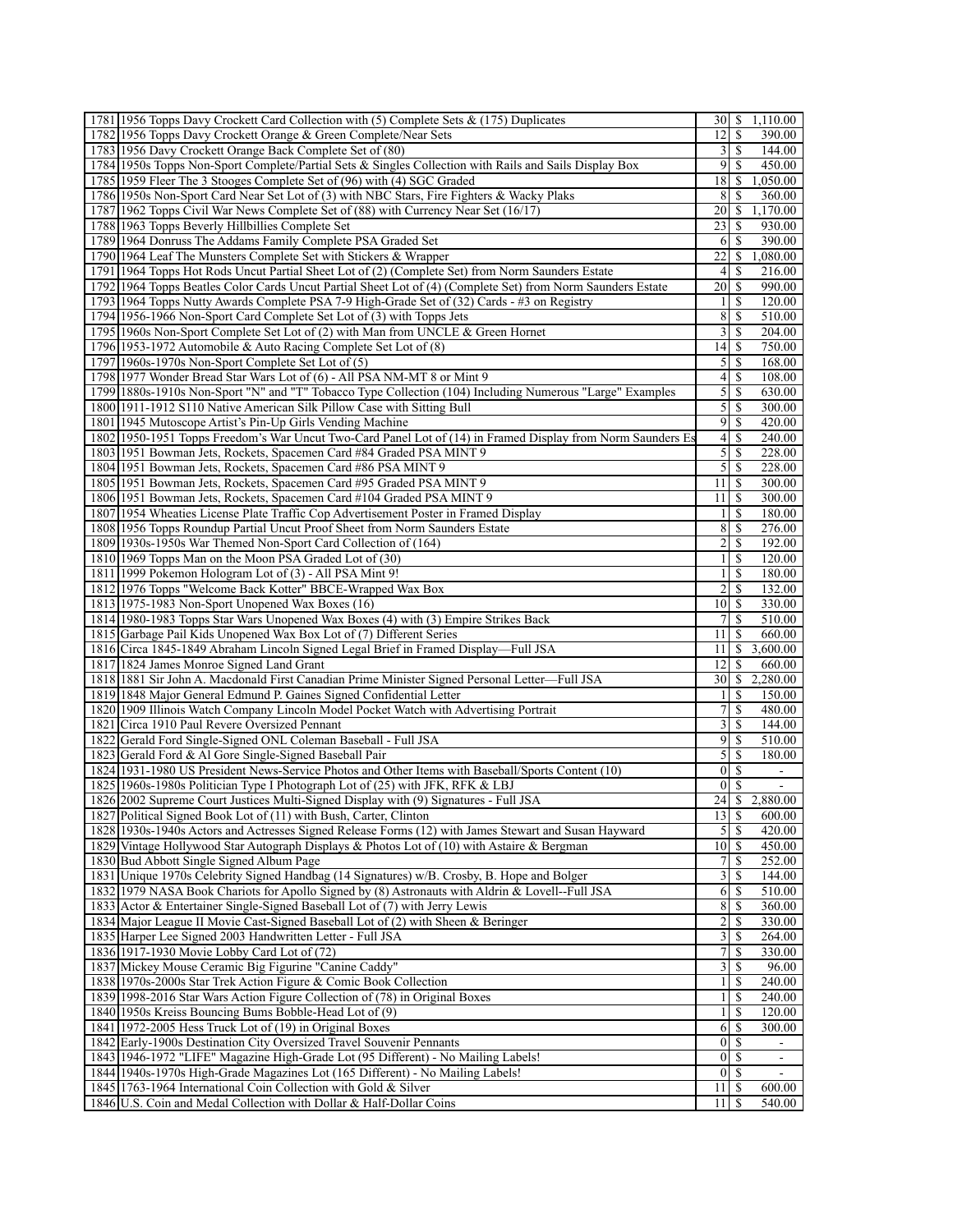| 1847 Modern Sports Related Commemorative Coin Lot of (28) with (22) Silver                                        |                 | 6   S            | 360.00                   |
|-------------------------------------------------------------------------------------------------------------------|-----------------|------------------|--------------------------|
| 1848 Bob Bindig Estate Comic Strip Museum Archive Massive Collection                                              | 20I             | \$               | 2,400.00                 |
| 1849 1942 Superman #17 Gold Age DC Comic Book                                                                     | 5 <sup>1</sup>  | \$               | 840.00                   |
| 1850 1960s-1980s Superman Related Colossal Comic Book Treasure Chest Lot of (346)                                 | 3 <sup>1</sup>  | -S               | 360.00                   |
| 1851 1964-1984 Superman Related Comic Book Treasure Chest Lot of (168)                                            | 11              | -S               | 180.00                   |
| 1852 Superman & Spider-Man Key Issue and Autographed Comic Book Lot of (5)                                        | 61              | <sup>\$</sup>    | $\overline{420.00}$      |
| 1853 Spider-Man Comic Book Treasure Chest Lot of (284)                                                            | 61              | <sup>\$</sup>    | 300.00                   |
| 1854 1973-1999 Spider-Man Comic Book Collection of (144) with ASM #194 1st Black Cat                              | $\mathcal{S}$   | \$               | 228.00                   |
| 1855 Spider-Man Key Issue Comic Book Lot of (6)--All CBCS Graded                                                  | $\frac{3}{2}$   | \$               | 84.00                    |
| 1856 1970s-1990s Comic Book Key #1 Issue Investment Lot of (243)                                                  | 11              | \$               | 240.00                   |
| 1857 Tremendous 1960s-1970s DC War Comic Treasure Chest of (148)                                                  | $\overline{3}$  | \$               | 264.00                   |
| 1858 1960s-2000s Batman Related Comic Book Treasure Chest Lot of (161)                                            | $\overline{3}$  | \$               | 264.00                   |
| 1859 1970-1984 Batman Related Comic Book Collection of (173)                                                      | 11              | -S               | 240.00                   |
| 1860 1962-1984 Justice League of America Comic Book Important Partial Run of (116)                                | 1 <sup>1</sup>  | S                | 240.00                   |
| 1861 1960s-2000s DC Comic Book Treasure Chest Balance of Collection Comic Book Lot of (262)                       | $\overline{0}$  | $\mathbb{S}$     | $\blacksquare$           |
| 1862 1940s-1960s Classics Illustrated Comic Book Collection of (110) with Partial Run of (101/169) & (5) Specials | $\frac{1}{2}$   | <sup>\$</sup>    | 120.00                   |
| 1863 1975-1979 The Invaders Comic Book Lot of (59) with Roy Thomas Signed Annual                                  | 1 <sup>1</sup>  | S                | 60.00                    |
| 1864 1960s-1970s DC Sci-Fi, Horror & Mystery Comic Book Treasure Chest of (130)                                   | 7               | \$               | 204.00                   |
| 1865 1950s-1970s TV/Movie/Comic Strip Comic Book Collection of (36) with Gunsmoke                                 | 1 <sup>1</sup>  | <sup>\$</sup>    | 60.00                    |
| 1866 1970s Marvel Bronze Age Comic Book Warehouse Hoard of (276) with The Eternals & Nova                         | $\frac{3}{ }$   | <sup>\$</sup>    | 120.00                   |
| 1867 1969-1982 Avengers Comic Book Lot of (80)                                                                    | 91              | \$               | 156.00                   |
| 1868 1977-1983 Marvel Female Super-Hero Complete & Near Comic Book Runs                                           | $\overline{3}$  | <sup>\$</sup>    | 204.00                   |
| 1869 1972-1984 Luke Cage/Iron Fist & Master of Kung Fu Comic Book Lot of (134)                                    | 1 <sup>1</sup>  | -S               | 120.00                   |
| 1870 1966-1988 Thor Comic Book Partial Run of (149)                                                               | 31              | -S               | 204.00                   |
| 1871 1970s-1980s Daredevil & Thor Comic Book Lot of (119)                                                         | $\overline{2}$  | <sup>\$</sup>    | 72.00                    |
| 1872 Captain America & Captain Marvel Comic Book Lot of (89)                                                      | 4 <sub>1</sub>  | \$               | 108.00                   |
| 1873 Hulk & Iron Man Comic Book Lot of (74)                                                                       | 1 <sup>1</sup>  | <sup>\$</sup>    | 120.00                   |
| 1874 Marvel Bronze/Copper Age Sci-Fi & Horror Comic Lot of (179) from Warehouse Hoard                             | $\overline{2}$  | \$               | 72.00                    |
| 1875 Marvel Superhero Team Comic Book Collection of (110) with The Avengers & Fantastic Four                      | 11              | <sup>\$</sup>    | 120.00                   |
| 1876 1963-1984 Blackhawk & Green Lantern Comic Book Collection of (117)                                           | 1 <sup>1</sup>  | -S               | 180.00                   |
| 1877 1963-1984 Detective Comics & World's Finest Comic Book Collection of (123)                                   | $\overline{0}$  | S                | $\overline{\phantom{a}}$ |
| 1878 1972-1984 Fantasy Hero Comic Book Treasure Chest with Conan                                                  | $\overline{0}$  | S                | $\overline{\phantom{a}}$ |
| 1879 Bronze & Copper Age Key Early Issue Comic Lot of (65) with Black Panther Near Run                            | $\overline{0}$  | S                | $\overline{\phantom{a}}$ |
| 1880 DC Super-Hero CBCS Raw Grade Comic Book Lot of (7) with Batman & Superman                                    | $\overline{0}$  | -S               | $\blacksquare$           |
| 1881 Marvel Female Super-Hero Comic Book Lot of (147)                                                             | 2 <sup>1</sup>  | S                | 84.00                    |
| 1882 1988-1992 Wolverine Comic Book Lot of (181) with (2) #1 Inaugural Issue                                      | 5 <sup>1</sup>  | S                | 120.00                   |
| 1883 1960s-1980s Marvel B.O.C. Comic Book Treasure Chest with Anthologies & Classic Heroes                        | $\overline{0}$  | -S               |                          |
| 1884 Marvel Bronze/Copper Age #1 Key Issue Lot of (7)--All CBCS Raw Grade                                         | $\overline{0}$  | <sup>\$</sup>    |                          |
| 1885 X-Men Related Key Issue Comic Book Lot of (7) with (5) Graded                                                | $\overline{2}$  | S                | 72.00                    |
| 1886 Signed and Graded Comic Book Lot of (3) with Stan Lee & Roy Thomas                                           | 12              | S                | 264.00                   |
| 1887 Star Wars Graded Comic Book/Magazine Lot of (5)                                                              | $\frac{1}{2}$   | S                | 120.00                   |
| 1888 Marvel Super-Hero Graded Comic Lot of (6) with Hulk & Ms. Marvel                                             | $\overline{0}$  | S                |                          |
| 1889 2013 Rolling Stones 50th Anniversary Band Signed Guitar with Full JSA                                        | 23              | \$               | 6,120.00                 |
| 1890 1897 N.L. & A.A. Delegates Imperial Cabinet Photo w/Brush, Reach, Hanlon and Pullman                         | 321             |                  | \$12,900.00              |
| 1891 1886 Baltimore vs. Brooklyn Scorecard (Scored)                                                               | 9               | \$               | 420.00                   |
| 1892 1951 Bowman Baseball #305 Willie Mays Rookie PSA EX-MT 6                                                     | 29              | \$               | 7,080.00                 |
| 1893 Massive 1962 Topps Baseball Hoard (3,500+) with Numerous Stars, (114) High Numbers & (100+) Green Tint §     |                 |                  | 22 \$ 2,040.00           |
| 1894 1971 Topps Baseball Complete Pair of (752/752) Cards Plus (725) Singles                                      |                 |                  | 1,800.00                 |
| 1895 Mickey Mantle 1950s-1960s Personal Documents Archive (19 Items) - Including 1959 "Last Will and Testament    |                 | $6$   $\sqrt{5}$ | 780.00                   |
| 1896 1912 T207 Brown Background SGC Graded Cards (6) with Marquard                                                | 9               | <sup>\$</sup>    | 276.00                   |
| 1897 1910-1924 Pre-War Singles Quartet with (3) Hall of Famers Including Haines, Lajoie & McGraw                  | 12              | -S               | 390.00                   |
| 1898 1933 Delong SGC-Graded Cards (8)                                                                             | 12 <sup>1</sup> | -S               | 720.00                   |
| 1899 1920s-1941 Mostly Baseball Complete, Near & Partial Sets (5) with 1936 Goudey Baseball Set (25/25)           | 24              | -S               | 690.00                   |
| 1900 1908-1954 Mostly Baseball Oddball & Type Card Treasure Chest (128) with (31) Hall of Famers                  | 22              | S                | 750.00                   |
| 1901   1941 Play Ball "Paper Version" High Grade Complete Set (24) on Two Uncut Sheets - with Williams, Foxx and  | 28              | \$               | 2,040.00                 |
| 1902 1951 Bowman Baseball PSA NM-MT 8 Graded Collection of (24) Different                                         | 12              | \$               | 900.00                   |
| 1903 1952 Bowman Baseball PSA 7-9 Graded Collection of (23) Different with Irvin                                  |                 |                  | 720.00                   |
| 1904 1953 Topps Baseball Singles Group of (90) Different with Stars                                               | 13 <sup>1</sup> | <sup>\$</sup>    | 600.00                   |
| 1905 1953-1956 Topps & Bowman Baseball Cards (69) with Many Hall of Famers & Stars Including Mantle, Mays &       | 10 <sup>1</sup> | -S               | 630.00                   |
| 1906 1956 Topps Baseball Partial Set (234/342) with Stars Including Clemente                                      | 71              | S                | 540.00                   |
| 1907 1959 Topps Baseball Singles (77) with Stars Including PSA 6 Clemente                                         | 17 <sup>1</sup> | -S               | 870.00                   |
| 1908 1960 Topps Baseball Collection $(1,200+)$ with $(117)$ High Numbers & $(52)$ Hall of Famers                  | 24              | <sup>\$</sup>    | 1,680.00                 |
| 1909 1964 Topps Baseball Complete Set (587/587)                                                                   | 15              | \$               | 1,050.00                 |
| 1910 1965 Topps Baseball Complete Set of (598/598) Cards with (2) PSA Graded Including Aaron & Mays               | 71              | S                | 900.00                   |
| 1911 1966 Topps Baseball High Number Series Set of (76/76) Cards                                                  | 19              | $\mathbb{S}$     | 1,080.00                 |
| 1912 1967 Topps Baseball Near Set of (590/609) Cards                                                              | 17I             | -S               | 930.00                   |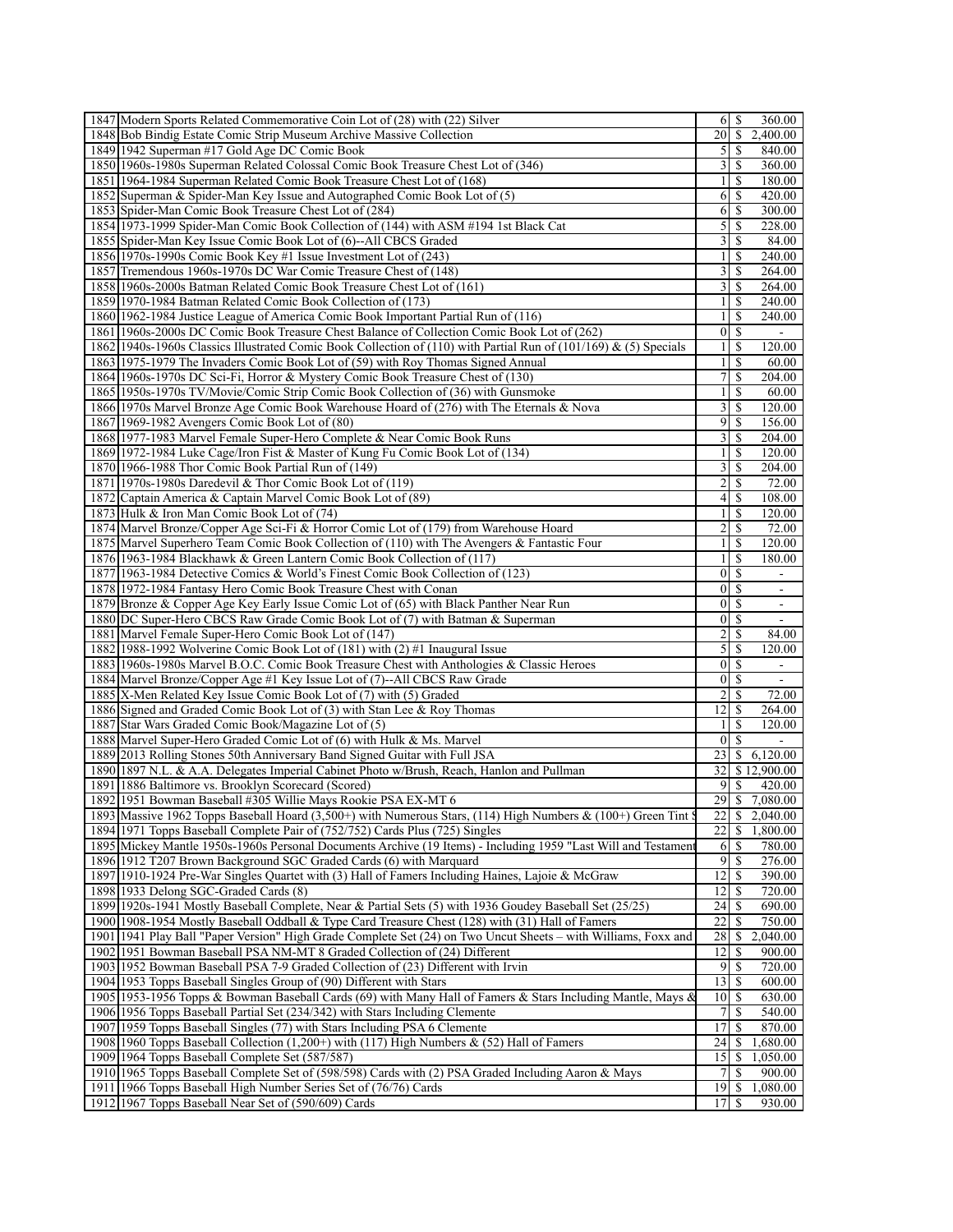| 1913 1961-1968 Topps Baseball High-Grade PSA, SGC & GAI Cards - (12) Different                                 | S<br>240.00<br>1                          |
|----------------------------------------------------------------------------------------------------------------|-------------------------------------------|
| 1914 1960-1969 Topps Baseball Collection (94) with Hall of Famers, Stars & (4) PSA Graded                      | 18<br><sup>\$</sup><br>1,560.00           |
| 1915 1970 Topps Baseball Complete Set of (720/720) Cards                                                       | 20<br>-S<br>810.00                        |
| 1916 1949-1971 Topps & Bowman Baseball Collection (47) with Many Hall of Famers & Stars Including Campanella   | $16$ $\sqrt{5}$<br>1,680.00               |
| 1917 1970 & 1971 Topps Super Baseball Complete Set Pair                                                        | 20<br>- \$<br>600.00                      |
| 1918 1974 Topps Stamps Uncut Panels (178) with 3 Complete Sets plus Extras                                     | $\overline{9}$<br>-S<br>420.00            |
| 1919 1973-1979 Topps Baseball Complete Set Run                                                                 | 10 <sup>1</sup><br>780.00<br>-S           |
| 1920 1910s Rabbit Maranville Boston Braves Cabinet Photo                                                       | 2<br>S<br>192.00                          |
| 1921 Babe Ruth 1930s Type I News Service Photos Pair                                                           | $\mathbf{1}$<br>S<br>180.00               |
| 1922 1930s-1960s Baseball Treasure Chest of (12) with (5) Ruth Items                                           | $\mathfrak{S}$<br>-S<br>168.00            |
| 1923 Louisville Slugger Advertising Broadside Lot of (13) with Player Endorsements Including Ruth & Mantle     | 6<br>S<br>360.00                          |
| 1924 1942-1950 American League Season Passes Complete Run (9)                                                  | 7<br>S<br>252.00                          |
| 1925 1940s-1960s Chicago White Sox Scorecards (32)                                                             | $\left 4\right $<br>S<br>156.00           |
| 1926 Interesting 1950-1953 Autograph Request Postcards to Joe Jackson (10)                                     | 0 <br>-S<br>$\sim$                        |
| 1927 1972 L.A. Dodgers Oldtimers Day Program, Insert and Ticket (3 Items) - Robinson, Campy and Koufax Numbe   | -S<br>120.00<br>$\frac{1}{2}$             |
| 1928 1970-1971 Washington Senators Traffic Safety Uncut Sheet Hoard of (900+)                                  | 6<br>S<br>360.00                          |
| 1929 1970-1983 Kellogg's Baseball Complete Set Run - Sharp!                                                    | 33<br>2,400.00<br>S                       |
| 1930 1977 Baseball Mini-Helmets "MLB Standings" Cardboard Display                                              | 6<br>240.00<br>-S                         |
| 1931   1978 Thurman Munson Endorsed "Wiffle Ball" Complete Case (24 Boxes)                                     | 11<br>-S<br>330.00                        |
| 1932 1982 "Cope Collection" HOFers Statistical Plaques (8) with Ruth, Gehrig, Cobb, Wagner and Mathewson       | -S<br>120.00<br>$\frac{1}{2}$             |
| 1933 1989 Baltimore Orioles Phantom Press Pins (30)                                                            | $\overline{7}$<br>S<br>252.00             |
| 1934 Cal Ripken Jr. Collection of Cards & Memorabilia with Signed Mini-Helmet, Rookies, (1) Auto & (15) Game-U | 13<br>- \$<br>630.00                      |
| 1935 Extensive Baltimore Orioles Autographed Treasure Chest of (101) Items with (5) Ripken Jr.                 | $13$ $\bar{S}$<br>510.00                  |
| 1936 1968 Davey Johnson Signed Game-Worn Baltimore Orioles Home Jersey - Phil Wood LOA                         | 17<br>1,020.00<br>\$                      |
| 1937 1970 Bobby Grich Baltimore Orioles Game-Issued Jersey - Phil Wood LOA                                     | 20<br>-S<br>1,920.00                      |
| 1938 1974 Boog Powell Signed Game-Worn Baltimore Orioles Home Jersey - Phil Wood LOA                           | 20<br>1,320.00<br>-S                      |
| 1939 1996 Eddie Murray Baltimore Orioles Batting Practice Jersey - Phil Wood LOA                               | $\left 4\right $<br>-S<br>390.00          |
| 1940 1996 Mike Mussina Baltimore Orioles Batting Practice Jersey - Phil Wood LOA                               | 252.00<br>6<br>-S                         |
| 1941 1996 David Wells Game-Used Baltimore Orioles Alternate Black Jersey - Phil Wood LOA                       | $\left 4\right $<br>- \$<br>156.00        |
| 1942 1971-1979 Greg Luzinski Game-Used Philadelphia Phillies Bat                                               | $\overline{2}$<br><sup>\$</sup><br>132.00 |
| 1943 1996-1997 Sandy Alomar Jr. Signed Game-Used Cleveland Indians Bat                                         | $\mathbf{1}$<br>-S<br>120.00              |
| 1944 1999-2000 Tino Martinez Signed Game Used New York Yankees Bat                                             | 7<br>S<br>252.00                          |
| 1945 2008 Melky Cabrera Signed & Game Used "2 HR" New York Yankees Bat                                         | $\overline{3}$<br>-S<br>168.00            |
| 1946 1983 Topps Traded Baseball Card Complete Autographed Set of (132) Plus (60) Duplicates                    | 15<br>- \$<br>510.00                      |
| 1947 Perez-Steele Celebration Series Complete Set Trio with (9) Signed Postcards                               | 2<br>S<br>192.00                          |
| 1948 Perez Steele HOF Series 1-11 Run Plus Series 14 Set with (23) Signed                                      | 9<br>-S<br>420.00                         |
| 1949 Perez-Steele Great Moments Complete Series 1-9 Set with (23) Signed                                       | 12 <br>480.00<br>-S                       |
| 1950 1958 Team Signed Ball Pair with L.A. Dodgers & Redlegs                                                    | $\overline{9}$<br>S<br>300.00             |
| 1951 Baltimore Orioles Single/Multi-Signed Baseball Lot of (9) with 1966 World Champion Ball                   | 11<br><sup>\$</sup><br>690.00             |
| 1952 1985 A.L. All-Star Team Signed Ball (22 Signatures) with 4 HOFers                                         | 8<br>-S<br>480.00                         |
| 1953 Negro Leaguers Multi-Signed Ball (19 Signatures) with Hank Aaron                                          | $\overline{3}$<br><sup>\$</sup><br>204.00 |
| 1954 Cal Ripken Jr. Signed Balls Lot of (4) with One "Ripken Family"                                           | <sup>\$</sup><br>1<br>180.00              |
| 1955 Bobby Valentine Single Signed Balls (9) and Signed Cards (116)                                            | $\vert 0 \vert$<br>- \$                   |
| 1956 1933-1936 Pre-War Baseball Hall of Fame Signed Card Trio with Terry                                       | $\mathfrak{S}$<br>-S<br>264.00            |
| 1957 Autographed Scrapbook of (92) Signatures including (11) Hall of Famers with Dean, DiMaggio                | 4 <sup>1</sup><br>-S<br>276.00            |
| 1958 1940 Cleveland Indians Team Signed Photo (29 Signatures) with Feller and Boudreau                         | 240.00                                    |
| 1959 Eddie Mathews Signed August 16, 1954 First Sports Illustrated Issue - CGC 9.4 (Pop 1 Highest Graded)      | 27<br>\$<br>3,720.00                      |
| 1960 Multi-Signed Brooklyn Dodgers Display with 1957 Scorecard Cover                                           | $\overline{\mathbf{3}}$<br>216.00<br>S    |
| 1961 Brooklyn Dodgers Multi-Signed Display Pair with (102) Total Signatures                                    | 7 <sup>1</sup><br>S<br>276.00             |
| 1962 Mickey Mantle 1980s Signed Commemorative Cachets (5) - Full JSA's on All                                  | $11$ $\frac{1}{3}$<br>780.00              |
| 1963 Baseball Autographed Lot of (18) with (2) Griffey Jr., (2) Ryan                                           | 10 <sup>1</sup><br>\$<br>660.00           |
| 1964 Cal Ripken Jr. Signed Trio                                                                                | $\overline{2}$<br><sup>\$</sup><br>132.00 |
| 1965 Casey Stengel Signed Pair with Type I Photo                                                               | $\vert 0 \vert$<br><sup>\$</sup>          |
| 1966 Frankie Frisch Autographed Pair with Check Display & Book                                                 | 120.00<br>$\frac{1}{2}$<br>  S            |
| 1967 Brooklyn Dodgers Signed 1955 WS Program & Baseball Pair                                                   | 6<br><sup>\$</sup><br>192.00              |
| 1968 Brooklyn Dodgers 1989 Matted Lithograph with (7) Signatures including Campanella                          | $\mathfrak{S}$<br>-S<br>168.00            |
| 1969 New York Yankee Multi-Signed Lithograph Pair                                                              | 6<br>-S<br>192.00                         |
| 1970 Signed LE Artist Proof Lithograph Lot of (3) with Negro League Legends                                    | $\overline{c}$<br>S<br>132.00             |
| 1971 Ted Williams Signed Professional Model Bat - Full JSA                                                     | $\overline{9}$<br><sup>\$</sup><br>540.00 |
| 1972 Ted Williams & Carl Yastrzemski Dual-Signed "Boston's Best" Cooperstown Bat - Full JSA                    | $\bf 8$<br>-S<br>540.00                   |
| 1973 Multi-Signed "Ebbets Field" Cooperstown Bat with Koufax, Reese, Snider - Full JSA                         | 8<br><sup>\$</sup><br>390.00              |
| 1974 Mickey Mantle Cut Autograph from 2005 SP Legendary Cuts Card - BGS Authentic                              | 15<br>-S<br>630.00                        |
| 1975 2008 SP Legendary Cuts Ted Williams Mid Summer Classic Cuts Autograph #8/16                               | 180.00<br> 4 <br>S                        |
| 1976 1992 Oakland Athletics Signed Line-Up Card Lot of (6)                                                     | 7<br>S<br>240.00                          |
| 1977 1955 Topps All-American Football Partial Set of (72/100) Cards                                            | 8<br>-S<br>540.00                         |
| 1978 1950-1969 Football Shoebox Collection of (1,177) with Many Stars                                          | 23<br>-S<br>1,320.00                      |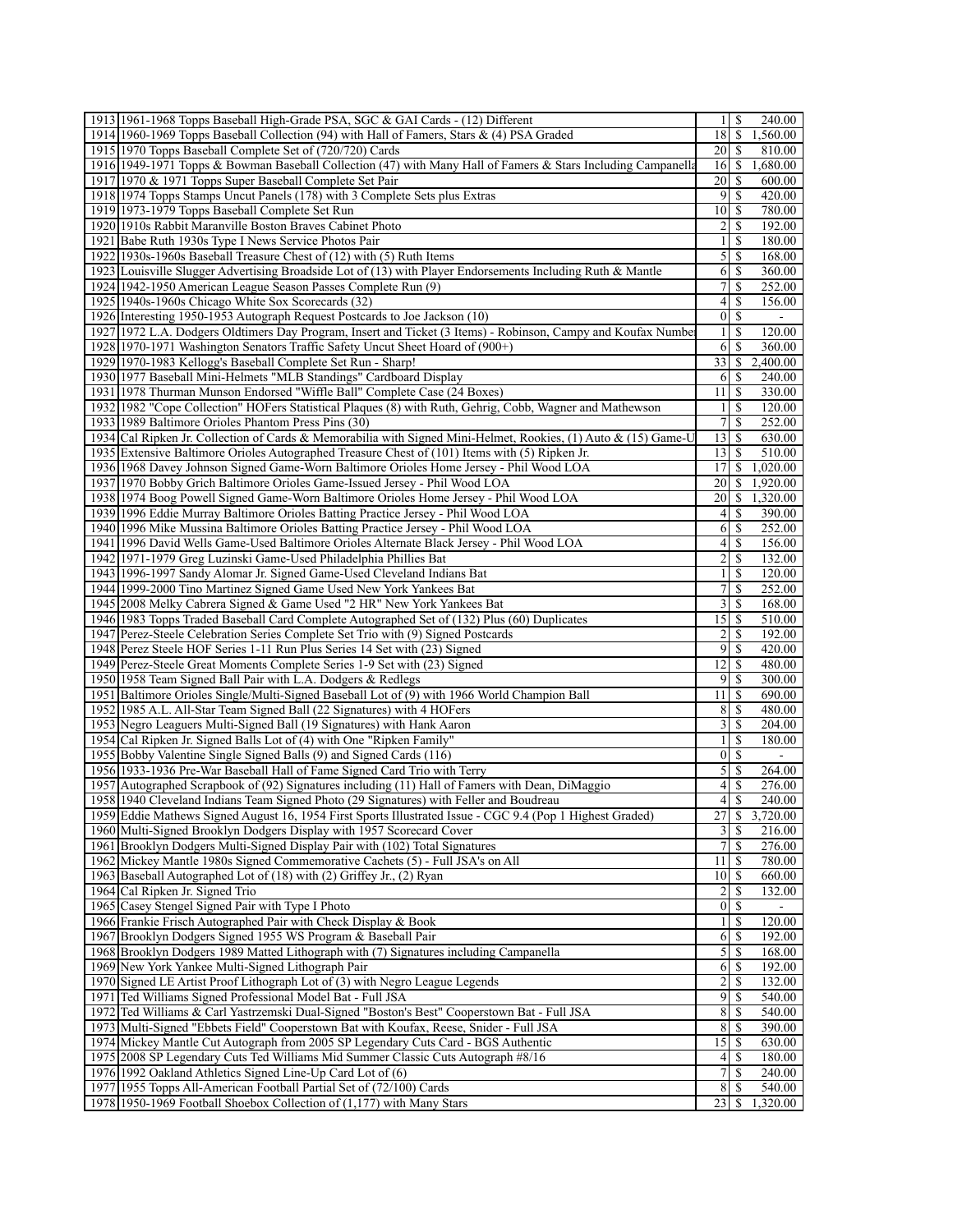| 1979 1972-1975 Topps Football Complete Set Run with 1972 Low Numbers                                                                                                                  | S<br>1,080.00<br>21                                  |
|---------------------------------------------------------------------------------------------------------------------------------------------------------------------------------------|------------------------------------------------------|
| 1980 1976-1988 Topps Football Complete Set Run                                                                                                                                        | 23<br>S<br>1,080.00                                  |
| 1981 2000-2015 Topps Chrome Football Complete/Near Set Near Run of (15) Sets                                                                                                          | $11 \mid S$<br>1,200.00                              |
| 1982 2012 Panini Contenders #201A Andrew Luck "Ball in Hand" SP Rookie Certified Autograph BGS 9 Mint/Auto                                                                            | <sup>\$</sup><br>41<br>420.00                        |
| 1983 2012 Andrew Luck Certified Autograph Rookie Card Pair - Both BGS                                                                                                                 | 01<br>\$                                             |
| 1984 Football Hall of Fame Greats Signed Lithograph with (10) Signatures - Full JSA                                                                                                   | S<br>120.00                                          |
| 1985 1950-51 Scott's Potato Chips Minneapolis Lakers Near Set (10/13) with George Mikan                                                                                               | \$<br>2,640.00<br>24                                 |
| 1986 1969-70 Topps Basketball Complete Set of (99/99) Cards                                                                                                                           | \$<br>12<br>750.00                                   |
| 1987 1986-87 Fleer Basketball Near Sets (131/132) Lot of (4)                                                                                                                          | S<br>1,560.00<br>17                                  |
| 1988 1986-87 Fleer Basketball Singles (242) with Stars                                                                                                                                | 8<br>S<br>264.00                                     |
| 1989 1952 Second Annual NBA All-Star Game Signed Program (15 Signatures) with George Mikan                                                                                            | 7<br>\$<br>204.00                                    |
| 1990 1982-2003 NBA All-Star Game Ticket & Stub Lot of (13)                                                                                                                            | S<br>6<br>180.00                                     |
| 1991 1969-1974 Jerry West and Lou Brock Sneakers in Original Store Boxes                                                                                                              | 10 <sup>1</sup><br>\$<br>330.00                      |
| 1992 Basketball & Football Autograph Lot of (7) with M. Johnson, Unitas                                                                                                               | \$<br>61<br>300.00                                   |
| 1993 Circa 1880s Multi-Sport Trading Card Collection (17) with Baseball                                                                                                               | S<br>180.00                                          |
| 1994 1951 Berk Ross Complete Set (72)                                                                                                                                                 | 7<br>S<br>510.00                                     |
| 1995 1955-1972 Baseball & Football Shoebox Collection (320) with Stars                                                                                                                | 9<br>\$<br>450.00                                    |
| 1996 1950s-1970s Signed Baseball and Football Cards (125)                                                                                                                             | \$<br>7<br>252.00                                    |
| 1997 Multi-Sport Warehouse Lot of (425,000+) Cards & Sets from Vintage to Modern!                                                                                                     | 1,440.00<br>24<br>S<br>28<br>S                       |
| 1998 1979-2008 Multi-Sport Collection of (91) Complete Sets<br>1999 1940s-1950s Notable Auto Racing Drivers Signed 8x10 Photos (6) with Johnnie Parsons and Rodger Ward               | 1,680.00<br>S<br>300.00<br>1                         |
| 2000 1958-1969 Buffalo Bisons Minor League Hockey Program & Ephemera Lot of (54)                                                                                                      | $19$ $\sqrt{5}$<br>930.00                            |
| 2001 Rutherford B. Hayes 1881 Boldly Signed Cut - PSA/DNA Authentic                                                                                                                   | $10\vert S$<br>420.00                                |
| 2002 James Garfield Boldly Signed Cut - PSA/DNA Authentic                                                                                                                             | 21<br>S<br>630.00                                    |
| 2003 Calvin Coolidge Boldly Signed Large Cut - PSA/DNA Authentic                                                                                                                      | 13<br>S<br>360.00                                    |
| 2004 Harry Truman Boldly Signed Cut - PSA/DNA Authentic                                                                                                                               | \$<br>61<br>252.00                                   |
| 2005 1960s "Batman" Movie and TV Ephemera (11 Items) Including Adam West and Burt Ward Signed Lobby Card                                                                              | 12<br>S<br>780.00                                    |
| 2006 Celebrity Autograph Collection of (14) with Lauren Bacall                                                                                                                        | 3<br>S<br>204.00                                     |
| 2007 Ella Fitzgerald Signed 1985 Dodgers Championship Series Reception Invitation                                                                                                     | 6<br>S<br>192.00                                     |
| 2008 Sci-Fi Movie Star Autograph Lot of (12)                                                                                                                                          | 5<br>\$<br>228.00                                    |
| 2009 1880s-1890s Non-Sport Tobacco Lot of (104)                                                                                                                                       | \$<br>10 <sup> </sup><br>330.00                      |
| 2010 1890s-1960s Non-Sport Grab Bag Lot of (176)                                                                                                                                      | 2<br>S<br>132.00                                     |
| 2011 1952 Topps Look 'N See & 1954 Topps Scoop Partial Set Pair                                                                                                                       | 5<br>S<br>180.00                                     |
| 2012 Cream "Disraeli Gears" Lenticular Display                                                                                                                                        | 01<br>\$                                             |
| 2013 1964-2010 Rock Concert Tour Program Collection of (28) with The Rolling Stones & The Who                                                                                         | 41<br>S<br>228.00                                    |
| 2014 1970s-2010s Rock 'N Roll T-Shirts & Sweatshirts Collection of (100) Different                                                                                                    | <sup>\$</sup><br>12<br>780.00                        |
| 2015 1950s-1960s Gold & Silver Age Loaded Comic Book Treasure Chest of (121)                                                                                                          | \$<br>2,160.00<br>30]                                |
| 2016 Comic Book/Magazine Odd Lot of (19) with (3) Original Art Panels & (5) Graded                                                                                                    | 5<br>\$<br>390.00<br>2<br>\$<br>192.00               |
| 2017 1974-1984 Captain America & Iron Man Partial Runs Comic Book Lot of (162)<br>2018 1977-1986 Marvel Star Wars Comic Collection of (121) with Original Series Near-Run of (97/107) | S<br>180.00                                          |
| 2019 Spider-Man & Superman Related Comic Book Treasure Chest Lot of (128) with ASM #300                                                                                               | 5<br>S<br>228.00                                     |
| 2020 1977-1995 Daredevil Comic Book Partial Run of (140) Plus (4) Annuals                                                                                                             | \$<br>1<br>180.00                                    |
| 2021 1970s-1990s Marvel Classic Super-Hero Comic Book Lot of (208) with Avengers Partial Run                                                                                          | $\frac{3}{ }$<br>\$<br>204.00                        |
| 2022 Comic Book BOC Lot of (207) with Modern Age Super-Heroes, Vintage Humor & Independents                                                                                           | \$<br>120.00<br>1                                    |
| 2023 Immaculate 1986-87 Fleer Basketball Unopened Wax Box of (36) Packs! – Baseball Card Exchange Wrapped &                                                                           | 43 \$56,400.00                                       |
| 2024 1965-67 Bob Chance Washington Senators Game-Used Signature Model Bat                                                                                                             | $0 \mid S$                                           |
| 2025 2001 Upper Deck Legends of New York Jackie Robinson Ebbets Field Game-used Base #/25                                                                                             | $0 \mid \$$<br>$\overline{\phantom{a}}$              |
| 2026 (42) 1981-1999 Baseball Oddball Complete Sets                                                                                                                                    | $\overline{2}$<br>\$<br>84.00                        |
| 2027 Stan Musial Letterhead Stamp Block                                                                                                                                               | $\overline{3}$<br>\$<br>156.00                       |
| 2028 1961 Fleer Baseball #152 Ted Williams - PSA 8                                                                                                                                    | \$<br>$\overline{2}$<br>132.00                       |
| 2029 1874, 1913 Newspaper Premium and Advertisement (2 Items) with Anson and Mathewson                                                                                                | $\mathbb{S}$<br>41<br>108.00                         |
| 2030 1966-68 Bill White Game Used Professional Model Bat                                                                                                                              | $\mathfrak{S}$<br>\$<br>168.00                       |
| 2031 1950s N.Y. Yankees "Beat! Dem Bums" World Series Pin                                                                                                                             | 3 <sup>1</sup><br>\$<br>84.00                        |
| 2032 (87) 1959-1982 Baseball Variations & Error Cards                                                                                                                                 | 5S<br>108.00                                         |
| 2033 1960-1961 "Wheeling Intelligencer" Baseball Wire Photo Archive (140+ Photos) w/1960 World Series                                                                                 | \$<br>13<br>330.00                                   |
| 2034 April 15, 2005 Jackie Robinson L.A. Dodgers Action Statue Giveaway in Original Box                                                                                               | $\mathbb{S}$<br>60.00                                |
| 2035 1949 "The Kid from Cleveland" Movie Lobby Cards Trio Featuring Paige and Feller                                                                                                  | 9<br>\$<br>192.00                                    |
| 2036 Johnny Mize Early 1940s "Louisville Slugger" Advertising Display Sign                                                                                                            | 12<br>\$<br>330.00<br>\$<br>$\overline{3}$<br>228.00 |
| 2037 1927 E126 American Caramel Series of 60 #49 George Sisler SGC 10 Poor 1<br>2038 1975-1977 Shakey's Pizza Sets Lot (3 Different)                                                  | $\left 4\right $<br>\$<br>96.00                      |
| 2039 1930s Ted Williams "RDM Studio"/George Burke Postcard-Sized Photo                                                                                                                | 43<br>\$<br>2,160.00                                 |
| 2040 1994 Highland Mint Silver Set of (9) with Griffey & Ripken                                                                                                                       | \$<br>5<br>180.00                                    |
| 2041 1950s Stick-Ball Bat and "Pimple" Ball (2 Items)                                                                                                                                 | 01<br>\$                                             |
| 2042(11) 1981-1993 Baseball Hall of Fame & Star Graded Rookie Cards with SP Jeter & TCMA Ripken                                                                                       | 9<br>\$<br>360.00                                    |
| 2043 1999 & 2000 Cooperstown HOF Induction Bat Pair                                                                                                                                   | 5<br>\$<br>120.00                                    |
| 2044   1915-1940s "J"-Soda Cards "Arm & Hammer" Birds, Fish and Animals Lot (340)                                                                                                     | 5 <sup>1</sup><br>\$<br>144.00                       |
|                                                                                                                                                                                       |                                                      |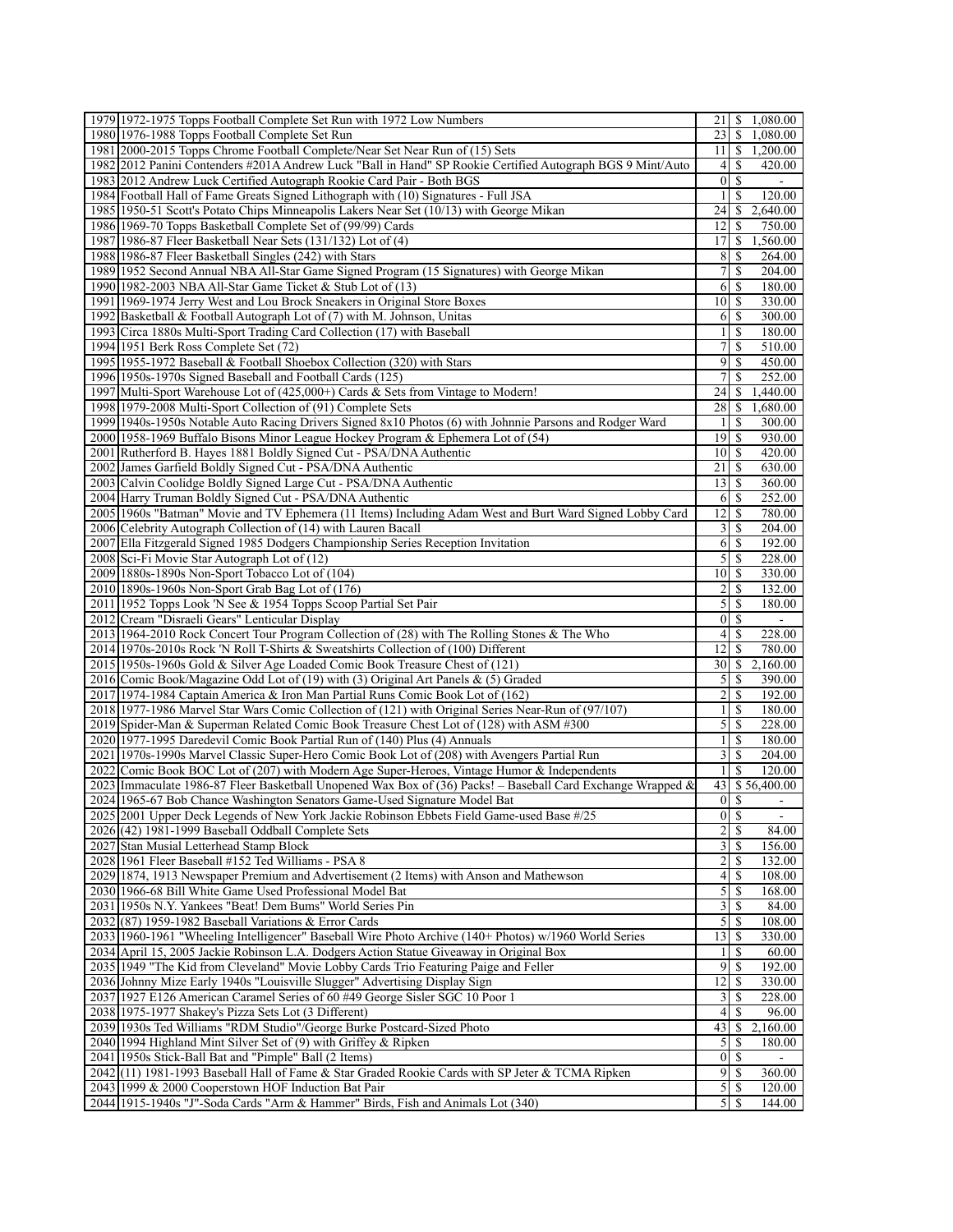| $\frac{1}{2}$<br>\$<br>120.00<br>2046 2011 Giovany Soto Game-Used Chicago Cubs Away Jersey<br>2047 1951 Bowman Baseball #165 Ted Williams SGC 45 VG+3.5<br>240.00<br>7 <sup>1</sup><br>2048 1956 Topps Baseball #135 Mickey Mantle - SGC 20 FR 1.5<br>\$<br>216.00<br>$\mathfrak{S}$<br>2049 1987-1991 HOFer Rookie and Early Career Cards (459) w/Griffey and F. Thomas<br>\$<br>132.00<br>\$<br>$\mathbf{1}$<br>60.00<br>2050 1936 Goudey R311 1935 Yankee Team Picture<br>3<br>2051 Cal Ripken Jr. Signed Commemorative Baseball Pair with LE (#27/88) Stat Ball<br>\$<br>84.00<br>$7\vert$<br>2052 Baseball Autographed Display Lot of (9)<br>\$<br>132.00<br>$\overline{2}$<br>2053 Jim "Catfish" Hunter Signed Hand Painted Portrait OAL Brown<br>S<br>72.00<br>8<br>2054 Mickey Mantle Signed Perez-Steele Celebration Postcard - PSA/DNA Authentic<br>\$<br>264.00<br>2055 Mickey Mantle Signed Yellow HOF Postcard - PSA/DNA Authentic<br> 12 <br>\$<br>390.00<br>8<br>S<br>264.00<br>2056 Satchel Paige Signed Yellow HOF Plaque Postcard - PSA/DNA Authentic<br>2057 Roger Maris Signed "Career Highlights" Index Card - Full JSA<br>11<br>S<br>360.00<br>2058 Shot Heard Round The World" Autograph Duo with Display & Bat<br>12<br>\$<br>480.00<br>$\overline{2}$<br>2059 Pete Gray Signed Print by Artist Ken Haag<br>\$<br>84.00<br>2060 New York Yankees "Rookie of Year" Single Signed Balls Lot (5)<br>$\vert 4 \vert$<br>\$<br>96.00<br>$\mathfrak{S}$<br>2061  "Joltin' Joe DiMaggio" 33 RPM Record and Signed HOF Plaque (2 Items) in Matted Display<br>144.00<br>S<br>$\mathfrak{S}$<br>2062 Ripken Family Signed Baseball with Cal Ripken Jr. On Sweet Spot<br>\$<br>120.00<br>$\overline{7}$<br>$\mathbb{S}$<br>2063 LeRoy Neiman Single-Signed ONL Coleman<br>132.00<br>2064 Baltimore Orioles World Series Winning Managers Baseball with (3) Signatures<br>4 <sup>1</sup><br>\$<br>96.00<br>$\overline{2}$<br>\$<br>2065 Single-Signed & Inscribed Yankee Baseballs - All Commemorative!<br>72.00<br>$\overline{2}$<br>2066 Baltimore Orioles Legends Baseball with (23) Signatures including Ripken Jr.<br>\$<br>72.00<br>2067 Tony Conigliaro Signed Newspaper Photo Display<br>$\frac{1}{2}$<br>\$<br>120.00<br>2068 1952 "The Giants Win the Pennant" Record Signed by Thomson and Branca<br>4 <sup>1</sup><br>$\mathbb{S}$<br>96.00<br>$\overline{3}$<br>2069 1996 Atlanta Braves N.L. Champions Team Signed Ball (30 Signatures)<br><sup>\$</sup><br>108.00<br>4<br>\$<br>156.00<br>2070 Team-Signed Baseball Lot of (4) with 1983 Angels, (2) 1988 Mets & 1990 Dodgers<br>8<br>$\overline{\mathcal{S}}$<br>2071   1948 N.Y. Yankees Game Scorecard (Scored) Signed on Cover (4 Signatures) with Berra and Rizzuto<br>168.00<br>$\frac{1}{2}$<br>\$<br>60.00<br>2072 Curt Flood Single-Signed Mini Bat<br>2073 Ivan Rodriguez Game Used & Signed 2003 World Series Game Used Baseball<br>4 <sup>1</sup><br>\$<br>96.00<br>8 <sup>l</sup><br>-S<br>2074 May 27, 1937 Rube Walberg Game-Used and Inscribed Baseball from Win #151<br>180.00<br>$\mathbb{S}$<br>8<br>276.00<br>2075 Derek Jeter Signed 16x20 Photograph-Steiner<br>8<br>2076 Bill Dickey & Yogi Berra Signed "Yankees #8 Retired" Cooperstown Bat - Full JSA<br>$\mathbb{S}$<br>420.00<br>7 <sup>1</sup><br>\$<br>2077 Baseball Hall of Famer Single-Signed Ball Lot of (8)<br>216.00<br>$\overline{0}$<br>2078 Joe Namath 1980s ESCO Statue<br>-S<br>2079 1948 & 1968 Topps Football Hall of Fame Quarterback Rookie Pair--Both SGC Graded<br>$\vert$<br>\$<br>156.00<br>$\mathcal{S}$<br>2080 1970s Pittsburgh Steelers "Steel Curtain" Signed 16x20 Photograph Display<br>\$<br>120.00<br>2081 1916 Syracuse vs. Dartmouth Football Program<br>$\overline{0}$<br><sup>\$</sup><br>$\blacksquare$<br>6<br>168.00<br>2082 Large 1893 "Foot Ball" Lithographic Print by Knapp Co.<br>S<br>$\mathfrak{S}$<br>2083 1935 National Chicle Football Premiums 1934 Chicago Bears Team with Bronko Nagurski - SGC 40 VG 3<br>\$<br>168.00<br>$\mathbf{1}$<br>$\mathbb S$<br>120.00<br>2084 1958 Topps Football #12 Alan Ameche Signed Card--PSA/DNA Authentic<br>2085 1963 Jones Dairy Buffalo Bills Dave Behrman SGC 60 EX 5 - Only SGC Graded<br>$\frac{1}{2}$<br>S<br>180.00<br>2086 1965 Topps Football Signed Pair with #46 Willie Brown & #117 John Huarte Rookies - Both PSA/DNA Authen<br>$\overline{2}$<br>\$<br>132.00<br>$\overline{2}$<br>2087 Bob Griese Autographed Full-Size Dolphins Replica Helmet<br>\$<br>84.00<br>12<br>2088 September 11, 2011 Cam Newton Autographed 1st Career Game Ticket<br>\$<br>192.00<br>$\overline{2}$<br>\$<br>132.00<br>2089 1966 Topps Football #120 Frank Buncom Signed Card - PSA/DNA Authentic<br>S<br>2090 1976 Topps Football #473 Don Coryell Signed Card - PSA/DNA Authentic (card PSA NM 7)<br>120.00<br>1<br>2091 1958 Topps Football #110 Weeb Ewbank Signed Card - PSA/DNA Authentic<br>$0 \mid \mathcal{S}$<br>$\blacksquare$<br>$\overline{4}$<br><sup>\$</sup><br>2092 1956 Topps Football #120 Billy Vessels Signed Rookie Card - PSA/DNA Authentic (card PSA EX 5, mk)<br>$\overline{192.00}$<br>$5\overline{3}$<br>2093 1955 Bowman Football #8 Alan Ameche Signed Rookie Card - PSA/DNA Authentic (card PSA VG-EX 4)<br>168.00<br>2094 1966 Philadelphia Gum Football #92 George Allen Signed Card - PSA/DNA Authentic (card PSA VG 3)<br>6<br>-S<br>180.00<br>2095 2006 Playoff National Treasures Football Bert Bell Certified Cut Autograph #/35 - PSA NM-MT 8<br>$\frac{1}{2}$<br>S<br>60.00<br>2096 1975 Fleer Immortals Football #24 Paul Brown Signed Card - PSA/DNA Authentic (card PSA NM 7)<br>$\mathbf{1}$<br>\$<br>60.00<br>2097 1975 Fleer Immortals Football #60 Wayne Millner Signed Card - PSA/DNA Authentic (card PSA NM 7)<br>$\frac{1}{2}$<br>S<br>120.00<br>2098 1948 Bowman Football #68 Bill Moore Signed Card - PSA/DNA Authentic (card PSA VG-EX+4.5)<br>$\overline{0}$<br>-S<br>2099 1948 Bowman Football #103 Tom Farmer Signed Card - PSA/DNA Authentic (card PSA VG-EX 4)<br>$\overline{0}$<br>-S<br>$\overline{\phantom{a}}$<br>2100 "Cowboys Greats" LE Signed Lithograph with Dorsett, Staubach<br>$\frac{1}{2}$<br>S<br>120.00<br>2101<br>San Francisco 49ers "Million Dollar Backfield" Multi-Signed Mini-Helmet<br>61<br>S<br>180.00<br>9<br>2102 Joe Montana & Jerry Rice PSA NM-MT 8 Graded Rookie Pair<br>S<br>240.00<br>$\mathfrak{S}$<br>2103 LA Lakers Signed Display Quartet with Johnson & West<br>S<br>132.00<br>2104 1970s Gold Oval Base Basketball Bobblehead Pair with Blazers, Supersonics<br>$\overline{0}$<br>S<br>$\vert 4 \vert$<br>2105(3) Multi-Signed Basketballs with 1989-90 Lakers<br>\$<br>216.00<br>2106 1999-2000 Los Angeles Lakers Team Signed Basketball (13 Signatures) including Bryant - Full PSA/DNA<br>$\overline{7}$<br>252.00<br>S<br>2107 Kobe Bryant Signed 2004 All-Star Jersey - Lakers LOA<br>12<br>S<br>540.00<br>2108 1979-80 Topps Basketball Complete Set Pair from Wax Boxes<br>8<br>S<br>144.00<br>15<br>2109 1986-87 Fleer Stickers #8 Michael Jordan - BGS NM-MT+8.5<br>330.00<br>S<br>2110 2004 World Series Full Ticket Pair with Game 2 & Game 4 Clincher<br>S<br>156.00<br>4 | 2045 1964 Auravision Partial Set (12/16) with Mantle and Maris |  | 96.00 |
|-------------------------------------------------------------------------------------------------------------------------------------------------------------------------------------------------------------------------------------------------------------------------------------------------------------------------------------------------------------------------------------------------------------------------------------------------------------------------------------------------------------------------------------------------------------------------------------------------------------------------------------------------------------------------------------------------------------------------------------------------------------------------------------------------------------------------------------------------------------------------------------------------------------------------------------------------------------------------------------------------------------------------------------------------------------------------------------------------------------------------------------------------------------------------------------------------------------------------------------------------------------------------------------------------------------------------------------------------------------------------------------------------------------------------------------------------------------------------------------------------------------------------------------------------------------------------------------------------------------------------------------------------------------------------------------------------------------------------------------------------------------------------------------------------------------------------------------------------------------------------------------------------------------------------------------------------------------------------------------------------------------------------------------------------------------------------------------------------------------------------------------------------------------------------------------------------------------------------------------------------------------------------------------------------------------------------------------------------------------------------------------------------------------------------------------------------------------------------------------------------------------------------------------------------------------------------------------------------------------------------------------------------------------------------------------------------------------------------------------------------------------------------------------------------------------------------------------------------------------------------------------------------------------------------------------------------------------------------------------------------------------------------------------------------------------------------------------------------------------------------------------------------------------------------------------------------------------------------------------------------------------------------------------------------------------------------------------------------------------------------------------------------------------------------------------------------------------------------------------------------------------------------------------------------------------------------------------------------------------------------------------------------------------------------------------------------------------------------------------------------------------------------------------------------------------------------------------------------------------------------------------------------------------------------------------------------------------------------------------------------------------------------------------------------------------------------------------------------------------------------------------------------------------------------------------------------------------------------------------------------------------------------------------------------------------------------------------------------------------------------------------------------------------------------------------------------------------------------------------------------------------------------------------------------------------------------------------------------------------------------------------------------------------------------------------------------------------------------------------------------------------------------------------------------------------------------------------------------------------------------------------------------------------------------------------------------------------------------------------------------------------------------------------------------------------------------------------------------------------------------------------------------------------------------------------------------------------------------------------------------------------------------------------------------------------------------------------------------------------------------------------------------------------------------------------------------------------------------------------------------------------------------------------------------------------------------------------------------------------------------------------------------------------------------------------------------------------------------------------------------------------------------------------------------------------------------------------------------------------------------------------------------------------------------------------------------------------------------------------------------------------------------------------------------------------------------------------------------------------------------------------------------------------------------------------------------------------------------------------------------------------------------------------------------------------------------------------------------------------------------------------------------------------------------------------------------------------------------------------------------------------------------------------------------------------------------------------------------------------------------------------------------------------------------------------------------------------------------------------------------------------------------------------------------------------------------------------------------------------------------------------------------------------------------------------------------------------------------------------------------------------------------------------------------------------------------------------------------------------------------------------------------------------------------------------------------------------------------------|----------------------------------------------------------------|--|-------|
|                                                                                                                                                                                                                                                                                                                                                                                                                                                                                                                                                                                                                                                                                                                                                                                                                                                                                                                                                                                                                                                                                                                                                                                                                                                                                                                                                                                                                                                                                                                                                                                                                                                                                                                                                                                                                                                                                                                                                                                                                                                                                                                                                                                                                                                                                                                                                                                                                                                                                                                                                                                                                                                                                                                                                                                                                                                                                                                                                                                                                                                                                                                                                                                                                                                                                                                                                                                                                                                                                                                                                                                                                                                                                                                                                                                                                                                                                                                                                                                                                                                                                                                                                                                                                                                                                                                                                                                                                                                                                                                                                                                                                                                                                                                                                                                                                                                                                                                                                                                                                                                                                                                                                                                                                                                                                                                                                                                                                                                                                                                                                                                                                                                                                                                                                                                                                                                                                                                                                                                                                                                                                                                                                                                                                                                                                                                                                                                                                                                                                                                                                                                                                                                                                                                                                                                                                                                                                                                                                                                                                                                                                                                                                                                                                               |                                                                |  |       |
|                                                                                                                                                                                                                                                                                                                                                                                                                                                                                                                                                                                                                                                                                                                                                                                                                                                                                                                                                                                                                                                                                                                                                                                                                                                                                                                                                                                                                                                                                                                                                                                                                                                                                                                                                                                                                                                                                                                                                                                                                                                                                                                                                                                                                                                                                                                                                                                                                                                                                                                                                                                                                                                                                                                                                                                                                                                                                                                                                                                                                                                                                                                                                                                                                                                                                                                                                                                                                                                                                                                                                                                                                                                                                                                                                                                                                                                                                                                                                                                                                                                                                                                                                                                                                                                                                                                                                                                                                                                                                                                                                                                                                                                                                                                                                                                                                                                                                                                                                                                                                                                                                                                                                                                                                                                                                                                                                                                                                                                                                                                                                                                                                                                                                                                                                                                                                                                                                                                                                                                                                                                                                                                                                                                                                                                                                                                                                                                                                                                                                                                                                                                                                                                                                                                                                                                                                                                                                                                                                                                                                                                                                                                                                                                                                               |                                                                |  |       |
|                                                                                                                                                                                                                                                                                                                                                                                                                                                                                                                                                                                                                                                                                                                                                                                                                                                                                                                                                                                                                                                                                                                                                                                                                                                                                                                                                                                                                                                                                                                                                                                                                                                                                                                                                                                                                                                                                                                                                                                                                                                                                                                                                                                                                                                                                                                                                                                                                                                                                                                                                                                                                                                                                                                                                                                                                                                                                                                                                                                                                                                                                                                                                                                                                                                                                                                                                                                                                                                                                                                                                                                                                                                                                                                                                                                                                                                                                                                                                                                                                                                                                                                                                                                                                                                                                                                                                                                                                                                                                                                                                                                                                                                                                                                                                                                                                                                                                                                                                                                                                                                                                                                                                                                                                                                                                                                                                                                                                                                                                                                                                                                                                                                                                                                                                                                                                                                                                                                                                                                                                                                                                                                                                                                                                                                                                                                                                                                                                                                                                                                                                                                                                                                                                                                                                                                                                                                                                                                                                                                                                                                                                                                                                                                                                               |                                                                |  |       |
|                                                                                                                                                                                                                                                                                                                                                                                                                                                                                                                                                                                                                                                                                                                                                                                                                                                                                                                                                                                                                                                                                                                                                                                                                                                                                                                                                                                                                                                                                                                                                                                                                                                                                                                                                                                                                                                                                                                                                                                                                                                                                                                                                                                                                                                                                                                                                                                                                                                                                                                                                                                                                                                                                                                                                                                                                                                                                                                                                                                                                                                                                                                                                                                                                                                                                                                                                                                                                                                                                                                                                                                                                                                                                                                                                                                                                                                                                                                                                                                                                                                                                                                                                                                                                                                                                                                                                                                                                                                                                                                                                                                                                                                                                                                                                                                                                                                                                                                                                                                                                                                                                                                                                                                                                                                                                                                                                                                                                                                                                                                                                                                                                                                                                                                                                                                                                                                                                                                                                                                                                                                                                                                                                                                                                                                                                                                                                                                                                                                                                                                                                                                                                                                                                                                                                                                                                                                                                                                                                                                                                                                                                                                                                                                                                               |                                                                |  |       |
|                                                                                                                                                                                                                                                                                                                                                                                                                                                                                                                                                                                                                                                                                                                                                                                                                                                                                                                                                                                                                                                                                                                                                                                                                                                                                                                                                                                                                                                                                                                                                                                                                                                                                                                                                                                                                                                                                                                                                                                                                                                                                                                                                                                                                                                                                                                                                                                                                                                                                                                                                                                                                                                                                                                                                                                                                                                                                                                                                                                                                                                                                                                                                                                                                                                                                                                                                                                                                                                                                                                                                                                                                                                                                                                                                                                                                                                                                                                                                                                                                                                                                                                                                                                                                                                                                                                                                                                                                                                                                                                                                                                                                                                                                                                                                                                                                                                                                                                                                                                                                                                                                                                                                                                                                                                                                                                                                                                                                                                                                                                                                                                                                                                                                                                                                                                                                                                                                                                                                                                                                                                                                                                                                                                                                                                                                                                                                                                                                                                                                                                                                                                                                                                                                                                                                                                                                                                                                                                                                                                                                                                                                                                                                                                                                               |                                                                |  |       |
|                                                                                                                                                                                                                                                                                                                                                                                                                                                                                                                                                                                                                                                                                                                                                                                                                                                                                                                                                                                                                                                                                                                                                                                                                                                                                                                                                                                                                                                                                                                                                                                                                                                                                                                                                                                                                                                                                                                                                                                                                                                                                                                                                                                                                                                                                                                                                                                                                                                                                                                                                                                                                                                                                                                                                                                                                                                                                                                                                                                                                                                                                                                                                                                                                                                                                                                                                                                                                                                                                                                                                                                                                                                                                                                                                                                                                                                                                                                                                                                                                                                                                                                                                                                                                                                                                                                                                                                                                                                                                                                                                                                                                                                                                                                                                                                                                                                                                                                                                                                                                                                                                                                                                                                                                                                                                                                                                                                                                                                                                                                                                                                                                                                                                                                                                                                                                                                                                                                                                                                                                                                                                                                                                                                                                                                                                                                                                                                                                                                                                                                                                                                                                                                                                                                                                                                                                                                                                                                                                                                                                                                                                                                                                                                                                               |                                                                |  |       |
|                                                                                                                                                                                                                                                                                                                                                                                                                                                                                                                                                                                                                                                                                                                                                                                                                                                                                                                                                                                                                                                                                                                                                                                                                                                                                                                                                                                                                                                                                                                                                                                                                                                                                                                                                                                                                                                                                                                                                                                                                                                                                                                                                                                                                                                                                                                                                                                                                                                                                                                                                                                                                                                                                                                                                                                                                                                                                                                                                                                                                                                                                                                                                                                                                                                                                                                                                                                                                                                                                                                                                                                                                                                                                                                                                                                                                                                                                                                                                                                                                                                                                                                                                                                                                                                                                                                                                                                                                                                                                                                                                                                                                                                                                                                                                                                                                                                                                                                                                                                                                                                                                                                                                                                                                                                                                                                                                                                                                                                                                                                                                                                                                                                                                                                                                                                                                                                                                                                                                                                                                                                                                                                                                                                                                                                                                                                                                                                                                                                                                                                                                                                                                                                                                                                                                                                                                                                                                                                                                                                                                                                                                                                                                                                                                               |                                                                |  |       |
|                                                                                                                                                                                                                                                                                                                                                                                                                                                                                                                                                                                                                                                                                                                                                                                                                                                                                                                                                                                                                                                                                                                                                                                                                                                                                                                                                                                                                                                                                                                                                                                                                                                                                                                                                                                                                                                                                                                                                                                                                                                                                                                                                                                                                                                                                                                                                                                                                                                                                                                                                                                                                                                                                                                                                                                                                                                                                                                                                                                                                                                                                                                                                                                                                                                                                                                                                                                                                                                                                                                                                                                                                                                                                                                                                                                                                                                                                                                                                                                                                                                                                                                                                                                                                                                                                                                                                                                                                                                                                                                                                                                                                                                                                                                                                                                                                                                                                                                                                                                                                                                                                                                                                                                                                                                                                                                                                                                                                                                                                                                                                                                                                                                                                                                                                                                                                                                                                                                                                                                                                                                                                                                                                                                                                                                                                                                                                                                                                                                                                                                                                                                                                                                                                                                                                                                                                                                                                                                                                                                                                                                                                                                                                                                                                               |                                                                |  |       |
|                                                                                                                                                                                                                                                                                                                                                                                                                                                                                                                                                                                                                                                                                                                                                                                                                                                                                                                                                                                                                                                                                                                                                                                                                                                                                                                                                                                                                                                                                                                                                                                                                                                                                                                                                                                                                                                                                                                                                                                                                                                                                                                                                                                                                                                                                                                                                                                                                                                                                                                                                                                                                                                                                                                                                                                                                                                                                                                                                                                                                                                                                                                                                                                                                                                                                                                                                                                                                                                                                                                                                                                                                                                                                                                                                                                                                                                                                                                                                                                                                                                                                                                                                                                                                                                                                                                                                                                                                                                                                                                                                                                                                                                                                                                                                                                                                                                                                                                                                                                                                                                                                                                                                                                                                                                                                                                                                                                                                                                                                                                                                                                                                                                                                                                                                                                                                                                                                                                                                                                                                                                                                                                                                                                                                                                                                                                                                                                                                                                                                                                                                                                                                                                                                                                                                                                                                                                                                                                                                                                                                                                                                                                                                                                                                               |                                                                |  |       |
|                                                                                                                                                                                                                                                                                                                                                                                                                                                                                                                                                                                                                                                                                                                                                                                                                                                                                                                                                                                                                                                                                                                                                                                                                                                                                                                                                                                                                                                                                                                                                                                                                                                                                                                                                                                                                                                                                                                                                                                                                                                                                                                                                                                                                                                                                                                                                                                                                                                                                                                                                                                                                                                                                                                                                                                                                                                                                                                                                                                                                                                                                                                                                                                                                                                                                                                                                                                                                                                                                                                                                                                                                                                                                                                                                                                                                                                                                                                                                                                                                                                                                                                                                                                                                                                                                                                                                                                                                                                                                                                                                                                                                                                                                                                                                                                                                                                                                                                                                                                                                                                                                                                                                                                                                                                                                                                                                                                                                                                                                                                                                                                                                                                                                                                                                                                                                                                                                                                                                                                                                                                                                                                                                                                                                                                                                                                                                                                                                                                                                                                                                                                                                                                                                                                                                                                                                                                                                                                                                                                                                                                                                                                                                                                                                               |                                                                |  |       |
|                                                                                                                                                                                                                                                                                                                                                                                                                                                                                                                                                                                                                                                                                                                                                                                                                                                                                                                                                                                                                                                                                                                                                                                                                                                                                                                                                                                                                                                                                                                                                                                                                                                                                                                                                                                                                                                                                                                                                                                                                                                                                                                                                                                                                                                                                                                                                                                                                                                                                                                                                                                                                                                                                                                                                                                                                                                                                                                                                                                                                                                                                                                                                                                                                                                                                                                                                                                                                                                                                                                                                                                                                                                                                                                                                                                                                                                                                                                                                                                                                                                                                                                                                                                                                                                                                                                                                                                                                                                                                                                                                                                                                                                                                                                                                                                                                                                                                                                                                                                                                                                                                                                                                                                                                                                                                                                                                                                                                                                                                                                                                                                                                                                                                                                                                                                                                                                                                                                                                                                                                                                                                                                                                                                                                                                                                                                                                                                                                                                                                                                                                                                                                                                                                                                                                                                                                                                                                                                                                                                                                                                                                                                                                                                                                               |                                                                |  |       |
|                                                                                                                                                                                                                                                                                                                                                                                                                                                                                                                                                                                                                                                                                                                                                                                                                                                                                                                                                                                                                                                                                                                                                                                                                                                                                                                                                                                                                                                                                                                                                                                                                                                                                                                                                                                                                                                                                                                                                                                                                                                                                                                                                                                                                                                                                                                                                                                                                                                                                                                                                                                                                                                                                                                                                                                                                                                                                                                                                                                                                                                                                                                                                                                                                                                                                                                                                                                                                                                                                                                                                                                                                                                                                                                                                                                                                                                                                                                                                                                                                                                                                                                                                                                                                                                                                                                                                                                                                                                                                                                                                                                                                                                                                                                                                                                                                                                                                                                                                                                                                                                                                                                                                                                                                                                                                                                                                                                                                                                                                                                                                                                                                                                                                                                                                                                                                                                                                                                                                                                                                                                                                                                                                                                                                                                                                                                                                                                                                                                                                                                                                                                                                                                                                                                                                                                                                                                                                                                                                                                                                                                                                                                                                                                                                               |                                                                |  |       |
|                                                                                                                                                                                                                                                                                                                                                                                                                                                                                                                                                                                                                                                                                                                                                                                                                                                                                                                                                                                                                                                                                                                                                                                                                                                                                                                                                                                                                                                                                                                                                                                                                                                                                                                                                                                                                                                                                                                                                                                                                                                                                                                                                                                                                                                                                                                                                                                                                                                                                                                                                                                                                                                                                                                                                                                                                                                                                                                                                                                                                                                                                                                                                                                                                                                                                                                                                                                                                                                                                                                                                                                                                                                                                                                                                                                                                                                                                                                                                                                                                                                                                                                                                                                                                                                                                                                                                                                                                                                                                                                                                                                                                                                                                                                                                                                                                                                                                                                                                                                                                                                                                                                                                                                                                                                                                                                                                                                                                                                                                                                                                                                                                                                                                                                                                                                                                                                                                                                                                                                                                                                                                                                                                                                                                                                                                                                                                                                                                                                                                                                                                                                                                                                                                                                                                                                                                                                                                                                                                                                                                                                                                                                                                                                                                               |                                                                |  |       |
|                                                                                                                                                                                                                                                                                                                                                                                                                                                                                                                                                                                                                                                                                                                                                                                                                                                                                                                                                                                                                                                                                                                                                                                                                                                                                                                                                                                                                                                                                                                                                                                                                                                                                                                                                                                                                                                                                                                                                                                                                                                                                                                                                                                                                                                                                                                                                                                                                                                                                                                                                                                                                                                                                                                                                                                                                                                                                                                                                                                                                                                                                                                                                                                                                                                                                                                                                                                                                                                                                                                                                                                                                                                                                                                                                                                                                                                                                                                                                                                                                                                                                                                                                                                                                                                                                                                                                                                                                                                                                                                                                                                                                                                                                                                                                                                                                                                                                                                                                                                                                                                                                                                                                                                                                                                                                                                                                                                                                                                                                                                                                                                                                                                                                                                                                                                                                                                                                                                                                                                                                                                                                                                                                                                                                                                                                                                                                                                                                                                                                                                                                                                                                                                                                                                                                                                                                                                                                                                                                                                                                                                                                                                                                                                                                               |                                                                |  |       |
|                                                                                                                                                                                                                                                                                                                                                                                                                                                                                                                                                                                                                                                                                                                                                                                                                                                                                                                                                                                                                                                                                                                                                                                                                                                                                                                                                                                                                                                                                                                                                                                                                                                                                                                                                                                                                                                                                                                                                                                                                                                                                                                                                                                                                                                                                                                                                                                                                                                                                                                                                                                                                                                                                                                                                                                                                                                                                                                                                                                                                                                                                                                                                                                                                                                                                                                                                                                                                                                                                                                                                                                                                                                                                                                                                                                                                                                                                                                                                                                                                                                                                                                                                                                                                                                                                                                                                                                                                                                                                                                                                                                                                                                                                                                                                                                                                                                                                                                                                                                                                                                                                                                                                                                                                                                                                                                                                                                                                                                                                                                                                                                                                                                                                                                                                                                                                                                                                                                                                                                                                                                                                                                                                                                                                                                                                                                                                                                                                                                                                                                                                                                                                                                                                                                                                                                                                                                                                                                                                                                                                                                                                                                                                                                                                               |                                                                |  |       |
|                                                                                                                                                                                                                                                                                                                                                                                                                                                                                                                                                                                                                                                                                                                                                                                                                                                                                                                                                                                                                                                                                                                                                                                                                                                                                                                                                                                                                                                                                                                                                                                                                                                                                                                                                                                                                                                                                                                                                                                                                                                                                                                                                                                                                                                                                                                                                                                                                                                                                                                                                                                                                                                                                                                                                                                                                                                                                                                                                                                                                                                                                                                                                                                                                                                                                                                                                                                                                                                                                                                                                                                                                                                                                                                                                                                                                                                                                                                                                                                                                                                                                                                                                                                                                                                                                                                                                                                                                                                                                                                                                                                                                                                                                                                                                                                                                                                                                                                                                                                                                                                                                                                                                                                                                                                                                                                                                                                                                                                                                                                                                                                                                                                                                                                                                                                                                                                                                                                                                                                                                                                                                                                                                                                                                                                                                                                                                                                                                                                                                                                                                                                                                                                                                                                                                                                                                                                                                                                                                                                                                                                                                                                                                                                                                               |                                                                |  |       |
|                                                                                                                                                                                                                                                                                                                                                                                                                                                                                                                                                                                                                                                                                                                                                                                                                                                                                                                                                                                                                                                                                                                                                                                                                                                                                                                                                                                                                                                                                                                                                                                                                                                                                                                                                                                                                                                                                                                                                                                                                                                                                                                                                                                                                                                                                                                                                                                                                                                                                                                                                                                                                                                                                                                                                                                                                                                                                                                                                                                                                                                                                                                                                                                                                                                                                                                                                                                                                                                                                                                                                                                                                                                                                                                                                                                                                                                                                                                                                                                                                                                                                                                                                                                                                                                                                                                                                                                                                                                                                                                                                                                                                                                                                                                                                                                                                                                                                                                                                                                                                                                                                                                                                                                                                                                                                                                                                                                                                                                                                                                                                                                                                                                                                                                                                                                                                                                                                                                                                                                                                                                                                                                                                                                                                                                                                                                                                                                                                                                                                                                                                                                                                                                                                                                                                                                                                                                                                                                                                                                                                                                                                                                                                                                                                               |                                                                |  |       |
|                                                                                                                                                                                                                                                                                                                                                                                                                                                                                                                                                                                                                                                                                                                                                                                                                                                                                                                                                                                                                                                                                                                                                                                                                                                                                                                                                                                                                                                                                                                                                                                                                                                                                                                                                                                                                                                                                                                                                                                                                                                                                                                                                                                                                                                                                                                                                                                                                                                                                                                                                                                                                                                                                                                                                                                                                                                                                                                                                                                                                                                                                                                                                                                                                                                                                                                                                                                                                                                                                                                                                                                                                                                                                                                                                                                                                                                                                                                                                                                                                                                                                                                                                                                                                                                                                                                                                                                                                                                                                                                                                                                                                                                                                                                                                                                                                                                                                                                                                                                                                                                                                                                                                                                                                                                                                                                                                                                                                                                                                                                                                                                                                                                                                                                                                                                                                                                                                                                                                                                                                                                                                                                                                                                                                                                                                                                                                                                                                                                                                                                                                                                                                                                                                                                                                                                                                                                                                                                                                                                                                                                                                                                                                                                                                               |                                                                |  |       |
|                                                                                                                                                                                                                                                                                                                                                                                                                                                                                                                                                                                                                                                                                                                                                                                                                                                                                                                                                                                                                                                                                                                                                                                                                                                                                                                                                                                                                                                                                                                                                                                                                                                                                                                                                                                                                                                                                                                                                                                                                                                                                                                                                                                                                                                                                                                                                                                                                                                                                                                                                                                                                                                                                                                                                                                                                                                                                                                                                                                                                                                                                                                                                                                                                                                                                                                                                                                                                                                                                                                                                                                                                                                                                                                                                                                                                                                                                                                                                                                                                                                                                                                                                                                                                                                                                                                                                                                                                                                                                                                                                                                                                                                                                                                                                                                                                                                                                                                                                                                                                                                                                                                                                                                                                                                                                                                                                                                                                                                                                                                                                                                                                                                                                                                                                                                                                                                                                                                                                                                                                                                                                                                                                                                                                                                                                                                                                                                                                                                                                                                                                                                                                                                                                                                                                                                                                                                                                                                                                                                                                                                                                                                                                                                                                               |                                                                |  |       |
|                                                                                                                                                                                                                                                                                                                                                                                                                                                                                                                                                                                                                                                                                                                                                                                                                                                                                                                                                                                                                                                                                                                                                                                                                                                                                                                                                                                                                                                                                                                                                                                                                                                                                                                                                                                                                                                                                                                                                                                                                                                                                                                                                                                                                                                                                                                                                                                                                                                                                                                                                                                                                                                                                                                                                                                                                                                                                                                                                                                                                                                                                                                                                                                                                                                                                                                                                                                                                                                                                                                                                                                                                                                                                                                                                                                                                                                                                                                                                                                                                                                                                                                                                                                                                                                                                                                                                                                                                                                                                                                                                                                                                                                                                                                                                                                                                                                                                                                                                                                                                                                                                                                                                                                                                                                                                                                                                                                                                                                                                                                                                                                                                                                                                                                                                                                                                                                                                                                                                                                                                                                                                                                                                                                                                                                                                                                                                                                                                                                                                                                                                                                                                                                                                                                                                                                                                                                                                                                                                                                                                                                                                                                                                                                                                               |                                                                |  |       |
|                                                                                                                                                                                                                                                                                                                                                                                                                                                                                                                                                                                                                                                                                                                                                                                                                                                                                                                                                                                                                                                                                                                                                                                                                                                                                                                                                                                                                                                                                                                                                                                                                                                                                                                                                                                                                                                                                                                                                                                                                                                                                                                                                                                                                                                                                                                                                                                                                                                                                                                                                                                                                                                                                                                                                                                                                                                                                                                                                                                                                                                                                                                                                                                                                                                                                                                                                                                                                                                                                                                                                                                                                                                                                                                                                                                                                                                                                                                                                                                                                                                                                                                                                                                                                                                                                                                                                                                                                                                                                                                                                                                                                                                                                                                                                                                                                                                                                                                                                                                                                                                                                                                                                                                                                                                                                                                                                                                                                                                                                                                                                                                                                                                                                                                                                                                                                                                                                                                                                                                                                                                                                                                                                                                                                                                                                                                                                                                                                                                                                                                                                                                                                                                                                                                                                                                                                                                                                                                                                                                                                                                                                                                                                                                                                               |                                                                |  |       |
|                                                                                                                                                                                                                                                                                                                                                                                                                                                                                                                                                                                                                                                                                                                                                                                                                                                                                                                                                                                                                                                                                                                                                                                                                                                                                                                                                                                                                                                                                                                                                                                                                                                                                                                                                                                                                                                                                                                                                                                                                                                                                                                                                                                                                                                                                                                                                                                                                                                                                                                                                                                                                                                                                                                                                                                                                                                                                                                                                                                                                                                                                                                                                                                                                                                                                                                                                                                                                                                                                                                                                                                                                                                                                                                                                                                                                                                                                                                                                                                                                                                                                                                                                                                                                                                                                                                                                                                                                                                                                                                                                                                                                                                                                                                                                                                                                                                                                                                                                                                                                                                                                                                                                                                                                                                                                                                                                                                                                                                                                                                                                                                                                                                                                                                                                                                                                                                                                                                                                                                                                                                                                                                                                                                                                                                                                                                                                                                                                                                                                                                                                                                                                                                                                                                                                                                                                                                                                                                                                                                                                                                                                                                                                                                                                               |                                                                |  |       |
|                                                                                                                                                                                                                                                                                                                                                                                                                                                                                                                                                                                                                                                                                                                                                                                                                                                                                                                                                                                                                                                                                                                                                                                                                                                                                                                                                                                                                                                                                                                                                                                                                                                                                                                                                                                                                                                                                                                                                                                                                                                                                                                                                                                                                                                                                                                                                                                                                                                                                                                                                                                                                                                                                                                                                                                                                                                                                                                                                                                                                                                                                                                                                                                                                                                                                                                                                                                                                                                                                                                                                                                                                                                                                                                                                                                                                                                                                                                                                                                                                                                                                                                                                                                                                                                                                                                                                                                                                                                                                                                                                                                                                                                                                                                                                                                                                                                                                                                                                                                                                                                                                                                                                                                                                                                                                                                                                                                                                                                                                                                                                                                                                                                                                                                                                                                                                                                                                                                                                                                                                                                                                                                                                                                                                                                                                                                                                                                                                                                                                                                                                                                                                                                                                                                                                                                                                                                                                                                                                                                                                                                                                                                                                                                                                               |                                                                |  |       |
|                                                                                                                                                                                                                                                                                                                                                                                                                                                                                                                                                                                                                                                                                                                                                                                                                                                                                                                                                                                                                                                                                                                                                                                                                                                                                                                                                                                                                                                                                                                                                                                                                                                                                                                                                                                                                                                                                                                                                                                                                                                                                                                                                                                                                                                                                                                                                                                                                                                                                                                                                                                                                                                                                                                                                                                                                                                                                                                                                                                                                                                                                                                                                                                                                                                                                                                                                                                                                                                                                                                                                                                                                                                                                                                                                                                                                                                                                                                                                                                                                                                                                                                                                                                                                                                                                                                                                                                                                                                                                                                                                                                                                                                                                                                                                                                                                                                                                                                                                                                                                                                                                                                                                                                                                                                                                                                                                                                                                                                                                                                                                                                                                                                                                                                                                                                                                                                                                                                                                                                                                                                                                                                                                                                                                                                                                                                                                                                                                                                                                                                                                                                                                                                                                                                                                                                                                                                                                                                                                                                                                                                                                                                                                                                                                               |                                                                |  |       |
|                                                                                                                                                                                                                                                                                                                                                                                                                                                                                                                                                                                                                                                                                                                                                                                                                                                                                                                                                                                                                                                                                                                                                                                                                                                                                                                                                                                                                                                                                                                                                                                                                                                                                                                                                                                                                                                                                                                                                                                                                                                                                                                                                                                                                                                                                                                                                                                                                                                                                                                                                                                                                                                                                                                                                                                                                                                                                                                                                                                                                                                                                                                                                                                                                                                                                                                                                                                                                                                                                                                                                                                                                                                                                                                                                                                                                                                                                                                                                                                                                                                                                                                                                                                                                                                                                                                                                                                                                                                                                                                                                                                                                                                                                                                                                                                                                                                                                                                                                                                                                                                                                                                                                                                                                                                                                                                                                                                                                                                                                                                                                                                                                                                                                                                                                                                                                                                                                                                                                                                                                                                                                                                                                                                                                                                                                                                                                                                                                                                                                                                                                                                                                                                                                                                                                                                                                                                                                                                                                                                                                                                                                                                                                                                                                               |                                                                |  |       |
|                                                                                                                                                                                                                                                                                                                                                                                                                                                                                                                                                                                                                                                                                                                                                                                                                                                                                                                                                                                                                                                                                                                                                                                                                                                                                                                                                                                                                                                                                                                                                                                                                                                                                                                                                                                                                                                                                                                                                                                                                                                                                                                                                                                                                                                                                                                                                                                                                                                                                                                                                                                                                                                                                                                                                                                                                                                                                                                                                                                                                                                                                                                                                                                                                                                                                                                                                                                                                                                                                                                                                                                                                                                                                                                                                                                                                                                                                                                                                                                                                                                                                                                                                                                                                                                                                                                                                                                                                                                                                                                                                                                                                                                                                                                                                                                                                                                                                                                                                                                                                                                                                                                                                                                                                                                                                                                                                                                                                                                                                                                                                                                                                                                                                                                                                                                                                                                                                                                                                                                                                                                                                                                                                                                                                                                                                                                                                                                                                                                                                                                                                                                                                                                                                                                                                                                                                                                                                                                                                                                                                                                                                                                                                                                                                               |                                                                |  |       |
|                                                                                                                                                                                                                                                                                                                                                                                                                                                                                                                                                                                                                                                                                                                                                                                                                                                                                                                                                                                                                                                                                                                                                                                                                                                                                                                                                                                                                                                                                                                                                                                                                                                                                                                                                                                                                                                                                                                                                                                                                                                                                                                                                                                                                                                                                                                                                                                                                                                                                                                                                                                                                                                                                                                                                                                                                                                                                                                                                                                                                                                                                                                                                                                                                                                                                                                                                                                                                                                                                                                                                                                                                                                                                                                                                                                                                                                                                                                                                                                                                                                                                                                                                                                                                                                                                                                                                                                                                                                                                                                                                                                                                                                                                                                                                                                                                                                                                                                                                                                                                                                                                                                                                                                                                                                                                                                                                                                                                                                                                                                                                                                                                                                                                                                                                                                                                                                                                                                                                                                                                                                                                                                                                                                                                                                                                                                                                                                                                                                                                                                                                                                                                                                                                                                                                                                                                                                                                                                                                                                                                                                                                                                                                                                                                               |                                                                |  |       |
|                                                                                                                                                                                                                                                                                                                                                                                                                                                                                                                                                                                                                                                                                                                                                                                                                                                                                                                                                                                                                                                                                                                                                                                                                                                                                                                                                                                                                                                                                                                                                                                                                                                                                                                                                                                                                                                                                                                                                                                                                                                                                                                                                                                                                                                                                                                                                                                                                                                                                                                                                                                                                                                                                                                                                                                                                                                                                                                                                                                                                                                                                                                                                                                                                                                                                                                                                                                                                                                                                                                                                                                                                                                                                                                                                                                                                                                                                                                                                                                                                                                                                                                                                                                                                                                                                                                                                                                                                                                                                                                                                                                                                                                                                                                                                                                                                                                                                                                                                                                                                                                                                                                                                                                                                                                                                                                                                                                                                                                                                                                                                                                                                                                                                                                                                                                                                                                                                                                                                                                                                                                                                                                                                                                                                                                                                                                                                                                                                                                                                                                                                                                                                                                                                                                                                                                                                                                                                                                                                                                                                                                                                                                                                                                                                               |                                                                |  |       |
|                                                                                                                                                                                                                                                                                                                                                                                                                                                                                                                                                                                                                                                                                                                                                                                                                                                                                                                                                                                                                                                                                                                                                                                                                                                                                                                                                                                                                                                                                                                                                                                                                                                                                                                                                                                                                                                                                                                                                                                                                                                                                                                                                                                                                                                                                                                                                                                                                                                                                                                                                                                                                                                                                                                                                                                                                                                                                                                                                                                                                                                                                                                                                                                                                                                                                                                                                                                                                                                                                                                                                                                                                                                                                                                                                                                                                                                                                                                                                                                                                                                                                                                                                                                                                                                                                                                                                                                                                                                                                                                                                                                                                                                                                                                                                                                                                                                                                                                                                                                                                                                                                                                                                                                                                                                                                                                                                                                                                                                                                                                                                                                                                                                                                                                                                                                                                                                                                                                                                                                                                                                                                                                                                                                                                                                                                                                                                                                                                                                                                                                                                                                                                                                                                                                                                                                                                                                                                                                                                                                                                                                                                                                                                                                                                               |                                                                |  |       |
|                                                                                                                                                                                                                                                                                                                                                                                                                                                                                                                                                                                                                                                                                                                                                                                                                                                                                                                                                                                                                                                                                                                                                                                                                                                                                                                                                                                                                                                                                                                                                                                                                                                                                                                                                                                                                                                                                                                                                                                                                                                                                                                                                                                                                                                                                                                                                                                                                                                                                                                                                                                                                                                                                                                                                                                                                                                                                                                                                                                                                                                                                                                                                                                                                                                                                                                                                                                                                                                                                                                                                                                                                                                                                                                                                                                                                                                                                                                                                                                                                                                                                                                                                                                                                                                                                                                                                                                                                                                                                                                                                                                                                                                                                                                                                                                                                                                                                                                                                                                                                                                                                                                                                                                                                                                                                                                                                                                                                                                                                                                                                                                                                                                                                                                                                                                                                                                                                                                                                                                                                                                                                                                                                                                                                                                                                                                                                                                                                                                                                                                                                                                                                                                                                                                                                                                                                                                                                                                                                                                                                                                                                                                                                                                                                               |                                                                |  |       |
|                                                                                                                                                                                                                                                                                                                                                                                                                                                                                                                                                                                                                                                                                                                                                                                                                                                                                                                                                                                                                                                                                                                                                                                                                                                                                                                                                                                                                                                                                                                                                                                                                                                                                                                                                                                                                                                                                                                                                                                                                                                                                                                                                                                                                                                                                                                                                                                                                                                                                                                                                                                                                                                                                                                                                                                                                                                                                                                                                                                                                                                                                                                                                                                                                                                                                                                                                                                                                                                                                                                                                                                                                                                                                                                                                                                                                                                                                                                                                                                                                                                                                                                                                                                                                                                                                                                                                                                                                                                                                                                                                                                                                                                                                                                                                                                                                                                                                                                                                                                                                                                                                                                                                                                                                                                                                                                                                                                                                                                                                                                                                                                                                                                                                                                                                                                                                                                                                                                                                                                                                                                                                                                                                                                                                                                                                                                                                                                                                                                                                                                                                                                                                                                                                                                                                                                                                                                                                                                                                                                                                                                                                                                                                                                                                               |                                                                |  |       |
|                                                                                                                                                                                                                                                                                                                                                                                                                                                                                                                                                                                                                                                                                                                                                                                                                                                                                                                                                                                                                                                                                                                                                                                                                                                                                                                                                                                                                                                                                                                                                                                                                                                                                                                                                                                                                                                                                                                                                                                                                                                                                                                                                                                                                                                                                                                                                                                                                                                                                                                                                                                                                                                                                                                                                                                                                                                                                                                                                                                                                                                                                                                                                                                                                                                                                                                                                                                                                                                                                                                                                                                                                                                                                                                                                                                                                                                                                                                                                                                                                                                                                                                                                                                                                                                                                                                                                                                                                                                                                                                                                                                                                                                                                                                                                                                                                                                                                                                                                                                                                                                                                                                                                                                                                                                                                                                                                                                                                                                                                                                                                                                                                                                                                                                                                                                                                                                                                                                                                                                                                                                                                                                                                                                                                                                                                                                                                                                                                                                                                                                                                                                                                                                                                                                                                                                                                                                                                                                                                                                                                                                                                                                                                                                                                               |                                                                |  |       |
|                                                                                                                                                                                                                                                                                                                                                                                                                                                                                                                                                                                                                                                                                                                                                                                                                                                                                                                                                                                                                                                                                                                                                                                                                                                                                                                                                                                                                                                                                                                                                                                                                                                                                                                                                                                                                                                                                                                                                                                                                                                                                                                                                                                                                                                                                                                                                                                                                                                                                                                                                                                                                                                                                                                                                                                                                                                                                                                                                                                                                                                                                                                                                                                                                                                                                                                                                                                                                                                                                                                                                                                                                                                                                                                                                                                                                                                                                                                                                                                                                                                                                                                                                                                                                                                                                                                                                                                                                                                                                                                                                                                                                                                                                                                                                                                                                                                                                                                                                                                                                                                                                                                                                                                                                                                                                                                                                                                                                                                                                                                                                                                                                                                                                                                                                                                                                                                                                                                                                                                                                                                                                                                                                                                                                                                                                                                                                                                                                                                                                                                                                                                                                                                                                                                                                                                                                                                                                                                                                                                                                                                                                                                                                                                                                               |                                                                |  |       |
|                                                                                                                                                                                                                                                                                                                                                                                                                                                                                                                                                                                                                                                                                                                                                                                                                                                                                                                                                                                                                                                                                                                                                                                                                                                                                                                                                                                                                                                                                                                                                                                                                                                                                                                                                                                                                                                                                                                                                                                                                                                                                                                                                                                                                                                                                                                                                                                                                                                                                                                                                                                                                                                                                                                                                                                                                                                                                                                                                                                                                                                                                                                                                                                                                                                                                                                                                                                                                                                                                                                                                                                                                                                                                                                                                                                                                                                                                                                                                                                                                                                                                                                                                                                                                                                                                                                                                                                                                                                                                                                                                                                                                                                                                                                                                                                                                                                                                                                                                                                                                                                                                                                                                                                                                                                                                                                                                                                                                                                                                                                                                                                                                                                                                                                                                                                                                                                                                                                                                                                                                                                                                                                                                                                                                                                                                                                                                                                                                                                                                                                                                                                                                                                                                                                                                                                                                                                                                                                                                                                                                                                                                                                                                                                                                               |                                                                |  |       |
|                                                                                                                                                                                                                                                                                                                                                                                                                                                                                                                                                                                                                                                                                                                                                                                                                                                                                                                                                                                                                                                                                                                                                                                                                                                                                                                                                                                                                                                                                                                                                                                                                                                                                                                                                                                                                                                                                                                                                                                                                                                                                                                                                                                                                                                                                                                                                                                                                                                                                                                                                                                                                                                                                                                                                                                                                                                                                                                                                                                                                                                                                                                                                                                                                                                                                                                                                                                                                                                                                                                                                                                                                                                                                                                                                                                                                                                                                                                                                                                                                                                                                                                                                                                                                                                                                                                                                                                                                                                                                                                                                                                                                                                                                                                                                                                                                                                                                                                                                                                                                                                                                                                                                                                                                                                                                                                                                                                                                                                                                                                                                                                                                                                                                                                                                                                                                                                                                                                                                                                                                                                                                                                                                                                                                                                                                                                                                                                                                                                                                                                                                                                                                                                                                                                                                                                                                                                                                                                                                                                                                                                                                                                                                                                                                               |                                                                |  |       |
|                                                                                                                                                                                                                                                                                                                                                                                                                                                                                                                                                                                                                                                                                                                                                                                                                                                                                                                                                                                                                                                                                                                                                                                                                                                                                                                                                                                                                                                                                                                                                                                                                                                                                                                                                                                                                                                                                                                                                                                                                                                                                                                                                                                                                                                                                                                                                                                                                                                                                                                                                                                                                                                                                                                                                                                                                                                                                                                                                                                                                                                                                                                                                                                                                                                                                                                                                                                                                                                                                                                                                                                                                                                                                                                                                                                                                                                                                                                                                                                                                                                                                                                                                                                                                                                                                                                                                                                                                                                                                                                                                                                                                                                                                                                                                                                                                                                                                                                                                                                                                                                                                                                                                                                                                                                                                                                                                                                                                                                                                                                                                                                                                                                                                                                                                                                                                                                                                                                                                                                                                                                                                                                                                                                                                                                                                                                                                                                                                                                                                                                                                                                                                                                                                                                                                                                                                                                                                                                                                                                                                                                                                                                                                                                                                               |                                                                |  |       |
|                                                                                                                                                                                                                                                                                                                                                                                                                                                                                                                                                                                                                                                                                                                                                                                                                                                                                                                                                                                                                                                                                                                                                                                                                                                                                                                                                                                                                                                                                                                                                                                                                                                                                                                                                                                                                                                                                                                                                                                                                                                                                                                                                                                                                                                                                                                                                                                                                                                                                                                                                                                                                                                                                                                                                                                                                                                                                                                                                                                                                                                                                                                                                                                                                                                                                                                                                                                                                                                                                                                                                                                                                                                                                                                                                                                                                                                                                                                                                                                                                                                                                                                                                                                                                                                                                                                                                                                                                                                                                                                                                                                                                                                                                                                                                                                                                                                                                                                                                                                                                                                                                                                                                                                                                                                                                                                                                                                                                                                                                                                                                                                                                                                                                                                                                                                                                                                                                                                                                                                                                                                                                                                                                                                                                                                                                                                                                                                                                                                                                                                                                                                                                                                                                                                                                                                                                                                                                                                                                                                                                                                                                                                                                                                                                               |                                                                |  |       |
|                                                                                                                                                                                                                                                                                                                                                                                                                                                                                                                                                                                                                                                                                                                                                                                                                                                                                                                                                                                                                                                                                                                                                                                                                                                                                                                                                                                                                                                                                                                                                                                                                                                                                                                                                                                                                                                                                                                                                                                                                                                                                                                                                                                                                                                                                                                                                                                                                                                                                                                                                                                                                                                                                                                                                                                                                                                                                                                                                                                                                                                                                                                                                                                                                                                                                                                                                                                                                                                                                                                                                                                                                                                                                                                                                                                                                                                                                                                                                                                                                                                                                                                                                                                                                                                                                                                                                                                                                                                                                                                                                                                                                                                                                                                                                                                                                                                                                                                                                                                                                                                                                                                                                                                                                                                                                                                                                                                                                                                                                                                                                                                                                                                                                                                                                                                                                                                                                                                                                                                                                                                                                                                                                                                                                                                                                                                                                                                                                                                                                                                                                                                                                                                                                                                                                                                                                                                                                                                                                                                                                                                                                                                                                                                                                               |                                                                |  |       |
|                                                                                                                                                                                                                                                                                                                                                                                                                                                                                                                                                                                                                                                                                                                                                                                                                                                                                                                                                                                                                                                                                                                                                                                                                                                                                                                                                                                                                                                                                                                                                                                                                                                                                                                                                                                                                                                                                                                                                                                                                                                                                                                                                                                                                                                                                                                                                                                                                                                                                                                                                                                                                                                                                                                                                                                                                                                                                                                                                                                                                                                                                                                                                                                                                                                                                                                                                                                                                                                                                                                                                                                                                                                                                                                                                                                                                                                                                                                                                                                                                                                                                                                                                                                                                                                                                                                                                                                                                                                                                                                                                                                                                                                                                                                                                                                                                                                                                                                                                                                                                                                                                                                                                                                                                                                                                                                                                                                                                                                                                                                                                                                                                                                                                                                                                                                                                                                                                                                                                                                                                                                                                                                                                                                                                                                                                                                                                                                                                                                                                                                                                                                                                                                                                                                                                                                                                                                                                                                                                                                                                                                                                                                                                                                                                               |                                                                |  |       |
|                                                                                                                                                                                                                                                                                                                                                                                                                                                                                                                                                                                                                                                                                                                                                                                                                                                                                                                                                                                                                                                                                                                                                                                                                                                                                                                                                                                                                                                                                                                                                                                                                                                                                                                                                                                                                                                                                                                                                                                                                                                                                                                                                                                                                                                                                                                                                                                                                                                                                                                                                                                                                                                                                                                                                                                                                                                                                                                                                                                                                                                                                                                                                                                                                                                                                                                                                                                                                                                                                                                                                                                                                                                                                                                                                                                                                                                                                                                                                                                                                                                                                                                                                                                                                                                                                                                                                                                                                                                                                                                                                                                                                                                                                                                                                                                                                                                                                                                                                                                                                                                                                                                                                                                                                                                                                                                                                                                                                                                                                                                                                                                                                                                                                                                                                                                                                                                                                                                                                                                                                                                                                                                                                                                                                                                                                                                                                                                                                                                                                                                                                                                                                                                                                                                                                                                                                                                                                                                                                                                                                                                                                                                                                                                                                               |                                                                |  |       |
|                                                                                                                                                                                                                                                                                                                                                                                                                                                                                                                                                                                                                                                                                                                                                                                                                                                                                                                                                                                                                                                                                                                                                                                                                                                                                                                                                                                                                                                                                                                                                                                                                                                                                                                                                                                                                                                                                                                                                                                                                                                                                                                                                                                                                                                                                                                                                                                                                                                                                                                                                                                                                                                                                                                                                                                                                                                                                                                                                                                                                                                                                                                                                                                                                                                                                                                                                                                                                                                                                                                                                                                                                                                                                                                                                                                                                                                                                                                                                                                                                                                                                                                                                                                                                                                                                                                                                                                                                                                                                                                                                                                                                                                                                                                                                                                                                                                                                                                                                                                                                                                                                                                                                                                                                                                                                                                                                                                                                                                                                                                                                                                                                                                                                                                                                                                                                                                                                                                                                                                                                                                                                                                                                                                                                                                                                                                                                                                                                                                                                                                                                                                                                                                                                                                                                                                                                                                                                                                                                                                                                                                                                                                                                                                                                               |                                                                |  |       |
|                                                                                                                                                                                                                                                                                                                                                                                                                                                                                                                                                                                                                                                                                                                                                                                                                                                                                                                                                                                                                                                                                                                                                                                                                                                                                                                                                                                                                                                                                                                                                                                                                                                                                                                                                                                                                                                                                                                                                                                                                                                                                                                                                                                                                                                                                                                                                                                                                                                                                                                                                                                                                                                                                                                                                                                                                                                                                                                                                                                                                                                                                                                                                                                                                                                                                                                                                                                                                                                                                                                                                                                                                                                                                                                                                                                                                                                                                                                                                                                                                                                                                                                                                                                                                                                                                                                                                                                                                                                                                                                                                                                                                                                                                                                                                                                                                                                                                                                                                                                                                                                                                                                                                                                                                                                                                                                                                                                                                                                                                                                                                                                                                                                                                                                                                                                                                                                                                                                                                                                                                                                                                                                                                                                                                                                                                                                                                                                                                                                                                                                                                                                                                                                                                                                                                                                                                                                                                                                                                                                                                                                                                                                                                                                                                               |                                                                |  |       |
|                                                                                                                                                                                                                                                                                                                                                                                                                                                                                                                                                                                                                                                                                                                                                                                                                                                                                                                                                                                                                                                                                                                                                                                                                                                                                                                                                                                                                                                                                                                                                                                                                                                                                                                                                                                                                                                                                                                                                                                                                                                                                                                                                                                                                                                                                                                                                                                                                                                                                                                                                                                                                                                                                                                                                                                                                                                                                                                                                                                                                                                                                                                                                                                                                                                                                                                                                                                                                                                                                                                                                                                                                                                                                                                                                                                                                                                                                                                                                                                                                                                                                                                                                                                                                                                                                                                                                                                                                                                                                                                                                                                                                                                                                                                                                                                                                                                                                                                                                                                                                                                                                                                                                                                                                                                                                                                                                                                                                                                                                                                                                                                                                                                                                                                                                                                                                                                                                                                                                                                                                                                                                                                                                                                                                                                                                                                                                                                                                                                                                                                                                                                                                                                                                                                                                                                                                                                                                                                                                                                                                                                                                                                                                                                                                               |                                                                |  |       |
|                                                                                                                                                                                                                                                                                                                                                                                                                                                                                                                                                                                                                                                                                                                                                                                                                                                                                                                                                                                                                                                                                                                                                                                                                                                                                                                                                                                                                                                                                                                                                                                                                                                                                                                                                                                                                                                                                                                                                                                                                                                                                                                                                                                                                                                                                                                                                                                                                                                                                                                                                                                                                                                                                                                                                                                                                                                                                                                                                                                                                                                                                                                                                                                                                                                                                                                                                                                                                                                                                                                                                                                                                                                                                                                                                                                                                                                                                                                                                                                                                                                                                                                                                                                                                                                                                                                                                                                                                                                                                                                                                                                                                                                                                                                                                                                                                                                                                                                                                                                                                                                                                                                                                                                                                                                                                                                                                                                                                                                                                                                                                                                                                                                                                                                                                                                                                                                                                                                                                                                                                                                                                                                                                                                                                                                                                                                                                                                                                                                                                                                                                                                                                                                                                                                                                                                                                                                                                                                                                                                                                                                                                                                                                                                                                               |                                                                |  |       |
|                                                                                                                                                                                                                                                                                                                                                                                                                                                                                                                                                                                                                                                                                                                                                                                                                                                                                                                                                                                                                                                                                                                                                                                                                                                                                                                                                                                                                                                                                                                                                                                                                                                                                                                                                                                                                                                                                                                                                                                                                                                                                                                                                                                                                                                                                                                                                                                                                                                                                                                                                                                                                                                                                                                                                                                                                                                                                                                                                                                                                                                                                                                                                                                                                                                                                                                                                                                                                                                                                                                                                                                                                                                                                                                                                                                                                                                                                                                                                                                                                                                                                                                                                                                                                                                                                                                                                                                                                                                                                                                                                                                                                                                                                                                                                                                                                                                                                                                                                                                                                                                                                                                                                                                                                                                                                                                                                                                                                                                                                                                                                                                                                                                                                                                                                                                                                                                                                                                                                                                                                                                                                                                                                                                                                                                                                                                                                                                                                                                                                                                                                                                                                                                                                                                                                                                                                                                                                                                                                                                                                                                                                                                                                                                                                               |                                                                |  |       |
|                                                                                                                                                                                                                                                                                                                                                                                                                                                                                                                                                                                                                                                                                                                                                                                                                                                                                                                                                                                                                                                                                                                                                                                                                                                                                                                                                                                                                                                                                                                                                                                                                                                                                                                                                                                                                                                                                                                                                                                                                                                                                                                                                                                                                                                                                                                                                                                                                                                                                                                                                                                                                                                                                                                                                                                                                                                                                                                                                                                                                                                                                                                                                                                                                                                                                                                                                                                                                                                                                                                                                                                                                                                                                                                                                                                                                                                                                                                                                                                                                                                                                                                                                                                                                                                                                                                                                                                                                                                                                                                                                                                                                                                                                                                                                                                                                                                                                                                                                                                                                                                                                                                                                                                                                                                                                                                                                                                                                                                                                                                                                                                                                                                                                                                                                                                                                                                                                                                                                                                                                                                                                                                                                                                                                                                                                                                                                                                                                                                                                                                                                                                                                                                                                                                                                                                                                                                                                                                                                                                                                                                                                                                                                                                                                               |                                                                |  |       |
|                                                                                                                                                                                                                                                                                                                                                                                                                                                                                                                                                                                                                                                                                                                                                                                                                                                                                                                                                                                                                                                                                                                                                                                                                                                                                                                                                                                                                                                                                                                                                                                                                                                                                                                                                                                                                                                                                                                                                                                                                                                                                                                                                                                                                                                                                                                                                                                                                                                                                                                                                                                                                                                                                                                                                                                                                                                                                                                                                                                                                                                                                                                                                                                                                                                                                                                                                                                                                                                                                                                                                                                                                                                                                                                                                                                                                                                                                                                                                                                                                                                                                                                                                                                                                                                                                                                                                                                                                                                                                                                                                                                                                                                                                                                                                                                                                                                                                                                                                                                                                                                                                                                                                                                                                                                                                                                                                                                                                                                                                                                                                                                                                                                                                                                                                                                                                                                                                                                                                                                                                                                                                                                                                                                                                                                                                                                                                                                                                                                                                                                                                                                                                                                                                                                                                                                                                                                                                                                                                                                                                                                                                                                                                                                                                               |                                                                |  |       |
|                                                                                                                                                                                                                                                                                                                                                                                                                                                                                                                                                                                                                                                                                                                                                                                                                                                                                                                                                                                                                                                                                                                                                                                                                                                                                                                                                                                                                                                                                                                                                                                                                                                                                                                                                                                                                                                                                                                                                                                                                                                                                                                                                                                                                                                                                                                                                                                                                                                                                                                                                                                                                                                                                                                                                                                                                                                                                                                                                                                                                                                                                                                                                                                                                                                                                                                                                                                                                                                                                                                                                                                                                                                                                                                                                                                                                                                                                                                                                                                                                                                                                                                                                                                                                                                                                                                                                                                                                                                                                                                                                                                                                                                                                                                                                                                                                                                                                                                                                                                                                                                                                                                                                                                                                                                                                                                                                                                                                                                                                                                                                                                                                                                                                                                                                                                                                                                                                                                                                                                                                                                                                                                                                                                                                                                                                                                                                                                                                                                                                                                                                                                                                                                                                                                                                                                                                                                                                                                                                                                                                                                                                                                                                                                                                               |                                                                |  |       |
|                                                                                                                                                                                                                                                                                                                                                                                                                                                                                                                                                                                                                                                                                                                                                                                                                                                                                                                                                                                                                                                                                                                                                                                                                                                                                                                                                                                                                                                                                                                                                                                                                                                                                                                                                                                                                                                                                                                                                                                                                                                                                                                                                                                                                                                                                                                                                                                                                                                                                                                                                                                                                                                                                                                                                                                                                                                                                                                                                                                                                                                                                                                                                                                                                                                                                                                                                                                                                                                                                                                                                                                                                                                                                                                                                                                                                                                                                                                                                                                                                                                                                                                                                                                                                                                                                                                                                                                                                                                                                                                                                                                                                                                                                                                                                                                                                                                                                                                                                                                                                                                                                                                                                                                                                                                                                                                                                                                                                                                                                                                                                                                                                                                                                                                                                                                                                                                                                                                                                                                                                                                                                                                                                                                                                                                                                                                                                                                                                                                                                                                                                                                                                                                                                                                                                                                                                                                                                                                                                                                                                                                                                                                                                                                                                               |                                                                |  |       |
|                                                                                                                                                                                                                                                                                                                                                                                                                                                                                                                                                                                                                                                                                                                                                                                                                                                                                                                                                                                                                                                                                                                                                                                                                                                                                                                                                                                                                                                                                                                                                                                                                                                                                                                                                                                                                                                                                                                                                                                                                                                                                                                                                                                                                                                                                                                                                                                                                                                                                                                                                                                                                                                                                                                                                                                                                                                                                                                                                                                                                                                                                                                                                                                                                                                                                                                                                                                                                                                                                                                                                                                                                                                                                                                                                                                                                                                                                                                                                                                                                                                                                                                                                                                                                                                                                                                                                                                                                                                                                                                                                                                                                                                                                                                                                                                                                                                                                                                                                                                                                                                                                                                                                                                                                                                                                                                                                                                                                                                                                                                                                                                                                                                                                                                                                                                                                                                                                                                                                                                                                                                                                                                                                                                                                                                                                                                                                                                                                                                                                                                                                                                                                                                                                                                                                                                                                                                                                                                                                                                                                                                                                                                                                                                                                               |                                                                |  |       |
|                                                                                                                                                                                                                                                                                                                                                                                                                                                                                                                                                                                                                                                                                                                                                                                                                                                                                                                                                                                                                                                                                                                                                                                                                                                                                                                                                                                                                                                                                                                                                                                                                                                                                                                                                                                                                                                                                                                                                                                                                                                                                                                                                                                                                                                                                                                                                                                                                                                                                                                                                                                                                                                                                                                                                                                                                                                                                                                                                                                                                                                                                                                                                                                                                                                                                                                                                                                                                                                                                                                                                                                                                                                                                                                                                                                                                                                                                                                                                                                                                                                                                                                                                                                                                                                                                                                                                                                                                                                                                                                                                                                                                                                                                                                                                                                                                                                                                                                                                                                                                                                                                                                                                                                                                                                                                                                                                                                                                                                                                                                                                                                                                                                                                                                                                                                                                                                                                                                                                                                                                                                                                                                                                                                                                                                                                                                                                                                                                                                                                                                                                                                                                                                                                                                                                                                                                                                                                                                                                                                                                                                                                                                                                                                                                               |                                                                |  |       |
|                                                                                                                                                                                                                                                                                                                                                                                                                                                                                                                                                                                                                                                                                                                                                                                                                                                                                                                                                                                                                                                                                                                                                                                                                                                                                                                                                                                                                                                                                                                                                                                                                                                                                                                                                                                                                                                                                                                                                                                                                                                                                                                                                                                                                                                                                                                                                                                                                                                                                                                                                                                                                                                                                                                                                                                                                                                                                                                                                                                                                                                                                                                                                                                                                                                                                                                                                                                                                                                                                                                                                                                                                                                                                                                                                                                                                                                                                                                                                                                                                                                                                                                                                                                                                                                                                                                                                                                                                                                                                                                                                                                                                                                                                                                                                                                                                                                                                                                                                                                                                                                                                                                                                                                                                                                                                                                                                                                                                                                                                                                                                                                                                                                                                                                                                                                                                                                                                                                                                                                                                                                                                                                                                                                                                                                                                                                                                                                                                                                                                                                                                                                                                                                                                                                                                                                                                                                                                                                                                                                                                                                                                                                                                                                                                               |                                                                |  |       |
|                                                                                                                                                                                                                                                                                                                                                                                                                                                                                                                                                                                                                                                                                                                                                                                                                                                                                                                                                                                                                                                                                                                                                                                                                                                                                                                                                                                                                                                                                                                                                                                                                                                                                                                                                                                                                                                                                                                                                                                                                                                                                                                                                                                                                                                                                                                                                                                                                                                                                                                                                                                                                                                                                                                                                                                                                                                                                                                                                                                                                                                                                                                                                                                                                                                                                                                                                                                                                                                                                                                                                                                                                                                                                                                                                                                                                                                                                                                                                                                                                                                                                                                                                                                                                                                                                                                                                                                                                                                                                                                                                                                                                                                                                                                                                                                                                                                                                                                                                                                                                                                                                                                                                                                                                                                                                                                                                                                                                                                                                                                                                                                                                                                                                                                                                                                                                                                                                                                                                                                                                                                                                                                                                                                                                                                                                                                                                                                                                                                                                                                                                                                                                                                                                                                                                                                                                                                                                                                                                                                                                                                                                                                                                                                                                               |                                                                |  |       |
|                                                                                                                                                                                                                                                                                                                                                                                                                                                                                                                                                                                                                                                                                                                                                                                                                                                                                                                                                                                                                                                                                                                                                                                                                                                                                                                                                                                                                                                                                                                                                                                                                                                                                                                                                                                                                                                                                                                                                                                                                                                                                                                                                                                                                                                                                                                                                                                                                                                                                                                                                                                                                                                                                                                                                                                                                                                                                                                                                                                                                                                                                                                                                                                                                                                                                                                                                                                                                                                                                                                                                                                                                                                                                                                                                                                                                                                                                                                                                                                                                                                                                                                                                                                                                                                                                                                                                                                                                                                                                                                                                                                                                                                                                                                                                                                                                                                                                                                                                                                                                                                                                                                                                                                                                                                                                                                                                                                                                                                                                                                                                                                                                                                                                                                                                                                                                                                                                                                                                                                                                                                                                                                                                                                                                                                                                                                                                                                                                                                                                                                                                                                                                                                                                                                                                                                                                                                                                                                                                                                                                                                                                                                                                                                                                               |                                                                |  |       |
|                                                                                                                                                                                                                                                                                                                                                                                                                                                                                                                                                                                                                                                                                                                                                                                                                                                                                                                                                                                                                                                                                                                                                                                                                                                                                                                                                                                                                                                                                                                                                                                                                                                                                                                                                                                                                                                                                                                                                                                                                                                                                                                                                                                                                                                                                                                                                                                                                                                                                                                                                                                                                                                                                                                                                                                                                                                                                                                                                                                                                                                                                                                                                                                                                                                                                                                                                                                                                                                                                                                                                                                                                                                                                                                                                                                                                                                                                                                                                                                                                                                                                                                                                                                                                                                                                                                                                                                                                                                                                                                                                                                                                                                                                                                                                                                                                                                                                                                                                                                                                                                                                                                                                                                                                                                                                                                                                                                                                                                                                                                                                                                                                                                                                                                                                                                                                                                                                                                                                                                                                                                                                                                                                                                                                                                                                                                                                                                                                                                                                                                                                                                                                                                                                                                                                                                                                                                                                                                                                                                                                                                                                                                                                                                                                               |                                                                |  |       |
|                                                                                                                                                                                                                                                                                                                                                                                                                                                                                                                                                                                                                                                                                                                                                                                                                                                                                                                                                                                                                                                                                                                                                                                                                                                                                                                                                                                                                                                                                                                                                                                                                                                                                                                                                                                                                                                                                                                                                                                                                                                                                                                                                                                                                                                                                                                                                                                                                                                                                                                                                                                                                                                                                                                                                                                                                                                                                                                                                                                                                                                                                                                                                                                                                                                                                                                                                                                                                                                                                                                                                                                                                                                                                                                                                                                                                                                                                                                                                                                                                                                                                                                                                                                                                                                                                                                                                                                                                                                                                                                                                                                                                                                                                                                                                                                                                                                                                                                                                                                                                                                                                                                                                                                                                                                                                                                                                                                                                                                                                                                                                                                                                                                                                                                                                                                                                                                                                                                                                                                                                                                                                                                                                                                                                                                                                                                                                                                                                                                                                                                                                                                                                                                                                                                                                                                                                                                                                                                                                                                                                                                                                                                                                                                                                               |                                                                |  |       |
|                                                                                                                                                                                                                                                                                                                                                                                                                                                                                                                                                                                                                                                                                                                                                                                                                                                                                                                                                                                                                                                                                                                                                                                                                                                                                                                                                                                                                                                                                                                                                                                                                                                                                                                                                                                                                                                                                                                                                                                                                                                                                                                                                                                                                                                                                                                                                                                                                                                                                                                                                                                                                                                                                                                                                                                                                                                                                                                                                                                                                                                                                                                                                                                                                                                                                                                                                                                                                                                                                                                                                                                                                                                                                                                                                                                                                                                                                                                                                                                                                                                                                                                                                                                                                                                                                                                                                                                                                                                                                                                                                                                                                                                                                                                                                                                                                                                                                                                                                                                                                                                                                                                                                                                                                                                                                                                                                                                                                                                                                                                                                                                                                                                                                                                                                                                                                                                                                                                                                                                                                                                                                                                                                                                                                                                                                                                                                                                                                                                                                                                                                                                                                                                                                                                                                                                                                                                                                                                                                                                                                                                                                                                                                                                                                               |                                                                |  |       |
|                                                                                                                                                                                                                                                                                                                                                                                                                                                                                                                                                                                                                                                                                                                                                                                                                                                                                                                                                                                                                                                                                                                                                                                                                                                                                                                                                                                                                                                                                                                                                                                                                                                                                                                                                                                                                                                                                                                                                                                                                                                                                                                                                                                                                                                                                                                                                                                                                                                                                                                                                                                                                                                                                                                                                                                                                                                                                                                                                                                                                                                                                                                                                                                                                                                                                                                                                                                                                                                                                                                                                                                                                                                                                                                                                                                                                                                                                                                                                                                                                                                                                                                                                                                                                                                                                                                                                                                                                                                                                                                                                                                                                                                                                                                                                                                                                                                                                                                                                                                                                                                                                                                                                                                                                                                                                                                                                                                                                                                                                                                                                                                                                                                                                                                                                                                                                                                                                                                                                                                                                                                                                                                                                                                                                                                                                                                                                                                                                                                                                                                                                                                                                                                                                                                                                                                                                                                                                                                                                                                                                                                                                                                                                                                                                               |                                                                |  |       |
|                                                                                                                                                                                                                                                                                                                                                                                                                                                                                                                                                                                                                                                                                                                                                                                                                                                                                                                                                                                                                                                                                                                                                                                                                                                                                                                                                                                                                                                                                                                                                                                                                                                                                                                                                                                                                                                                                                                                                                                                                                                                                                                                                                                                                                                                                                                                                                                                                                                                                                                                                                                                                                                                                                                                                                                                                                                                                                                                                                                                                                                                                                                                                                                                                                                                                                                                                                                                                                                                                                                                                                                                                                                                                                                                                                                                                                                                                                                                                                                                                                                                                                                                                                                                                                                                                                                                                                                                                                                                                                                                                                                                                                                                                                                                                                                                                                                                                                                                                                                                                                                                                                                                                                                                                                                                                                                                                                                                                                                                                                                                                                                                                                                                                                                                                                                                                                                                                                                                                                                                                                                                                                                                                                                                                                                                                                                                                                                                                                                                                                                                                                                                                                                                                                                                                                                                                                                                                                                                                                                                                                                                                                                                                                                                                               |                                                                |  |       |
|                                                                                                                                                                                                                                                                                                                                                                                                                                                                                                                                                                                                                                                                                                                                                                                                                                                                                                                                                                                                                                                                                                                                                                                                                                                                                                                                                                                                                                                                                                                                                                                                                                                                                                                                                                                                                                                                                                                                                                                                                                                                                                                                                                                                                                                                                                                                                                                                                                                                                                                                                                                                                                                                                                                                                                                                                                                                                                                                                                                                                                                                                                                                                                                                                                                                                                                                                                                                                                                                                                                                                                                                                                                                                                                                                                                                                                                                                                                                                                                                                                                                                                                                                                                                                                                                                                                                                                                                                                                                                                                                                                                                                                                                                                                                                                                                                                                                                                                                                                                                                                                                                                                                                                                                                                                                                                                                                                                                                                                                                                                                                                                                                                                                                                                                                                                                                                                                                                                                                                                                                                                                                                                                                                                                                                                                                                                                                                                                                                                                                                                                                                                                                                                                                                                                                                                                                                                                                                                                                                                                                                                                                                                                                                                                                               |                                                                |  |       |
|                                                                                                                                                                                                                                                                                                                                                                                                                                                                                                                                                                                                                                                                                                                                                                                                                                                                                                                                                                                                                                                                                                                                                                                                                                                                                                                                                                                                                                                                                                                                                                                                                                                                                                                                                                                                                                                                                                                                                                                                                                                                                                                                                                                                                                                                                                                                                                                                                                                                                                                                                                                                                                                                                                                                                                                                                                                                                                                                                                                                                                                                                                                                                                                                                                                                                                                                                                                                                                                                                                                                                                                                                                                                                                                                                                                                                                                                                                                                                                                                                                                                                                                                                                                                                                                                                                                                                                                                                                                                                                                                                                                                                                                                                                                                                                                                                                                                                                                                                                                                                                                                                                                                                                                                                                                                                                                                                                                                                                                                                                                                                                                                                                                                                                                                                                                                                                                                                                                                                                                                                                                                                                                                                                                                                                                                                                                                                                                                                                                                                                                                                                                                                                                                                                                                                                                                                                                                                                                                                                                                                                                                                                                                                                                                                               |                                                                |  |       |
|                                                                                                                                                                                                                                                                                                                                                                                                                                                                                                                                                                                                                                                                                                                                                                                                                                                                                                                                                                                                                                                                                                                                                                                                                                                                                                                                                                                                                                                                                                                                                                                                                                                                                                                                                                                                                                                                                                                                                                                                                                                                                                                                                                                                                                                                                                                                                                                                                                                                                                                                                                                                                                                                                                                                                                                                                                                                                                                                                                                                                                                                                                                                                                                                                                                                                                                                                                                                                                                                                                                                                                                                                                                                                                                                                                                                                                                                                                                                                                                                                                                                                                                                                                                                                                                                                                                                                                                                                                                                                                                                                                                                                                                                                                                                                                                                                                                                                                                                                                                                                                                                                                                                                                                                                                                                                                                                                                                                                                                                                                                                                                                                                                                                                                                                                                                                                                                                                                                                                                                                                                                                                                                                                                                                                                                                                                                                                                                                                                                                                                                                                                                                                                                                                                                                                                                                                                                                                                                                                                                                                                                                                                                                                                                                                               |                                                                |  |       |
|                                                                                                                                                                                                                                                                                                                                                                                                                                                                                                                                                                                                                                                                                                                                                                                                                                                                                                                                                                                                                                                                                                                                                                                                                                                                                                                                                                                                                                                                                                                                                                                                                                                                                                                                                                                                                                                                                                                                                                                                                                                                                                                                                                                                                                                                                                                                                                                                                                                                                                                                                                                                                                                                                                                                                                                                                                                                                                                                                                                                                                                                                                                                                                                                                                                                                                                                                                                                                                                                                                                                                                                                                                                                                                                                                                                                                                                                                                                                                                                                                                                                                                                                                                                                                                                                                                                                                                                                                                                                                                                                                                                                                                                                                                                                                                                                                                                                                                                                                                                                                                                                                                                                                                                                                                                                                                                                                                                                                                                                                                                                                                                                                                                                                                                                                                                                                                                                                                                                                                                                                                                                                                                                                                                                                                                                                                                                                                                                                                                                                                                                                                                                                                                                                                                                                                                                                                                                                                                                                                                                                                                                                                                                                                                                                               |                                                                |  |       |
|                                                                                                                                                                                                                                                                                                                                                                                                                                                                                                                                                                                                                                                                                                                                                                                                                                                                                                                                                                                                                                                                                                                                                                                                                                                                                                                                                                                                                                                                                                                                                                                                                                                                                                                                                                                                                                                                                                                                                                                                                                                                                                                                                                                                                                                                                                                                                                                                                                                                                                                                                                                                                                                                                                                                                                                                                                                                                                                                                                                                                                                                                                                                                                                                                                                                                                                                                                                                                                                                                                                                                                                                                                                                                                                                                                                                                                                                                                                                                                                                                                                                                                                                                                                                                                                                                                                                                                                                                                                                                                                                                                                                                                                                                                                                                                                                                                                                                                                                                                                                                                                                                                                                                                                                                                                                                                                                                                                                                                                                                                                                                                                                                                                                                                                                                                                                                                                                                                                                                                                                                                                                                                                                                                                                                                                                                                                                                                                                                                                                                                                                                                                                                                                                                                                                                                                                                                                                                                                                                                                                                                                                                                                                                                                                                               |                                                                |  |       |
|                                                                                                                                                                                                                                                                                                                                                                                                                                                                                                                                                                                                                                                                                                                                                                                                                                                                                                                                                                                                                                                                                                                                                                                                                                                                                                                                                                                                                                                                                                                                                                                                                                                                                                                                                                                                                                                                                                                                                                                                                                                                                                                                                                                                                                                                                                                                                                                                                                                                                                                                                                                                                                                                                                                                                                                                                                                                                                                                                                                                                                                                                                                                                                                                                                                                                                                                                                                                                                                                                                                                                                                                                                                                                                                                                                                                                                                                                                                                                                                                                                                                                                                                                                                                                                                                                                                                                                                                                                                                                                                                                                                                                                                                                                                                                                                                                                                                                                                                                                                                                                                                                                                                                                                                                                                                                                                                                                                                                                                                                                                                                                                                                                                                                                                                                                                                                                                                                                                                                                                                                                                                                                                                                                                                                                                                                                                                                                                                                                                                                                                                                                                                                                                                                                                                                                                                                                                                                                                                                                                                                                                                                                                                                                                                                               |                                                                |  |       |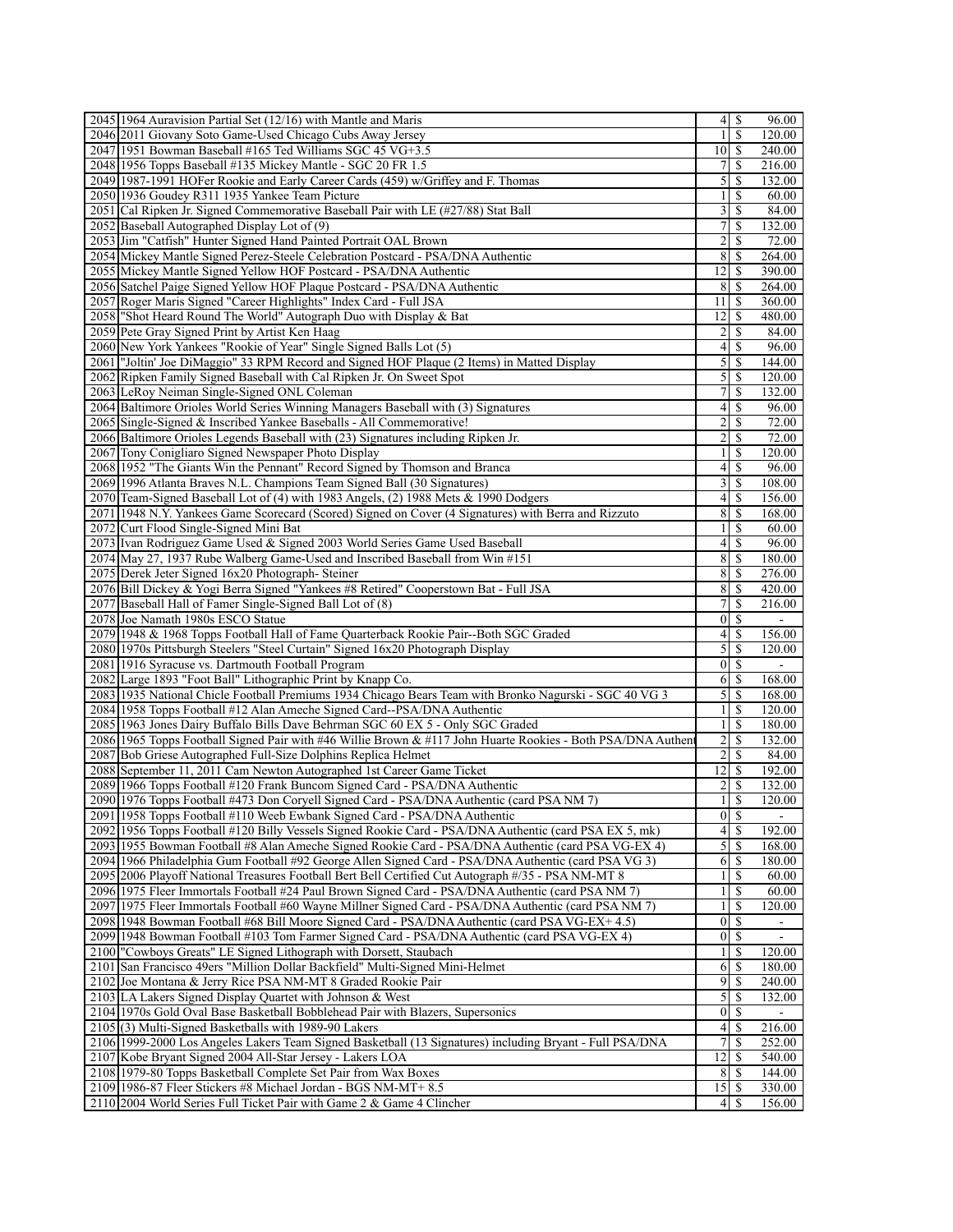| 2111 1981-2003 New York Yankees PSA Graded World Series Ticket Lot of (7)                                        | 3                       | S             | 144.00                   |
|------------------------------------------------------------------------------------------------------------------|-------------------------|---------------|--------------------------|
| 2112 2006 & 2009 PSA Gem Mint 10 Graded World Series Ticket Trio                                                 | 9                       | \$            | 300.00                   |
| 2113 Eddie Arcaro & Willie Shoemaker Signed Index Cards-Both PSA/DNA Certified                                   | 3                       | \$            | 84.00                    |
| 2114 1957-1985 Topps Hockey Graded Cards (7) with Lemieux Rookie                                                 | $\mathfrak{S}$          | <sup>\$</sup> | 180.00                   |
| 2115 Balance of Collection Lot of (16) with Jimmy Carter Signed Book, SB Tickets & Memorabilia                   | 7                       | \$            | 132.00                   |
| 2116 1977-1981 Topps Footballer Soccer Cards with (2) Wax Boxes                                                  | 10 <sup>1</sup>         | <sup>\$</sup> | 180.00                   |
| 2117 1912 U.S. \$2-1/2 Indian Gold Coin--ANACS AU55 Cleaned                                                      | 10 <sup>1</sup>         | \$            | 240.00                   |
| 2118 1913 Gold U.S. \$2-1/2 Indian Coin--ANACS EF45 EX-Jewelry Polished                                          | 8                       | \$            | 216.00                   |
| 2119 1914 U.S. Gold \$2-1/2 Indian Coin--ANACS VF30 Ex-Jewelry Polished                                          | 8                       | \$            | 216.00                   |
| 2120 1960s Shell Oil Co. "Picture Cards - Pets" SGC-Graded Collection (12 Different)                             | $\boldsymbol{0}$        | \$            | $\blacksquare$           |
| 2121 (4) 1954-55 Topps Hockey Hall of Fame PSA VG-EX 4 Singles                                                   | 5                       | \$            | 192.00                   |
| 2122 1974 Topps "Monster Gumsters Bubble Gum" Uncut Boxes Pair Proof Sheet                                       | 1                       | S             | 60.00                    |
| 2123 1953 "Crazylegs" Half-Sheet Movie Poster                                                                    | $\overline{4}$          | \$            | 96.00                    |
| 2124 1950s Wheaties and Post "License Plates," "Auto Emblems" and "Railroad Emblems" Cereal Premiums Lot (122    | $\overline{4}$          | \$            | 156.00                   |
| 2125 1930s-1990s "Pin-Up Girls" Grab-Bag Lot (69 Items) Including Mutoscopes, Blotters, Playing Cards and More   | 9                       | \$            | 180.00                   |
| 2126 1993 Topps Baseball #98 Derek Jeter Rookie PSA Gem Mint 10                                                  | 9                       | \$            | 390.00                   |
| 2127 1991 Topps Baseball Desert Shield #1 Nolan Ryan PSA Gem Mint 10                                             | 6                       | \$            | 390.00                   |
| 2128 1969 Topps Baseball #165 World Series Game 4 - PSA Gem Mint 10                                              | 6                       | \$            | 510.00                   |
| 2129 1969 Topps Baseball #206 Phillies Rookies PSA Gem Mint 10                                                   | 5                       | \$            | 180.00                   |
| 2130 1948-1955 Topps & Bowman Baseball Singles Collection (1,012) with Hall of Famers & Stars                    | 13                      | <sup>\$</sup> | 600.00                   |
| 2131 Baseball Autograph Lot of (4) with Mantle & Williams                                                        | 7                       | \$            | 252.00                   |
| 2132 Brooklyn Dodgers Signed 8x10 Lot of (181) with Campanella, Koufax                                           | 28                      | S             | 1,440.00                 |
| 2133 Boston Braves Signed 8x10 Lot of (75)                                                                       | 9                       | \$            | 228.00                   |
| 2134 Chicago White Sox Signed 8x10 Photograph Lot of (261)                                                       | 13                      | \$            | 690.00                   |
| 2135 Cincinnati Reds Signed 8x10 Lot of (220+)                                                                   | 15                      | <sup>\$</sup> | 780.00                   |
| 2136 New York Giants Signed 8x10 Lot of (129) with T. Jackson, Mays, Terry                                       | 35                      | \$            | 1,320.00                 |
| 2137 Buck O'Neil, Wilmer Fields & Monte Irvin/Lou Brock Signed Baseball Trio                                     | 0                       | \$            |                          |
| 2138 Tougher New York Yankee Signed Index Cards with Greenwade, Sheehy                                           | 6                       | \$            | 288.00                   |
| 2139 Miami Dolphins Signed Lot of (6) with Ajayi, Marino & Shula                                                 | 0                       | \$            |                          |
| 2140 1963-1966 Topps & Philadelphia Gum Football (65) Singles Group with Many Hall of Famers & Stars Including   | 14                      | \$            | 480.00                   |
| 2141 (36) 1978 Topps Football Unopened Wax Packs                                                                 | $\overline{9}$          | \$            | 510.00                   |
| $2142$ $(51)$ 1973-1986 Topps Football Unopened Wax Packs                                                        | 21                      | \$            | 990.00                   |
| 2143 Chuck Bednarik Signed "Gifford Hit 8 Photo Sequence" Matted Display                                         | 3                       | \$            | 144.00                   |
| 2144 Bill Russell Signed Banner & (2) Signed 8x10s with S. Jones, Robertson, Russell                             | $\mathbf{0}$            | \$            | $\overline{\phantom{a}}$ |
| 2145 Autographed Hockey Card Lot of $(6)$ with Hull/Howe Dual-Signed & Lemieux                                   | $\vert 0 \vert$         | \$            |                          |
| 2146 Hockey Signed 16x20 Lot of (5) with Howe/Hull Dual-Signed                                                   | $\overline{c}$          | \$            | 192.00                   |
| 2147 Mike Tyson Single-Signed 16x20 Trio                                                                         | $\boldsymbol{0}$        | \$            |                          |
| 2148 (24) 1976-1987 Topps & O-Pee-Chee Hockey Unopened Wax Packs                                                 | 6                       | \$            | 360.00                   |
| 2149 (13) 1972-1989 Baseball & Basketball Unopened Wax Packs with Possible Erving RC                             | 15                      | \$            | 540.00                   |
| 2150 1977 Topps Star Wars Lot of (246) PSA Graded Cards                                                          | 14                      | \$            | 1,020.00                 |
| 2151 Ronald Reagan Signed Presidential Card                                                                      | 20                      | <sup>\$</sup> | 660.00                   |
| 2152 Baseball Autograph Lot of (45) with DiMaggio                                                                | 12                      | \$            | 360.00                   |
| 2153 (72) 1974-2001 Multi-Sport Sets Plus (540+) 1981-1996 Wax Packs/Boxes                                       | 25                      | \$            | 870.00                   |
| 2154 (20) 1978-1992 Baseball Complete, Near & Partial Sets with All Major Stars                                  | 23                      | \$            | 390.00                   |
| 215511971 Topps Baseball Complete Set (752/752)                                                                  | $\overline{2}$          | <sup>\$</sup> | 630.00                   |
| 2156 1960s-1980s Marvel Classic Super-Hero Comic Collection of (85)                                              |                         | $3 \mid S$    | 84.00                    |
| 2157 1954-1956 Topps & Bowman Brooklyn Dodgers Cards (20) with J. Robinson                                       | 5                       | \$            | 108.00                   |
| 2158 2003 Flair Greats Baseball Sweet Swatch Classic Complete Set of (17) Game-Used Cards                        | 8 <sup>1</sup>          | \$            | 288.00                   |
| 2159 1935 MLB All-Star Game Cleveland Stadium Program                                                            | 2                       | \$            | 252.00                   |
| 2160 1940 MLB All-Star Game Sportsmans Park Program                                                              | $\vert 0 \vert$         | \$            |                          |
| 2161 1960-1969 MLB All-Star Game Program Lot of (13)                                                             | $\overline{\mathbf{3}}$ | \$            | 420.00                   |
| 2162 Mickey Mantle Publication Lot of $(16)$                                                                     | $\overline{0}$          | \$            |                          |
| 2163 Modern Baseball Certified Autograph, Game-Used & Insert Collection (349) with (18) Hall of Famers Including | 18                      | \$            | 990.00                   |
| 2164 Mark McGwire Framed & Autographed St. Louis Cardinals Jersey                                                | $\mathfrak{S}$          | \$            | 168.00                   |
| 2165 "Kings of Baseball" Signed Bat with Aaron, Rose & Ryan - Full JSA                                           | 8<br>$\overline{4}$     | \$            | 204.00                   |
| 2166 Florida Marlins Autographed Treasure Chest of (50+)                                                         |                         | \$            | 156.00                   |
| 2167 3000 Hit & 3000 Strikeout Multi-Signed Lithograph Pair                                                      | 10                      | \$            | 390.00                   |
| 2168 Baseball Autographed Trio with Dodgers Legends Bat                                                          | 4<br>12                 | \$<br>\$      | 108.00                   |
| 2169 Richard Nixon Single-Signed Baseball<br>2170 Ted Williams Signed 1982 FDC                                   | $\vert 0 \vert$         | \$            | 480.00                   |
| 2171 Judy Johnson Single-Signed Baseball                                                                         | 5                       | \$            | 108.00                   |
| 2172 Joe Collins Single-Signed Baseball                                                                          | $\overline{c}$          | \$            | 132.00                   |
| 2173 Lefty Gomez Single-Signed Baseball                                                                          | 6                       | \$            | 216.00                   |
| 2174 Allie Reynolds Single-Signed Baseball                                                                       | 5                       | \$            | 108.00                   |
| 2175 Willy Miranda Single-Signed Baseball                                                                        | 1                       | \$            | 60.00                    |
|                                                                                                                  |                         |               |                          |
| 2176 Don Bollweg Single-Signed Baseball                                                                          | 1                       | S             | 60.00                    |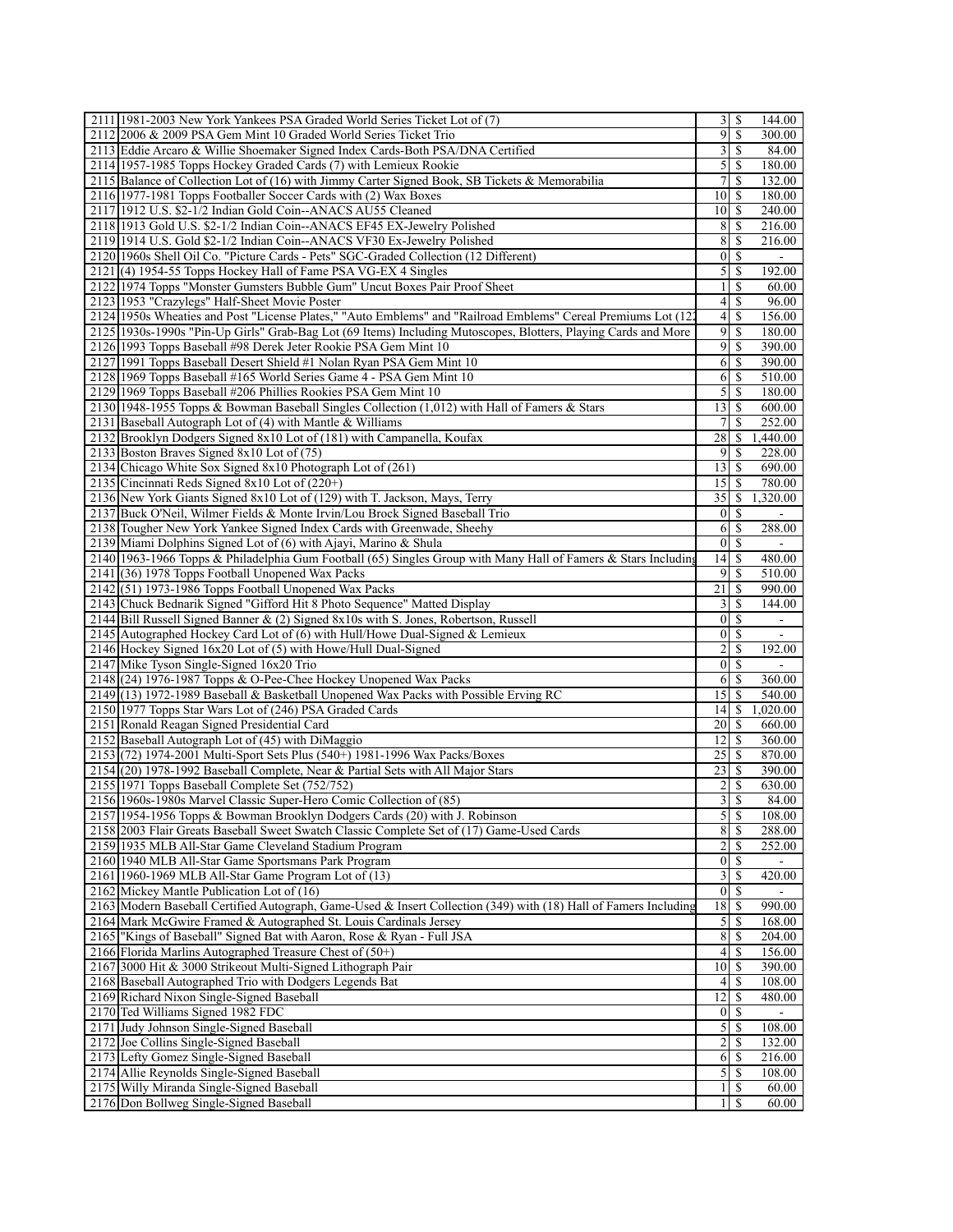| 2177 Cliff Mapes Single-Signed Baseball                                                                                                                                                   |                                  |                         | 72.00            |  |
|-------------------------------------------------------------------------------------------------------------------------------------------------------------------------------------------|----------------------------------|-------------------------|------------------|--|
| 2178 Baseball Hall of Fame Single-Signed Lot of (9)                                                                                                                                       | 8 <sup>1</sup>                   | <sup>\$</sup>           | 144.00           |  |
| 2179 1963 Stancraft NFL All-Time Greats Complete Red-Back Card Deck with Original Case & Sleeve                                                                                           | <sup>6</sup>                     | -S                      | 144.00           |  |
| 2180 1983 & 1984 East West Shrine Game Football Pair with $(80+)$ Signatures including Elway                                                                                              | 0 <sup>1</sup>                   | -S                      |                  |  |
| 2181 David Robinson Game-Used/Single Collection (399) Plus (14) Figurines                                                                                                                 | 12                               | S                       | 288.00           |  |
| 2182 X-Men Comic Book Lot of (31) with Issue #100                                                                                                                                         | $\frac{4}{3}$                    | <sup>\$</sup>           | 168.00           |  |
| 2183 Multi-Sport Autographed Flats Lot of (25)                                                                                                                                            | 12                               | -S                      | 480.00           |  |
| 2184 1959-1980 Topps Baseball & Football Singles (1,750+) with Mays                                                                                                                       | 71                               | -S                      | 144.00           |  |
| 2185 Alex Ovechkin Signed Capitals Reebok Center-Ice Authentic Jersey                                                                                                                     |                                  | 5S                      | 288.00           |  |
| 2186 1979-80 O-Pee-Chee & Topps Hockey Complete Set Pair                                                                                                                                  |                                  | 6 S                     | 570.00           |  |
| 2187 1971-72 to 1974-75 Topps Hockey Complete Set Run                                                                                                                                     | 7 <sup>1</sup>                   | <sup>\$</sup>           | 510.00           |  |
| 2188 1954 Tip Top Bread Sports Cars Partial Set of (16/28)<br>2189 (23) 1976-1991 Hockey Complete/Near Sets                                                                               | $\frac{3}{2}$<br>12 <sup>1</sup> | -S                      | 144.00<br>720.00 |  |
| 2190 1970-1979 Topps Multi-Sport Hoard of (25,600+) Cards                                                                                                                                 | $13$ $\sqrt{5}$                  | -S                      | 600.00           |  |
| 2191 c.1880s-1890s Capitols Baseball Club Team Cabinet Photo                                                                                                                              |                                  | 31S                     | 144.00           |  |
| 2192 1980s-Modern New York Mets Collection (5,700+) with (206) Certified Autograph/Game-Used Singles                                                                                      | $13$ $\uparrow$                  |                         | 570.00           |  |
| 2193 Mostly 1980s-Modern Baseball Card Collection (20,000+) with New York Emphasis Including (518) Certified A                                                                            | 33                               | -S                      | 1,320.00         |  |
| 2194 16x20 Mickey Mantle Signed by Photographer Robert Riger                                                                                                                              | $\frac{1}{2}$                    | -S                      | 120.00           |  |
| 2195 1975 Hostess Unused Box Lot of (6) with Yount RC, Ryan & Carlton                                                                                                                     | $\mathbf{1}$                     | -S                      | 120.00           |  |
| 2196 Signed Hall of Fame Plaque Postcard Lot of (28) with Hubbell, Gehringer & Terry                                                                                                      | 8                                | -S                      | 264.00           |  |
| 2197 New York Yankees Stars Ball with (12) Signatures inlcuding Rivera                                                                                                                    | $4\vert$                         | S                       | 108.00           |  |
| 2198 New York Yankees Stars & Hall of Famers Ball with Hunter & Mantle                                                                                                                    | $\frac{3}{ }$                    | \$                      | 264.00           |  |
| 2199 Multi-Signed Baseball with (13) Signatures including Martin                                                                                                                          | $4\vert$                         | -S                      | 96.00            |  |
| 2200 Nabisco All-Star Legends Signed Hall of Fame Card Lot of (8) with Hunter                                                                                                             | 11                               | -S                      | 60.00            |  |
| 2201   "300 Game Winners" First Day Cover with (4) Signatures                                                                                                                             | 11                               | <sup>\$</sup>           | 60.00            |  |
| 2202 Hank Aaron Single-Signed 8x10 Trio                                                                                                                                                   | $\frac{3}{2}$                    | S                       | 216.00           |  |
| 2203 Dodgers Signed Yellow HOF Plaque PC Lot of (5) with Drysdale, Koufax                                                                                                                 | $7\vert$                         | $\overline{\mathbf{s}}$ | 168.00           |  |
| 2204 New York Yankees HOF Plaque PC Lot of (5) with Dickey                                                                                                                                | $\overline{2}$                   | <sup>\$</sup>           | 84.00            |  |
| 2205 Mantle & Mays Signed Flats Trio                                                                                                                                                      | $\overline{5}$                   | -S                      | 108.00           |  |
| 2206 William Harridge Signed 1931 George Miner Players Contract                                                                                                                           | $\overline{2}$                   | S                       | 72.00            |  |
| 2207 Baseball HOF 50th Anniversary" Book with (63) Signatures including DiMaggio, Koufax, Mantle & Williams                                                                               | 18                               | \$                      | 2,040.00         |  |
| 2208 Johnny Damon Single-Signed Baseball Lot of (8)                                                                                                                                       | $\overline{2}$                   | -S                      | 72.00            |  |
| 2209 Hideki Matsui & Chien-Ming Wang Single-Signed Baseball Lot of (12)                                                                                                                   | $16$ $\sqrt{5}$                  |                         | 330.00           |  |
| 2210 Mostly Modern New York Yankee Single-Signed Baseball Lot of (19)                                                                                                                     | 41                               | <sup>\$</sup><br>$9$ s  | 108.00<br>288.00 |  |
| 2211 1950s-Modern Baltimore Orioles Signed Card Lot of (241) with Machado<br>2212 Baltimore Orioles Stars" Signed Poster Pair with (150+) Total Signatures                                |                                  | 11S                     | 120.00           |  |
| 2213 1998 AFC Pro Bowl Football with (46) Signatures                                                                                                                                      | $\frac{2}{ }$                    | -S                      | 132.00           |  |
| 2214 2002 AFC Pro Bowl Football with (48) Signatures                                                                                                                                      | 11                               | -S                      | 120.00           |  |
| 2215 1927 Yankees Spring Training Photo of Manager Huggins with Scouts Krichell & Nee                                                                                                     |                                  | $0 \mid S$              |                  |  |
| 2216 c.1961 Celtics vs. Lakers Type 1 Photo Lot of (3) by Fred Roe                                                                                                                        | 3 <sup>1</sup>                   | -S                      | 144.00           |  |
| 2217 1909-1911 T10 Imperiales Florence Roberts Cabinet Card                                                                                                                               | 41                               | -S                      | 156.00           |  |
| 2218 Auto Racing Signed Flats Lot of (9) with (3) Earnhardt Sr.                                                                                                                           | 13 <sup>1</sup>                  | -S                      | 420.00           |  |
| 2219 Multi-Sport Autographed Flats Lot of (37)                                                                                                                                            | 7 <sup>1</sup>                   | <sup>\$</sup>           | 264.00           |  |
| 2220 1970s-2000s Non-Sport Treasure Chest (2,000+) with Garbage Pail Kids & Yu-Gi-Oh! Boxes                                                                                               | 12                               | -S                      | 264.00           |  |
| 2221 (301) 1976-1990s Multi-Sport Singles with Payton RC & (13) Sets                                                                                                                      | 8                                | -S                      | 252.00           |  |
| 2222 1973-1989 Secretariat Type 1 Wire Photo Lot of (4) with Kentucky Derby Finish                                                                                                        | 11                               | <sup>\$</sup>           | 120.00           |  |
| 2223 Gene Tunney Signed Handwritten Letter & Jack Dempsey Signed Postcard from the Estate of Maureen Orcutt                                                                               |                                  | $4$ \ $\sqrt{3}$        | 156.00           |  |
| 2224 Mostly 1980s-1990s Multi-Sport Oddball Treasure Chest (3,650+) with Cards & Memorabilia                                                                                              | $\frac{1}{2}$                    |                         | 240.00           |  |
| 2225 1966 Coke Football New York Jets Cap Saver Sheet & 1967 AFL/Houston Oilers "Autograph" Book                                                                                          | 0 <sup>1</sup>                   | <sup>\$</sup>           |                  |  |
| 2226 1909-1949 Baseball & Football Grab Bag of (69) Cards with (38) 1909-11 T206 White Borders Including (5) SC<br>2227 1950s-1970s Multi/Non-Sport Shoebox Collection (1,013) with Stars | 14<br>8                          | -S<br>-S                | 570.00<br>390.00 |  |
| 2228 1969-1985 Multi-Sport Shoebox Collection (2,355) Cards with Many Hall of Famers & Stars Including (7) SGC                                                                            | $7\vert$                         | <sup>\$</sup>           | 330.00           |  |
| 2229 1925-1968 Washington Senators Publication Lot of (4) with Cronin Autograph                                                                                                           |                                  | 01S                     | $\sim$           |  |
| 2230 2005 Endy Chavez Washington Nationals Inaugural Year Game Worn Away Jersey                                                                                                           | 7 <sup>1</sup>                   | <sup>\$</sup>           | 204.00           |  |
| 2231 1995-1996 Mike Jones New England Patriots Game Used Jersey                                                                                                                           | 1 <sup>1</sup>                   | S                       | 120.00           |  |
| 2232 1964 Notre Dame Fighting Irish Football with (32) Signatures including Heisman Winner Huarte                                                                                         | 11                               | <sup>\$</sup>           | 120.00           |  |
| 2233 1973-1981 New York World Series Ticket Stub Lot with 1977 World Series Game 6                                                                                                        | 4                                | -S                      | 156.00           |  |
| 2234 1953-1961 Home Plate Press Baseball's Immortals Lot of (7) with Cobb & Ruth                                                                                                          | 11                               | -S                      | 120.00           |  |
| 2235 1946 Baseball Original Wire Photo Lot of (3) with Jackie Robinson First Game Handshake                                                                                               | 3 <sup>1</sup>                   | - \$                    | 204.00           |  |
| 2236 1910s-1950s Boxing, Wrestling & Track Card Lot of $(102)$                                                                                                                            |                                  | 6 S                     | 192.00           |  |
| 2237 Babe Ruth Lot of (7) with 1939 Photos                                                                                                                                                | $\overline{2}$                   | -S                      | 132.00           |  |
| 2238 1936-1980 Baseball Oddball Treasure Chest (929) with Sets, Singles & Flats                                                                                                           | 13                               | -S                      | 330.00           |  |
| 2239 Baseball Jersey Card Lot of (26)                                                                                                                                                     |                                  | 01S                     |                  |  |
| 2240 1960 Fleer Baseball Greats Set (79/79)                                                                                                                                               |                                  | 01s                     |                  |  |
| 2241 1961 Fleer Baseball Greats Complete Set of (154) Cards                                                                                                                               |                                  | 31S                     | 264.00           |  |
| 2242 Lou Gehrig Vintage Photograph                                                                                                                                                        | $10$ $\sqrt{5}$                  |                         | 390.00           |  |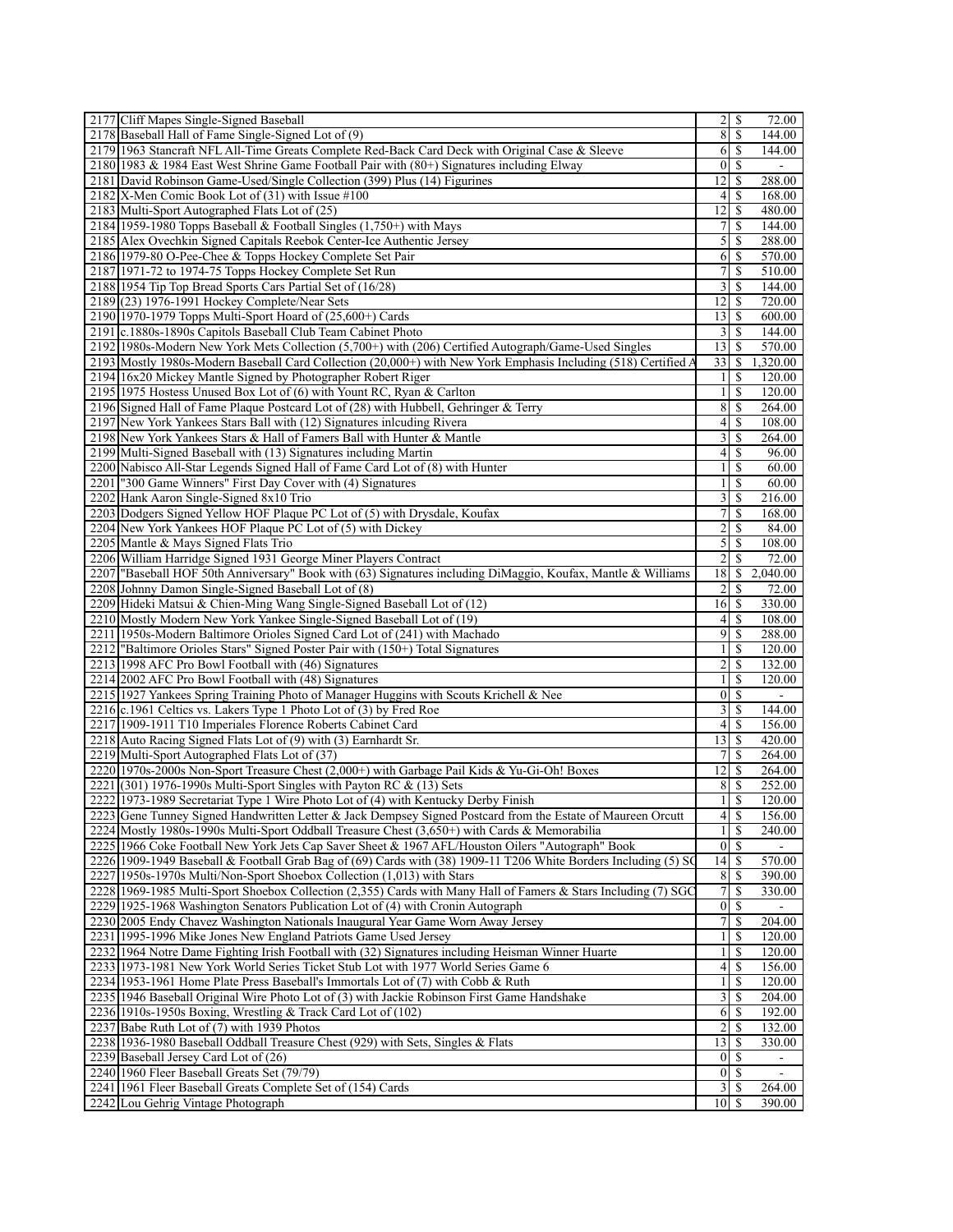| 2243 1963 Fleer Baseball Complete Set of (66/66) Cards                                                                                           | 8                 | S                        | 390.00                   |
|--------------------------------------------------------------------------------------------------------------------------------------------------|-------------------|--------------------------|--------------------------|
| 2244 1951 Topps Baseball Red Backs Complete Set of (52) Cards                                                                                    | 15                | \$                       | 840.00                   |
| 2245 1960s American League Baseball Wire Photo Lot of (20) with Corresponding Clippings                                                          | $\vert$ 0         | \$                       |                          |
| 2246 First Day Cover Hoard of (111) with (12) Signed                                                                                             | 5                 | \$                       | 108.00                   |
| 2247 Single-Signed Baseball Lot of (52)                                                                                                          | 20                | \$                       | 510.00                   |
| 2248 Baseball Card & Autograph Lot of (25) with PSA Graded                                                                                       | 18                | \$                       | 360.00                   |
| 2249 Eddie Collins Signed Cut-PSA/DNA Authentic                                                                                                  | $\vert 0 \vert$   | \$                       |                          |
| 2250 Baseball HOF Cut Signature Trio with Aaron, Berra & Reese - All PSA/DNA Authentic                                                           | 5                 | \$                       | 168.00                   |
| 2251 Walter Johnson Signed Cut - Full JSA                                                                                                        | $\mathbf{0}$      | \$                       |                          |
| 2252 Ryne Sandberg Signed 1983 Topps Baseball #83 Rookie Card - PSA/DNA Authentic                                                                | $\boldsymbol{0}$  | <sup>\$</sup>            | $\overline{\phantom{a}}$ |
| 2253 Fred Clarke Signed 5x3 Index Card - PSA/DNA Authentic                                                                                       | $\vert 0 \vert$   | \$                       |                          |
| 2254 Zach Wheat Signed Artvue HOF Plaque Type 2 B&W Postcard - PSA/DNA Authentic                                                                 | $\overline{c}$    | <sup>\$</sup>            | 252.00                   |
| 2255 Fred Clarke Signed Albertype HOF Type 2 B&W Postcard - PSA/DNA Authentic                                                                    | 3                 | \$                       | 264.00                   |
| 2256 1959 Topps Football Complete Set of (176/176) Cards                                                                                         | 9                 | \$                       | 390.00                   |
| 2257 1950s-1981 Basketball Oddball Collection of (404) Items                                                                                     | 16                | \$                       | 480.00                   |
| 2258 Chester Gould Signed Program with Inscription                                                                                               | $\boldsymbol{0}$  | <sup>\$</sup>            |                          |
| 2259 Curly Howard Cut Signature - PSA/DNA Authentic                                                                                              | $\mathbf{0}$      | \$                       |                          |
| 2260 Judy Garland Signed Notepad Page - PSA/DNA Authentic                                                                                        | $\boldsymbol{0}$  | \$                       | $\overline{\phantom{a}}$ |
| 2261 c.1911 Casey Stengel Western Dental College Team Photo Postcard                                                                             | 3                 | \$                       | 144.00                   |
| 2262 1961-1971 Jay Publishing Baseball Photo Pack Hoard with $(40)$ Sets & $(340+)$ Singles                                                      | 24                | \$                       | 630.00                   |
| 2263 Two Dozen 1994 All Star Game Baseballs - New in Box!                                                                                        | $\mathbf{0}$      | \$                       |                          |
| 2264 1952 Topps Baseball #167 Bill Howerton (Gray Back) - SGC 35 Good + 2.5                                                                      | 11                | \$                       | 750.00                   |
| 2265 1952 Topps Baseball #155 Frank Overmire (Gray Back) - SGC 35 Good+ 2.5                                                                      | 9                 | S                        | 720.00                   |
| 2266 1939-1961 Autographed Baseball Card Lot of (5) with Ted Williams                                                                            | 6<br>$\mathbf{1}$ | \$<br>\$                 | 180.00                   |
| 2267 Ken Kaiser Signed Baseball Lot of (12) with Inscriptions                                                                                    | 9                 |                          | 180.00                   |
| 2268 Arky Vaughan Signed Cut- Full JSA                                                                                                           | $\mathbf{0}$      | \$<br>\$                 | 900.00                   |
| 2269 1960 New York Giants Team Football with (34) Signatures - Full JSA<br>2270 Only Known 1960's Carling Basketball Gus Johnson - SGC Authentic | 15                | \$                       | 1,050.00                 |
| 2271 1890s-1960s Non-Sport Card Treasure Chest                                                                                                   | 10                | \$                       | 264.00                   |
| 2272 1950s-1980s NHL & WHA Hockey Collection of (49)                                                                                             | 7                 | \$                       | 204.00                   |
| 2273 Looney Tunes Framed Cel Lot of (16)                                                                                                         | 23                | \$                       | 600.00                   |
| 2274 Muhammad Ali Signed "Standing Over Liston" Display - Full JSA                                                                               | 0                 | \$                       |                          |
| 2275 Donald Trump Signed 14x11 Photograph                                                                                                        | $\mathbf{1}$      | <sup>\$</sup>            | 900.00                   |
| 2276 Donald Trump Signed 2004 "Steppin' Out" Magazine - Full JSA                                                                                 | $\overline{2}$    | \$                       | 330.00                   |
| 2277 Mark Messier 1992-93 New York Rangers Signed Game-Worn Road Sweater - Full JSA                                                              | 11                |                          | \$2,040.00               |
| 2278 Philadelphia Eagles & Phillies Signed Lot of $(8)$                                                                                          | 16                | <sup>\$</sup>            | 420.00                   |
| 2279 1975 Topps Baseball #228 George Brett Rookie PSA Mint 9                                                                                     | 10 <sup>1</sup>   | $\mathbb{S}$             | 1,920.00                 |
| 2280 Incredible 1975 Topps Baseball #223 Robin Yount Rookie PSA GEM MINT 10!                                                                     | 41                |                          | \$31,200.00              |
| 2281 (834) 1957 Topps Baseball Cards                                                                                                             | 8                 | \$                       | 630.00                   |
| 2282 (566) 1951-1956 Topps Baseball Cards                                                                                                        | 11                | \$                       | 690.00                   |
| 2283 1965-1981 Super-Hero, War & Horror Comic Book Lot of (33) with Vampirella                                                                   | 2                 | <sup>\$</sup>            | 72.00                    |
| 2284 (594) 1953-1959 Topps Baseball Singles                                                                                                      | 9                 | \$                       | 540.00                   |
| 2285 Multi-Sport Publication Lot of (60) with Large Baseball Emphasis                                                                            | $\mathbf{1}$      | \$                       | 120.00                   |
| 2286 (293) 1950-1972 Topps & Bowman Baseball High/Low Numbers                                                                                    | 4                 | \$                       | 390.00                   |
| 2287 4/13/62 Life Magazine with Mantle/Maris Post Cereal Card Panel                                                                              | $\overline{0}$    | -S                       |                          |
| 2288 1956 Don Larsen World Series Perfect Game Ticket Stub & Signed Program                                                                      |                   | $0 \mid S$               |                          |
| 2289 1931 Cy Young Signed Greeting Card Letter with Full JSA [reserve not met]                                                                   | $\mathbf{1}$      | \$                       |                          |
| 2290 Donald Trump Signed \$20 Bill with Full JSA                                                                                                 | $\vert 0 \vert$   | $\mathbb{S}$             |                          |
| 2291 Casey Stengel Scrap Book with Wire Photos                                                                                                   | 1                 | \$                       | 180.00                   |
| 2292 Game-Used Baseball Bat Lot of (18) with Large Yankee Emphasis                                                                               | 6                 | \$                       | 240.00                   |
| 2293 1957 Topps Baseball Near Set of (392/407) Cards                                                                                             | 11                | $\overline{\mathcal{S}}$ | 870.00                   |
| 2294 1954 Bowman Baseball Complete Set of (224/224) Cards                                                                                        | 14                | \$                       | 780.00                   |
| 2295 National Baseball Hall of Fame Ephemera & Memorabilia Collection with Ted Williams Signed Ball                                              | 12                | \$                       | 300.00                   |
| 2296 1950s-1960s Little League Baseball Uniform Collection of (16) Including (9) with MLB Team Names/Logos                                       | 8                 | S                        | 264.00                   |
| 2297 1937-2006 New York Yankees Treasure Chest with (5) Bats                                                                                     | 6                 | \$                       | 252.00                   |
| 2298 (27,500+) 1970-1979 Mostly Topps Baseball Card Hoard                                                                                        | 11                | $\mathbb{S}$             | 630.00                   |
| 2299 Joe DiMaggio 1972 Old Timers Day Professional Model Bat with PSA/DNA LOAs                                                                   | 10                | $\mathbb{S}$             | 660.00                   |
| 2300 DiMaggio, Mantle & Williams Triple-Signed 8x10 Photograph - Full PSA/DNA                                                                    | 4                 | \$                       | 690.00                   |
| 2301 Triple Crown Winners Baseball with (4) Signatures including Mantle, T. Williams - Full JSA                                                  | 18                | \$                       | 930.00                   |
| 2302 Ted Williams Signed LE (#97/406) Mitchell & Ness Replica 1941 Home Flannel - Full PSA/DNA                                                   | 11                | \$                       | 1,320.00                 |
| 2303 Mickey Mantle Signed LE (#45/536) 1951 Mitchell & Ness Replica Jersey with "No.7" Inscription - UDA Holo                                    | $\overline{12}$   | \$                       | 2,520.00                 |
| 2304 Mickey Mantle Signed OAL Brown with "HOF 74" Inscription - PSA/DNA 7                                                                        | 5                 | \$                       | 1,560.00                 |
| 2305   "Best Wishes Mickey Mantle" Signed OAL Cronin Baseball - PSA/DNA 6.5                                                                      | 14                | \$                       | 1,440.00                 |
| 2306 Ted Williams Signed LE (#708/1941) OAL Brown with .401 Inscription - Full JSA                                                               | 7                 | \$                       | 720.00                   |
| 2307 Mickey Mantle Single-Signed Baseball - PSA/DNA NM-MT+8.5                                                                                    | 3                 | \$                       | 630.00                   |
| 2308 Ted Williams Single-Signed Baseball - PSA/DNA NM-MT 8                                                                                       | 1                 | \$                       | 300.00                   |